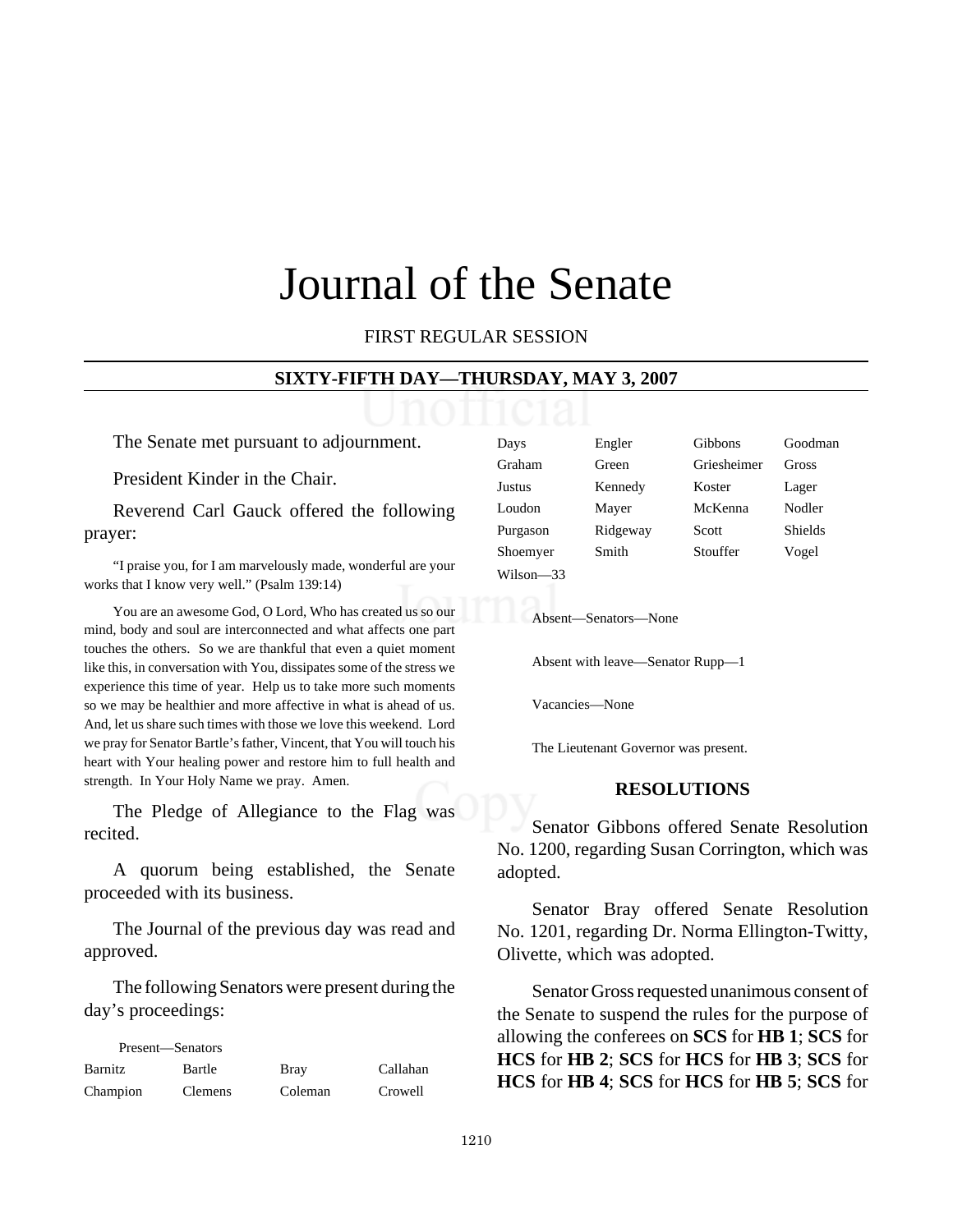**HCS** for **HB 6**; **SCS** for **HCS** for **HB 7**; **SCS** for **HCS** for **HB 8**; **SCS** for **HCS** for **HB 9**; **SCS** for **HCS** for **HB 10**; **SCS** for **HCS** for **HB 11**, as amended; **SCS** for **HCS** for **HB 12**; and **SCS** for **HCS** for **HB 13** to meet while the Senate is in session, which request was granted.

## **MESSAGES FROM THE HOUSE**

The following messages were received from the House of Representatives through its Chief Clerk:

Mr. President: I am instructed by the House of Representatives to inform the Senate that the House has concurred in **SA 1** to **HCS** for **HB 616** and has taken up and passed **HCS** for **HB 616**, as amended.

Also,

Mr. President: I am instructed by the House of Representatives to inform the Senate that the House has concurred in **SA 1** to **HB 56** and has taken up and passed **HB 56**, as amended.

Also,

Mr. President: I am instructed by the House of Representatives to inform the Senate that the House has adopted **SCS**, as amended, to **HB 684**, and has taken up and passed **SCS** for **HB 684**, as amended.

Emergency clause adopted.

Also,

Mr. President: I am instructed by the House of Representatives to inform the Senate that the House has adopted **SCS**, as amended, to **HB 795**, and has taken up and passed **SCS** for **HB 795**, as amended.

Also,

Mr. President: I am instructed by the House of Representatives to inform the Senate that the House has taken up and passed **HCS** for **SB 84**, entitled:

An Act to repeal sections 210.482, 210.487, 210.620, 210.622, 210.625, 210.630, 210.635, 210.640, 210.700, 210.762, 211.319, 211.444, 211.447, 453.010, and 453.011, RSMo, and to enact in lieu thereof thirteen new sections relating to child placements, with an effective date for certain sections.

With House Amendment No. 1, 2, House Amendment No. 1 to House Amendment No. 3, House Amendment No. 3, as amended and House Amendment No. 4.

HOUSE AMENDMENT NO. 1

Amend House Committee Substitute for Senate Bill No. 84, Page 4, Section 210.487, Line 42, by inserting after all of said line the following:

"**210.570. This interstate compact for juveniles is entered with all jurisdictions legally joining the compact in the form substantially as follows:**

# **THE INTERSTATE COMPACT FOR JUVENILES ARTICLE I PURPOSE**

**The compacting states to this Interstate Compact recognize that each state is responsible for the proper supervision or return of juveniles, delinquents and status offenders who are on probation or parole and who have absconded, escaped or run away from supervision and control and in so doing have endangered their own safety and the safety of others. The compacting states also recognize that each state is responsible for the safe return of juveniles who have run away from home and in doing so have left their state of residence. The compacting states also recognize that Congress, by enacting the Crime Control Act, 4 U.S.C. Section 112 (1965), has authorized and encouraged compacts for cooperative efforts and mutual assistance in the prevention of crime.**

**It is the purpose of this compact, through**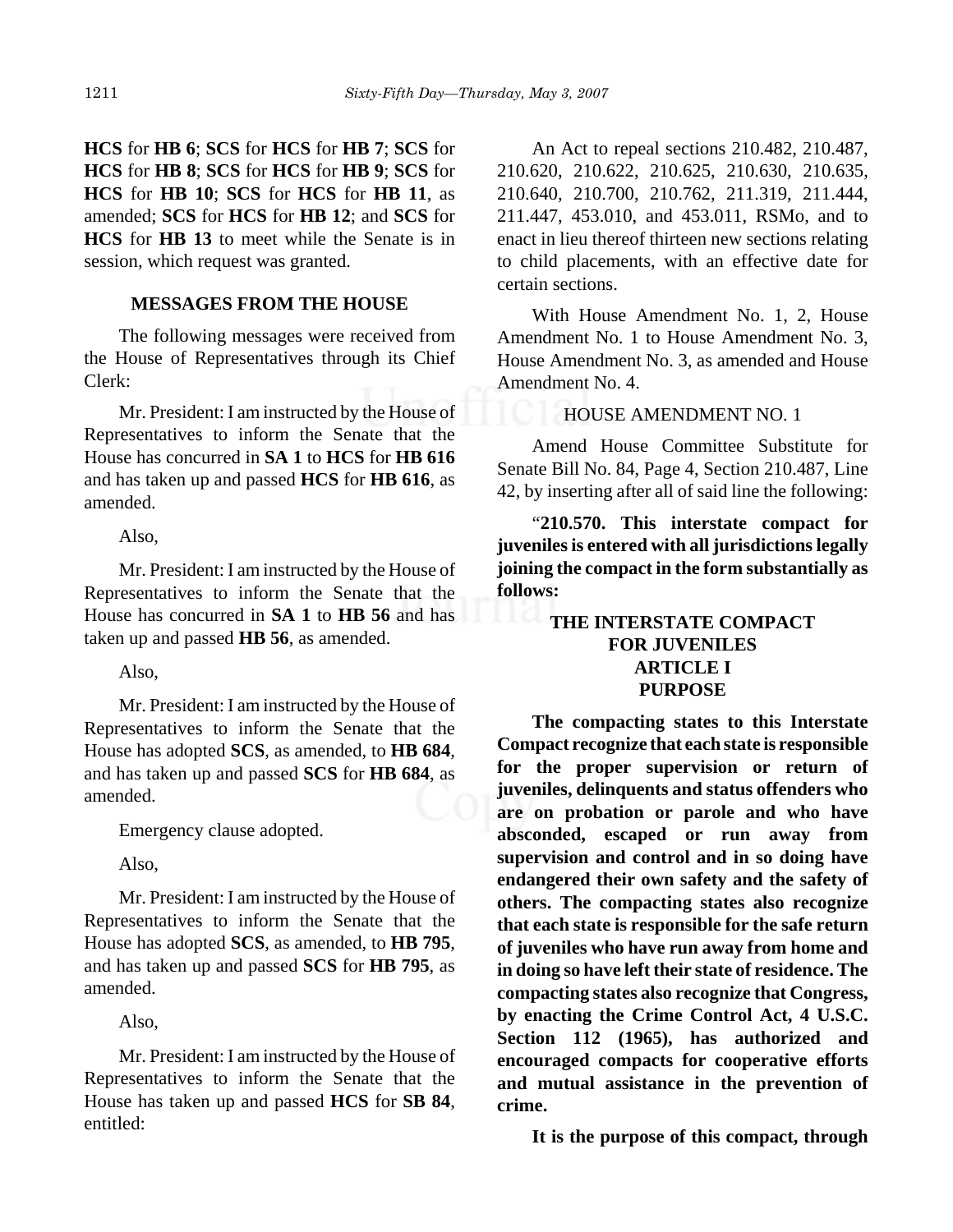**means of joint and cooperative action among the compacting states to: (A) ensure that the adjudicated juveniles and status offenders subject to this compact are provided adequate supervision and services in the receiving state as ordered by the adjudicating judge or parole authority in the sending state; (B) ensure that the public safety interests of the citizens, including the victims of juvenile offenders, in both the sending and receiving states are adequately protected; (C) return juveniles who have run away, absconded or escaped from supervision or control or have been accused of an offense to the state requesting their return; (D) make contracts for the cooperative institutionalization in public facilities in member states for delinquent youth needing special services; (E) provide for the effective tracking and supervision of juveniles; (F) equitably allocate the costs, benefits and obligations of the compacting states; (G) establish procedures to manage the movement between states of juvenile offenders released to the community under the jurisdiction of courts, juvenile departments, or any other criminal or juvenile justice agency which has jurisdiction over juvenile offenders; (H) insure immediate notice to jurisdictions where defined offenders are authorized to travel or to relocate across state lines; (I) establish procedures to resolve pending charges (detainers) against juvenile offenders prior to transfer or release to the community under the terms of this compact; (J) establish a system of uniform data collection on information pertaining to juveniles subject to this compact that allows access by authorized juvenile justice and criminal justice officials, and regular reporting of Compact activities to heads of state executive, judicial, and legislative branches and juvenile and criminal justice administrators; (K) monitor compliance with rules governing interstate movement of juveniles and initiate interventions to address and correct non-compliance; (L) coordinate** **training and education regarding the regulation of interstate movement of juveniles for officials involved in such activity; and (M) coordinate the implementation and operation of the compact with the Interstate Compact for the Placement of Children, the Interstate Compact for Adult Offender Supervision and other compacts affecting juveniles particularly in those cases where concurrent or overlapping supervision issues arise. It is the policy of the compacting states that the activities conducted by the Interstate Commission created herein are the formation of public policies and therefore are public business. Furthermore, the compacting states shall cooperate and observe their individual and collective duties and responsibilities for the prompt return and acceptance of juveniles subject to the provisions of this compact. The provisions of this compact shall be reasonably and liberally construed to accomplish the purposes and policies of the compact.**

## **ARTICLE II DEFINITIONS**

**As used in this compact, unless the context clearly requires a different construction:**

**A. "Bylaws" means: those bylaws established by the Interstate Commission for its governance, or for directing or controlling its actions or conduct.**

**B. "Compact Administrator" means: the individual in each compacting state appointed pursuant to the terms of this compact, responsible for the administration and management of the state's supervision and transfer of juveniles subject to the terms of this compact, the rules adopted by the Interstate Commission and policies adopted by the State Council under this compact.**

**C. "Compacting State" means: any state which has enacted the enabling legislation for this compact.**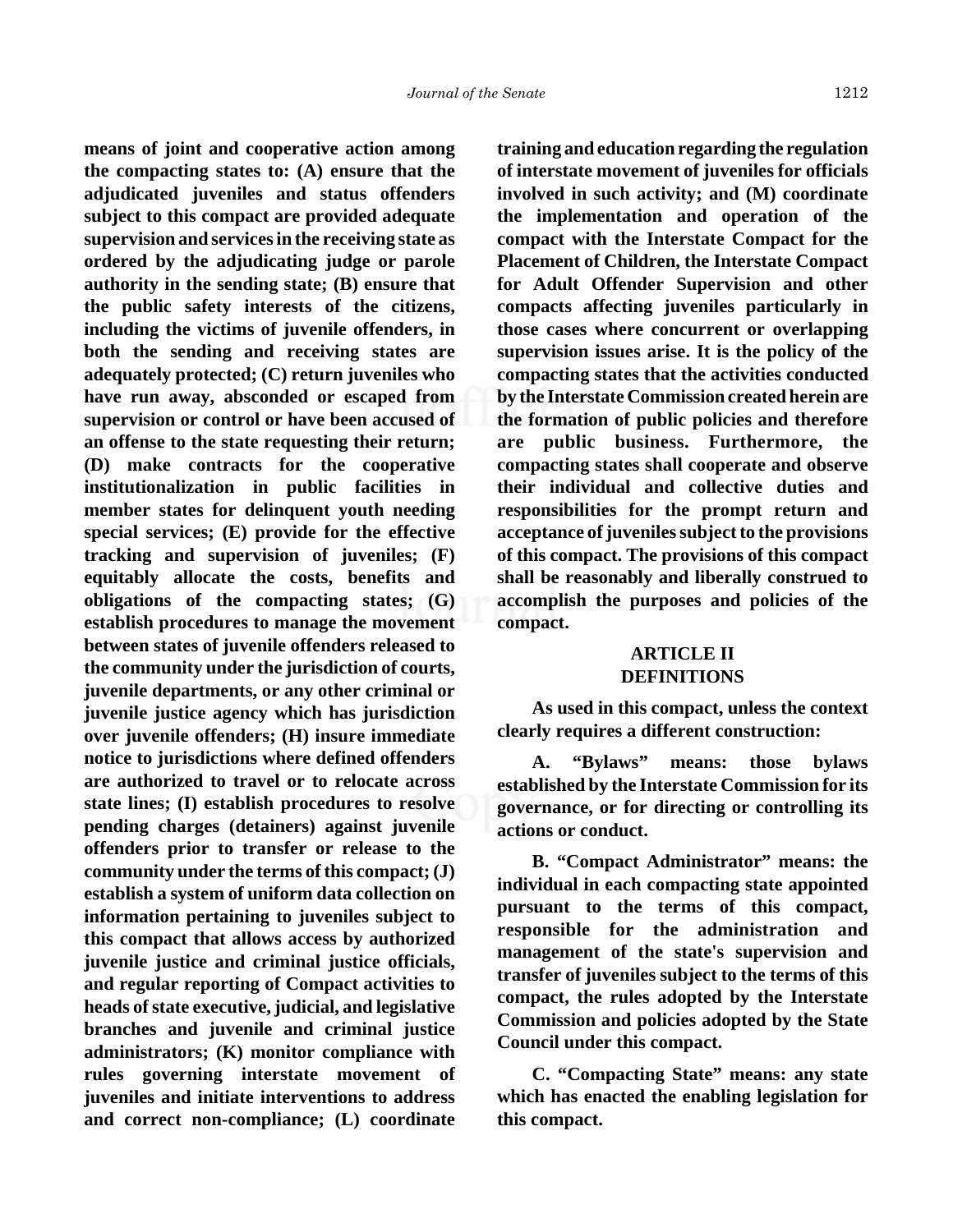**D. "Commissioner" means: the voting representative of each compacting state appointed pursuant to Article III of this compact.**

**E. "Court" means: any court having jurisdiction over delinquent, neglected, or dependent children.**

**F. "Deputy Compact Administrator" means: the individual, if any, in each compacting state appointed to act on behalf of a Compact Administrator pursuant to the terms of this compact responsible for the administration and management of the state's supervision and transfer of juveniles subject to the terms of this compact, the rules adopted by the Interstate Commission and policies adopted by the State Council under this compact.**

**G. "Interstate Commission" means: the Interstate Commission for Juveniles created by Article III of this compact.**

**H. "Juvenile" means: any person defined as a juvenile in any member state or by the rules of the Interstate Commission, including:**

**(1) Accused Delinquent - a person charged with an offense that, if committed by an adult, would be a criminal offense;**

**(2) Adjudicated Delinquent - a person found to have committed an offense that, if committed by an adult, would be a criminal offense;**

**(3) Accused Status Offender - a person charged with an offense that would not be a criminal offense if committed by an adult;**

**(4) Adjudicated Status Offender - a person found to have committed an offense that would not be a criminal offense if committed by an adult; and**

**(5) Non-Offender - a person in need of supervision who has not been accused or adjudicated a status offender or delinquent.**

**I. "Non-Compacting state" means: any state which has not enacted the enabling legislation for this compact.**

**J. "Probation or Parole" means: any kind of supervision or conditional release of juveniles authorized under the laws of the compacting states.**

**K. "Rule" means: a written statement by the Interstate Commission promulgated pursuant to Article VI of this compact that is of general applicability, implements, interprets or prescribes a policy or provision of the Compact, or an organizational, procedural, or practice requirement of the commission, and has the force and effect of statutory law in a compacting state, and includes the amendment, repeal, or suspension of an existing rule.**

**L. "State" means: a state of the United States, the District of Columbia (or its designee), the Commonwealth of Puerto Rico, the U.S. Virgin Islands, Guam, American Samoa, and the Northern Marianas Islands.**

# **ARTICLE III INTERSTATE COMMISSION FOR JUVENILES**

**A. The compacting states hereby create the "Interstate Commission for Juveniles." The commission shall be a body corporate and joint agency of the compacting states. The commission shall have all the responsibilities, powers and duties set forth herein, and such additional powers as may be conferred upon it by subsequent action of the respective legislatures of the compacting states in accordance with the terms of this compact.**

**B. The Interstate Commission shall consist of commissioners appointed by the appropriate appointing authority in each state pursuant to the rules and requirements of each compacting state and in consultation with the State Council for Interstate Juvenile Supervision created hereunder. The commissioner shall be the**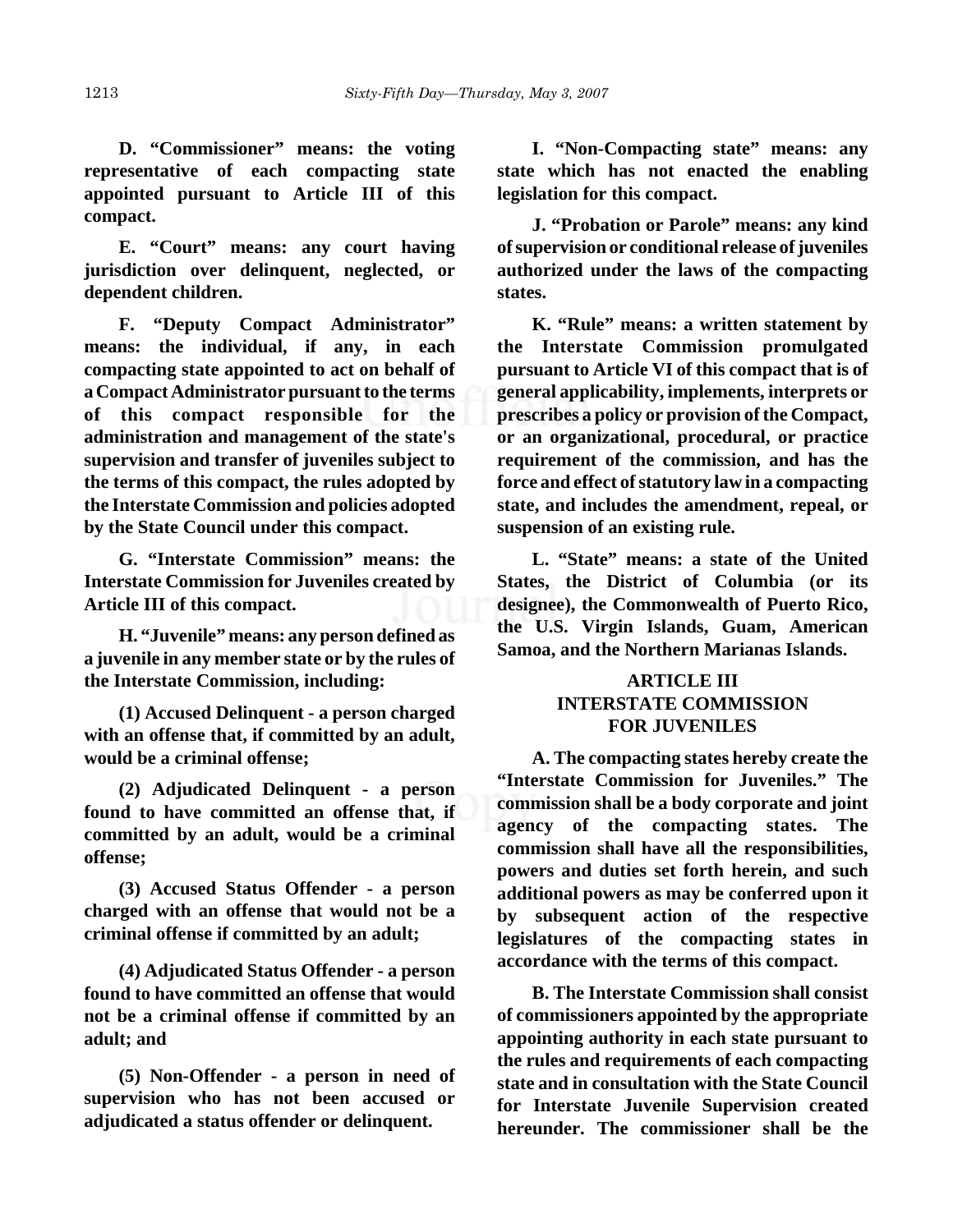**compact administrator, deputy compact administrator or designee from that state who shall serve on the Interstate Commission in such capacity under or pursuant to the applicable law of the compacting state.**

**C. In addition to the commissioners who are the voting representatives of each state, the Interstate Commission shall include individuals who are not commissioners, but who are members of interested organizations. Such noncommissioner members must include a member of the national organizations of governors, legislators, state chief justices, attorneys general, Interstate Compact for Adult Offender Supervision, Interstate Compact for the Placement of Children, juvenile justice and juvenile corrections officials, and crime victims. All non-commissioner members of the Interstate Commission shall be ex-officio (nonvoting) members. The Interstate Commission may provide in its bylaws for such additional ex-officio (non-voting) members, including members of other national organizations, in such numbers as shall be determined by the commission.**

**D. Each compacting state represented at any meeting of the commission is entitled to one vote. A majority of the compacting states shall constitute a quorum for the transaction of business, unless a larger quorum is required by the bylaws of the Interstate Commission.**

**E. The commission shall meet at least once each calendar year. The chairperson may call additional meetings and, upon the request of a simple majority of the compacting states, shall call additional meetings. Public notice shall be given of all meetings and meetings shall be open to the public.**

**F. The Interstate Commission shall establish an executive committee, which shall include commission officers, members, and others as determined by the bylaws. The executive committee shall have the power to act**

**on behalf of the Interstate Commission during periods when the Interstate Commission is not in session, with the exception of rulemaking and/or amendment to the compact. The executive committee shall oversee the day-today activities of the administration of the compact managed by an executive director and Interstate Commission staff; administers enforcement and compliance with the provisions of the compact, its bylaws and rules, and performs such other duties as directed by the Interstate Commission or set forth in the bylaws.**

**G. Each member of the Interstate Commission shall have the right and power to cast a vote to which that compacting state is entitled and to participate in the business and affairs of the Interstate Commission. A member shall vote in person and shall not delegate a vote to another compacting state. However, a commissioner, in consultation with the state council, shall appoint another authorized representative, in the absence of the commissioner from that state, to cast a vote on behalf of the compacting state at a specified meeting. The bylaws may provide for members' participation in meetings by telephone or other means of telecommunication or electronic communication.**

**H. The Interstate Commission's bylaws shall establish conditions and procedures under which the Interstate Commission shall make its information and official records available to the public for inspection or copying. The Interstate Commission may exempt from disclosure any information or official records to the extent they would adversely affect personal privacy rights or proprietary interests.**

**I. Public notice shall be given of all meetings and all meetings shall be open to the public, except as set forth in the Rules or as otherwise provided in the Compact. The Interstate Commission and any of its**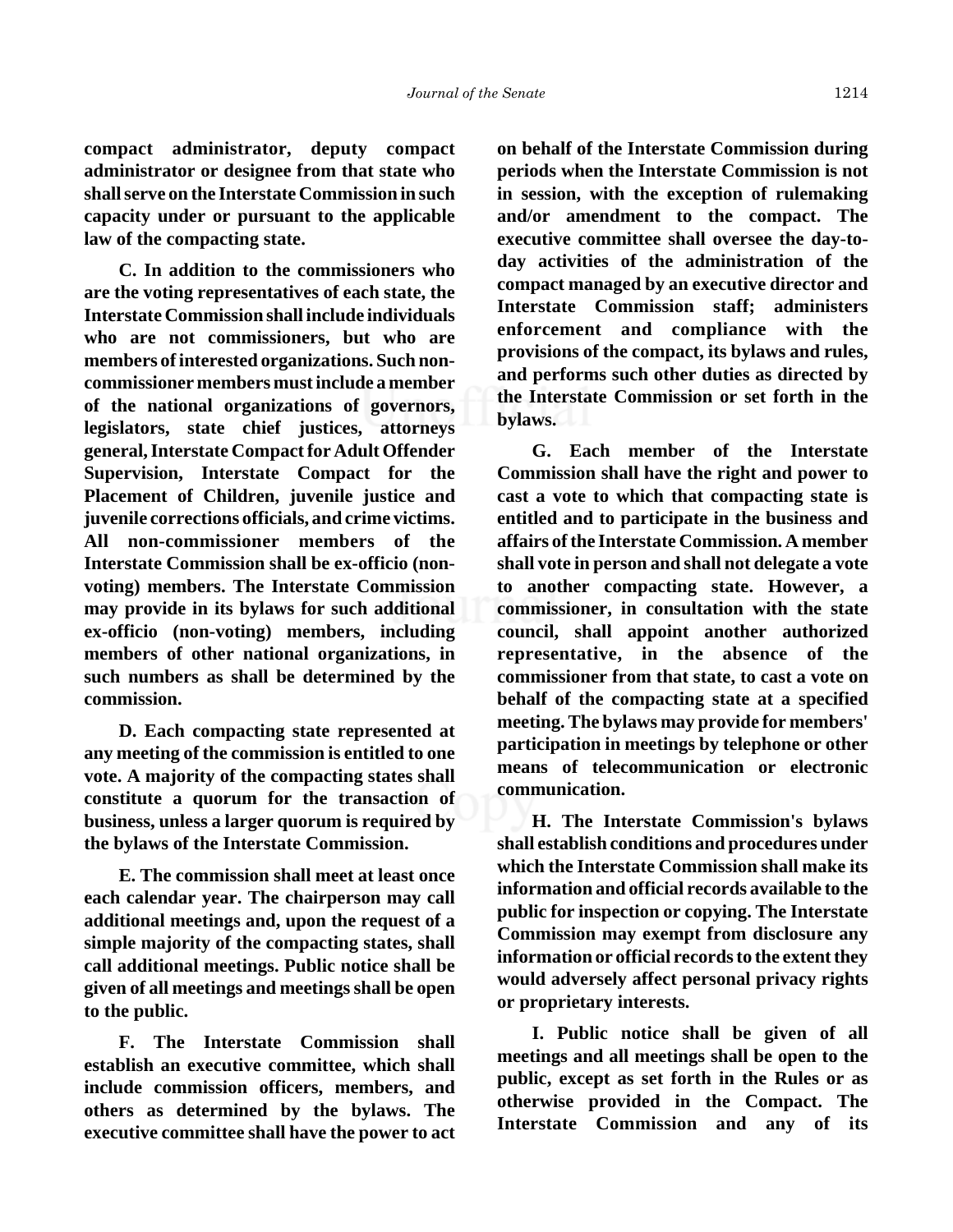**committees may close a meeting to the public where it determines by two-thirds vote that an open meeting would be likely to:**

**1. Relate solely to the Interstate Commission's internal personnel practices and procedures;**

**2. Disclose matters specifically exempted from disclosure by statute;**

**3. Disclose trade secrets or commercial or financial information which is privileged or confidential;**

**4. Involve accusing any person of a crime, or formally censuring any person;**

**5. Disclose information of a personal nature where disclosure would constitute a clearly unwarranted invasion of personal privacy;**

**6. Disclose investigative records compiled for law enforcement purposes;**

**7. Disclose information contained in or related to examination, operating or condition reports prepared by, or on behalf of or for the use of, the Interstate Commission with respect to a regulated person or entity for the purpose of regulation or supervision of such person or entity;**

**8. Disclose information, the premature disclosure of which would significantly endanger the stability of a regulated person or entity; or**

**9. Specifically relate to the Interstate Commission's issuance of a subpoena, or its participation in a civil action or other legal proceeding.**

**J. For every meeting closed pursuant to this provision, the Interstate Commission's legal counsel shall publicly certify that, in the legal counsel's opinion, the meeting may be closed to the public, and shall reference each relevant exemptive provision. The Interstate Commission shall keep minutes which shall** **fully and clearly describe all matters discussed in any meeting and shall provide a full and accurate summary of any actions taken, and the reasons therefore, including a description of each of the views expressed on any item and the record of any roll call vote (reflected in the vote of each member on the question). All documents considered in connection with any action shall be identified in such minutes.**

**K. The Interstate Commission shall collect standardized data concerning the interstate movement of juveniles as directed through its rules which shall specify the data to be collected, the means of collection and data exchange and reporting requirements. Such methods of data collection, exchange and reporting shall insofar as is reasonably possible conform to up-to-date technology and coordinate its information functions with the appropriate repository of records.**

# **ARTICLE IV POWERS AND DUTIES OF THE INTERSTATE COMMISSION**

**The commission shall have the following powers and duties:**

**1. To provide for dispute resolution among compacting states.**

**2. To promulgate rules to effect the purposes and obligations as enumerated in this compact, which shall have the force and effect of statutory law and shall be binding in the compacting states to the extent and in the manner provided in this compact.**

**3. To oversee, supervise and coordinate the interstate movement of juveniles subject to the terms of this compact and any bylaws adopted and rules promulgated by the Interstate Commission.**

**4. To enforce compliance with the compact provisions, the rules promulgated by the Interstate Commission, and the bylaws, using all necessary and proper means, including but**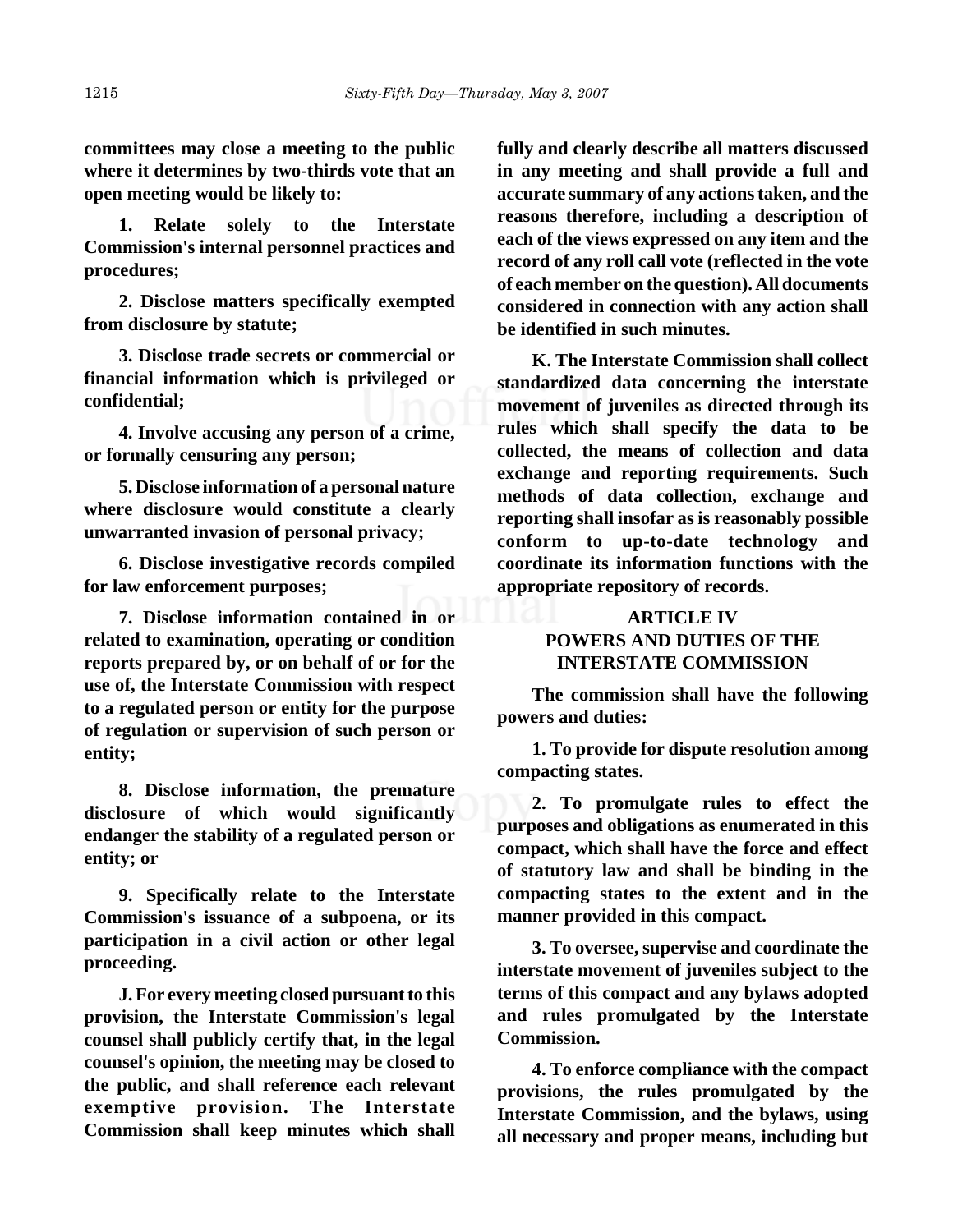**not limited to the use of judicial process.**

**5. To establish and maintain offices which shall be located within one or more of the compacting states.**

**6. To purchase and maintain insurance and bonds.**

**7. To borrow, accept, hire or contract for services of personnel.**

**8. To establish and appoint committees and hire staff which it deems necessary for the carrying out of its functions including, but not limited to, an executive committee as required by Article III which shall have the power to act on behalf of the Interstate Commission in carrying out its powers and duties hereunder.**

**9. To elect or appoint such officers, attorneys, employees, agents, or consultants, and to fix their compensation, define their duties and determine their qualifications; and to establish the Interstate Commission's personnel policies and programs relating to, inter alia, conflicts of interest, rates of compensation, and qualifications of personnel.**

**10. To accept any and all donations and grants of money, equipment, supplies, materials, and services, and to receive, utilize, and dispose of it.**

**11. To lease, purchase, accept contributions or donations of, or otherwise to own, hold, improve or use any property, real, personal, or mixed.**

**12. To sell, convey, mortgage, pledge, lease, exchange, abandon, or otherwise dispose of any property, real, personal or mixed.**

**13. To establish a budget and make expenditures and levy dues as provided in Article VIII of this compact.**

**14. To sue and be sued.**

**15. To adopt a seal and bylaws governing the management and operation of the Interstate** **Commission.**

**16. To perform such functions as may be necessary or appropriate to achieve the purposes of this compact.**

**17. To report annually to the legislatures, governors, judiciary, and state councils of the compacting states concerning the activities of the Interstate Commission during the preceding year. Such reports shall also include any recommendations that may have been adopted by the Interstate Commission.**

**18. To coordinate education, training and public awareness regarding the interstate movement of juveniles for officials involved in such activity.**

**19. To establish uniform standards of the reporting, collecting and exchanging of data.**

**20. The Interstate Commission shall maintain its corporate books and records in accordance with the bylaws.**

# **ARTICLE V ORGANIZATION AND OPERATION OF THE INTERSTATE COMMISSION**

#### **Section A. Bylaws**

**1. The Interstate Commission shall, by a majority of the members present and voting, within twelve months after the first Interstate Commission meeting, adopt bylaws to govern its conduct as may be necessary or appropriate to carry out the purposes of the compact, including, but not limited to:**

**a. Establishing the fiscal year of the Interstate Commission;**

**b. Establishing an executive committee and such other committees as may be necessary;**

**c. Provide for the establishment of committees governing any general or specific delegation of any authority or function of the Interstate Commission;**

**d. Providing reasonable procedures for**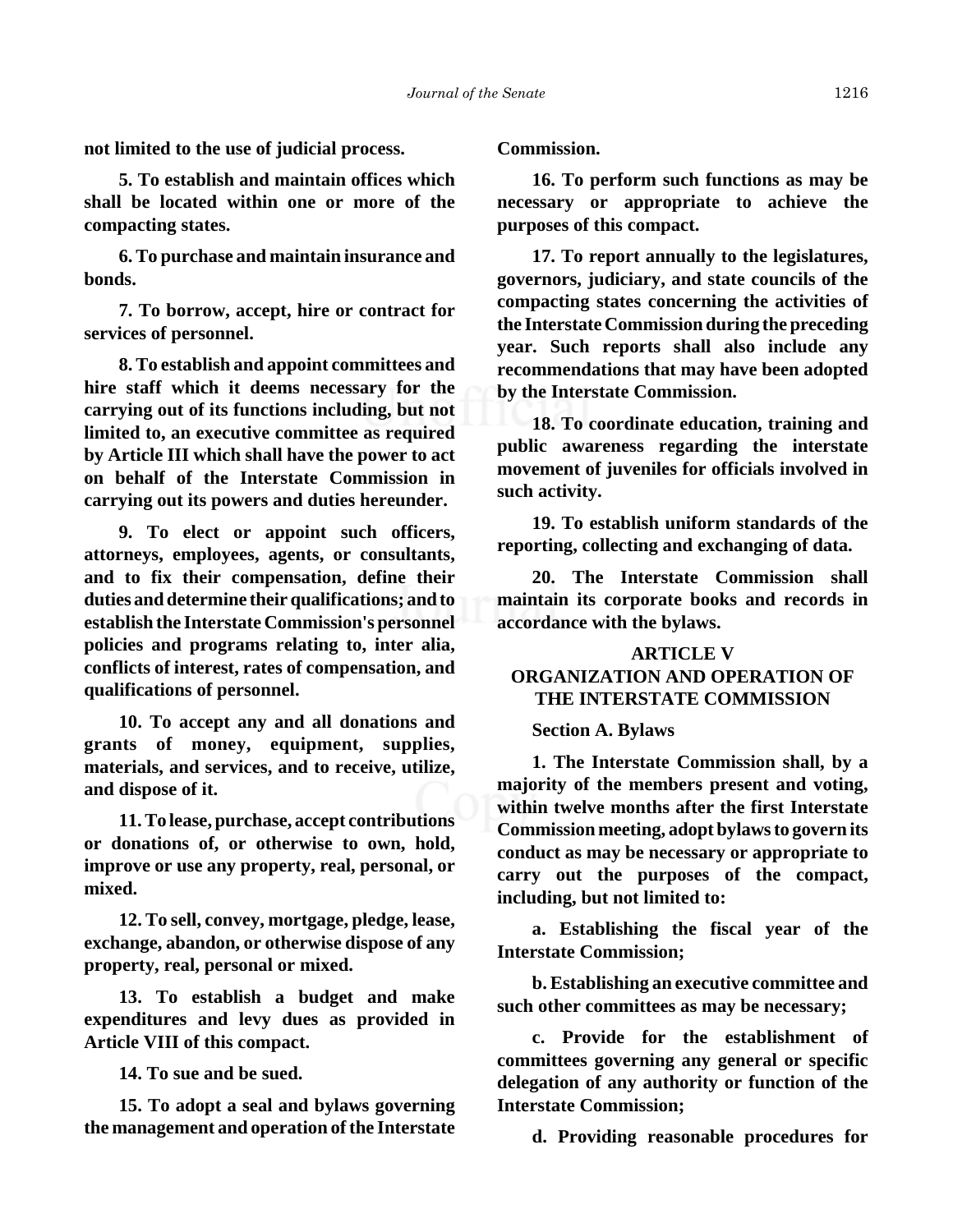**calling and conducting meetings of the Interstate Commission, and ensuring reasonable notice of each such meeting;**

**e. Establishing the titles and responsibilities of the officers of the Interstate Commission;**

**f. Providing a mechanism for concluding the operations of the Interstate Commission and the return of any surplus funds that may exist upon the termination of the Compact after the payment and/or reserving of all of its debts and obligations;**

**g. Providing "start-up" rules for initial administration of the compact; and**

**h. Establishing standards and procedures for compliance and technical assistance in carrying out the compact.**

#### **Section B. Officers and Staff**

**1. The Interstate Commission shall, by a majority of the members, elect annually from among its members a chairperson and a vice chairperson, each of whom shall have such authority and duties as may be specified in the bylaws. The chairperson or, in the chairperson's absence or disability, the vice-chairperson shall preside at all meetings of the Interstate Commission. The officers so elected shall serve without compensation or remuneration from the Interstate Commission; provided that, subject to the availability of budgeted funds, the officers shall be reimbursed for any ordinary and necessary costs and expenses incurred by them in the performance of their duties and responsibilities as officers of the Interstate Commission.**

**2. The Interstate Commission shall, through its executive committee, appoint or retain an executive director for such period, upon such terms and conditions and for such compensation as the Interstate Commission may deem appropriate. The executive director shall serve as secretary to the Interstate Commission, but shall not be a Member and** **shall hire and supervise such other staff as may be authorized by the Interstate Commission.**

**Section C. Qualified Immunity, Defense and Indemnification**

**1. The commission's executive director and employees shall be immune from suit and liability, either personally or in their official capacity, for any claim for damage to or loss of property or personal injury or other civil liability caused or arising out of or relating to any actual or alleged act, error, or omission that occurred, or that such person had a reasonable basis for believing occurred within the scope of** commission employment, duties, **responsibilities; provided, that any such person shall not be protected from suit or liability for any damage, loss, injury, or liability caused by the intentional or willful and wanton misconduct of any such person.**

**2. The liability of any commissioner, or the employee or agent of a commissioner, acting within the scope of such person's employment or duties for acts, errors, or omissions occurring within such person's state may not exceed the limits of liability set forth under the Constitution and laws of that state for state officials, employees, and agents. Nothing in this subsection shall be construed to protect any such person from suit or liability for any damage, loss, injury, or liability caused by the intentional or willful and wanton misconduct of any such person.**

**3. The Interstate Commission shall defend the executive director or the employees or representatives of the Interstate Commission and, subject to the approval of the Attorney General of the state represented by any commissioner of a compacting state, shall defend such commissioner or the commissioner's representatives or employees in any civil action seeking to impose liability arising out of any actual or alleged act, error or omission that occurred within the scope of**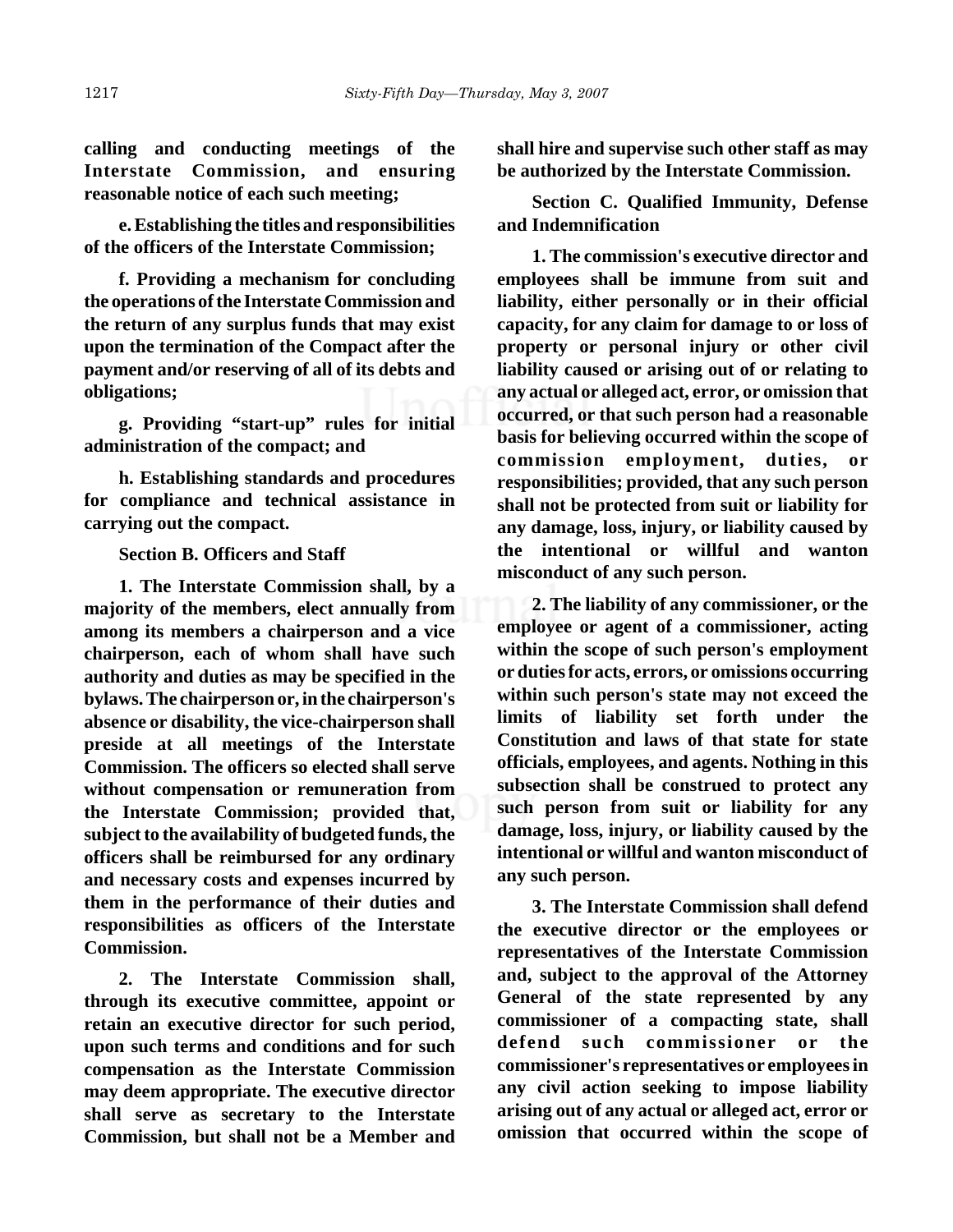**Interstate Commission employment, duties or responsibilities, or that the defendant had a reasonable basis for believing occurred within the scope of Interstate Commission employment, duties, or responsibilities, provided that the actual or alleged act, error, or omission did not result from intentional or willful and wanton misconduct on the part of such person.**

**4. The Interstate Commission shall indemnify and hold the commissioner of a compacting state, or the commissioner's representatives or employees, or the Interstate Commission's representatives or employees, harmless in the amount of any settlement or judgment obtained against such persons arising out of any actual or alleged act, error, or omission that occurred within the scope of Interstate Commission employment, duties, or responsibilities, or that such persons had a reasonable basis for believing occurred within the scope of Interstate Commission employment, duties, or responsibilities, provided that the actual or alleged act, error, or omission did not result from intentional or willful and wanton misconduct on the part of such persons.**

# **ARTICLE VI RULEMAKING FUNCTIONS OF THE INTERSTATE COMMISSION**

**A. The Interstate Commission shall promulgate and publish rules in order to effectively and efficiently achieve the purposes of the compact.**

**B. Rulemaking shall occur pursuant to the criteria set forth in this article and the bylaws and rules adopted pursuant thereto. Such rulemaking shall substantially conform to the principles of the "Model State Administrative Procedures Act," 1981 Act, Uniform Laws Annotated, Vol. 15, p.1 (2000), or such other administrative procedures act, as the Interstate Commission deems appropriate consistent with**

**due process requirements under the U.S. Constitution as now or hereafter interpreted by the U.S. Supreme Court. All rules and amendments shall become binding as of the date specified, as published with the final version of the rule as approved by the commission.**

**C. When promulgating a rule, the Interstate Commission shall, at a minimum:**

**1. publish the proposed rule's entire text stating the reason(s) for that proposed rule;**

**2. allow and invite any and all persons to submit written data, facts, opinions and arguments, which information shall be added to the record, and be made publicly available;**

**3. provide an opportunity for an informal hearing if petitioned by ten (10) or more persons; and**

**4. promulgate a final rule and its effective date, if appropriate, based on input from state or local officials, or interested parties.**

**D. Allow, not later than sixty days after a rule is promulgated, any interested person to file a petition in the United States District Court for the District of Columbia or in the Federal District Court where the Interstate Commission's principal office is located for judicial review of such rule. If the court finds that the Interstate Commission's action is not supported by substantial evidence in the rulemaking record, the court shall hold the rule unlawful and set it aside. For purposes of this subsection, evidence is substantial if it would be considered substantial evidence under the Model State Administrative Procedures Act.**

**E. If a majority of the legislatures of the compacting states rejects a rule, those states may, by enactment of a statute or resolution in the same manner used to adopt the compact, cause that such rule shall have no further force and effect in any compacting state.**

**F. The existing rules governing the**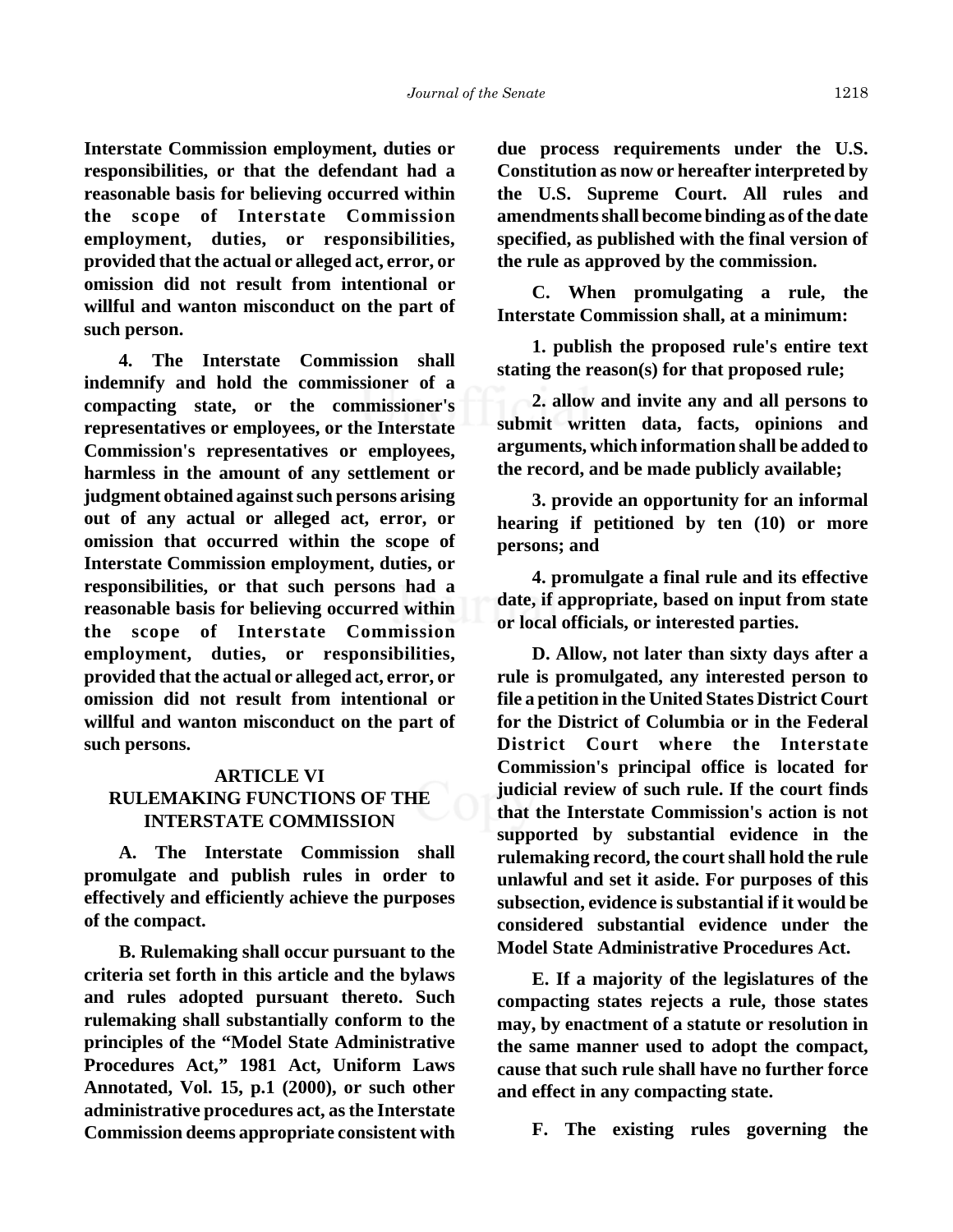**operation of the Interstate Compact on Juveniles superseded by this act shall be null and void twelve (12) months after the first meeting of the Interstate Commission created hereunder.**

**G. Upon determination by the Interstate Commission that a state-of-emergency exists, it may promulgate an emergency rule which shall become effective immediately upon adoption, provided that the usual rulemaking procedures provided hereunder shall be retroactively applied to said rule as soon as reasonably possible, but no later than ninety (90) days after the effective date of the emergency rule.**

# **ARTICLE VII OVERSIGHT, ENFORCEMENT AND DISPUTE RESOLUTION BY THE INTERSTATE COMMISSION**

## **Section A. Oversight**

**1. The Interstate Commission shall oversee the administration and operations of the interstate movement of juveniles subject to this compact in the compacting states and shall monitor such activities being administered in non-compacting states which may significantly affect compacting states.**

**2. The courts and executive agencies in each compacting state shall enforce this compact and shall take all actions necessary and appropriate to effectuate the compact's purposes and intent. The provisions of this compact and the rules promulgated hereunder shall be received by all the judges, public officers, commissions, and departments of the state government as evidence of the authorized statute and administrative rules. All courts shall take judicial notice of the compact and the rules. In any judicial or administrative proceeding in a compacting state pertaining to the subject matter of this compact which may affect the powers, responsibilities or actions of the Interstate Commission, it shall be entitled to**

**receive all service of process in any such proceeding, and shall have standing to intervene in the proceeding for all purposes.**

**Section B. Dispute Resolution**

**1. The compacting states shall report to the Interstate Commission on all issues and activities necessary for the administration of the compact as well as issues and activities pertaining to compliance with the provisions of the compact and its bylaws and rules.**

**2. The Interstate Commission shall attempt, upon the request of a compacting state, to resolve any disputes or other issues which are subject to the compact and which may arise among compacting states and between compacting and non-compacting states. The commission shall promulgate a rule providing for both mediation and binding dispute resolution for disputes among the compacting states.**

**3. The Interstate Commission, in the reasonable exercise of its discretion, shall enforce the provisions and rules of this compact using any or all means set forth in Article XI of this compact.**

# **ARTICLE VIII FINANCE**

**A. The Interstate Commission shall pay or provide for the payment of the reasonable expenses of its establishment, organization and ongoing activities.**

**B. The Interstate Commission shall levy on and collect an annual assessment from each compacting state to cover the cost of the internal operations and activities of the Interstate Commission and its staff which must be in a total amount sufficient to cover the Interstate Commission's annual budget as approved each year. The aggregate annual assessment amount shall be allocated based upon a formula to be determined by the Interstate Commission, taking into**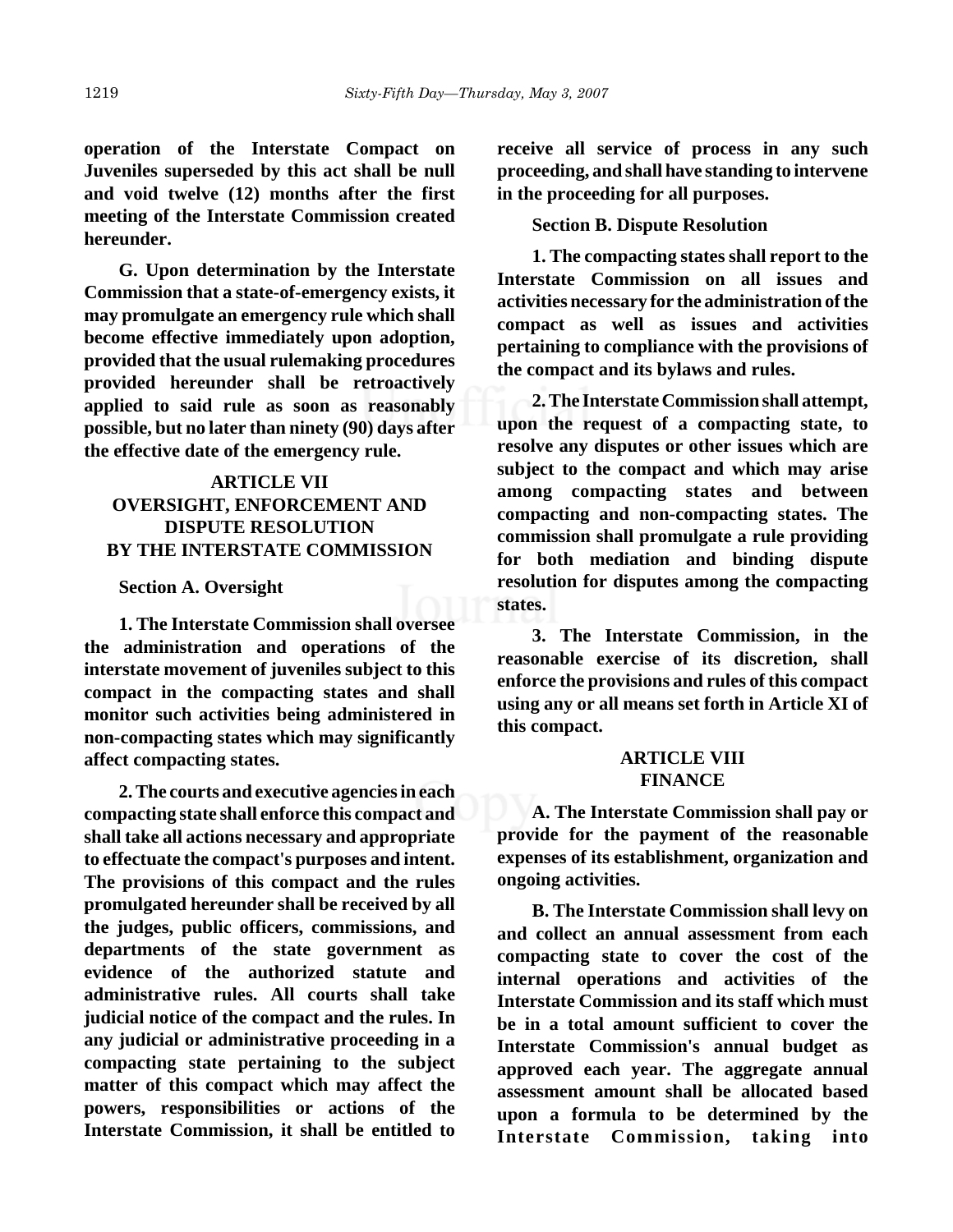**consideration the population of each compacting state and the volume of interstate movement of juveniles in each compacting state and shall promulgate a rule binding upon all compacting states which governs said assessment.**

**C. The Interstate Commission shall not incur any obligations of any kind prior to securing the funds adequate to meet the same; nor shall the Interstate Commission pledge the credit of any of the compacting states, except by and with the authority of the compacting state.**

**D. The Interstate Commission shall keep accurate accounts of all receipts and disbursements. The receipts and disbursements of the Interstate Commission shall be subject to the audit and accounting procedures established under its bylaws. However, all receipts and disbursements of funds handled by the Interstate Commission shall be audited yearly by a certified or licensed public accountant and the report of the audit shall be included in and become part of the annual report of the Interstate Commission.**

# **ARTICLE IX THE STATE COUNCIL**

**Each member state shall create a State Council for Interstate Juvenile Supervision. While each state may determine the membership of its own state council, its membership must include at least one representative from the legislative, judicial, and executive branches of government, victims groups, and the compact administrator, deputy compact administrator or designee. Each compacting state retains the right to determine the qualifications of the compact administrator or deputy compact administrator. Each state council will advise and may exercise oversight and advocacy concerning that state's participation in Interstate Commission activities and other duties as may be determined by that state, including but not limited to, development** **of policy concerning operations and procedures of the compact within that state.**

# **ARTICLE X COMPACTING STATES, EFFECTIVE DATE AND AMENDMENT**

**A. Any state, the District of Columbia (or its designee), the Commonwealth of Puerto Rico, the U.S. Virgin Islands, Guam, American Samoa, and the Northern Marianas Islands as defined in Article II of this compact is eligible to become a compacting state.**

**B. The compact shall become effective and binding upon legislative enactment of the compact into law by no less than 35 of the states. The initial effective date shall be the later of July 1, 2004, or upon enactment into law by the 35th jurisdiction. Thereafter, it shall become effective and binding as to any other compacting state upon enactment of the compact into law by that state. The governors of non-member states or their designees shall be invited to participate in the activities of the Interstate Commission on a non-voting basis prior to adoption of the compact by all states and territories of the United States.**

**C. The Interstate Commission may propose amendments to the compact for enactment by the compacting states. No amendment shall become effective and binding upon the Interstate Commission and the compacting states unless and until it is enacted into law by unanimous consent of the compacting states.**

# **ARTICLE XI WITHDRAWAL, DEFAULT, TERMINATION AND JUDICIAL ENFORCEMENT**

## **Section A. Withdrawal**

**1. Once effective, the compact shall continue in force and remain binding upon each and every compacting state; provided that a compacting state may withdraw from the compact by specifically repealing the statute**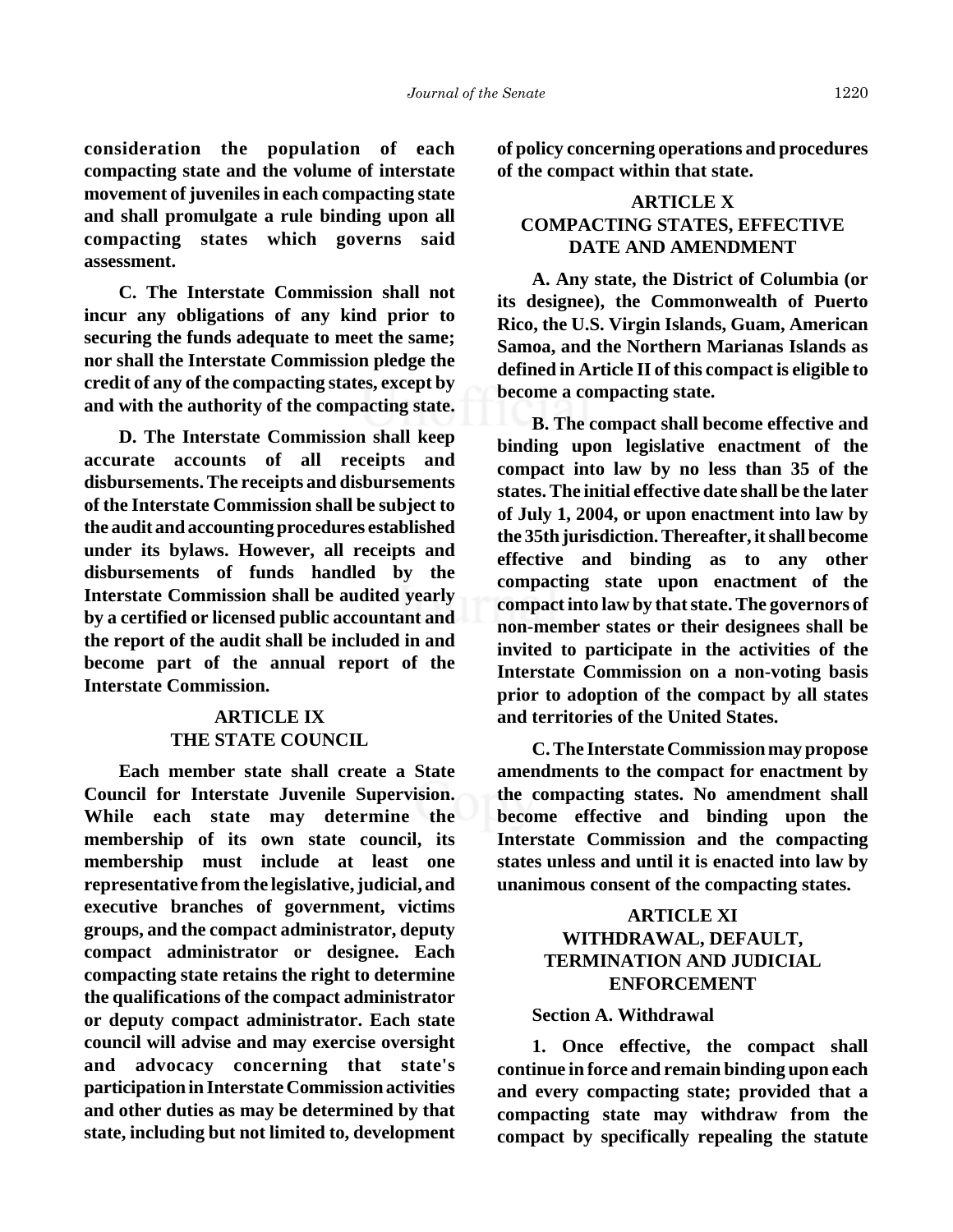**which enacted the compact into law.**

**2. The effective date of withdrawal is the effective date of the repeal.**

**3. The withdrawing state shall immediately notify the chairperson of the Interstate Commission in writing upon the introduction of legislation repealing this compact in the withdrawing state. The Interstate Commission shall notify the other compacting states of the withdrawing state's intent to withdraw within sixty days of its receipt thereof.**

**4. The withdrawing state is responsible for all assessments, obligations and liabilities incurred through the effective date of withdrawal, including any obligations, the performance of which extend beyond the effective date of withdrawal.**

**5. Reinstatement following withdrawal of any compacting state shall occur upon the withdrawing state reenacting the compact or upon such later date as determined by the Interstate Commission.**

**Section B. Technical Assistance, Fines, Suspension, Termination and Default** 

**1. If the Interstate Commission determines that any compacting state has at any time defaulted in the performance of any of its obligations or responsibilities under this compact, or the bylaws or duly promulgated rules, the Interstate Commission may impose any or all of the following penalties:**

**a. Remedial training and technical assistance as directed by the Interstate Commission;**

**b. Alternative Dispute Resolution;**

**c. Fines, fees, and costs in such amounts as are deemed to be reasonable as fixed by the Interstate Commission; and**

**d. Suspension or termination of membership in the compact, which shall be** **imposed only after all other reasonable means of securing compliance under the bylaws and rules have been exhausted and the Interstate Commission has therefore determined that the offending state is in default. Immediate notice of suspension shall be given by the Interstate Commission to the Governor, the Chief Justice or the Chief Judicial Officer of the state, the Majority and Minority leaders of the defaulting state's legislature, and the state council. The grounds for default include, but are not limited to, failure of a compacting state to perform such obligations or responsibilities imposed upon it by this compact, the bylaws, or duly promulgated rules and any other grounds designated in commission bylaws and rules. The Interstate Commission shall immediately notify the defaulting state in writing of the penalty imposed by the Interstate Commission and of the default pending a cure of the default. The commission shall stipulate the conditions and the time period within which the defaulting state must cure its default. If the defaulting state fails to cure the default within the time period specified by the commission, the defaulting state shall be terminated from the compact upon an affirmative vote of a majority of the compacting states and all rights, privileges and benefits conferred by this compact shall be terminated from the effective date of termination.**

**2. Within sixty days of the effective date of termination of a defaulting state, the commission shall notify the Governor, the Chief Justice or Chief Judicial Officer, the Majority and Minority Leaders of the defaulting state's legislature, and the state council of such termination.**

**3. The defaulting state is responsible for all assessments, obligations and liabilities incurred through the effective date of termination including any obligations, the performance of which extends beyond the effective date of**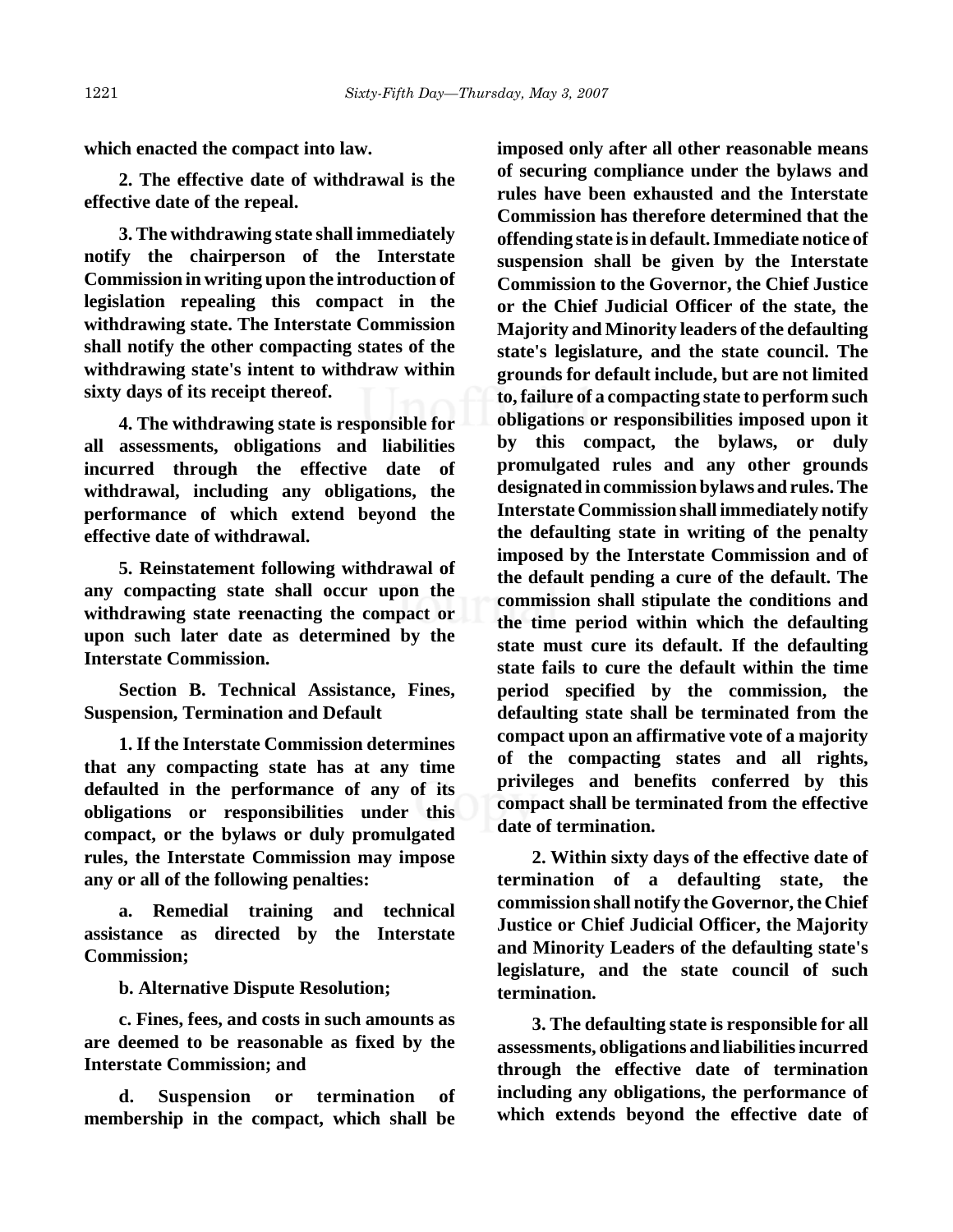**termination.**

**4. The Interstate Commission shall not bear any costs relating to the defaulting state unless otherwise mutually agreed upon in writing between the Interstate Commission and the defaulting state.**

**5. Reinstatement following termination of any compacting state requires both a reenactment of the compact by the defaulting state and the approval of the Interstate Commission pursuant to the rules.**

**Section C. Judicial Enforcement**

**The Interstate Commission may, by majority vote of the members, initiate legal action in the United States District Court for the District of Columbia or, at the discretion of the Interstate Commission, in the federal district where the Interstate Commission has its offices, to enforce compliance with the provisions of the compact, its duly promulgated rules and bylaws, against any compacting state in default. In the event judicial enforcement is necessary the prevailing party shall be awarded all costs of such litigation including reasonable attorneys fees.**

**Section D. Dissolution of Compact**

**1. The compact dissolves effective upon the date of the withdrawal or default of the compacting state, which reduces membership in the compact to one compacting state.**

**2. Upon the dissolution of this compact, the compact becomes null and void and shall be of no further force or effect, and the business and affairs of the Interstate Commission shall be concluded and any surplus funds shall be distributed in accordance with the bylaws.**

# **ARTICLE XII SEVERABILITY AND CONSTRUCTION**

**A. The provisions of this compact shall be severable, and if any phrase, clause, sentence or provision is deemed unenforceable, the** **remaining provisions of the compact shall be enforceable.**

**B. The provisions of this compact shall be liberally construed to effectuate its purposes.**

# **ARTICLE XIII BINDING EFFECT OF COMPACT AND OTHER LAWS**

**Section A. Other Laws**

**1. Nothing herein prevents the enforcement of any other law of a compacting state that is not inconsistent with this compact.**

**2. All compacting states' laws other than state Constitutions and other interstate compacts conflicting with this compact are superseded to the extent of the conflict.**

**Section B. Binding Effect of the Compact**

**1. All lawful actions of the Interstate Commission, including all rules and bylaws promulgated by the Interstate Commission, are binding upon the compacting states.**

**2. All agreements between the Interstate Commission and the compacting states are binding in accordance with their terms.**

**3. Upon the request of a party to a conflict over meaning or interpretation of Interstate Commission actions, and upon a majority vote of the compacting states, the Interstate Commission may issue advisory opinions regarding such meaning or interpretation.**

**4. In the event any provision of this compact exceeds the constitutional limits imposed on the legislature of any compacting state, the obligations, duties, powers or jurisdiction sought to be conferred by such provision upon the Interstate Commission shall be ineffective and such obligations, duties, powers or jurisdiction shall remain in the compacting state and shall be exercised by the agency thereof to which such obligations, duties, powers or jurisdiction are delegated by law in**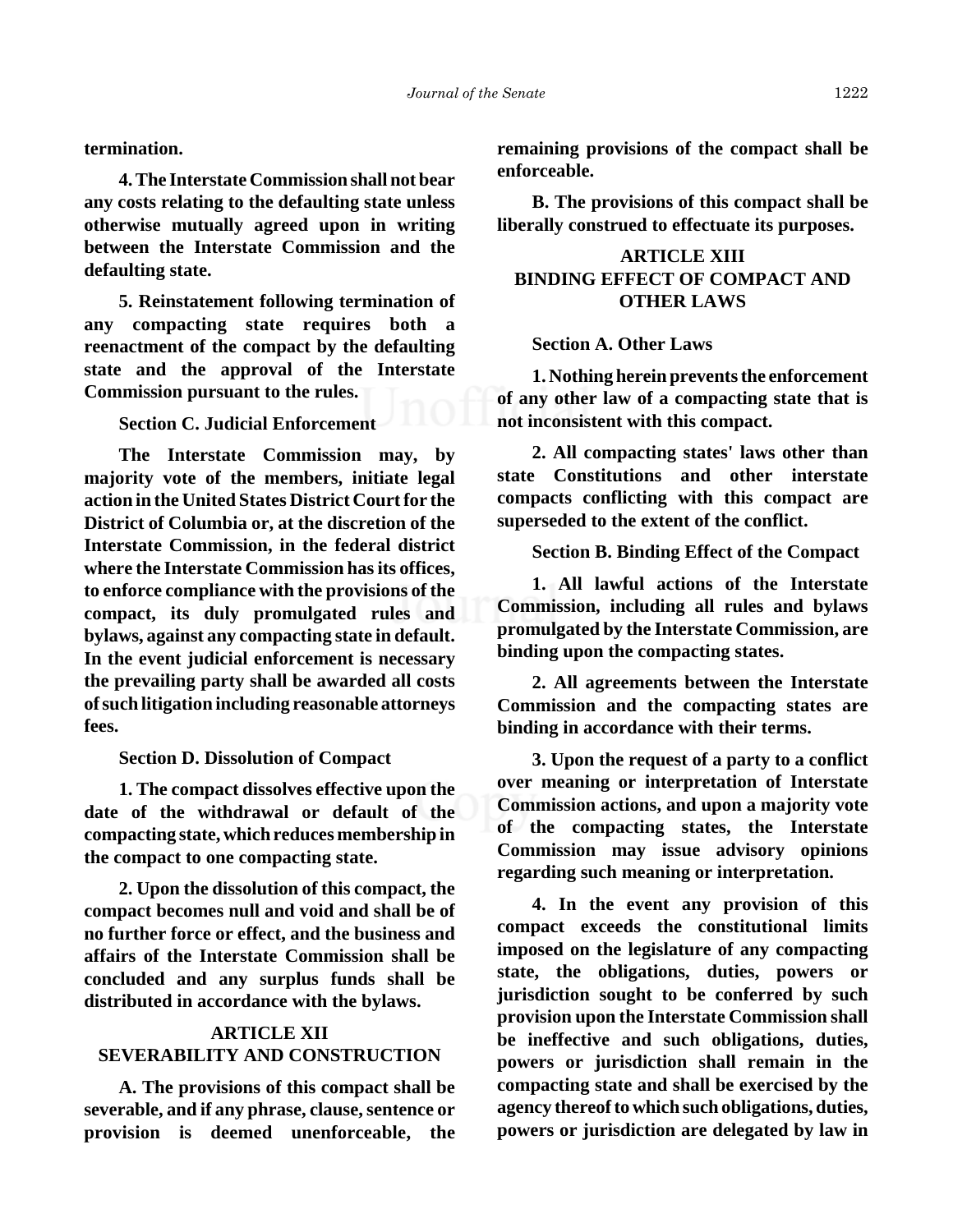# **effect at the time this compact becomes effective.**

210.580. The compact shall become binding upon the state of Missouri **[**when signed by the commissioners as herein provided and by the proper authorities of any other state entering into the compact**] upon legislative enactment of the compact into law by no less than thirty-five of the states. The initial effective date shall be the later of August 28, 2007, or upon enactment into law by the thirty-fifth jurisdiction. Thereafter it shall become effective and binding as to any other compacting state upon enactment of the compact into law by that state**."; and

Further amend said bill, Page 35, Section 453.011, Line 25, by inserting after all of said line the following:

"**[**210.570. Within sixty days after sections 210.570 to 210.600 become effective, the governor, by and with the advice and consent of the senate, shall appoint three commissioners to enter into a compact on behalf of the state of Missouri with other states. If the senate is not in session at the time for making such appointments, the governor shall make temporary appointments as in the case of a vacancy. Any two of the commissioners so appointed together with the attorney general of the state of Missouri may act to enter into the following compact:

## INTERSTATE COMPACT ON JUVENILES

The contracting states solemnly agree:

#### ARTICLE I

That juveniles who are not under proper supervision and control, or who have absconded, escaped or run away, are likely to endanger their own health, morals and welfare, and the health, morals and welfare of others. The cooperation of the states party to this compact is therefore necessary to provide

for the welfare and protection of juveniles and of the public with respect to (1) cooperative supervision of delinquent juveniles on probation or parole; (2) the return, from one state to another, of delinquent juveniles who have escaped or absconded; (3) the return, from one state to another, of nondelinquent juveniles who have run away from home; and (4) additional measures for the protection of juveniles and of the public, which any two or more of the party states may find desirable to undertake cooperatively. In carrying out the provisions of this compact the party states shall be guided by the noncriminal, reformative and protective policies which guide their laws concerning delinquent, neglected or dependent juveniles generally. It shall be the policy of the states party to this compact to cooperative and observe their respective responsibilities for the prompt return and acceptance of juveniles and delinquent juveniles who become subject to the provisions of this compact. The provisions of this compact shall be reasonably and liberally construed to accomplish the foregoing purposes.

# ARTICLE II

That all remedies and procedures provided by this compact shall be in addition to and not in substitution for other rights, remedies and procedures, and shall not be in derogation of parental rights and responsibilities.

#### ARTICLE III

 That, for the purposes of this compact, "delinquent juvenile" means any juvenile who has been adjudged delinquent and who, at the time the provisions of this compact are invoked, is still subject to the jurisdiction of the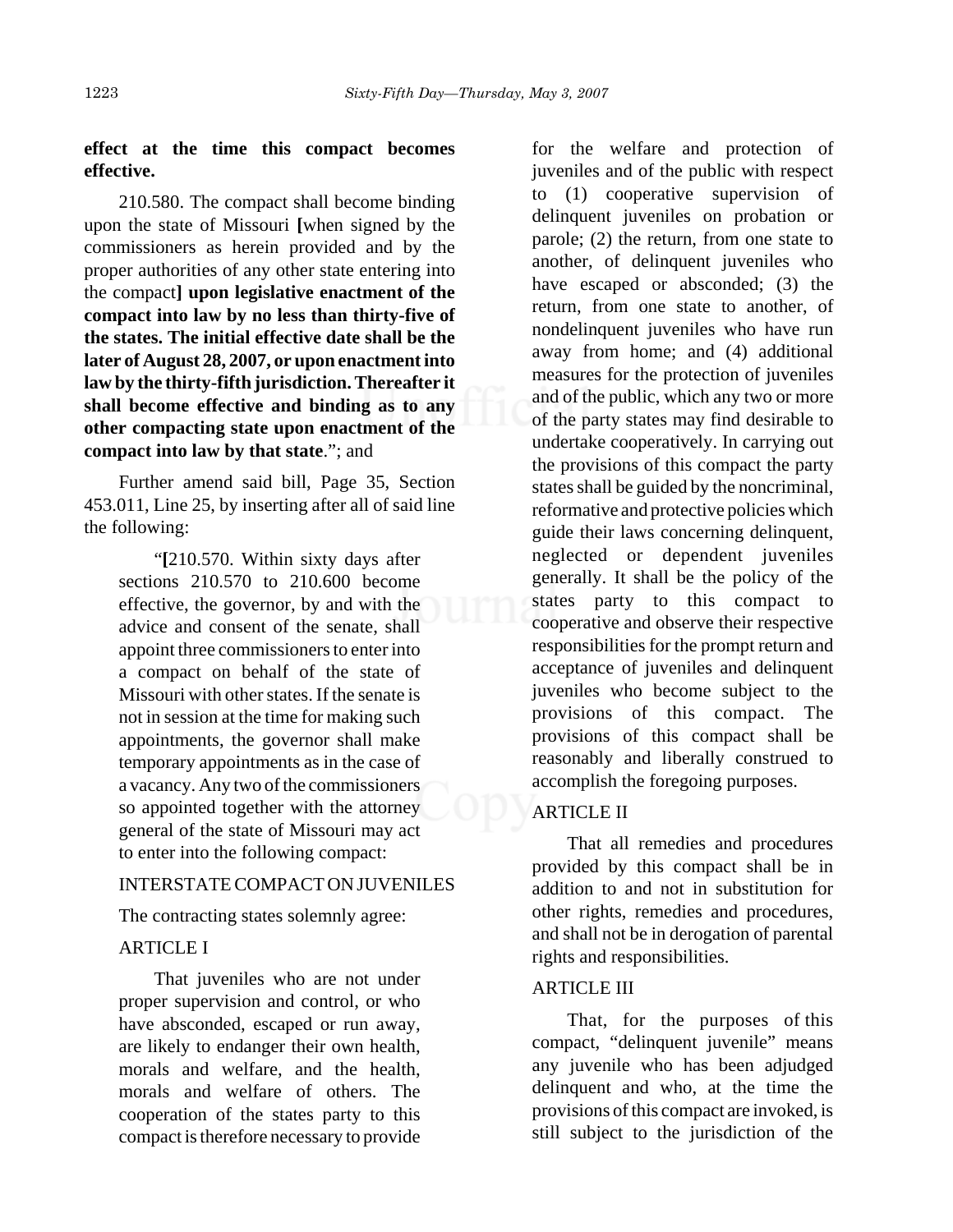court that has made such adjudication or to the jurisdiction or supervision of an agency or institution pursuant to an order of such court; "probation or parole" means any kind of conditional release of juveniles authorized under the laws of the states party hereto; "court" means any court having jurisdiction over delinquent, neglected or dependent children; "state" means any state, territory or possession of the United States, the District of Columbia, and the Commonwealth of Puerto Rico; and "residence" or any variant thereof means a place at which a home or regular place of abode is maintained.

#### ARTICLE IV

(a) That the parent, guardian, person or agency entitled to legal custody of a juvenile who has not been adjudged delinquent but who has run away without the consent of such parent, guardian, person or agency may petition the appropriate court in the demanding state for the issuance of a requisition for his return. The petition shall state the name and age of the juvenile, the name of the petitioner and the basis of entitlement to the juvenile's custody, the circumstances of his running away, his location if known at the time application is made, and such other facts as may tend to show that the juvenile who has run away is endangering his own welfare or the welfare of others and is not an emancipated minor. The petition shall be verified by affidavit, shall be executed in duplicate, and shall be accompanied by two certified copies of the document or documents on which the petitioner's entitlement to the juvenile's custody is based, such as birth certificates, letters of guardianship, or custody decrees. Such

further affidavits and other documents as may be deemed proper may be submitted with such petition. The judge of the court to which this application is made may hold a hearing thereon to determine whether for the purposes of this compact the petitioner is entitled to the legal custody of the juvenile, whether or not it appears that the juvenile has in fact run away without consent, whether or not he is an emancipated minor, and whether or not it is in the best interest of the juvenile to compel his return to the state. If the judge determines, either with or without a hearing, that the juvenile should be returned, he shall present to the appropriate court or to the executive authority of the state where the juvenile is alleged to be located a written requisition for the return of such juvenile. Such requisition shall set forth the name and age of the juvenile, the determination of the court that the juvenile has run away without the consent of a parent, guardian, person or agency entitled to his legal custody, and that it is in the best interest and for the protection of such juvenile that he be returned. In the event that a proceeding for the adjudication of the juvenile as a delinquent, neglected or dependent juvenile is pending in the court at the time when such juvenile runs away, the court may issue a requisition for the return of such juvenile upon its own motion, regardless of the consent of the parent, guardian, person or agency entitled to legal custody, reciting therein the nature and circumstances of the pending proceeding. The requisition shall in every case be executed in duplicate and shall be signed by the judge. One copy of the requisition shall be filed with the compact administrator of the demanding state, there to remain on file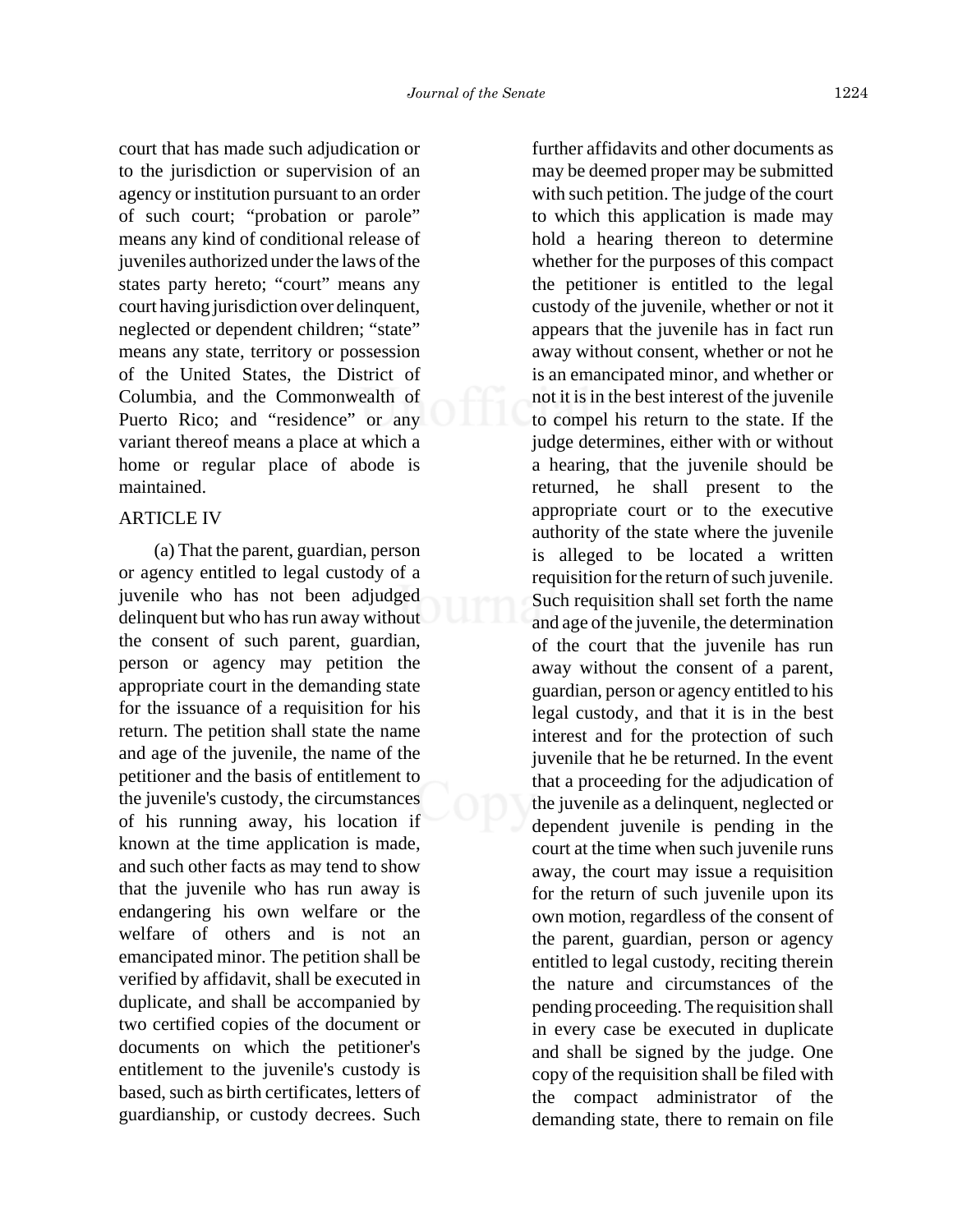subject to the provisions of law governing records of such court. Upon the receipt of a requisition demanding the return of a juvenile who has run away, the court or the executive authority to whom the requisition is addressed shall issue an order to any peace officer or other appropriate person directing him to take into custody and detain such juvenile. Such detention order must substantially recite the facts necessary to the validity of its issuance hereunder. No juvenile detained upon such order shall be delivered over to the officer whom the court demanding him shall have appointed to receive him, unless he shall first be taken forthwith before a judge of a court in the state, who shall inform him of the demand made for his return, and who may appoint counsel or guardian ad litem for him. If the judge of such court shall find that the requisition is in order, he shall deliver such juvenile over to the officer whom the court demanding him shall have appointed to receive him. The judge, however, may fix a reasonable time to be allowed for the purpose of testing the legality of the proceeding.

Upon reasonable information that a person is a juvenile who has run away from another state party to this compact without the consent of a parent, guardian, person or agency entitled to his legal custody, such juvenile may be taken into custody without a requisition and brought forthwith before a judge of the appropriate court who may appoint counsel or guardian ad litem for such juvenile and who shall determine after a hearing whether sufficient cause exists to hold the person, subject to the order of the court, for his own protection and welfare, for such a time not exceeding ninety days as will enable his return to

another state party to this compact pursuant to a requisition for his return from a court of that state. If, at the time when a state seeks the return of a juvenile who has run away, there is pending in the state wherein he is found any criminal charge, or any proceeding to have him adjudicated a delinquent juvenile for an act committed in such state, or if he is suspected of having committed within such state a criminal offense or an act of juvenile delinquency, he shall not be returned without the consent of such state until discharged from prosecution or other form of proceeding, imprisonment, detention or supervision for such offense or juvenile delinquency. The duly accredited officers of any state party to this compact, upon the establishment of their authority and the identity of the juvenile being returned, shall be permitted to transport such juvenile through any and all states party to this compact, without interference. Upon his return to the state from which he ran away, the juvenile shall be subject to such further proceedings as may be appropriate under the laws of that state.

(b) That the state to which a juvenile is returned under this Article shall be responsible for payment of the transportation costs of such return.

(c) That "juvenile" as used in this Article means any person who is a minor under the law of the state of residence of the parent, guardian, person or agency entitled to the legal custody of such minor.

#### ARTICLE V

(a) That the appropriate person or authority from whose probation or parole supervision a delinquent juvenile has absconded or from whose institutional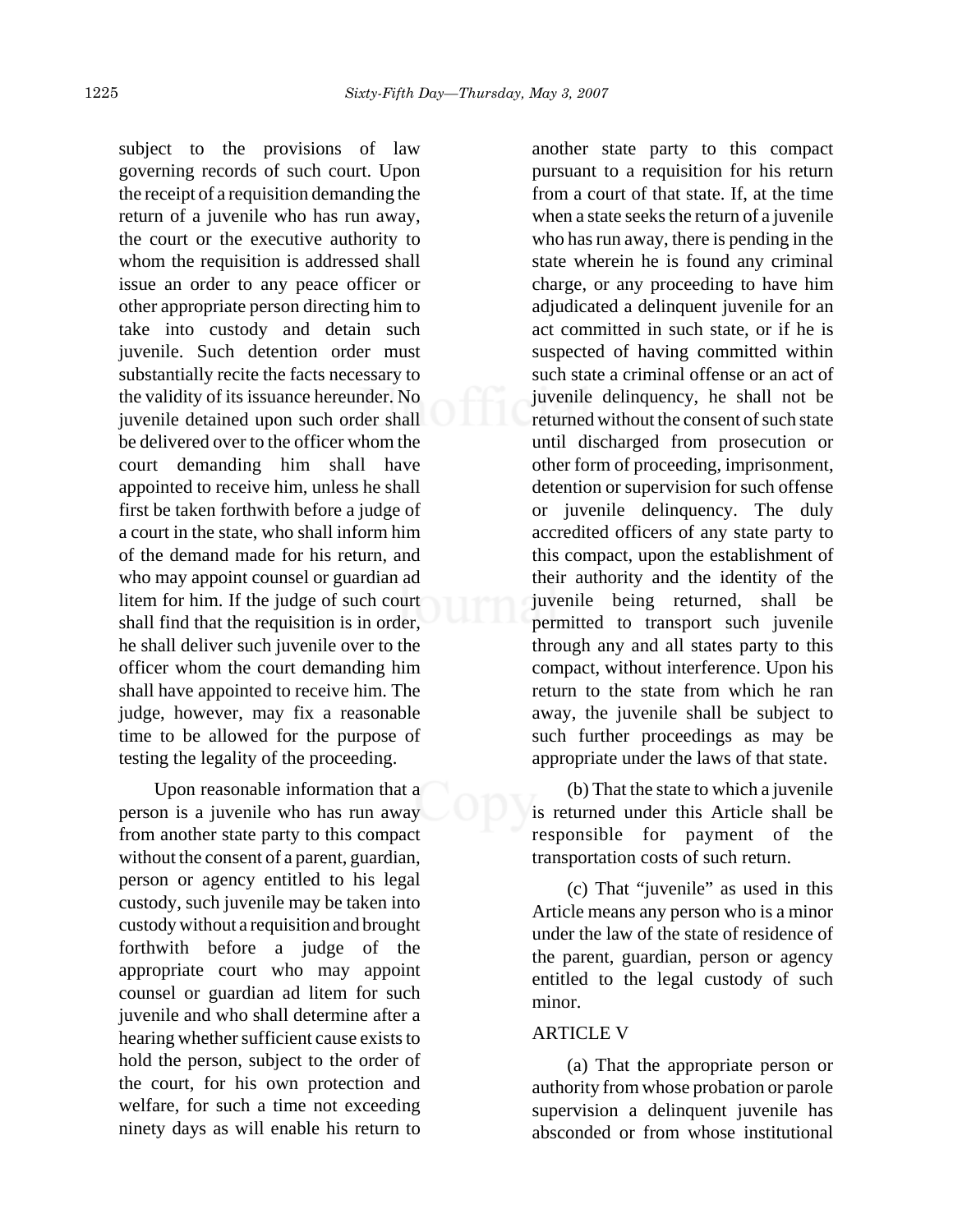custody he has escaped shall present to the appropriate court or to the executive authority of the state where the delinquent juvenile is alleged to be located a written requisition for the return of such delinquent juvenile. Such requisition shall state the name and age of the delinquent juvenile, the particulars of his adjudication as a delinquent juvenile, the circumstances of the breach of the terms of his probation or parole or of his escape from an institution or agency vested with his legal custody or supervision, and the location of such delinquent juvenile, if known, at the time the requisition is made. The requisition shall be verified by affidavit, shall be executed in duplicate, and shall be accompanied by two certified copies of the judgment, formal adjudication, or order of commitment which subjects such delinquent juvenile to probation or parole or to the legal custody of the institution or agency concerned. Such further affidavits and other documents as may be deemed proper may be submitted with such requisition. One copy of the requisition shall be filed with the compact administrator of the demanding state, there to remain on file subject to the provisions of law governing records of the appropriate court. Upon the receipt of a requisition demanding the return of a delinquent juvenile who has absconded or escaped, the court or the executive authority to whom the requisition is addressed shall issue an order to any peace officer or other appropriate person directing him to take into custody and detain such delinquent juvenile. Such detention order must substantially recite the facts necessary to the validity of the issuance hereunder. No delinquent juvenile detained upon such order shall

be delivered over to the officer whom the appropriate person or authority demanding him shall have appointed to receive him, unless he shall first be taken forthwith before a judge of an appropriate court in the state, who shall inform him of the demand made for his return and who may appoint counsel or guardian ad litem for him. If the judge of such court shall find that the requisition is in order, he shall deliver such delinquent juvenile over to the officer whom the appropriate person or authority demanding him shall have appointed to receive him. The judge, however, may fix a reasonable time to be allowed for the purpose of testing the legality of the proceeding.

Upon reasonable information that a person is a delinquent juvenile who has absconded while on probation or parole, or escaped from an institution or agency vested with his legal custody or supervision in any state party to this compact, such person may be taken into custody in any other state party to this compact without a requisition. But in such event, he must be taken forthwith before a judge of the appropriate court, who may appoint counsel or guardian ad litem for such person and who shall determine, after a hearing, whether sufficient cause exists to hold the person subject to the order of the court for such a time, not exceeding ninety days, as will enable his detention under a detention order issued on a requisition pursuant to this Article. If, at the time when a state seeks the return of a delinquent juvenile who has either absconded while on probation or parole or escaped from an institution or agency vested with his legal custody or supervision, there is pending in the state wherein he is detained any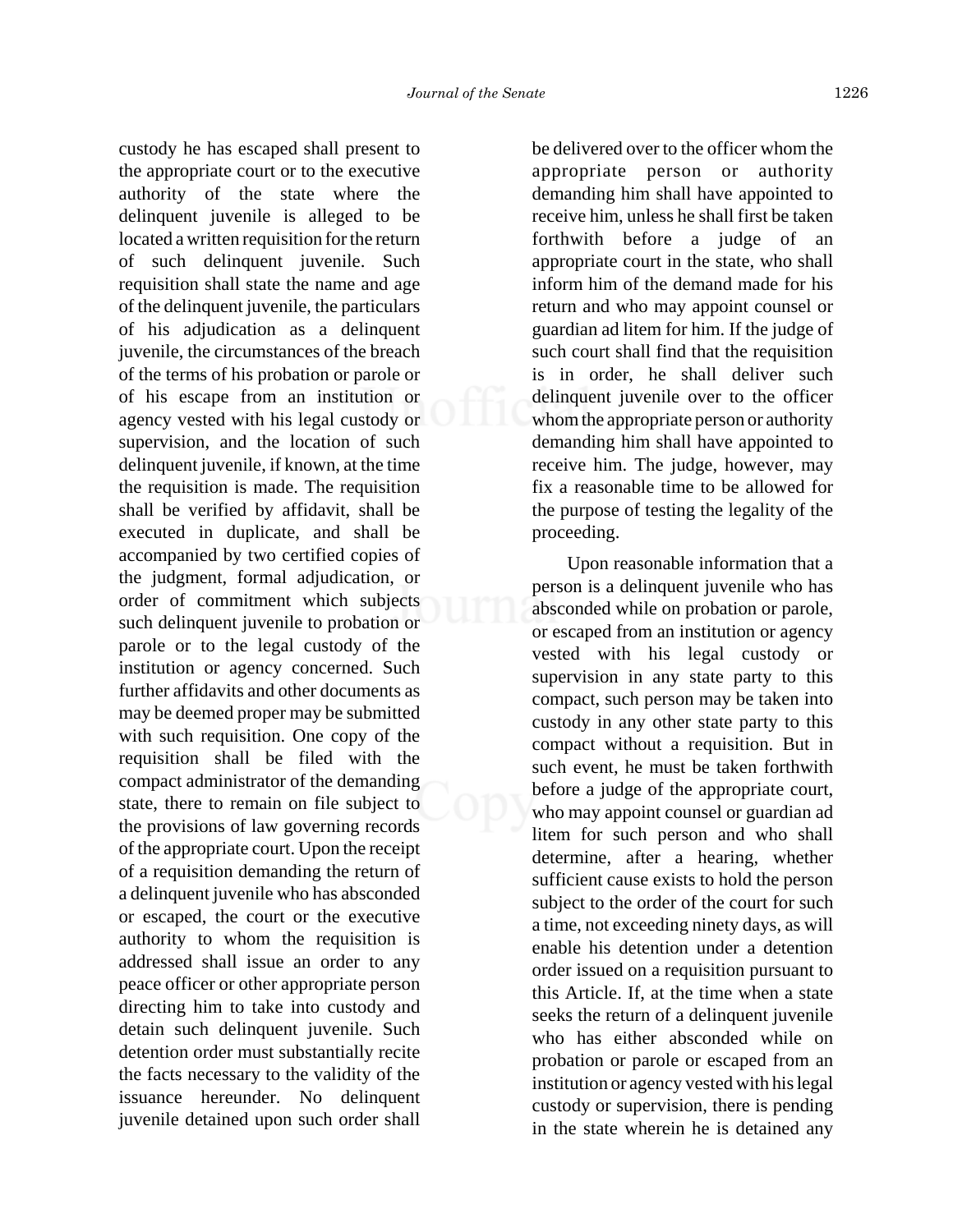criminal charge or any proceeding to have him adjudicated a delinquent juvenile for an act committed in such state, or if he is suspected of having committed within such state a criminal offense or an act of juvenile delinquency, he shall not be returned without the consent of such state until discharged from prosecution or other form of proceeding, imprisonment, detention or supervision for such offense or juvenile delinquency. The duly accredited officers of any state party to this compact, upon the establishment of their authority and the identity of the delinquent juvenile being returned, shall be permitted to transport such delinquent juvenile through any and all states party to this compact, without interference. Upon his return to the state from which he escaped or absconded, the delinquent juvenile shall be subject to such further proceedings as may be appropriate under the laws of that state.

(b) That the state to which a delinquent juvenile is returned under this Article shall be responsible for payment of the transportation costs of such return.

#### ARTICLE VI

That any delinquent juvenile who has absconded while on probation or parole, or escaped from an institution or agency vested with his legal custody or supervision in any state party to this compact, and any juvenile who has run away from any state party to this compact, who is taken into custody without a requisition in another state party to this compact under the provisions of Article IV(a) or of Article V(a), may consent to his immediate return to the state from which he absconded, escaped or ran away. Such consent shall be given by the juvenile or delinquent juvenile and his counsel or guardian ad litem if any, by executing or subscribing a writing, in the presence of a judge of the appropriate court, which states that the juvenile or delinquent juvenile and his counsel or guardian ad litem, if any, consent to his return to the demanding state. Before such consent shall be executed or subscribed, however, the judge, in the presence of counsel or guardian ad litem, if any, shall inform the juvenile or delinquent juvenile of his rights under this compact. When the consent has been duly executed, it shall be forwarded to and filed with the compact administrator of the state in which the court is located and the judge shall direct the officer having the juvenile or delinquent juvenile in custody to deliver him to the duly accredited officer or officers of the state demanding his return, and shall cause to be delivered to such officer or officers a copy of the consent. The court may, however, upon the request of the state to which the juvenile or delinquent juvenile is being returned, order him to return unaccompanied to such state and shall provide him with a copy of such court order; in such event a copy of the consent shall be forwarded to the compact administrator of the state to which said juvenile or delinquent juvenile is ordered to return.

#### ARTICLE VII

(a) That the duly constituted judicial and administrative authorities of a state party to this compact (herein called "sending state") may permit any delinquent juvenile within such state, placed on probation or parole, to reside in any other state party to this compact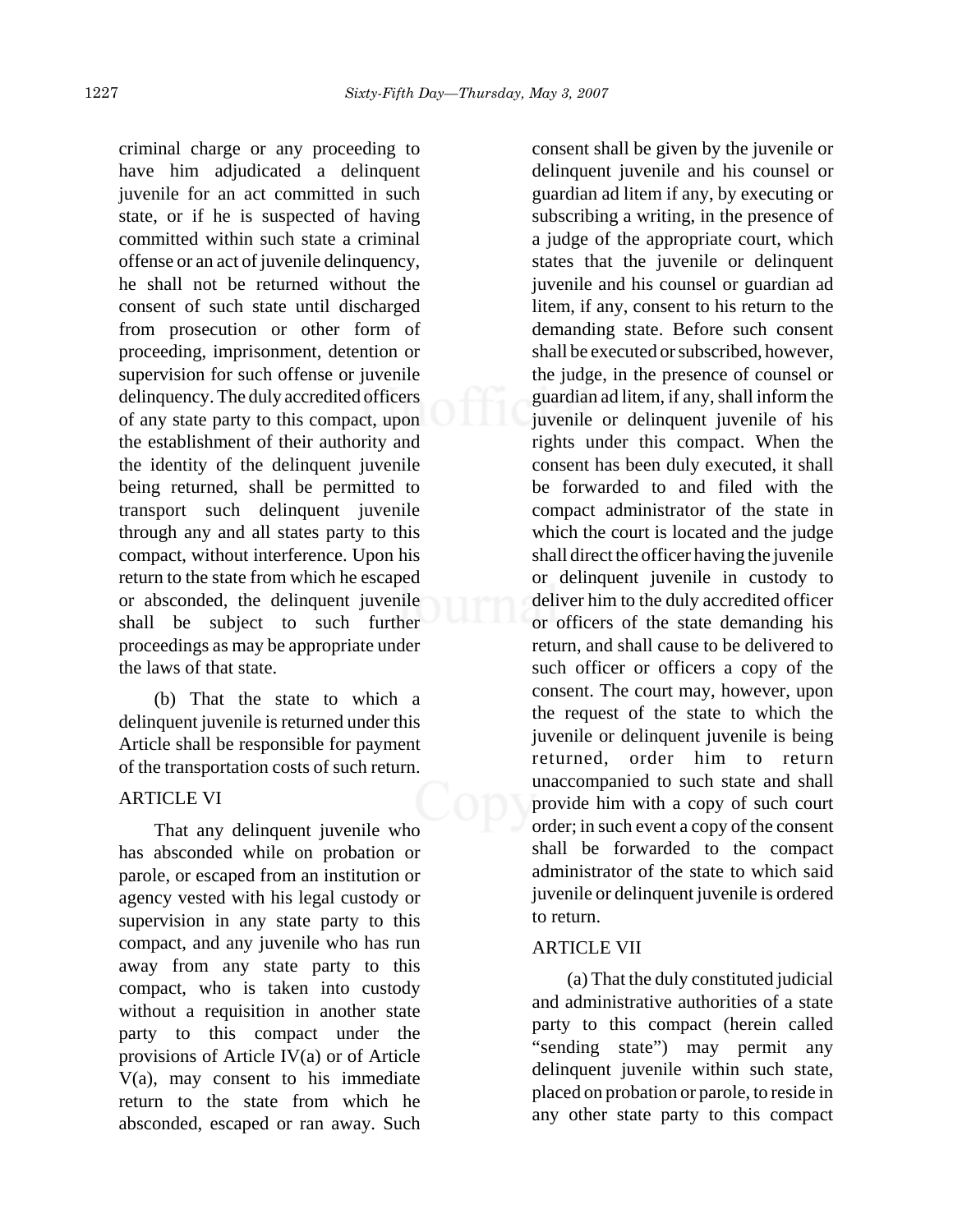(herein called "receiving state") while on probation or parole, and the receiving state shall accept such delinquent juvenile, if the parent, guardian or person entitled to the legal custody of such delinquent juvenile is residing or undertakes to reside within the receiving state. Before granting such permission, opportunity shall be given to the receiving state to make such investigations as it deems necessary. The authorities of the sending state shall send to the authorities of the receiving state copies of pertinent court orders, social case studies and all other available information which may be of value to and assist the receiving state in supervising a probationer or parolee under this compact. A receiving state, in its discretion, may agree to accept supervision of a probationer or parolee in cases where the parent, guardian or person entitled to the legal custody of the delinquent juvenile is not a resident of the receiving state, and if so accepted the sending state may transfer supervision accordingly.

(b) That each receiving state will assume the duties of visitation and of supervision over any such delinquent juvenile and in the exercise of those duties will be governed by the same standards of visitation and supervision that prevail for its own delinquent juveniles released on probation or parole.

(c) That, after consultation between the appropriate authorities of the sending state and of the receiving state as to the desirability and necessity of returning such a delinquent juvenile, the duly accredited officers of a sending state may enter a receiving state and there apprehend and retake any such

delinquent juvenile on probation or parole. For that purpose, no formalities will be required, other than establishing the authority of the officer and the identity of the delinquent juvenile to be retaken and returned. The decision of the sending state to retake a delinquent juvenile on probation or parole shall be conclusive upon and not reviewable within the receiving state, but if, at the time the sending state seeks to retake a delinquent juvenile on probation or parole, there is pending against him within the receiving state any criminal charge or any proceeding to have him adjudicated a delinquent juvenile for any act committed in such state, or if he is suspected of having committed within such state a criminal offense or an act of juvenile delinquency, he shall not be returned without the consent of the receiving state until discharged from prosecution or other form of proceeding, imprisonment, detention or supervision for such offense or juvenile delinquency. The duly accredited officers of the sending state shall be permitted to transport delinquent juveniles being so returned through any and all states party to this compact, without interference.

(d) That the sending state shall be responsible under this Article for paying the costs of transporting any delinquent juvenile to the receiving state or of returning any delinquent juvenile to the sending state.

## ARTICLE VIII

(a) That the provisions of Articles IV(b), V(b) and VII(d) of this compact shall not be construed to alter or affect any internal relationship among the departments, agencies and officers of and in the government of a party state, or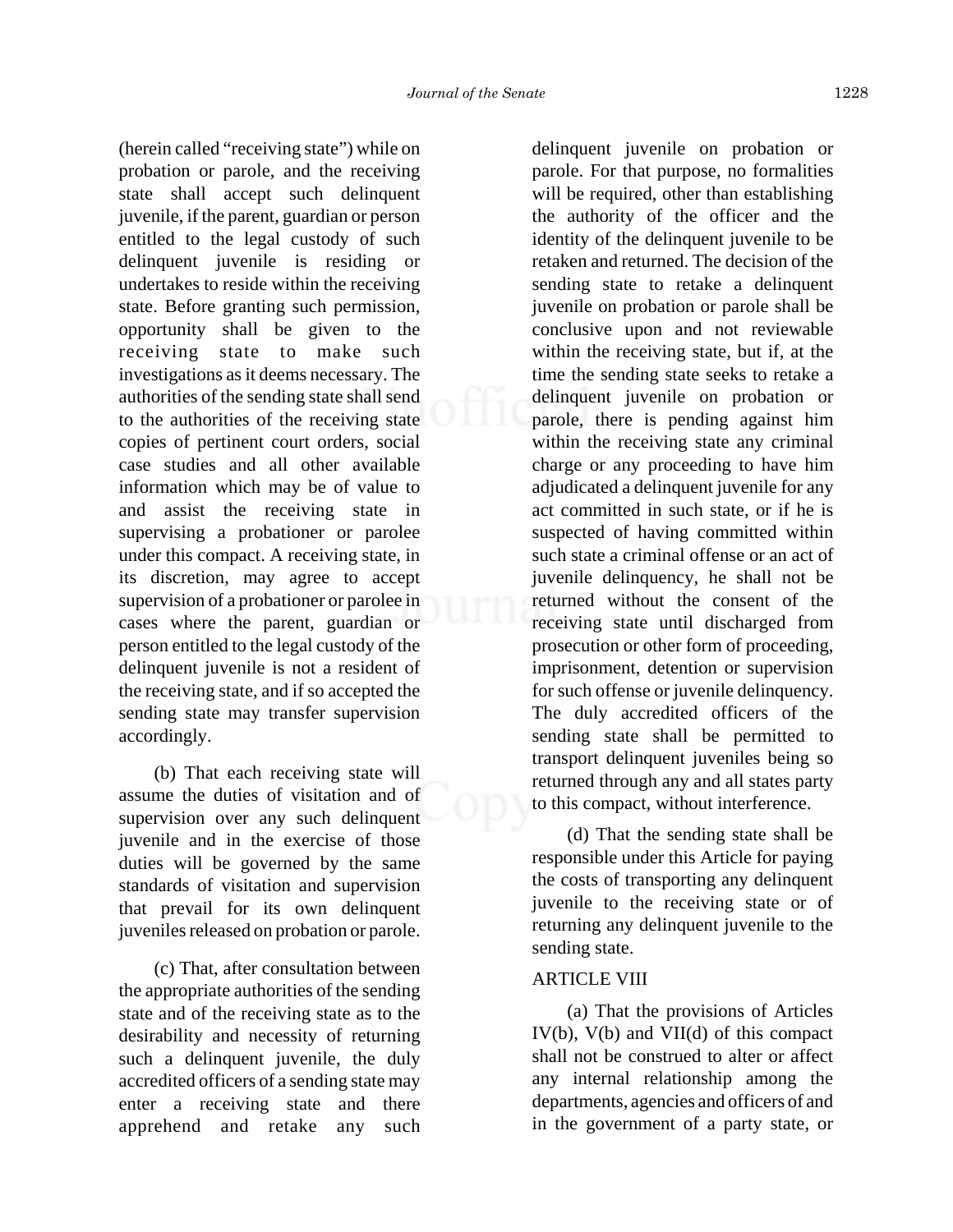between a party state and its subdivisions, as to the payment of costs, or responsibilities therefor.

(b) That nothing in this compact shall be construed to prevent any party state or subdivision thereof from asserting any right against any person, agency or other entity in regard to costs for which such party state or subdivision thereof may be responsible pursuant to Articles IV(b), V(b) or VII(d) of this compact.

#### ARTICLE IX

That, to every extent possible, it shall be the policy of states party to this compact that no juvenile or delinquent juvenile shall be placed or detained in any prison, jail or lockup nor be detained or transported in association with criminal, vicious or dissolute persons.

#### ARTICLE X

That the duly constituted administrative authorities of a state party to this compact may enter into supplementary agreements with any other state or states party hereto for the cooperative care, treatment and rehabilitation of delinquent juveniles whenever they shall find that such agreements will improve the facilities or programs available for such care, treatment and rehabilitation. Such care, treatment and rehabilitation may be provided in an institution located within any state entering into such supplementary agreement. Such supplementary agreements shall (1) provide the rates to be paid for the care, treatment and custody of such delinquent juveniles, taking into consideration the character of facilities, services and subsistence furnished; (2) provide that

the delinquent juvenile shall be given a court hearing prior to his being sent to another state for care, treatment and custody; (3) provide that the state receiving such a delinquent juvenile in one of its institutions shall act solely as agent for the state sending such delinquent juvenile; (4) provide that the sending state shall at all times retain jurisdiction over delinquent juveniles sent to an institution in another state; (5) provide for reasonable inspection of such institutions by the sending state; (6) provide that the consent of the parent, guardian, person or agency entitled to the legal custody of said delinquent juvenile shall be secured prior to his being sent to another state; and (7) make provision for such other matters and details as shall be necessary to protect the rights and equities of such delinquent juveniles and of the cooperating states.

## ARTICLE XI

That any state party to this compact may accept any and all donations, gifts and grants of money, equipment and services from the federal or any local government, or any agency thereof and from any person, firm or corporation, for any of the purposes and functions of this compact, and may receive and utilize the same subject to the terms, conditions and regulations governing such donations, gifts and grants.

## ARTICLE XII

That the governor of each state party to this compact shall designate an officer who, acting jointly with like officers of other party states, shall promulgate rules and regulations to carry out more effectively the terms and provisions of this compact.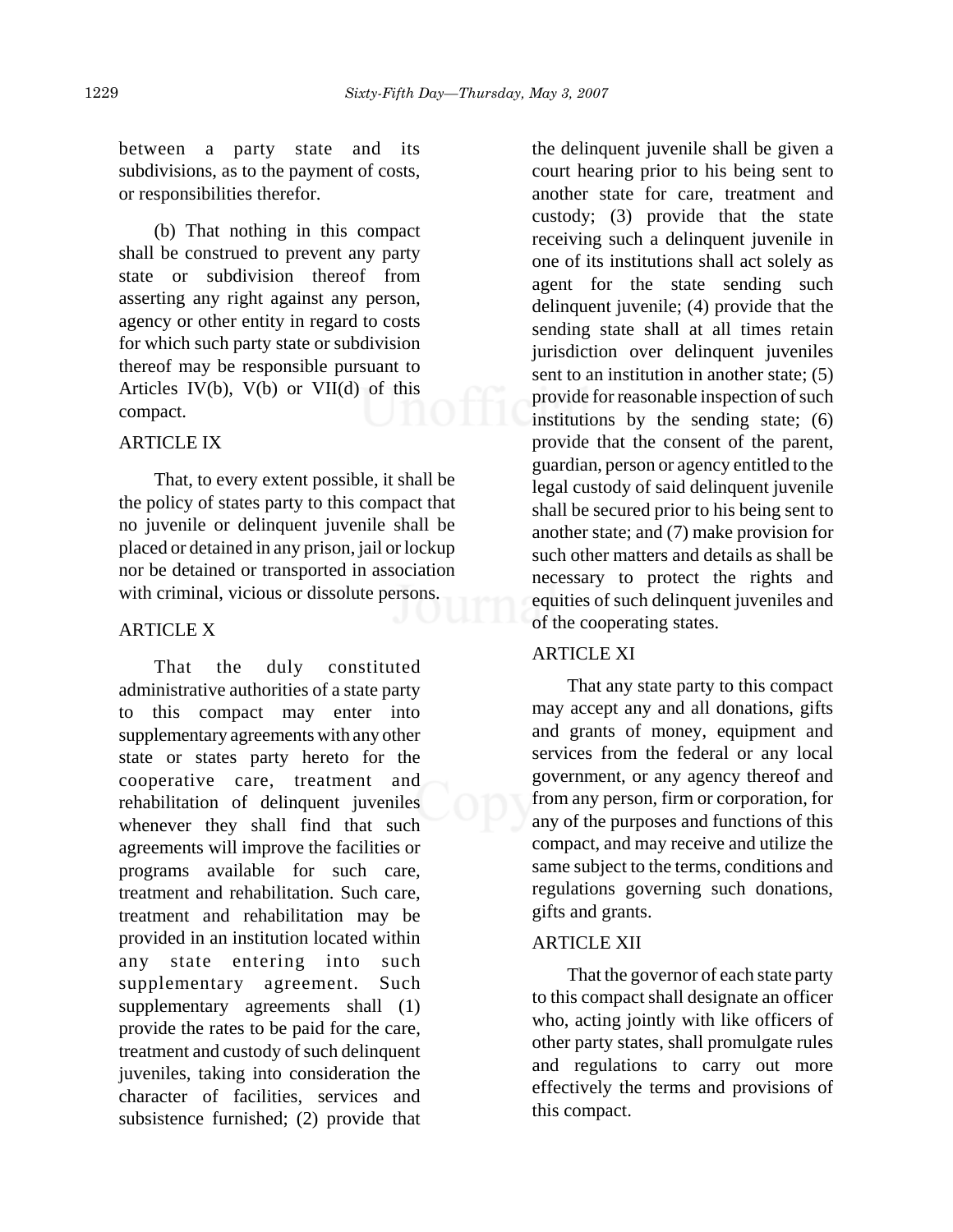#### ARTICLE XIII

That this compact shall become operative immediately upon its execution by any state as between it and any other state or states so executing. When executed it shall have the full force and effect of law within such state, the form of execution to be in accordance with the laws of the executing state.

#### ARTICLE XIV

That this compact shall continue in force and remain binding upon each executing state until renounced by it. Renunciation of this compact shall be by the same authority which executed it, by sending six months' notice in writing of its intention to withdraw from the compact to the other states party hereto. The duties and obligations of a renouncing state under Article VII hereof shall continue as to parolees and probationers residing therein at the time of withdrawal until retaken or finally discharged. Supplementary agreements entered into under Article X hereof shall be subject to renunciation as provided by such supplementary agreements, and shall not be subject to the six months' renunciation notice of the present Article.

## ARTICLE XV

That the provisions of this compact shall be severable and if any phrase, clause, sentence or provision of this compact is declared to be contrary to the constitution of any participating state or of the United States or the applicability thereof to any government, agency, person or circumstance is held invalid, the validity of the remainder of this compact and the applicability thereof to any government, agency, person or circumstance shall not be affected

thereby. If this compact shall be held contrary to the constitution of any state participating therein, the compact shall remain in full force and effect as to the remaining states and in full force and effect as to the state affected as to all severable matters.**]**

**[**210.595. The term "delinquent juvenile" as used in the interstate compact on juveniles includes those persons subject to the jurisdiction of the juvenile court within the meaning of subdivisions (1) and (2) of section 211.031, RSMo.**]**

**[**210.600. The commission shall have power to apply to the Congress of the United States for its consent and approval of the compact; but in the absence of such consent of Congress and until the same shall have been secured, the compact shall be binding upon the state of Missouri in all respects permitted by law for the signatory states without the consent of Congress to cooperate, for the purposes enumerated in the compact, and in the manner provided therein.**]**

**[**210.610. 1. This section shall provide remedies, and shall be binding only as among and between those party states which specifically adopt a similar section.

2. All provisions and procedures of article V and article VI of section 210.570 shall be construed to apply to any juvenile charged with being a delinquent by reason of violating any criminal law which constitutes a felony. Any juvenile charged with being a delinquent by reason of violating any criminal law which constitutes a felony shall be returned to the requesting state upon a requisition to the state where the juvenile may be found. A petition in such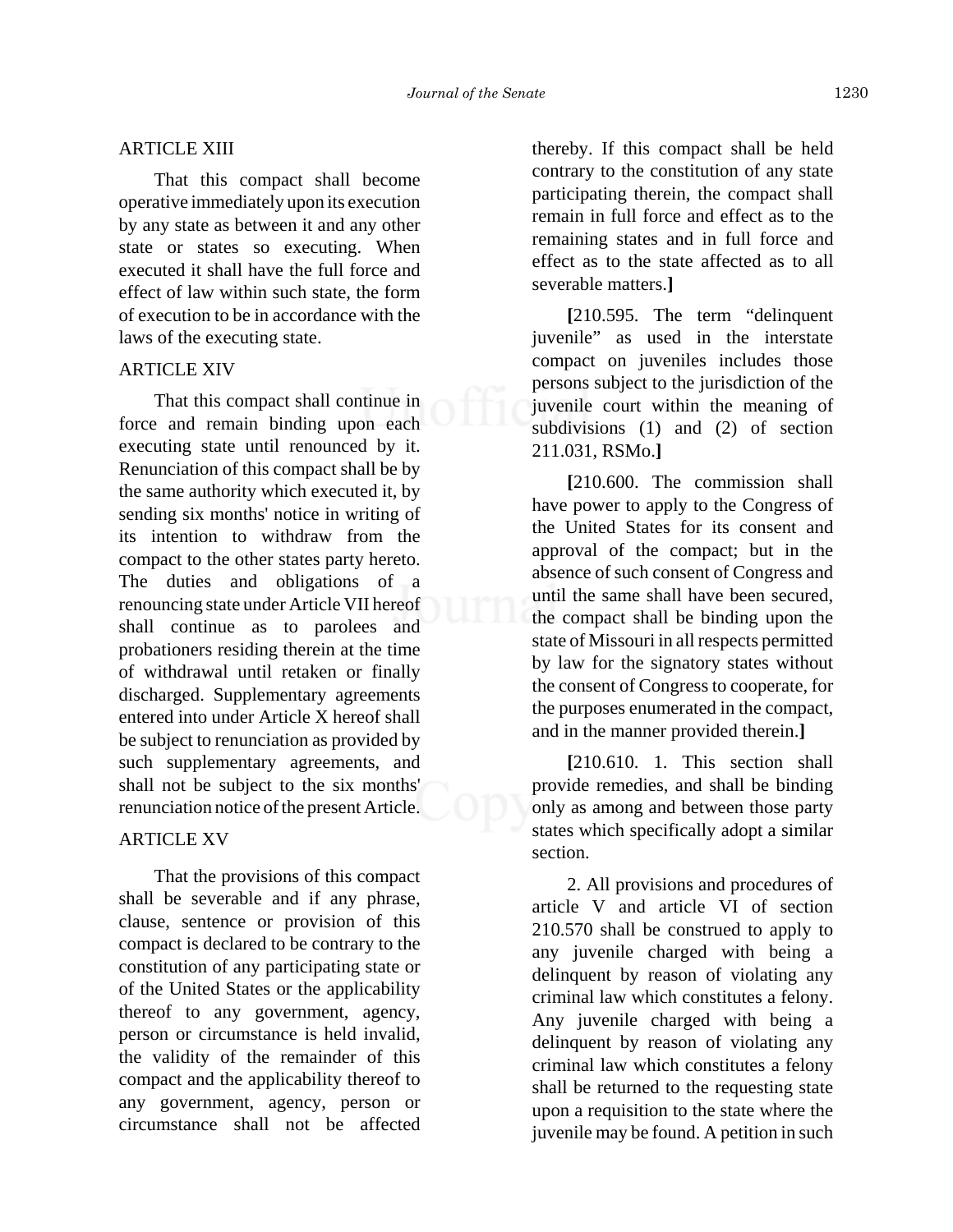case shall be filed in a court of competent jurisdiction in the requesting state where the violation of criminal law is alleged to have been committed. The petition may be filed regardless of whether the juvenile has left the requesting state before or after the filing of the petition. The requisition described in article V of section 210.570 shall be forwarded by the judge of the court in which the petition has been filed.**]**"; and

Further amend the title and enacting clause accordingly.

#### HOUSE AMENDMENT NO. 2

Amend House Committee Substitute for Senate Bill No. 84, Section 210.762, Page 27, by inserting after all of said section the following:

"210.1012. 1. There is hereby created a statewide program called the "Amber Alert System" referred to in this section as the "system" to aid in the identification and location of **an** abducted **[**persons**] child**.

2. For the purposes of this section, "abducted **[**person**] child**" means a **[**person**] child** whose whereabouts are unknown and who is**:**

**(1) Less than eighteen years of age and** reasonably believed to be the victim of the crime of kidnaping as defined by section 565.110, RSMo, as determined by local law enforcement**;**

**(2) Reasonably believed to be the victim of the crime of child kidnaping as defined by section 565.115, RSMo, as determined by local law enforcement; or**

**(3) Less than eighteen years of age and at least fourteen years of age and who, if under the age of fourteen, would otherwise be reasonably believed to be a victim of child kidnaping as defined by section 565.115, RSMo, as determined by local law enforcement**.

3. The department of public safety shall develop regions to provide the system. The department of public safety shall coordinate local law enforcement agencies and public commercial television and radio broadcasters to provide an effective system. In the event that a local law enforcement agency opts not to set up a system and an abduction occurs within the jurisdiction, it shall notify the department of public safety who will notify local media in the region.

4. The Amber alert system shall include all state agencies capable of providing urgent and timely information to the public together with broadcasters and other private entities that volunteer to participate in the dissemination of urgent public information. At a minimum, the Amber alert system shall include the department of public safety, highway patrol, department of transportation, department of health and senior services, and Missouri lottery.

5. The department of public safety shall have the authority to notify other regions upon verification that the criteria established by the oversight committee has been met.

6. Participation in an Amber alert system is entirely at the option of local law enforcement agencies and federally licensed radio and television broadcasters.

7. Any person who knowingly makes a false report that triggers an alert pursuant to this section is guilty of a class A misdemeanor.

**650.025. 1. There is hereby created an advisory system, referred to in this section as the "system", to aid in the identification and location of missing endangered persons.**

**2. For the purposes of this section, "missing endangered person" means a person whose whereabouts are unknown and who is:**

**(1) Physically or mentally disabled to the degree that the person is dependent upon an agency or another individual;**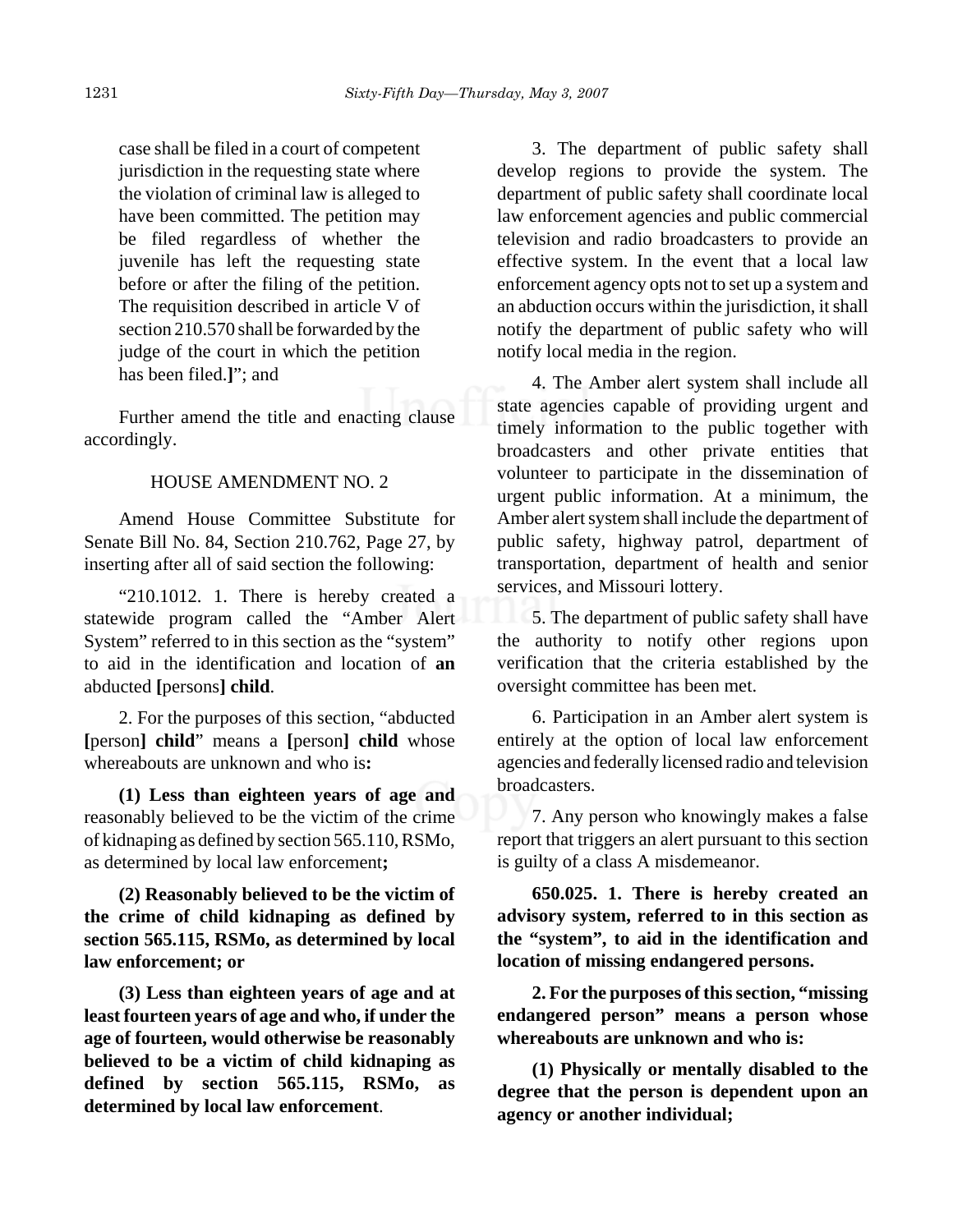**(2) Missing under circumstances indicating that the missing person's safety may be in danger; or**

**(3) Missing under involuntary or unknown circumstances.**

**3. The department of public safety has the authority to promulgate rules establishing recommended procedures for issuing missing endangered person advisories. Any rule or portion of a rule, as that term is defined in section 536.010, RSMo, that is created under the authority delegated in this section shall become effective only if it complies with and is subject to all of the provisions of chapter 536, RSMo, and if applicable, section 536.028, RSMo. This section and chapter 536, RSMo, are nonseverable and if any of the powers vested with the general assembly pursuant to chapter 536, RSMo, to review, to delay the effective date, or to disapprove and annul a rule are subsequently held unconstitutional, then the grant of rulemaking authority and any rule proposed or adopted after August 28, 2007, shall be invalid and void.**"; and

Further amend said bill by amending the title, enacting clause, and intersectional references accordingly.

## HOUSE AMENDMENT NO. 1 TO HOUSE AMENDMENT NO. 3

Amend House Amendment No. 3 to House Committee Substitute for Senate Bill No. 84, Page 3, Section 43.090, Line 11, by inserting after the word "force" the following:

"communication, telephone"

## HOUSE AMENDMENT NO. 3

Amend House Committee Substitute for Senate Bill No. 84, Section A, Page 1, by inserting immediately after said Section the following:

"43.010. As used in this chapter, the following terms shall have the meanings indicated:

(1) **[**"Commission", the Missouri state highways and transportation commission;

(2)**]** "Members of the patrol", the superintendent, lieutenant colonel, majors, captains, director of radio, lieutenants, sergeants, corporals, and patrolmen of the Missouri state highway patrol;

**[**(3)**] (2)** "MULES", Missouri uniform law enforcement system, a statewide-computerized communications system provided by the patrol designed to provide services, information, and capabilities to the law enforcement and criminal justice community in the state of Missouri;

**[**(4)**] (3)** "Patrol", the Missouri state highway patrol;

**[**(5)**] (4)** "Peace officers", sheriffs, police officers and other peace officers of this state;

**[**(6)**] (5)** "Radio personnel", those employees of the patrol engaged in the construction, operation, and maintenance of the patrol radio system.

43.030. 1. The superintendent of the Missouri state highway patrol shall be appointed **from the uniformed membership or a retired member of the patrol** by the governor by and with the advice and consent of the senate. The superintendent shall hold office at the pleasure of the governor. The superintendent shall be a citizen of the United States and a resident taxpaying citizen of this state for a period of three years previous to being appointed as superintendent and shall be at least thirty years of age. The superintendent shall maintain an office **[**and reside**]** in Jefferson City.

2. The superintendent of the Missouri state highway patrol shall:

(1) Have command of the patrol and perform all duties imposed on the superintendent and exercise all of the powers and authority conferred upon the superintendent by the provisions of this chapter and the requirements of chapter 650, RSMo;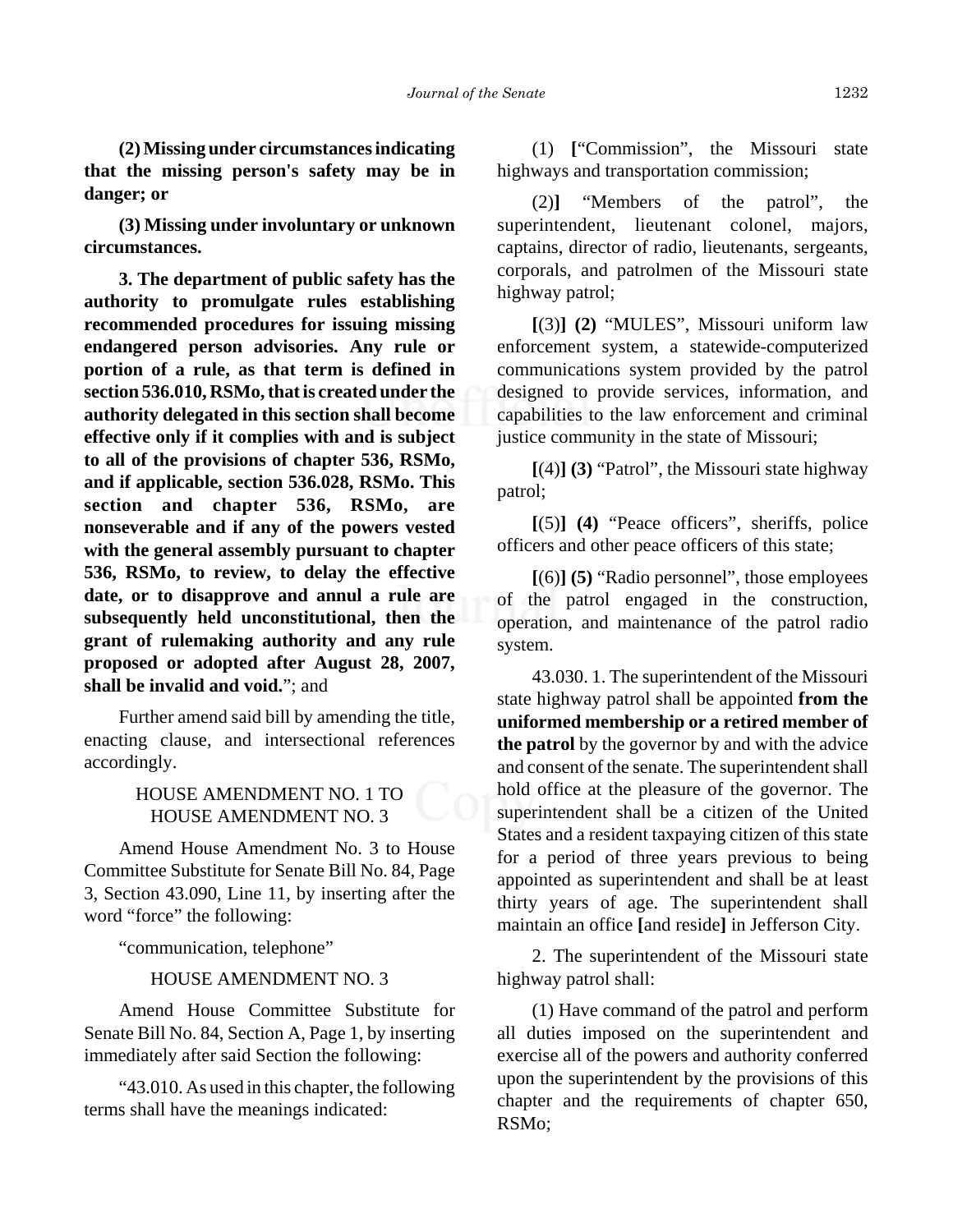(2) Within available appropriations, establish an equitable pay plan for the members of the highway patrol and radio personnel taking into consideration ranks and length of service.

43.050. 1. The superintendent may appoint not more than twenty-five captains and one director of radio, each of whom shall have the same qualifications as the superintendent, nor more than sixty lieutenants, and such additional force of sergeants, corporals and patrolmen, so that the total number of members of the patrol shall not exceed nine hundred sixty-five officers and patrolmen and such numbers of radio personnel as the superintendent deems necessary.

2. In case of a national emergency the superintendent may name additional patrolmen and radio personnel in a number sufficient to replace, temporarily, patrolmen and radio personnel called into military services.

3. **The superintendent may enter into an agreement with the Missouri gaming commission to enforce any law, rule, or regulation, conduct background investigations authorized under the laws of this state, and enforce the regulations of licensed gaming activities governed by chapter 313, RSMo. A notice of either party to terminate or modify the provisions of such agreement shall be in writing and executed not less than one year from the effective date of the termination or modification, unless mutually agreed upon by the superintendent and the Missouri gaming commission.** Members of the patrol hired in conjunction with any agreement with the Missouri gaming commission shall not be subject to the personnel cap referenced in subsection 1 of this section. If such agreement is subsequently terminated or modified to reduce the number of personnel used in such agreement, those members affected by such termination or modification shall not be subject to the personnel cap referenced in subsection 1 of this section for a period of **[**three**] five** years.

4. **[**Members**] Member positions** of the patrol **[**hired**] originally acquired** in conjunction with the community-oriented policing services federal grant or members assigned to fulfill the duties established in sections 43.350 to 43.380 shall not be subject to the personnel cap referenced in subsection 1 of this section.

5. Applicants shall not be discriminated against because of race, creed, color, national origin or sex.

43.090. **[**The board of public buildings shall provide suitable offices for general headquarters at Jefferson City, Missouri, which shall at all times be open and in charge of the superintendent, or some member of the patrol designated by him.**]** The superintendent**[**, with the consent and approval of the commission,**]** shall employ such clerical force, radio operators, and other subordinates, and shall provide such office equipment, stationery, postage supplies, **[**telegraph**] communication** and telephone facilities as he **or she** shall deem necessary **for general headquarters at Jefferson City, Missouri**, and shall also provide offices, equipment, stationery, postage, clerical force, and other subordinates for the headquarters of each **[**district**] troop or division** of the patrol. The state highway patrol **[**radio network**] communications division** shall be under the control of and at the service of the superintendent for such regular and emergency **[**bulletins**] communications,** and service as the superintendent may require **[**from time to time**]**.

43.120. 1. The superintendent shall prescribe rules for instruction and discipline and make all administrative rules and regulations and fix the hours of duty for the members of the patrol. The superintendent shall divide the state into **[**districts**] troops** and assign members of the patrol to such **[**districts**] troops** in the manner as deemed proper to carry out the purposes of this chapter. The superintendent may call members of the patrol from one **[**district**] troop** to another.

2. The superintendent shall appoint the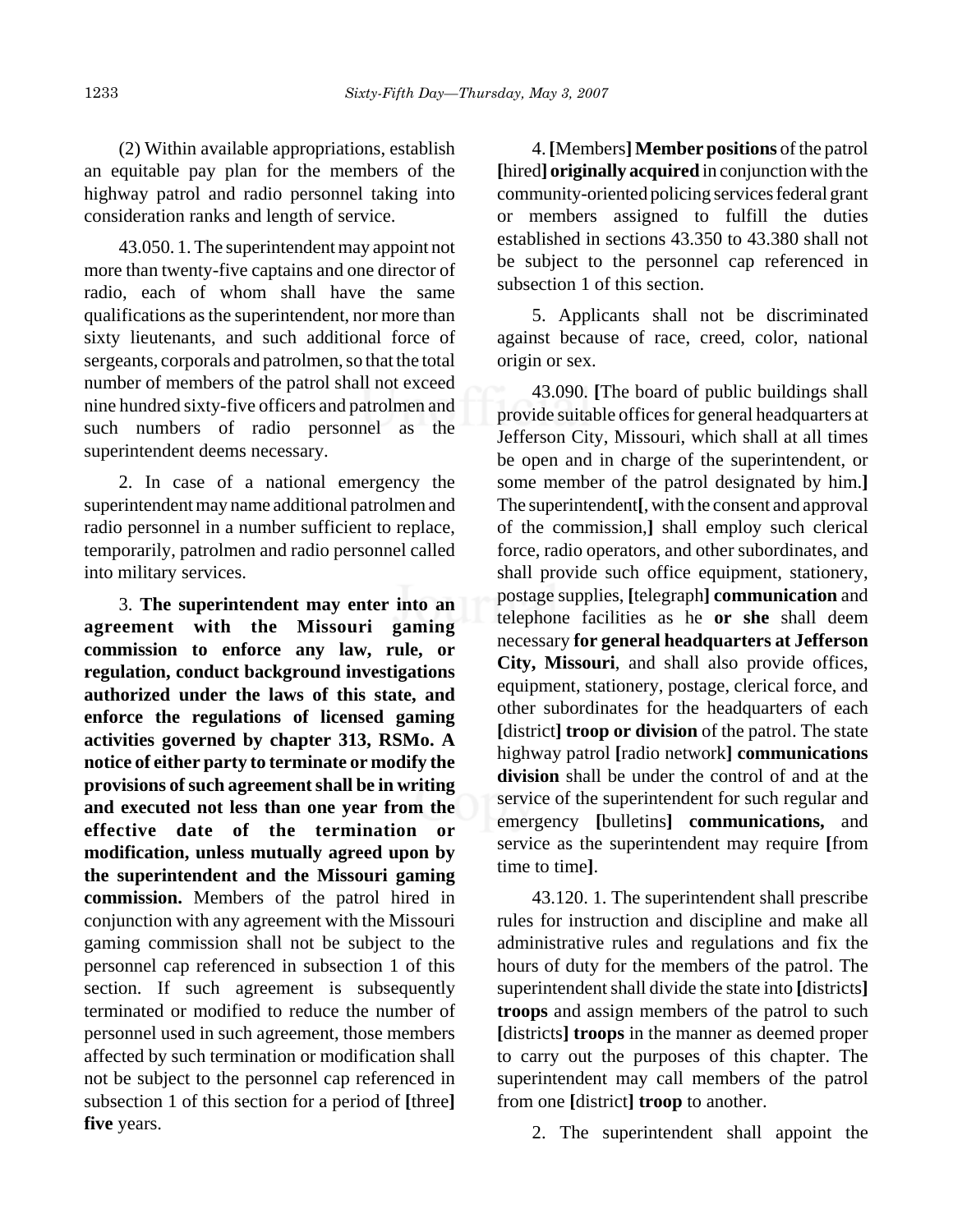lieutenant colonel and five majors from within the membership. Such individuals shall serve at the superintendent's pleasure and shall return to their previously held rank after being relieved of their position duties by the present or incoming superintendent. The superintendent shall classify and rank through promotions the majors, the director of radio, captains, lieutenants, sergeants, corporals, patrolmen, and radio personnel from the next lower grade after not less than one year of service satisfactorily performed therein.

3. In case of the absence of the superintendent, or at the time the superintendent designates, the lieutenant colonel shall assume the duties of the superintendent. In the absence of both the superintendent and the lieutenant colonel, a major shall be designated by the superintendent or by the lieutenant colonel. In case of the disability of the superintendent and the lieutenant colonel, the governor may designate a major as acting superintendent and when so designated, the acting superintendent shall have all the powers and duties of the superintendent.

4. The superintendent shall collect, compile and keep available for the use of peace officers of the state the information as is deemed necessary for the detection of crime and identification of criminals. **The superintendent shall have the authority to direct members and other employees of the patrol to carry out any public safety duty or service authorized or appropriated by the general assembly.**

5. The superintendent is responsible for establishing policy, procedures, and regulations in cooperation with the law enforcement and criminal justice community in protecting the integrity of the MULES system. The superintendent shall be responsible for the administration and enforcement of all MULES policies and regulations consistent with state and federal rules, policy, and law by which the MULES system operates.

**[**6. Within ninety days after the close of each fiscal year, the superintendent shall make to the governor and the commission a report of the activities of the patrol and the cost thereof for the fiscal period.**]**

43.220. Neither the governor**[**, the commission,**]** nor the superintendent shall have any power, right or authority to command, order or direct any member of the patrol to perform any duty or service not authorized **[**by this chapter**] under state statute**.

43.530. **1.** For each request requiring the payment of a fee received by the central repository, the requesting entity shall pay a fee of not more than **[**five**] nine** dollars per request for criminal history record information not based on a fingerprint search **[**when the requesting entity is required to obtain such information by any provision of state or federal law and pay a fee of not more than fourteen dollars per request for criminal history record information based on a fingerprint search when the requesting entity is required to obtain such information by any provision of state or federal law; provided that, when the requesting entity is not required to obtain such information by law, the requesting entity shall pay a fee of not more than ten dollars per request for criminal history record information not based on a fingerprint search and**] . In each year beginning on or after January 1, 2010, the superintendent may increase the fee paid by requesting entities by an amount not to exceed one dollar per year, however, under no circumstance shall the fee paid by requesting entities exceed fifteen dollars per request.**

**2. For each request requiring the payment of a fee received by the central repository, the requesting entity shall** pay a fee of not more than twenty dollars per request for criminal history record information based on a fingerprint search**[**. Each such**] , unless the request is required under the provisions of subdivision (6) of section 210.481, RSMo, section 210.487, RSMo, or section 571.101, RSMo, in which case, the fee shall be fourteen dollars.**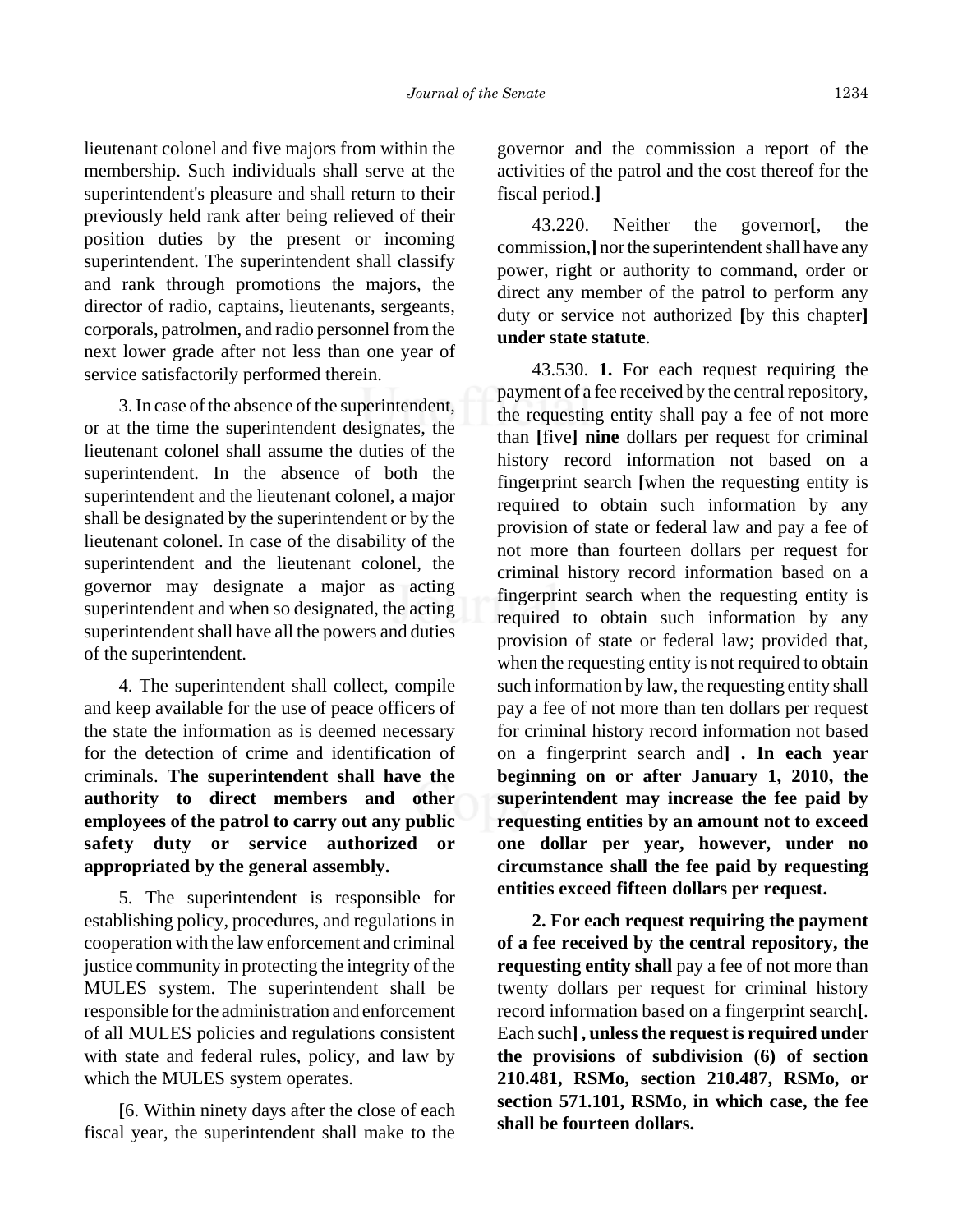**3. A** request **made under subsections 1 and 2 of this section** shall be limited to check and search on one individual. Each request shall be accompanied by a check, warrant, voucher, money order, or electronic payment payable to the state of Missouri-criminal record system or payment shall be made in a manner approved by the highway patrol. The highway patrol may establish procedures for receiving requests for criminal history record information for classification and search for fingerprints, from courts and other entities, and for the payment of such requests. There is hereby established by the treasurer of the state of Missouri a fund to be entitled as the "Criminal Record System Fund". Notwithstanding the provisions of section 33.080, RSMo, to the contrary, if the moneys collected and deposited into this fund are not totally expended annually for the purposes set forth in sections 43.500 to 43.543, the unexpended moneys in such fund shall remain in the fund and the balance shall be kept in the fund to accumulate from year to year.

**43.546. 1. Any state agency, board, or commission may require the fingerprinting of applicants in specified occupations or appointments within the state agency, board, or commission for the purpose of positive identification and receiving criminal history record information when determining an applicant's ability or fitness to serve in such occupation or appointment.**

**2. In order to facilitate the criminal background check under subsection 1 of this section on any person employed or appointed by a state agency, board, or commission, and in accordance with section 43.543, the applicant or employee shall submit a set of fingerprints collected under the standards determined by the Missouri highway patrol. The fingerprints and accompanying fees, unless otherwise arranged, shall be forwarded to the highway patrol to be used to search the state criminal history repository and the fingerprints shall be** **forwarded to the Federal Bureau of Investigation for a national criminal background check. Notwithstanding the provisions of section 610.120, RSMo, all records related to any criminal history information discovered shall be accessible and available to the state agency making the request.**

**43.547. 1. The Missouri state highway patrol, at the direction of the governor, shall conduct name or fingerprint background investigations of gubernatorial appointees. The governor's directive shall state whether the background investigation shall be a name background investigation or a fingerprint background investigation. In addition, the patrol may, at the governor's direction, conduct other appropriate investigations to determine if an applicant or appointee is in compliance with section 105.262, RSMo, and other necessary inquiries to determine the person's suitability for positions of public trust.**

**2. In order to facilitate the fingerprint background investigation under subsection 1 of this section, and in accordance with the provisions of section 43.543, the appointee shall submit a set of fingerprints collected under the standards determined by the Missouri highway patrol. The fingerprints and accompanying fees, unless otherwise arranged, shall be forwarded to the highway patrol to be used to search the state criminal history repository and the fingerprints shall be forwarded to the Federal Bureau of Investigation for a national criminal background check. Any background investigation conducted at the direction of the governor under subsection 1 of this section may include criminal history record information and other source information obtained by the highway patrol.**"; and

Further amend said bill by amending the title, enacting clause, and intersectional references accordingly.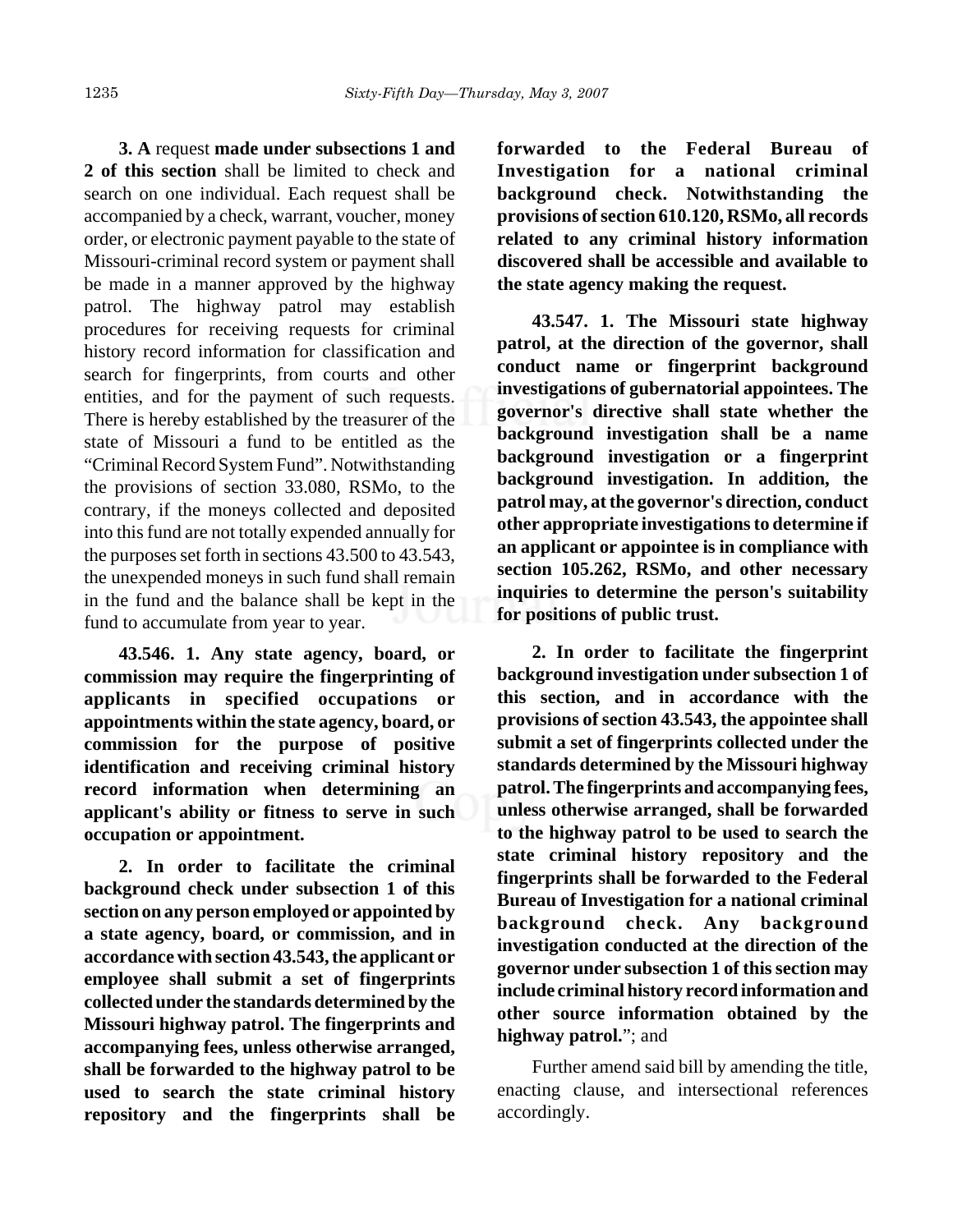#### HOUSE AMENDMENT NO. 4

Amend House Committee Substitute for Senate Bill No. 84, Page 27, Section 210.762, Line 28, by adding after all of said line the following:

"**210.1050. 1. The educational needs of each child under the jurisdiction of the juvenile court or family court under subdivisions (1), (2), or (5) of subsection 1 of section 211.031, RSMo, shall be considered as part of the function of the child's family support team pursuant to policy of the department of social services. Such needs shall include, but not be limited to, the assumption that regular full school days of education are warranted. For the purposes of this section, "full school day" shall mean six hours in which the child is under the guidance and direction of teachers in the education process. The local school district shall be invited to have representation on the child's family support team. If the school district designates a representative, the representative shall be a full participant in the family support team.**

**2. Nothing in this section shall be construed to infringe upon the rights or due process provisions of the federal Individuals with Disabilities Education Act. Nothing in this section shall be construed to impede the ability of the family support team or the facility staff from making a referral for special education services, if appropriate, when a child is placed in a facility described in this section without an individualized education program or without a pending referral for such services. If a child is referred for such services, the provisions of the Individuals with Disabilities Education Act shall apply and control while the referral is pending and through the evaluation process, including provisions for educational decision-makers and educational surrogates. Nothing in this section shall be construed to deny any child domiciled in Missouri appropriate and necessary free public education services.**

**3. When the department of social services by contract places a child for treatment in a licensed residential care facility setting for children as defined in section 210.481, such facility shall be responsible for the educational needs of the child if the child at the time of placement does not have an individualized education program or a pending referral for special education services under sections 162.670 to 162.999, RSMo.**

**(1) Such facilities operating an on-site school for which they hire their own education staff shall:**

**(a) Provide, on site at such facility , a full school day of education for each child placed in such facility by the department of social services unless the child's plan of treatment and care supports his or her ability to attend public school; and**

**(b) Be reimbursed by the local school district for the cost of education services provided to children placed in their care by the department of social services, as approved by the department of elementary and secondary education, when the facility provides education services. The local school district shall be compensated under section 167.126, RSMo, for such education services.**

**No child placed in the facilities for treatment described in this subdivision shall be considered by the local school district as homebound for purposes of education unless the family support team under subsection 1 of this section has approved homebound instruction. A full school day of education shall be provided unless fewer hours of instruction per day are approved by the family support team under subsection 1 of this section. Nothing in this subsection shall create an obligation for a licensed residential care facility to have on-site classrooms, to operate an on-site school, or to hire its own education staff.**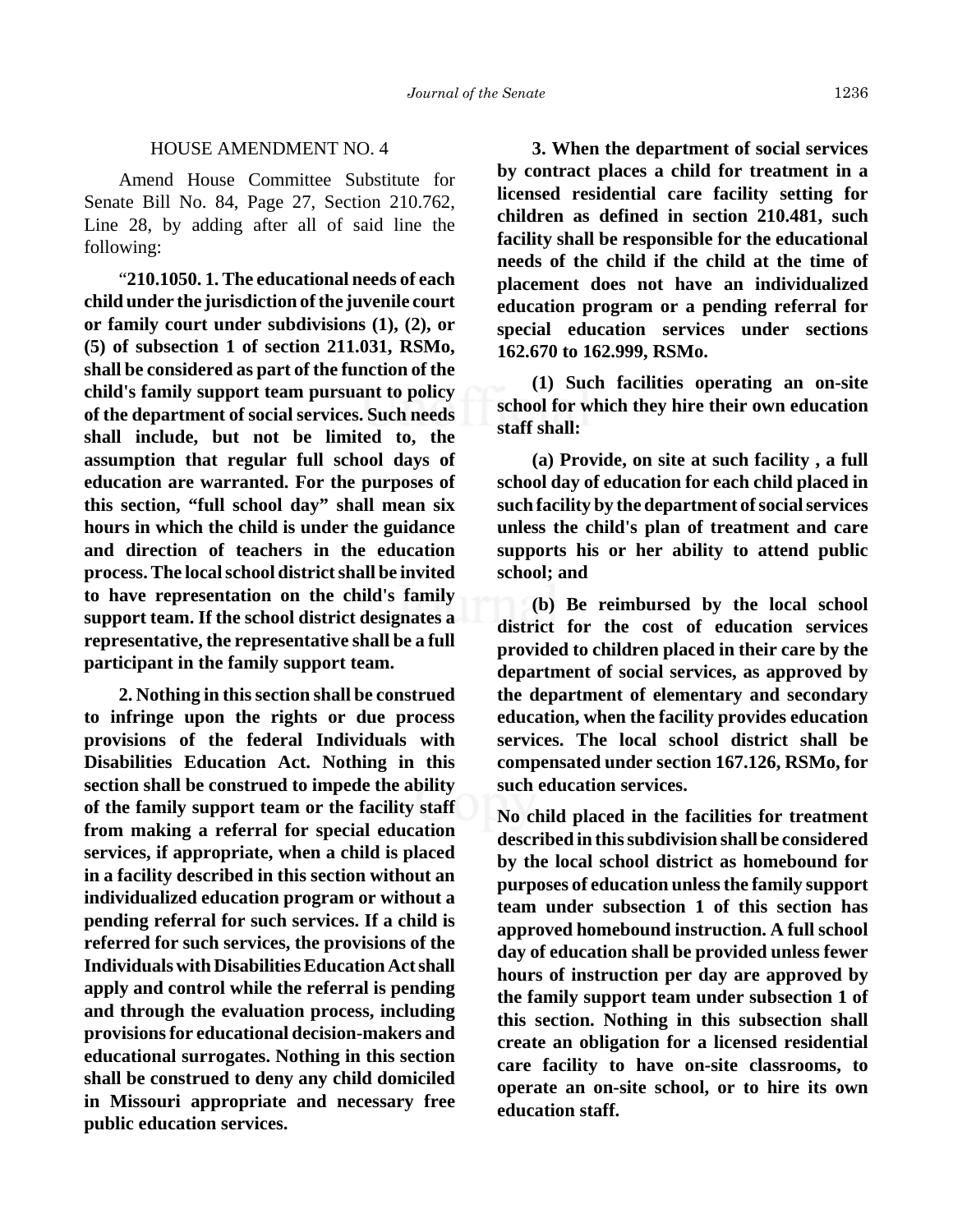**(2) When such facilities have on-site classrooms but do not hire their own education staff, the local school district:**

**(a) Shall provide, on site at such facility or at an alternative location agreed upon pursuant to subsection 6 of this section, a full school day of education for each child placed in such facility for care by the department of social services unless the child's plan of treatment and care supports his or her ability to attend public school;**

**(b) Shall be compensated under section 167.126, RSMo, for such education services as approved by the department of elementary and secondary education; and**

**(c) May consider such education services as homebound instruction but shall provide each homebound child with a full school day of education unless fewer hours of instruction per day are approved by the family support team under subsection 1 of this section.**

**Nothing in this subdivision shall create an obligation for a licensed residential care facility to have on-site classrooms, to operate an on-site school, or to hire its own education staff.**

**(3) When such facilities do not operate an on-site school or have on-site classrooms, the local school district shall:**

**(a) Provide a full school day of education for each child placed in such facility for care by the department of social services; and**

**(b) Be compensated for such education services under section 167.126, RSMo, as approved by the department of elementary and secondary education.**

**If the child's behavior or plan of treatment and care does not support the child's being educated in a regular education class, education services shall be provided in an alternative setting approved by the family support team under subsection 1 of this section. A full school day of**

**education shall be provided unless fewer hours of instruction per day are approved by the family support team under subsection 1 of this section. Nothing in this subdivision shall create an obligation for a licensed residential care facility to have on-site classrooms, to operate an on-site school, or to hire its own education staff.**

**4. Notwithstanding any other provision of law, a child placed for treatment by the department of social services in a licensed residential care facility setting for children as defined in section 210.481, RSMo, who does not have an individualized education program for special education services or a pending referral for such services under sections 162.670 to 162.999, RSMo, whose plan of treatment and care supports his or her ability to attend public school but who is then suspended or otherwise demonstrates school failure based on behavior or academic performance shall then be provided a full school day of education according to subsection 3 of this section.**

**5. Nothing in this section shall prevent a licensed residential care facility setting for children as defined in section 210.481 from contracting with school districts for education services. Nothing in this section shall prevent a school district from contracting with a licensed residential care facility setting for children as defined in section 210.481 for education services.**

**6. (1) Any residential treatment facility public school district shall work with the district and develop an educational plan that describes in general how and where educational services will be provided to school-aged residents of the treatment facility under a variety of possible circumstances. The educational plan shall be developed jointly by the appropriate staff of both the treatment facility and the public school district, and the plan shall be signed annually by the administration of both parties verifying their**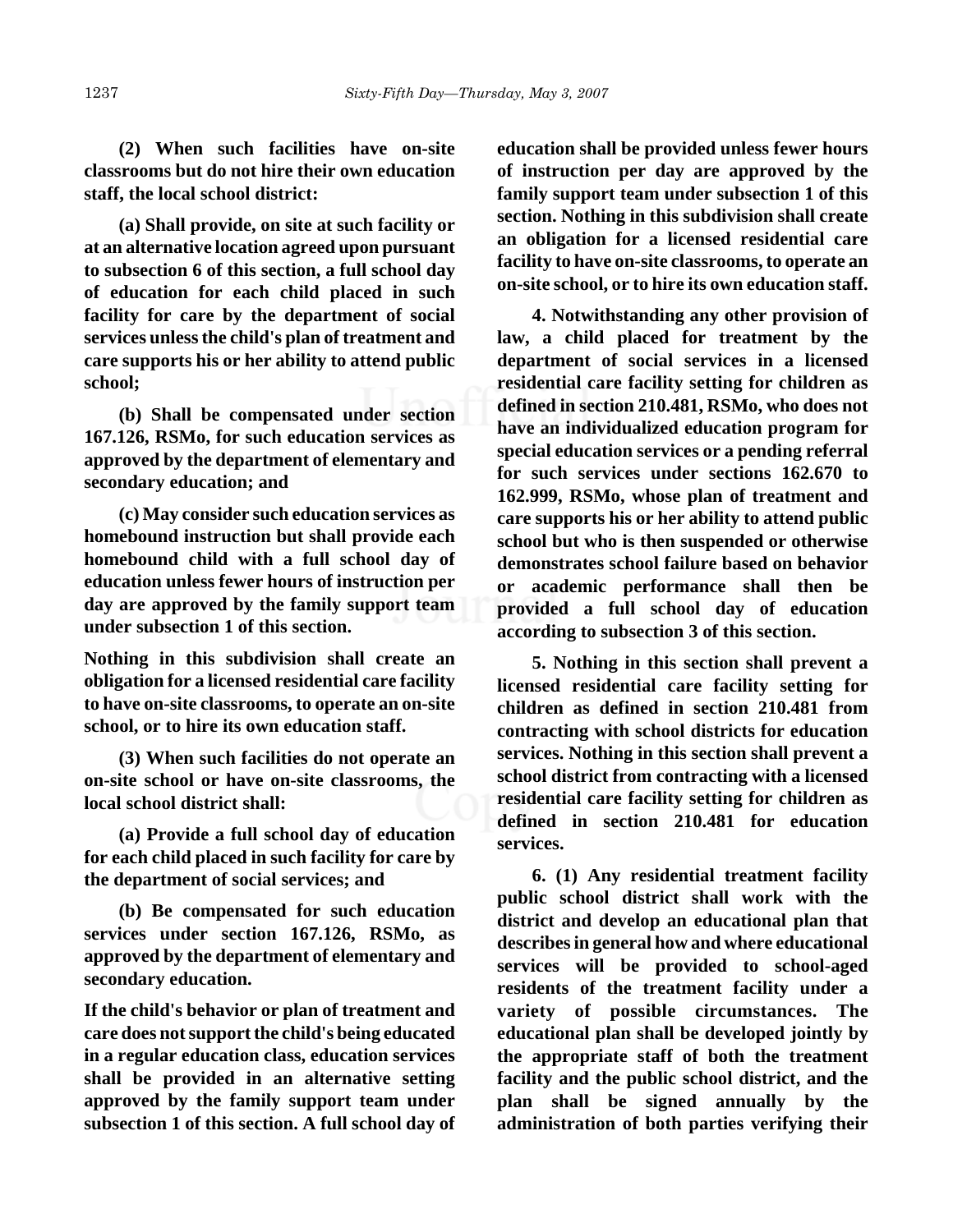#### **support for the plan.**

**(2) It is the intent that the educational plan follow the provisions of this section, but treatment facilities and school districts may develop provisions for educational services not included in this section if both parties agree on the provisions and if the provisions offer a full-day educational program for the students involved.**

**(3) It is understood as a condition of the plan that both the treatment facility and school district shall be fully reimbursed, as allowed by law in accordance with the availability of funds, for their portions of the cost of providing educational services through such sources as basic state aid, local district bill-back, and excess cost reimbursement, as well as other possible sources and that a school district shall not be required to provide more total reimbursement to a treatment facility than it receives from all such sources. The local school district shall make all needed requests and applications for such reimbursement**.

**(4) Each treatment facility and school district shall furnish a signed copy of their educational plan to the department of elementary and secondary education and to the department of social services no later than June 1 of each year.**

**(5) If the treatment facility and the school district cannot reach an agreement on the education plan under this subsection, the differences shall be resolved by an arbitration panel made up of one representative from the department of elementary and secondary education, one representative from the children's division of the department of social services, and one person appointed by the governor every three years, with the advice and consent of the senate, serving at the pleasure of the governor. A final decision shall be made by August 15. Costs for the arbitration panel shall be shared equally by the treatment facility and**

#### **the school district**." ; and

Further amend said bill by amending the title, enacting clause, and intersectional references accordingly.

In which the concurrence of the Senate is respectfully requested.

#### Also,

Mr. President: I am instructed by the House of Representatives to inform the Senate that the House has adopted **SS** for **SCS** to **HB 740** and has taken up and passed **SS** for **SCS** for **HB 740.**

#### Also,

Mr. President: I am instructed by the House of Representatives to inform the Senate that the House has adopted **SCS** to **HCS** for **HB 426** and has taken up and passed **SCS** for **HCS** for **HB 426.**

Also,

Mr. President: I am instructed by the House of Representatives to inform the Senate that the House has adopted **SS**, as amended to **HB 205** and has taken up and passed **SS** for **HB 205**, as amended.

#### Also,

Mr. President: I am instructed by the House of Representatives to inform the Senate that the House has taken up and adopted **SCS** for **SCR 5**.

#### Also,

Mr. President: I am instructed by the House of Representatives to inform the Senate that the House has taken up and adopted **SCR 18**.

Senator Shields announced that photographers from KRCG-TV were given permission to take pictures in the Senate Chamber today.

# **REPORTS OF STANDING COMMITTEES**

Senator Shields, Chairman of the Committee on Rules, Joint Rules, Resolutions and Ethics, submitted the following reports: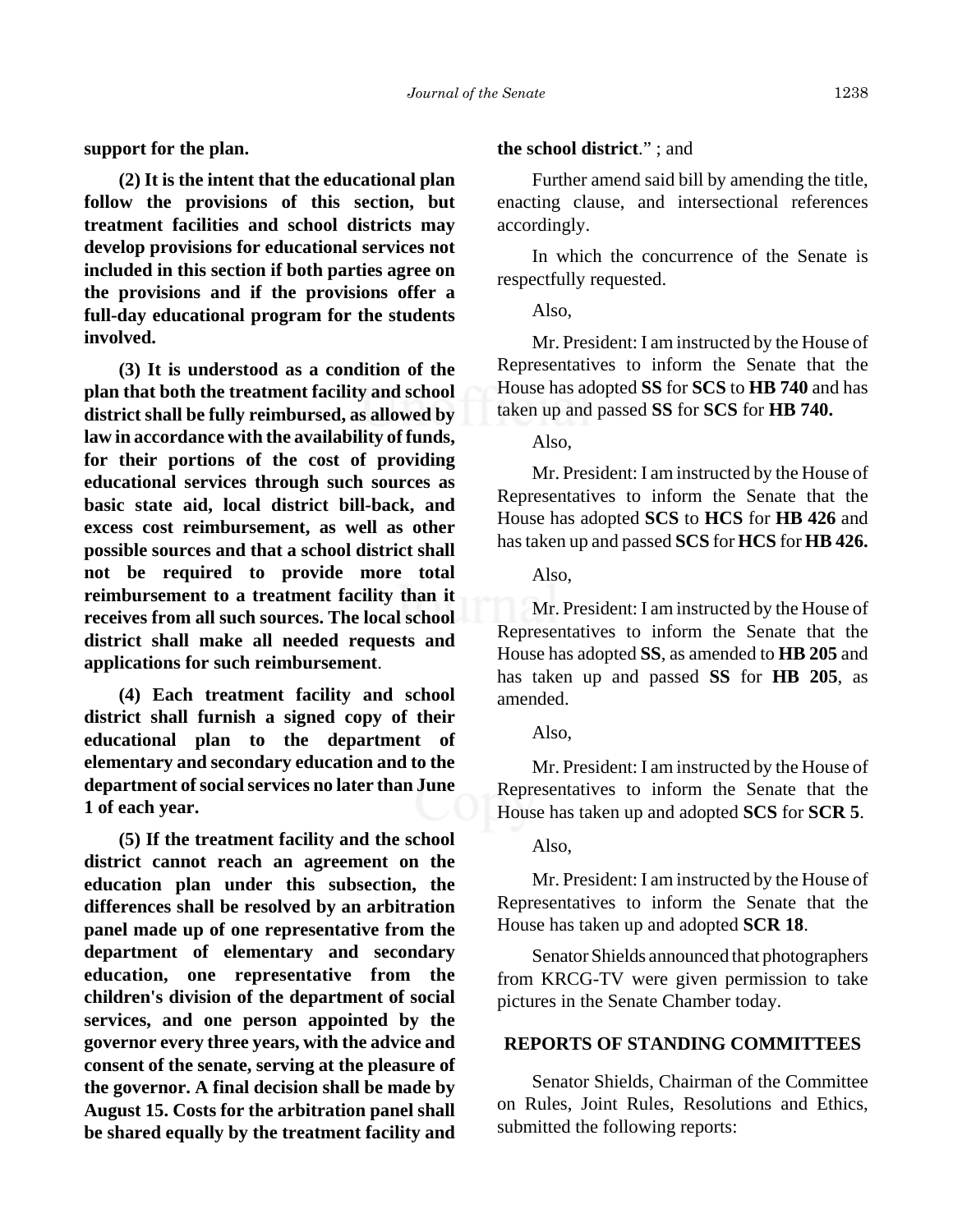Mr. President: Your Committee on Rules, Joint Rules, Resolutions and Ethics, to which was referred **SCR 9**, begs leave to report that it has considered the same and recommends that the concurrent resolution do pass.

Also,

Mr. President: Your Committee on Rules, Joint Rules, Resolutions and Ethics, to which was referred **SCR 20**, begs leave to report that it has considered the same and recommends that the concurrent resolution do pass.

Senator Goodman, Chairman of the Committee on Governmental Accountability and Fiscal Oversight, submitted the following reports:

Mr. President: Your Committee on Governmental Accountability and Fiscal Oversight, to which were referred **HCS** for **HB 1055**, with **SCA 1**; **HB 488**; and **HB 134**, begs leave to report that it has considered the same and recommends that the bills do pass.

Senator Gibbons, Chairman of the Committee on Gubernatorial Appointments, submitted the following reports, reading of which was waived:

Mr. President: Your Committee on Gubernatorial Appointments, to which were referred the following appointments and reappointments, begs leave to report that it has considered the same and recommends that the Senate do give its advice and consent to the following:

Tameka L. Randle, Democrat, as a member of the Missouri Community Service Commission;

Also,

Mark H. Kinder, as a member of the State Committee of Psychologists;

Also,

Patricia A. Soltys, as a member of the Missouri State Board of Accountancy;

Also,

Jennifer L. Passanise, as a member of the

Drug Utilization Review Board;

Also,

Daniel R. Mandell and Mamie C. Hughes, as members of the Holocaust Education and Awareness Commission;

Also,

Michael C. Freeman, as a member of the Missouri Board of Architects, Professional Engineers, Professional Land Surveyors and Landscape Architects;

Also,

Charles G. Misko, as a member of the Missouri Real Estate Commission;

Also,

Curtis D. Mather, D.O., Republican, as a member of the State Board of Registration for the Healing Arts;

Also,

Jeffrey D. Cawlfield, Democrat, as a member of the Dam and Reservoir Safety Council;

Also,

DuBart J. Neidert, as a member of the Citizens' Advisory Commission for Marketing Missouri Agricultural Products;

Also,

Mark J. Garnett, Democrat, as a member of the Air Conservation Commission;

Also,

Patrick M. Gleason, Republican, as a member of the Hazardous Waste Management Commission.

Senator Gibbons requested unanimous consent of the Senate to vote on the above reports in one motion. There being no objection, the request was granted.

Senator Gibbons moved that the committee reports be adopted, and the Senate do give its advice and consent to the above appointments and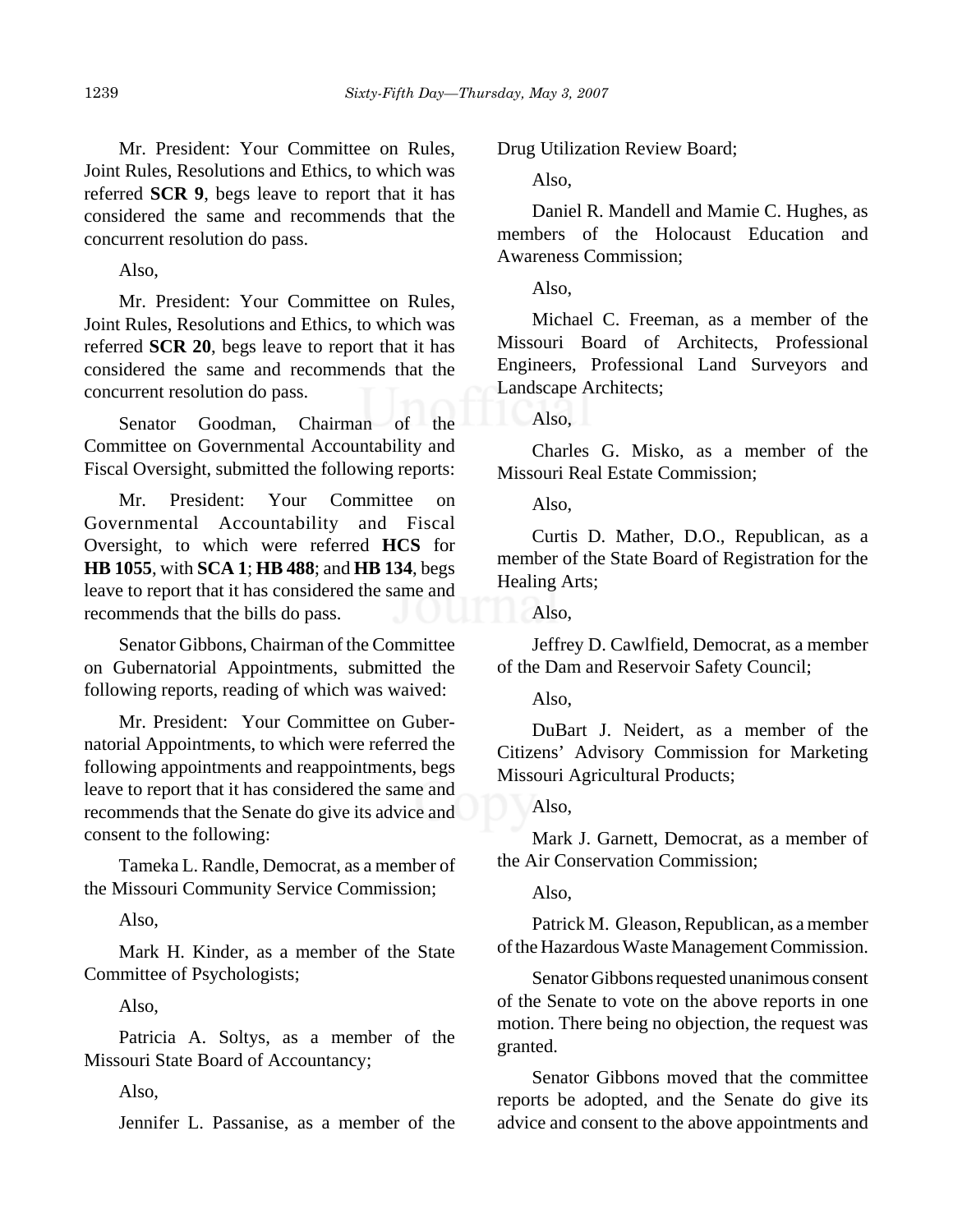reappointments, which motion prevailed.

President Pro Tem Gibbons assumed the Chair.

Senator Scott, Chairman of the Committee on Financial and Governmental Organizations and Elections, submitted the following reports:

Mr. President: Your Committee on Financial and Governmental Organizations and Elections, to which was referred **HB 527**, begs leave to report that it has considered the same and recommends that the bill do pass.

# Also,

Mr. President: Your Committee on Financial and Governmental Organizations and Elections, to which was referred **HCS** for **HB 329**, begs leave to report that it has considered the same and recommends that the Senate Committee Substitute, hereto attached, do pass.

Senator Champion, Chairman of the Committee on Seniors, Families and Public Health, submitted the following reports:

Mr. President: Your Committee on Seniors, Families and Public Health, to which was referred **HCS** for **HB 827**, begs leave to report that it has considered the same and recommends that the Senate Committee Substitute, hereto attached, do pass.

Also,

Mr. President: Your Committee on Seniors, Families and Public Health, to which was referred **HCS** for **HB 948**, begs leave to report that it has considered the same and recommends that the bill do pass.

Also,

Mr. President: Your Committee on Seniors, Families and Public Health, to which was referred **HCS** for **HB 98**, begs leave to report that it has considered the same and recommends that the bill do pass.

On behalf of Senator Bartle, Chairman of the

Committee on the Judiciary and Civil and Criminal Jurisprudence, Senator Shields submitted the following reports:

Mr. President: Your Committee on the Judiciary and Civil and Criminal Jurisprudence, to which was referred **HB 482**, begs leave to report that it has considered the same and recommends that the bill do pass.

Also,

Mr. President: Your Committee on the Judiciary and Civil and Criminal Jurisprudence, to which was referred **HCS** for **HB 583**, begs leave to report that it has considered the same and recommends that the Senate Committee Substitute, hereto attached, do pass.

Also,

Mr. President: Your Committee on the Judiciary and Civil and Criminal Jurisprudence, to which was referred **HCS** for **HB 431**, begs leave to report that it has considered the same and recommends that the Senate Committee Substitute, hereto attached, do pass.

# **HOUSE BILLS ON THIRD READING**

Senator Vogel moved that **HB 255**, with **SCS** and **SS** for **SCS**, as amended (pending), be called from the Informal Calendar and again taken up for 3rd reading and final passage, which motion prevailed.

**SS** for **SCS** for **HB 255**, as amended, was again taken up.

Senator Green offered **SA 2**:

SENATE AMENDMENT NO. 2

Amend Senate Substitute for Senate Committee Substitute for House Bill No. 255, Page 53, Section 261.010, Line 24, of said page, by inserting after all of said line the following:

"285.025. 1. The state of Missouri hereby proclaims that no employer who employs illegal aliens shall be eligible for any state-administered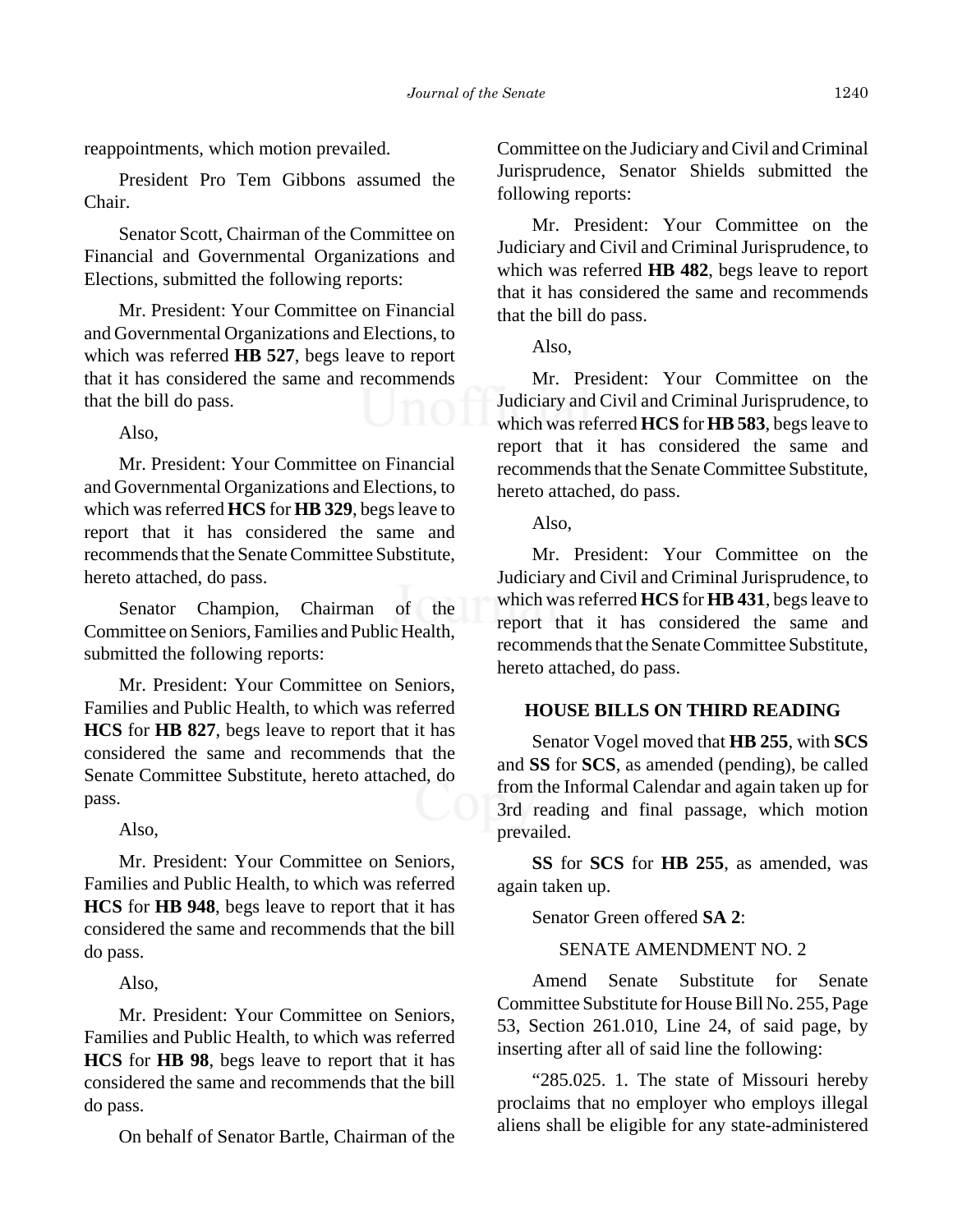or subsidized tax credit, tax abatement or loan from this state**, and that no one shall employ or subcontract with any illegal alien on any publicly financed project**. The director of each agency administering or subsidizing a tax credit, tax abatement or loan pursuant to chapter 32, 100, 135, 253, 447 or 620, RSMo, shall place in such agency's criteria for eligibility for such credit, abatement, exemption or loan a signed statement of affirmation by the applicant that such applicant employs no illegal aliens. Any individual, individual proprietorship, corporation, partnership, firm or association that is found by the director of the agency administering the program to have negligently employed an illegal alien in this state shall be ineligible for any state-administered or subsidized tax credit, tax abatement or loan pursuant to chapter 32, 100, 135, 253, 447 or 620, RSMo, for five years following such determination; provided, however, that the director of the agency administering such credit, abatement, exemption or loan may, in the director's discretion, elect not to apply such administrative action for a first-time occurrence. Any person, corporation, partnership or other legal entity that is found to be ineligible for a state-administered or subsidized tax credit, tax abatement, or loan pursuant to this subsection may make an appeal with the administrative hearing commission pursuant to the provisions of chapter 621, RSMo. "Negligent", for the purposes of this subsection means that a person has failed to take the steps necessary to comply with the requirements of 8 U.S.C. 1324a with respect to the examination of an appropriate document or documents to verify whether the individual is an unauthorized alien.

2. Beginning August 28, 1999, any individual, individual proprietorship, corporation, partnership, firm or association that knowingly accepts any state-administered or subsidized tax credit, tax abatement or loan in violation of subsection 1 of this section shall upon conviction be guilty of a class A misdemeanor, and such action may be brought by the attorney general in Cole County circuit court. **Beginning August 28, 2007, in addition to all other penalties in this section, violators of this section shall be fined ten dollars per individual illegal alien per day during which each individual illegal alien was employed or subcontracted with, and the violator shall not be eligible to bid on any publicly financed project submitted for bids for the five years immediately following the last violation.**"; and

Further amend the title and enacting clause accordingly.

Senator Green moved that the above amendment be adopted, which motion prevailed.

Senator Kennedy offered **SA 3**:

## SENATE AMENDMENT NO. 3

Amend Senate Substitute for Senate Committee Substitute for House Bill No. 255, Page 55, Section 630.525, Line 18 of said page, by inserting after all of said line the following:

"**Section 1. There is hereby established in the state treasury the "Pharmacy Rebate Fund", and the "MoRx Pharmacy Rebate Fund". Any revenues received by the state, either directly or indirectly, from pharmaceutical manufacturer rebates as required by federal law or state supplemental rebates as defined in state plan amendments shall be deposited in the pharmacy rebate fund and shall be used only in the Medicaid pharmacy program or its successor programs authorized by Title XIX, Public Law 89-87, 1965 amendments to the federal Social Security Act, 42 U.S.C. Section 301, et seq. Any state rebates obtained in conjunction with the MoRx program shall be deposited in the MoRx pharmacy rebate fund and shall only be used for the MoRx pharmacy program.**"; and

Further amend the title and enacting clause accordingly.

Senator Kennedy moved that the above amendment be adopted, which motion prevailed.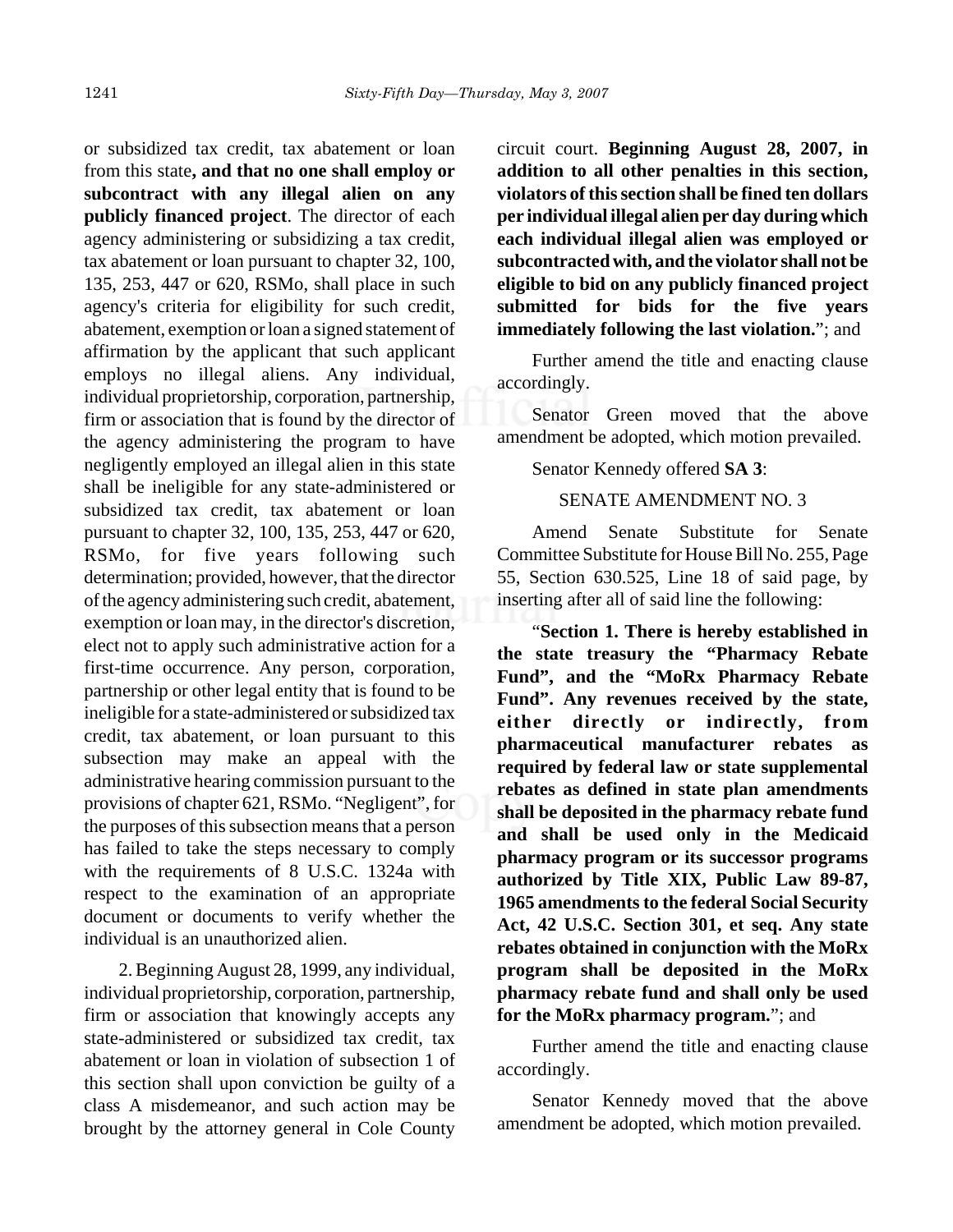Senator Shoemyer offered **SA 4**:

# SENATE AMENDMENT NO. 4

Amend Senate Substitute for Senate Committee Substitute for House Bill No. 255, Page 55, Section 630.525, Line 7, by inserting immediately before said section:

"414.410. 1. The director shall develop a motor vehicle alternative fuel use plan. The director shall cooperate with state agency fleet operators, vehicle manufacturers and converters, fuel distributors and others to identify the types of vehicles which could be converted to **use** alternative fuels. The director shall consider range, specialty uses, fuel availability, vehicle cost, vehicle manufacturing and conversion capability, safety, resale values, and other relevant factors.

2. The department shall recommend alternative fuels which state agencies and state universities may consider when purchasing vehicles. The department shall consider the content of vehicle exhaust emissions, the relative efficiency of the fuel, the relative efficiency of the processes required to produce the fuel and the characteristics of air emissions associated with the production of that fuel. It shall recommend for state use those alternative fuels which best satisfy the goals of energy conservation and emissions reduction.

3. **At least seventy percent of vehicle fleet acquisitions by** any state agency which operates a fleet of more than fifteen motor vehicles shall **be [**acquire vehicles**]** capable of using alternative fuels **[**as follows:

(1) At least ten percent of the agency's fleet vehicles acquired between July 1, 1994, and July 1, 1996;

(2) At least thirty percent of the agency's fleet vehicles acquired between July 1, 1996, and July 1, 1998; and

(3) At least fifty percent of the agency's fleet vehicles acquired between July 1, 1998, and July 1, 2000, and each biennial period thereafter.

If a state agency exceeds any such biennial acquisition goal, or has purchased vehicles capable of using alternative fuels before July l, 1994, such purchases may be credited to any future biennial acquisition goal.**]** If a state agency has purchased vehicles capable of using alternative fuels but not included in their vehicle fleet as defined in subsection 1 of section 414.400, such purchases may be credited toward any **[**biennial**]** acquisition goal. If a state agency fails to meet **its [**a biennial**]** acquisition goal, the commissioner of administration shall not authorize for such agency the purchase of any vehicle not capable of using alternative fuels until such acquisition goal is met, unless the director has reduced or waived the acquisition goal pursuant to subsection 1 of section 414.412."

And further amend the title and enacting clause accordingly.

Senator Shoemyer moved that the above amendment be adopted, which motion prevailed.

Senator Vogel moved that **SS** for **SCS** for **HB 255**, as amended, be adopted, which motion prevailed.

Senator Vogel moved that **SS** for **SCS** for **HB 255**, as amended, be read the 3rd time and finally passed and was recognized to close.

President Pro Tem Gibbons referred **SS** for **SCS** for **HB 255**, as amended, to the Committee on Governmental Accountability and Fiscal Oversight.

Senator Shields announced that photographers from KOMU-TV were given permission to take pictures in the Senate Chamber today.

Senator Stouffer moved that **HB 744**, with **SS**, as amended (pending), be called from the Informal Calendar and again taken up for 3rd reading and final passage, which motion prevailed.

**SS** for **HB 744**, as amended, was again taken up.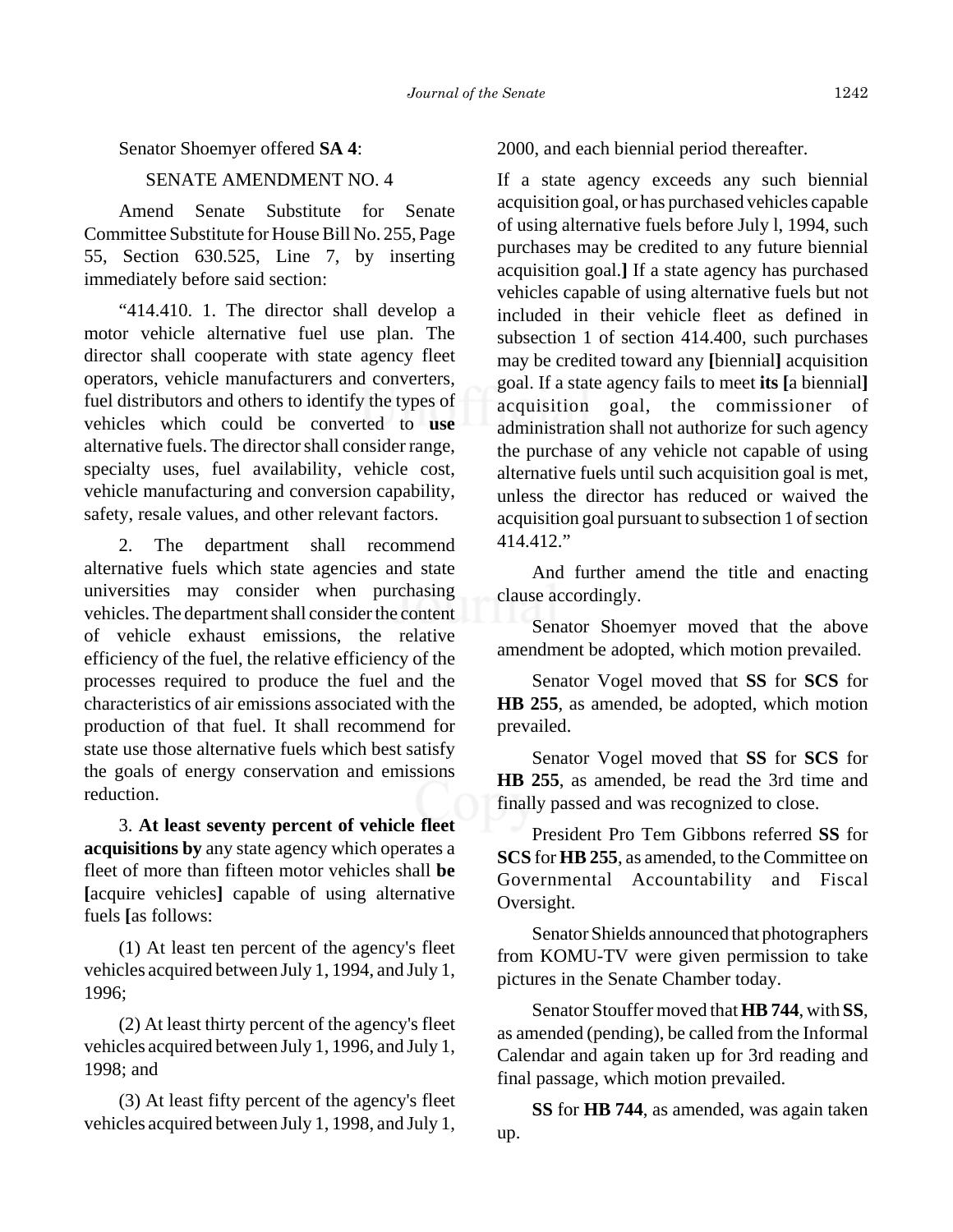## Senator Green offered **SA 11**:

## SENATE AMENDMENT NO. 11

Amend Senate Substitute for House Bill No. 744, Page 275, Section 577.039, Line 15 of said page, by inserting after all of said line the following:

"650.340. 1. The provisions of this section may be cited and shall be known as the "911 Training and Standards Act".

2. Initial training requirements for telecommunicators who answer 911 calls that come to public safety answering points shall be as follows:

(1) Police telecommunicator. . . . . . . 16 hours;

(2) Fire telecommunicator. . . . . . . . . 16 hours;

(3) Emergency medical services

telecommunicator. . . . . . . . . . . . . . . . . . . 16 hours;

(4) Joint communication center

telecommunicator. . . . . . . . . . . . . . . . . . . 40 hours.

3. All persons employed as a telecommunicator in this state shall be required to complete ongoing training so long as such person engages in the occupation as a telecommunicator. Such persons shall complete at least [sixteen] **twenty-four** hours of ongoing training every **[**two**] three** years by such persons or organizations as provided in subsection 6 of this section. **The reporting period for the ongoing training under this subsection shall run concurrent with the existing continuing education reporting periods for Missouri peace officers pursuant to chapter 590, RSMo.**

4. Any person employed as a telecommunicator on August 28, 1999, shall not be required to complete the training requirement as provided in subsection 2 of this section. Any person hired as a telecommunicator after August 28, 1999, shall complete the training requirements as provided in subsection 2 of this section within twelve months of the date such person is employed as a telecommunicator.

5. The training requirements as provided in subsection 2 of this section shall be waived for any person who furnishes proof to the committee that such person has completed training in another state which are at least as stringent as the training requirements of subsection 2 of this section.

6. The department of public safety shall determine by administrative rule the persons or organizations authorized to conduct the training as required by subsection 2 of this section.

7. This section shall not apply to an emergency medical dispatcher or agency as defined in section 190.100, RSMo, or a person trained by an entity accredited or certified under section 190.131, RSMo, or a person who provides prearrival medical instructions who works for an agency which meets the requirements set forth in section 190.134, RSMo."; and

Further amend the title and enacting clause accordingly.

Senator Green moved that the above amendment be adopted, which motion prevailed.

Senator Scott offered **SA 12**:

SENATE AMENDMENT NO. 12

Amend Senate Substitute for House Bill No. 744, Page 275, Section 1, Line 23, by inserting immediately after said line the following:

**Section 2. 1. An out-of-state show promoter of recreational vehicles, as that term is defined in section 700.010, RSMo, may hold recreational vehicle shows or exhibits with recreational vehicles within this state if the following conditions exist:**

**(1) The show or exhibition has a minimum of ten recreational vehicle dealers licensed as motor vehicle dealers in this state; and**

**(2) More than fifty percent of the participating recreational vehicle dealers are licensed motor vehicle dealers in this state.**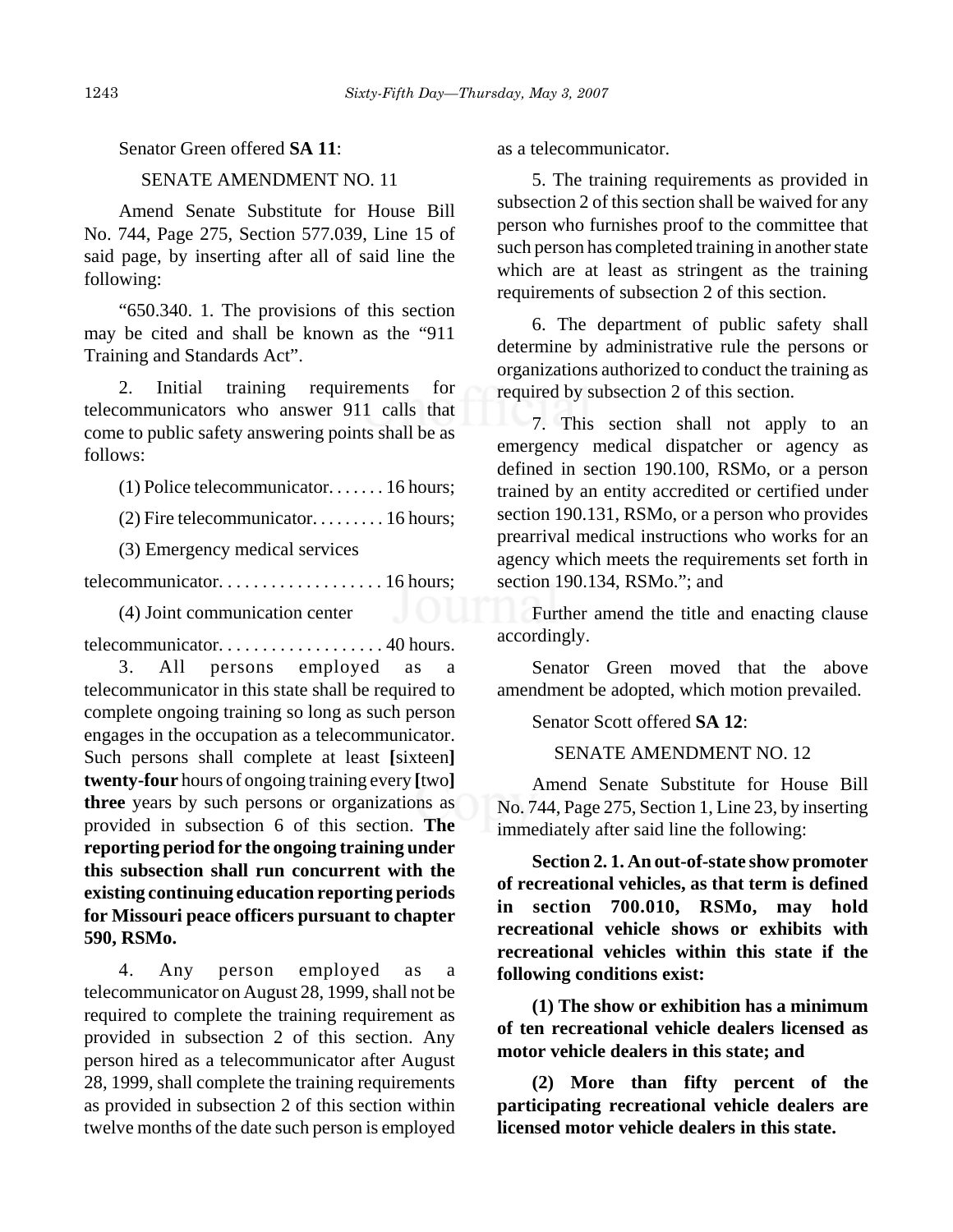# **2. A violation of subsection 1 of this section shall result in a five thousand dollar fine.**"; and

Further amend the title and enacting clause accordingly.

Senator Scott moved that the above amendment be adopted, which motion prevailed.

## Senator Coleman offered **SA 13**:

## SENATE AMENDMENT NO. 13

Amend Senate Substitute for House Bill No. 744, Page 13, Section 43.547, Line 7, by inserting immediately after said line the following:

"94.660. 1. The governing body of any city not within a county and any county of the first classification having a charter form of government with a population of over nine hundred thousand inhabitants may propose, by ordinance or order, a transportation sales tax of up to one percent for submission to the voters of that city or county at an authorized election date selected by the governing body.

2. Any sales tax approved under this section shall be imposed on the receipts from the sale at retail of all tangible personal property or taxable services within the city or county adopting the tax, if such property and services are subject to taxation by the state of Missouri under sections 144.010 to 144.525, RSMo.

3. The ballot of submission shall contain, but need not be limited to, the following language:

Shall the county/city of . . . . . . . (county's or city's name) impose a county/city-wide sales tax of . . . . . . percent for the purpose of providing a source of funds for public transportation purposes?

## $\sim$  YES  $\sim$  NO

Except as provided in subsection 4 of this section, if a majority of the votes cast in that county or city not within a county on the proposal by the qualified voters voting thereon are in favor of the proposal, then the tax shall go into effect on the first day of the next calendar quarter beginning after its adoption and notice to the director of revenue, but no sooner than thirty days after such adoption and notice. If a majority of the votes cast in that county or city not within a county by the qualified voters voting are opposed to the proposal, then the additional sales tax shall not be imposed in that county or city not within a county unless and until the governing body of that county or city not within a county shall have submitted another proposal to authorize the local option transportation sales tax authorized in this section, and such proposal is approved by a majority of the qualified voters voting on it. In no event shall a proposal pursuant to this section be submitted to the voters sooner than twelve months from the date of the last proposal.

4. No tax shall go into effect under this section in any city not within a county or any county of the first classification having a charter form of government with a population over nine hundred thousand inhabitants unless and until both such city and such county approve the tax.

**5. The provisions of subsection 4 of this section requiring both the city and county to approve a transportation sales tax before a transportation sales tax may go into effect in either jurisdiction shall not apply to any transportation sales tax submitted to and approved by the voters in such city or such county on or after August 28, 2007.**

**[**5.**] 6.** All sales taxes collected by the director of revenue under this section on behalf of any city or county, less one percent for cost of collection which shall be deposited in the state's general revenue fund after payment of premiums for surety bonds, shall be deposited with the state treasurer in a special trust fund, which is hereby created, to be known as the "County Public Transit Sales Tax Trust Fund". The sales taxes shall be collected as provided in section 32.087, RSMo. The moneys in the trust fund shall not be deemed to be state funds and shall not be commingled with any funds of the state. The director of revenue shall keep accurate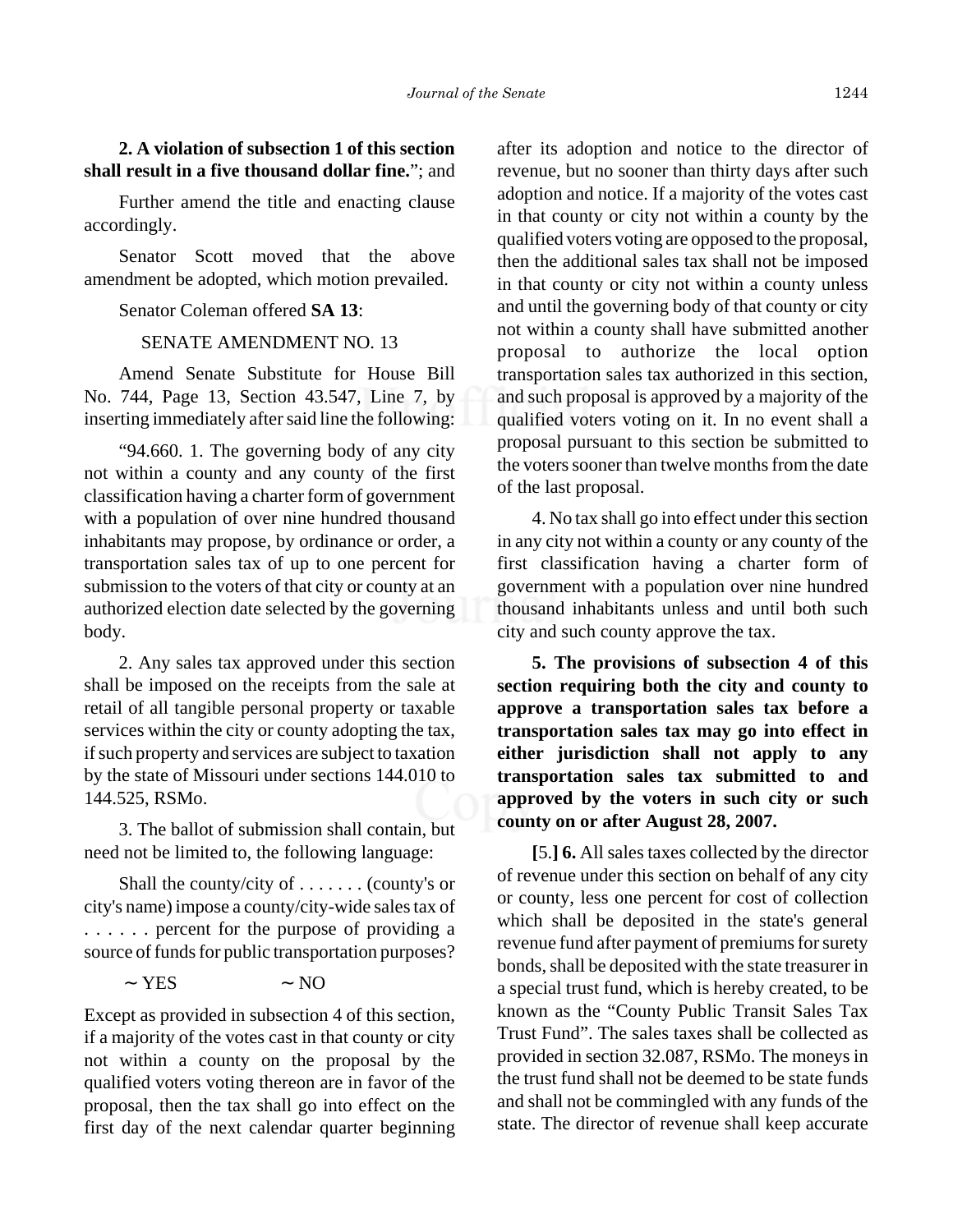records of the amount of money in the trust fund which was collected in each city or county approving a sales tax under this section, and the records shall be open to inspection by officers of the city or county and the public. Not later than the tenth day of each month the director of revenue shall distribute all moneys deposited in the trust fund during the preceding month to the city or county which levied the tax, and such funds shall be deposited with the treasurer of each such city or county and all expenditures of funds arising from the county public transit sales tax trust fund shall be by an appropriation act to be enacted by the governing body of each such county or city not within a county.

**[**6.**] 7.** The revenues derived from any transportation sales tax under this section shall be used only for the planning, development, acquisition, construction, maintenance and operation of public transit facilities and systems other than highways.

**[**7.**] 8.** The director of revenue may authorize the state treasurer to make refunds from the amount in the trust fund and credited to any city or county for erroneous payments and overpayments made, and may redeem dishonored checks and drafts deposited to the credit of such cities or counties. If any city or county abolishes the tax, the city or county shall notify the director of revenue of the action at least ninety days prior to the effective date of the repeal and the director of revenue may order retention in the trust fund, for a period of one year, of two percent of the amount collected after receipt of such notice to cover possible refunds or overpayment of the tax and to redeem dishonored checks and drafts deposited to the credit of such accounts. After one year has elapsed after the effective date of abolition of the tax in such city or county, the director of revenue shall authorize the state treasurer to remit the balance in the account to the city or county and close the account of that city or county. The director of revenue shall notify each city or county of each instance of any amount refunded or any check redeemed from receipts due the city or county."; and

Further amend the title and enacting clause accordingly.

Senator Coleman moved that the above amendment be adopted and requested a roll call vote be taken. She was joined in her request by Senators Callahan, Days, Green and Kennedy.

Senator Shields assumed the Chair.

**SA 13** was adopted by the following vote:

| YEAS—Senators  |          |             |          |
|----------------|----------|-------------|----------|
| <b>Barnitz</b> | Bray     | Callahan    | Champion |
| <b>Clemens</b> | Coleman  | Days        | Engler   |
| Gibbons        | Goodman  | Graham      | Green    |
| Griesheimer    | Gross    | Justus      | Kennedy  |
| Mayer          | McKenna  | Nodler      | Shields  |
| Shoemyer       | Smith    | Stouffer    | Vogel    |
| Wilson—25      |          |             |          |
| NAYS—Senators  |          |             |          |
| Crowell        | Koster   | Lager       | Loudon   |
| Purgason       | Ridgeway | $Scott - 7$ |          |

Absent—Senators—None

Absent with leave—Senators

Bartle Rupp—2

Vacancies—None

#### Senator Griesheimer offered **SA 14**:

## SENATE AMENDMENT NO. 14

Amend Senate Substitute for House Bill No. 744, Page 53, Section 301.010, Line 22 of said page, by striking said line and inserting in lieu thereof the following:

"(a) **[**Has been**] Was** damaged **during a year that is no more than three years after the manufacturer's model year designation for such vehicle** to the extent that the total cost of"; and further amend line 25 of said page, by striking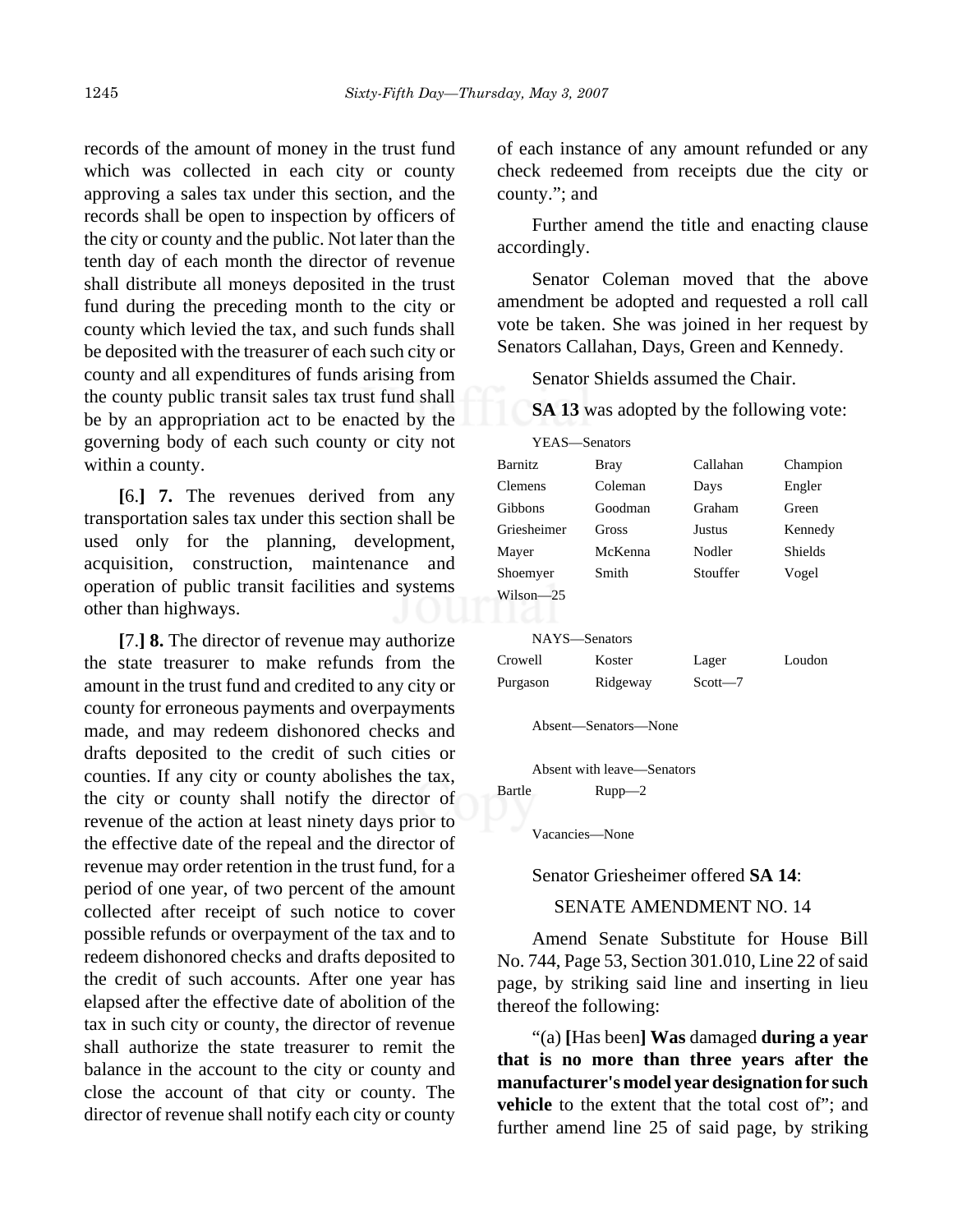"seventy-five" and inserting in lieu thereof the following: "**eighty**"; and

Further amend said bill and section, Page 54, Line 5 of said page, by striking the following: "for loss due to damage or theft"; and further amend line 11 of said page, by inserting after "replacing," the following: "**or damage as a result of hail,**".

Senator Griesheimer moved that the above amendment be adopted, which motion prevailed.

Senator Ridgeway offered **SA 15**:

## SENATE AMENDMENT NO. 15

Amend Senate Substitute for House Bill No. 744, Page 270, Section 390.372, Line 25 of said page, by inserting immediately after said line the following:

"407.730. As used in sections 407.730 to 407.748, the following terms mean:

(1) "Advertisement", oral, written, graphic or pictorial statements made in the course of solicitation of business including, without limitation, any statement or representation made in a newspaper, magazine, the car rental company's proprietary web site, or other publication, or contained in any notice, sign, poster, display, circular, pamphlet, or letter which may collectively be called "print advertisements", or on radio or television, which may be referred to as "broadcast commercials";

(2) "Authorized driver":

(a) The renter;

(b) The renter's spouse if the spouse is a licensed driver and satisfies the car rental company's minimum age requirement;

(c) The renter's employee or co-worker if they are engaged in business activity with the person to whom the vehicle is rented, are licensed drivers, and satisfy the rental company's minimum age requirements;

(d) Any person who operates the vehicle during an emergency situation; and

(e) Any person expressly listed by the car rental company on the renter's contract as an authorized driver;

(3) "Blackout date", any date on which an advertised price is totally unavailable to the public;

(4) "Car rental company", any person or entity in the business of renting private passenger vehicles to the public;

(5) "Car rental insurance", products and services that are offered in connection with and incidental to the rental of a motor vehicle under subdivision (10) of subsection 1 of section 375.786, RSMo. This definition of optional car rental insurance or any other definition of insurance shall not include collision damage waiver;

(6) "Clear and conspicuous", that the statement, representation or term being disclosed is of such size, color contrast, and audibility and is so presented as to be readily noticed and understood by the person to whom it is being disclosed. All language and terms should be used in accordance with their common or ordinary usage and meaning;

(7) "Collision damage waiver", any product a consumer purchases from a car rental company in order to waive all or part of his responsibility for damages, or loss of, a rental vehicle;

(8) "Limited time availability", that the advertised rental price is only available for a specific period of time or that the price is not available during certain blackout periods;

(9) "Mandatory charge", any charge, fee, or surcharge consumers must generally pay in order to obtain or operate a rental vehicle;

(10) "Master rental agreement", those documents used by a car rental company for expedited service to members in a program sponsored by the car rental company in which renters establish a profile and select preferences for rental needs which establish the terms and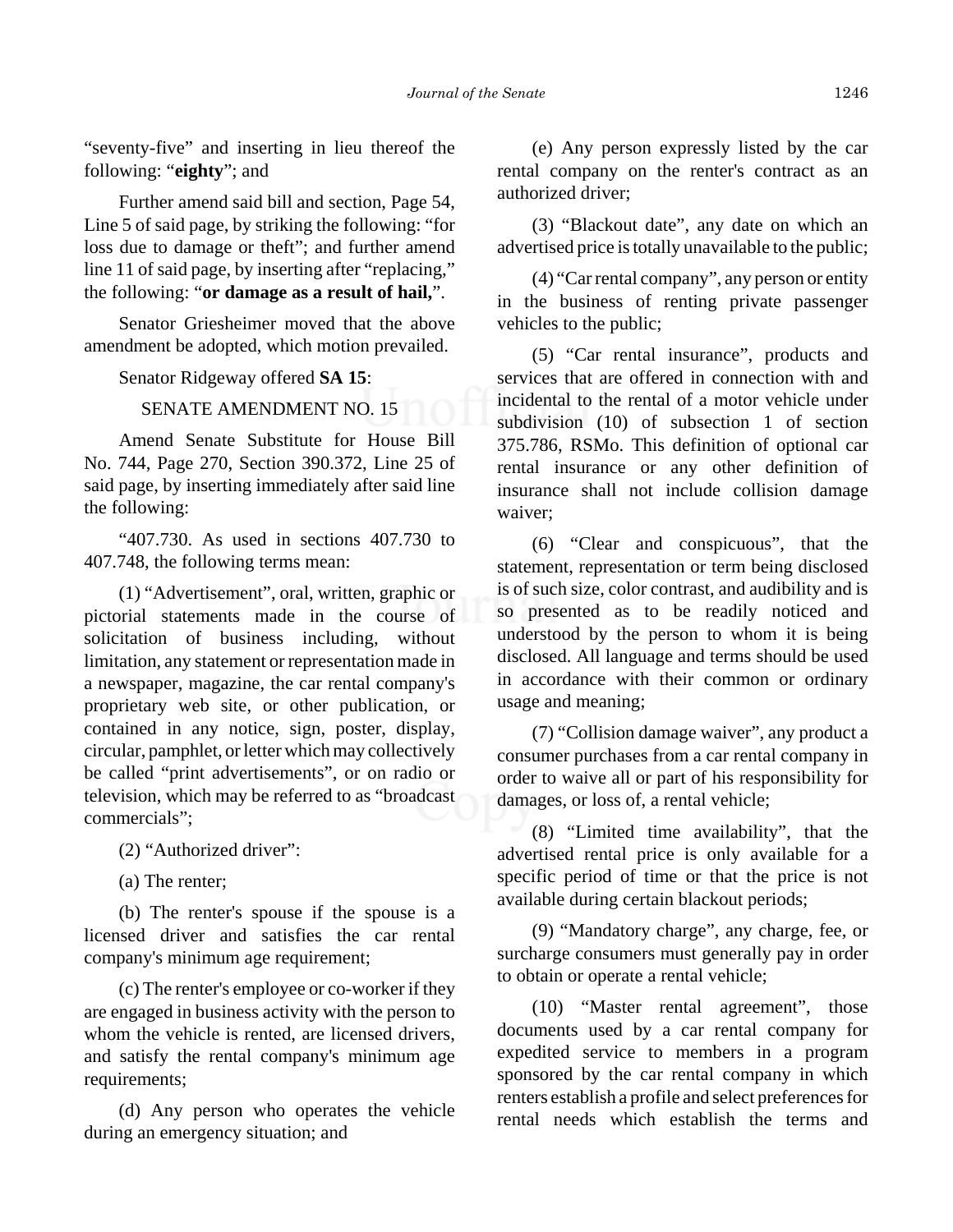conditions governing the use of a rental car rented by a car rental company by a participant in a master rental agreement;

(11) "Material restriction", a restriction, limitation or other requirement which significantly affects the price of, use of, or a consumer's financial responsibility for a rental car;

(12) "Rental agreement", any document or combination of documents, which, when read together and incorporated by reference to each other, relate to and establish the terms and conditions of the rental of a motor vehicle by an individual; or when such a combination of documents is entered into as part of any written master, corporate, group or individual agreement setting forth the terms and conditions governing the use of a rental car rented by a car rental company.

**(13) "Vehicle license fees", charges that may be imposed upon any transaction originating in the State of Missouri to recoup costs incurred by a car rental company to license, title, inspect, register, plate, and pay personal property taxes on rental vehicles.**

407.732. 1. Any advertisement shall be nondeceptive and in plain language. Deception may result not only from a direct statement in the advertisement and from reasonable inferences therefrom, but also from omitting or obscuring a material restriction or fact.

2. Print advertisements that include prices for car rentals shall make clear and conspicuous disclosure of the following applicable restrictions:

(1) The expiration date of the price offered if it is available for less than thirty days after the last date of publication of the advertisement;

(2) The existence of any geographical limitations on use;

(3) The extent of any advance reservation or advance payment requirements;

(4) Airport access fee disclosure;

(5) The existence of any penalties or higher rates that may apply for early or late returns for weekly or weekend rentals;

(6) Existence of additional driver fee;

(7) The existence of blackout dates or specific blackout dates for location specific advertisements;

(8) Nonavailability of offer at all locations;

(9) Disclosure of mileage caps and charges;

(10) Disclosure of collision damage waiver costs.

Print advertisements that include prices for car rentals, where mileage fees apply to the advertised price, shall prominently disclose this extraordinary material restriction. Print advertisements that include prices for car rentals, where a company sells collision damage waiver to the public and does not include this cost in the advertised rate, shall prominently disclose the price for collision damage waiver.

3. Broadcast commercials that include prices shall indicate whether substantial restrictions apply and shall include:

(1) The expiration date of the price offered if the advertised price is available for less than thirty days;

(2) Nonavailability of the advertised price in certain locations if that is the case;

(3) Mileage limitations and charges, if any;

(4) Price or price range for collision damage waiver.

4. Any advertised price shall be available in sufficient quantity to meet reasonably expected public demand for the rental cars advertised for the entire advertised period, beginning on the day on which the advertisement appears and continuing at least thirty days thereafter, unless the advertisement clearly and conspicuously discloses a shorter or longer expiration date for the offer, and in that event, through the expiration date. Prices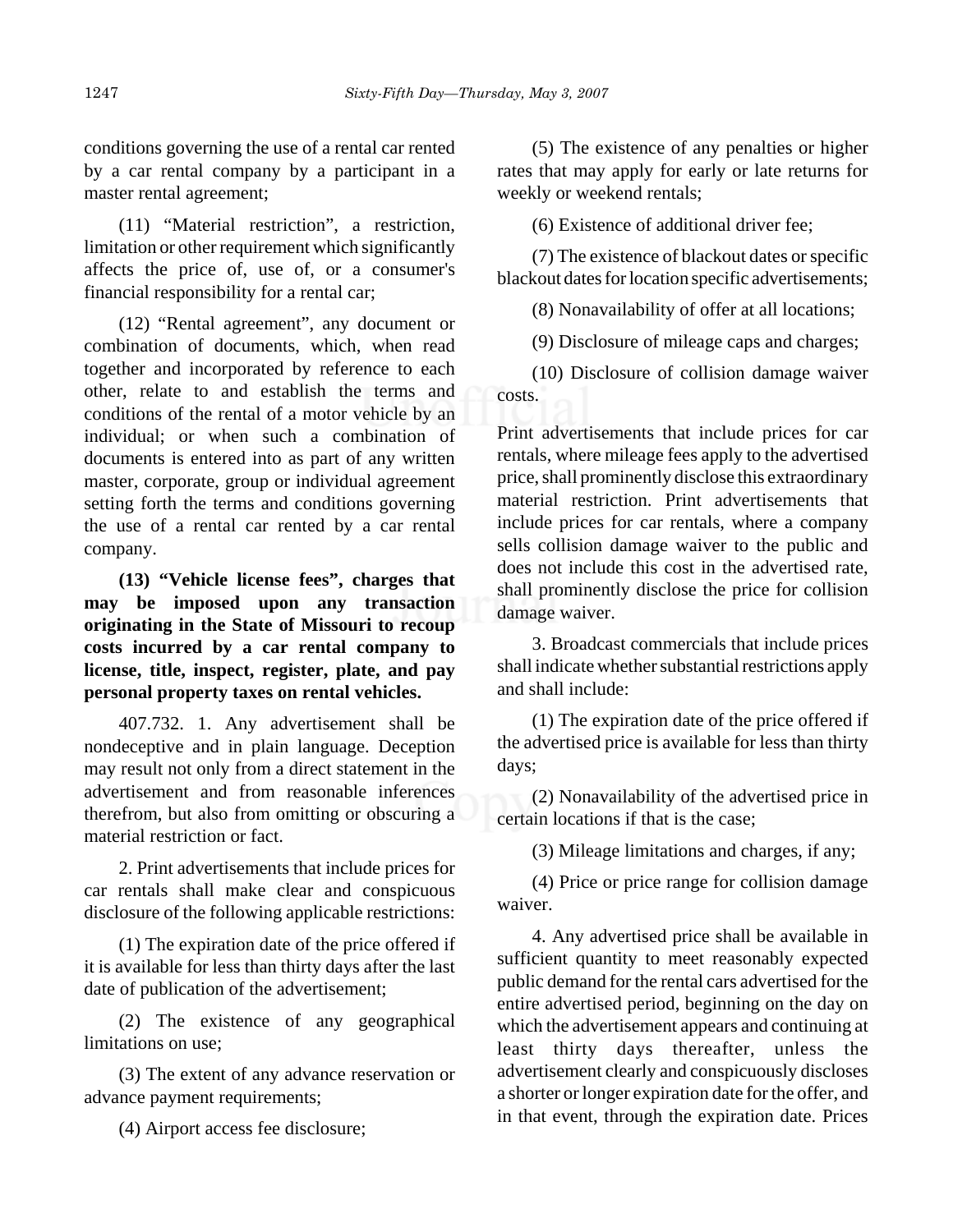may be advertised although less cars are available than would be required to meet the expected demand, as long as this limitation is clearly and conspicuously set forth in the advertisement and a reasonable number of cars are made available at the advertised price.

5. **[**Any surcharge or fee, including, but not limited to, fuel surcharges, airport access fees, and surcharges in lieu of sales tax that consumers must generally pay at any location in order to obtain or operate a rental vehicle shall be clearly and conspicuously disclosed when a price is advertised.**] The existence of each additional fee, charge, or surcharge that a consumer must pay and which may be imposed as a separately stated charge on a rental transaction including, but in no way to be construed as limited to, airport fees and vehicle license fees shall be disclosed any time a price is advertised and each fee, charge, or surcharge shall be clearly and conspicuously disclosed on the rental agreement.**

6. A photograph of a rental car shall not be used in a price advertisement unless the advertisement clearly and conspicuously discloses, in immediate proximity to the photograph, the cost to rent the car depicted. A photograph of a rental car shall not be used in an advertisement if the advertisement states directly or by implication that the automobile depicted may be rented under certain conditions and that is not the case.

7. Any price advertised as a "daily price" or "price per day" shall be available for rentals of a single day or more, and any price advertised as a "weekly" rate shall be available for the first week and for subsequent weeks of the same rental. A rental company shall not charge more than a weekly price which was advertised if a customer on a weekly rental returns the car earlier than seven days. A price advertised as a "weekend rate" shall be available on both Saturday and Sunday.

8. Any car rental advertising promotion which extends a free offer or promises a gift or other incentive shall clearly and conspicuously disclose all the terms and conditions for receiving the offer, gift or incentive. A gift, incentive, or other merchandise or service shall not be advertised as free, if the cost of the item, in whole or in part, is included in the advertised rental rate. If the gift or offer is provided by a third party, the car rental company shall be fully responsible for providing the gift or offer under the terms and conditions disclosed.

9. A rental car shall not be advertised using the words "unlimited mileage" or other terms that suggest there are absolutely no mileage restrictions on the use of the rental vehicle only unless there are no geographical restrictions on the use of the vehicle.

10. At the time of the car rental transaction, the car rental company shall disclose the following:

(1) The total cost, including any airport access fees;

(2) Geographical limitations;

(3) Advance reservation or payment requirements;

(4) Penalties or higher rates that may apply for early or late returns for weekly or weekend rentals;

(5) Cost of additional driver fee;

(6) Blackout dates."; and

Further amend the title and enacting clause accordingly.

Senator Ridgeway moved that the above amendment be adopted, which motion prevailed.

Senator Bray offered **SA 16**:

SENATE AMENDMENT NO. 16

Amend Senate Substitute for House Bill No. 744, Page 260, Section 387.075, Line 26, by inserting after all of said line the following:

"**389.1100. 1. Sections 389.1100 to 389.1109 shall be known and may be cited as the "Local**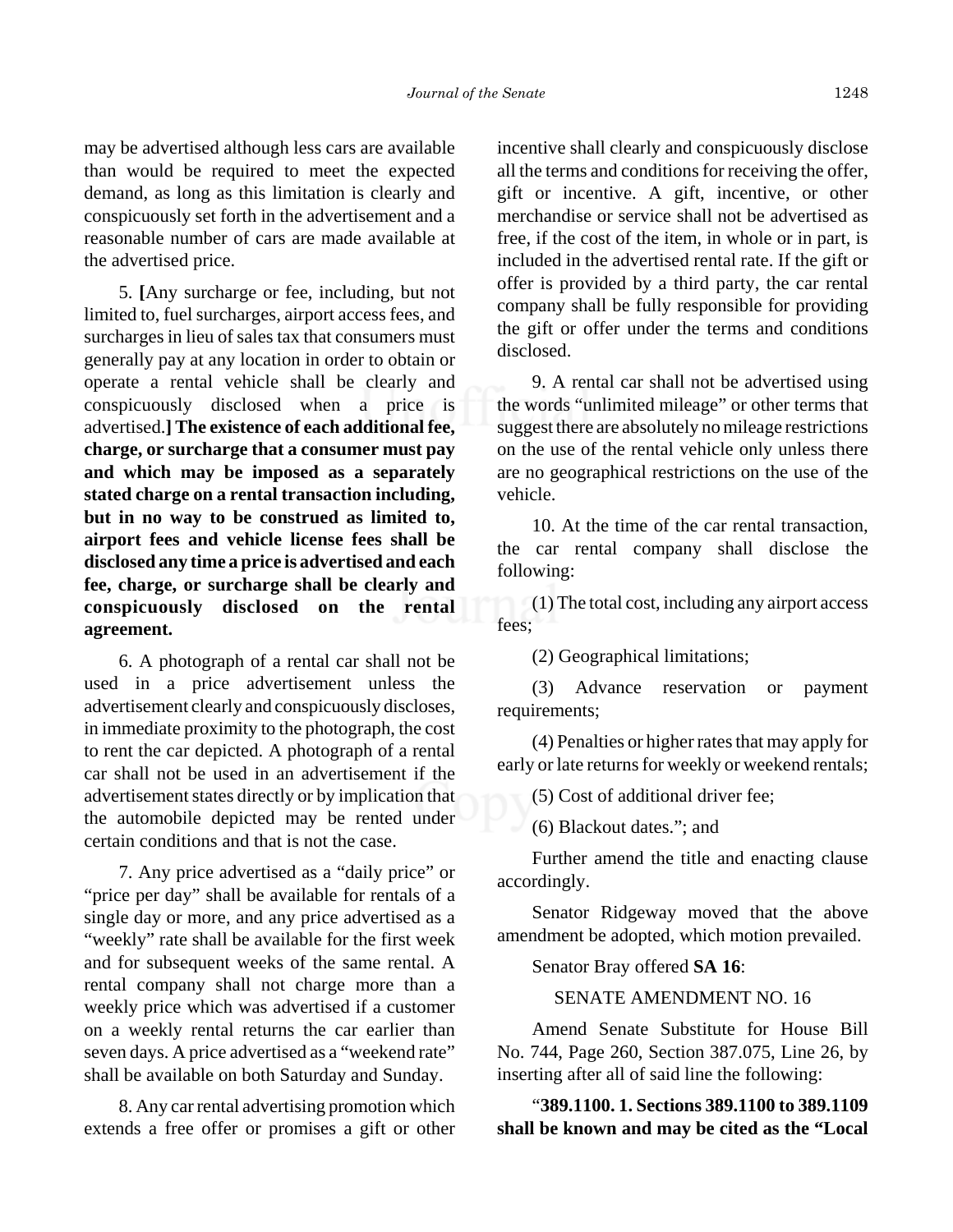**Community Rail Security Act of 2007".**

**2. By February 8, 2008, every operator of rail facilities in this state shall provide to the Missouri state emergency management agency, the Missouri office of homeland security, and the Missouri department of transportation multimodal operations a risk assessment of all rail facilities in this state. The risk assessment shall describe the following:**

**(1) All facilities and their functions;**

**(2) The types of cargo that move through such facilities within the preceding twelve months, including the approximate quantities of hazardous materials and oil subject to Chapter 1 of Title 49 of the Code of Federal Regulations;**

**(3) The extent to which hazardous materials or oil are stored in rail facilities, including the location of such facilities and the approximate quantities of hazardous materials or oil stored;**

**(4) The location of any rail facility through which hazardous materials or oil is transported or at which such cargo is stored that lies within a fifteen mile radius of a school, hospital, nursing home, public utility, or public safety facility; and**

**(5) The railroad's current security plan, which shall include:**

**(a) A description of the practices of the railroad designed to prevent acts of sabotage, terrorism, or other crimes on rail facilities;**

**(b) The training program the railroad provides to its employees;**

**(c) The emergency response procedures of the railroad in dealing with acts of sabotage, terrorism, or other crimes; and**

**(d) The procedures of the railroad in communicating with local and state law enforcement personnel, emergency personnel, transportation officials, and other first** **responders in the event of acts of sabotage, terrorism, or other crimes.**

**389.1103. 1. By September 1, 2010, all rail operators shall have in place a "Community Protection Plan" to protect rail infrastructure in this state from acts of sabotage, terrorism, or other crimes.**

**2. The community protection plan shall specifically provide for the security of critical infrastructure, which includes all points of vulnerability of the rail system that handle hazardous cargo or oil, including rights of way, yards, bridges, tunnels, and signal systems.**

**3. With respect to rail infrastructure, the community protection plan shall:**

**(1) Describe the railroad's methods for protecting critical infrastructure from acts of sabotage, terrorism, or other crimes;**

**(2) Describe the manner and substance of initial and recurrent training provided by the railroad to its employees to enable them to identify security threats and respond appropriately to acts of sabotage, terrorism, or other crimes;**

**(3) The emergency response procedures of the railroad in dealing with acts of sabotage, terrorism, or other crimes; and**

**(4) The procedures of the railroad in communicating with local and state law enforcement personnel, emergency personnel, transportation officials, and other first responders in the event of acts of sabotage, terrorism, or other crimes.**

**4. With respect to any rail facility through which hazardous materials or oil is transported or at which such cargo is stored that lies within a fifteen mile radius of a school, hospital, nursing home, public utility, or public safety facility, the community protection plan shall also provide for:**

**(1) Inspection on a regular basis by**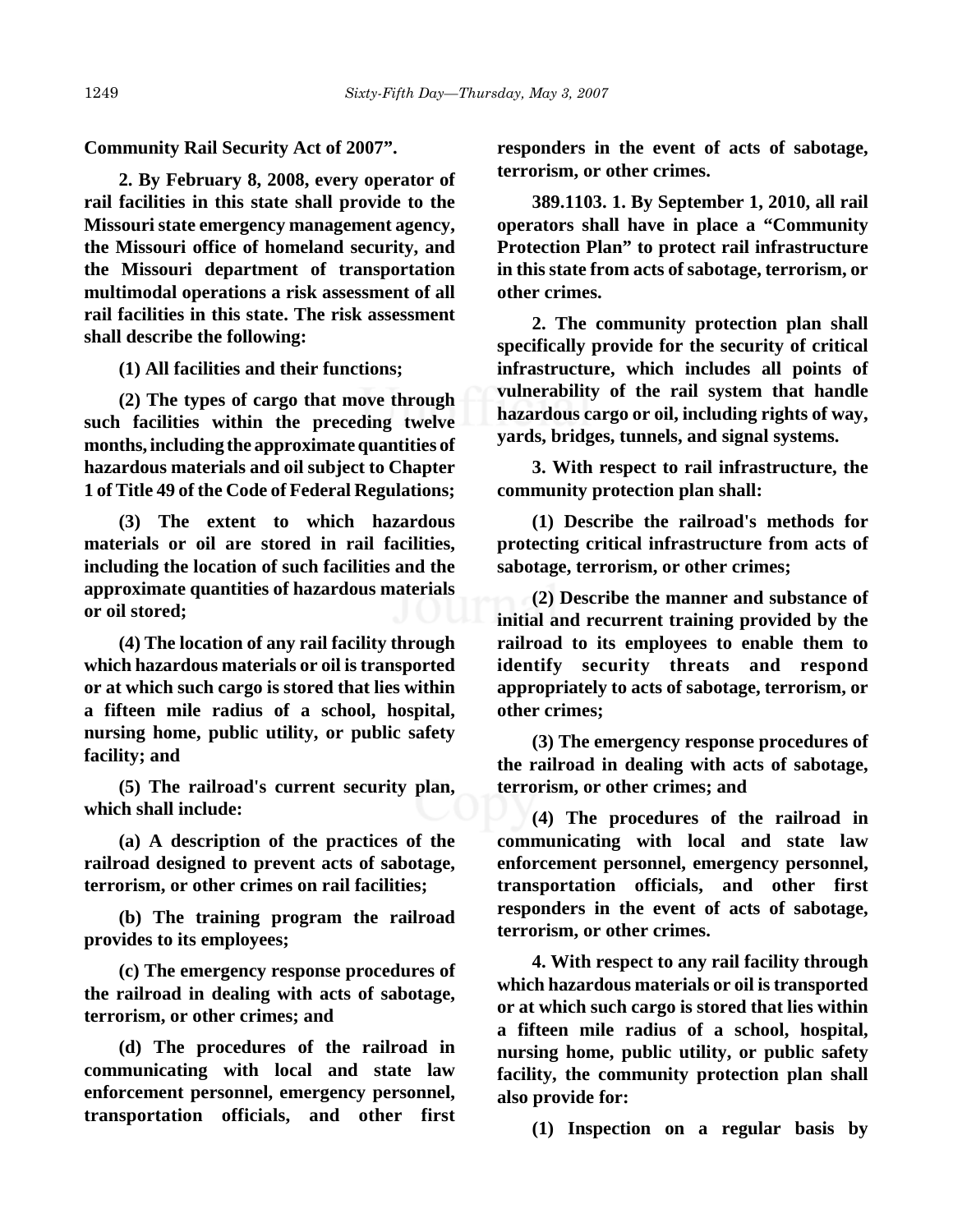**personnel trained to determine the condition of the facility and its vulnerability to acts of sabotage, terrorism, of other crimes;**

**(2) Storage of hazardous materials or oil only in secure facilities designed for such storage, which shall not include rights of way;**

**(3) Procedures to prevent leaving locomotive equipment running while unattended, and leaving unattended locomotive equipment unlocked;**

**(4) Methods by which the cabs of occupied locomotives may be secured against unauthorized entry; and**

**(5) Security for all remote control devices to prevent access to such devices by unauthorized personnel.**

**5. Each rail operator in the state shall provide a copy of its community protection plan to the state emergency management agency, the office of homeland security, and the department of transportation multimodal operations.**

**6. The department of transportation multimodal operations shall review the community protection plan and shall have the authority to order a railroad to improve, modify, or change its plan to comply with the requirements of sections 389.1100 to 389.1109. The department shall have the authority to fine a railroad fifty thousand dollars per day for failure to comply with its orders or sections 389.1100 to 389.1109.**

**7. The community protection plan shall be updated by the rail operator at least once every year, and the updated plan shall be submitted to the state emergency management agency, the office of homeland security, and the department of transportation multimodal operations.**

**389.1106. No railroad or any other person covered by sections 389.1100 to 389.1109 may discharge or in any way discriminate against an employee who reports a violation of sections**

**389.1100 to 389.1109. An employee who alleges a violation of these sections may seek punitive damages of up to one million dollars for said violation, in addition to whatever other remedies may be available.**

**389.1109. 1. Sections 389.1100 to 389.1109 shall apply to railroads, contractors, or subcontractors working on the facilities of a railroad, and any other individual or corporation performing work on rail facilities in the state.**

**2. All employees of railroads, contractors, or subcontractors, and other individuals or corporations performing work on rail facilities in the state, shall receive training in section 389.1103. In addition, employees of rail contractors or subcontractors, and other individuals or corporations performing work on rail facilities in the state, shall be required to undergo the same background, skills, and fitness for duty checks as employees of the railroad.**

**3. Unless opened by the agency it is submitted to, information submitted under sections 389.1100 to 389.1109 is a closed record.**"; and

Further amend the title and enacting clause accordingly.

Senator Bray moved that the above amendment be adopted and requested a roll call vote be taken. She was joined in her request by Senators Days, Graham, Kennedy and Wilson.

**SA 16** failed of adoption by the following vote:

| YEAS—Senators  |          |                |             |
|----------------|----------|----------------|-------------|
| <b>Barnitz</b> | Bray     | Coleman        | Days        |
| Graham         | Green    | Justus         | Kennedy     |
| Shoemyer       | Smith    | Wilson—11      |             |
|                |          |                |             |
| NAYS—Senators  |          |                |             |
| Callahan       | Champion | <b>Clemens</b> | Crowell     |
| Engler         | Gibbons  | Goodman        | Griesheimer |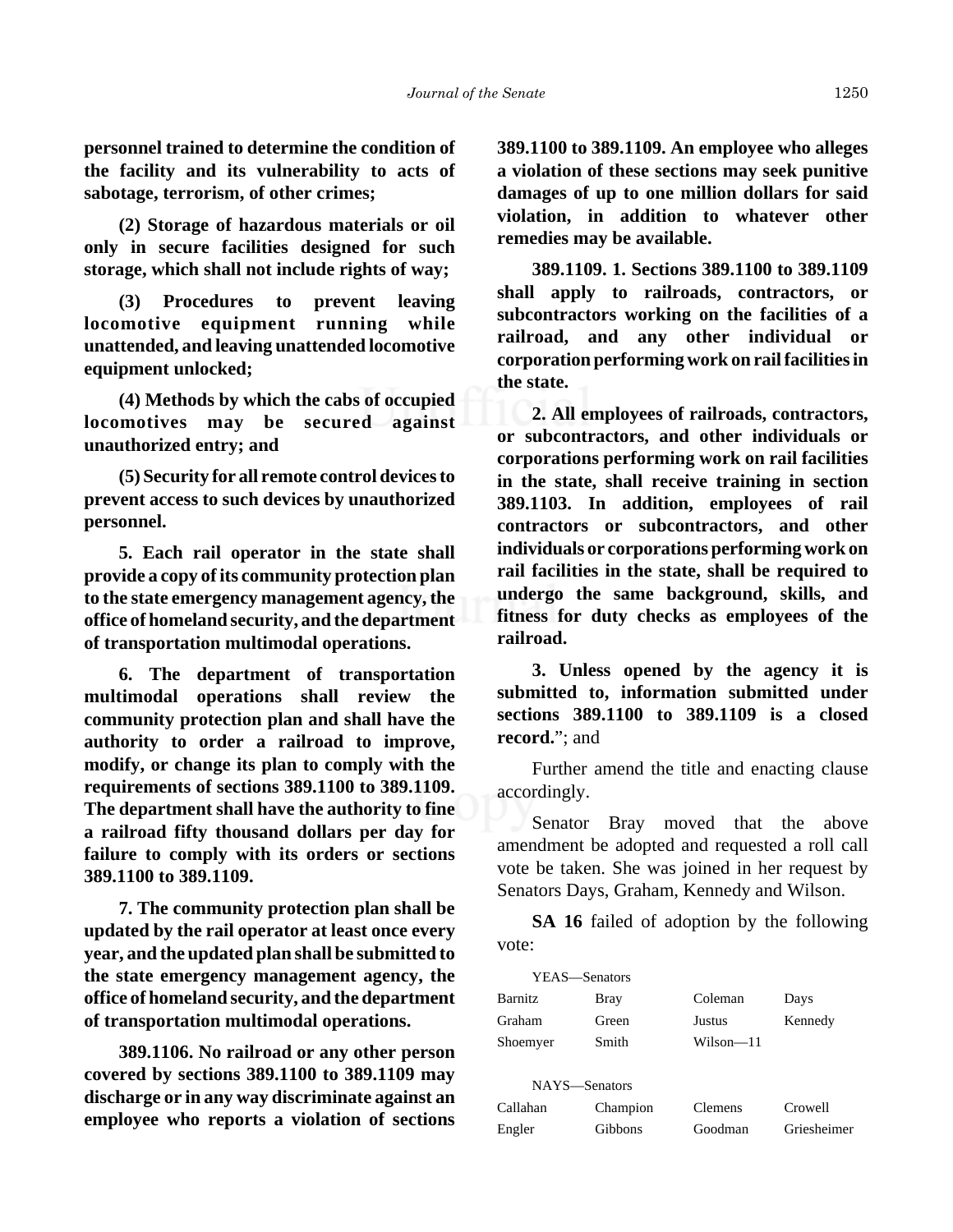| Gross   | Lager   | Loudon   | Mayer        |
|---------|---------|----------|--------------|
| McKenna | Nodler  | Purgason | Ridgeway     |
| Scott   | Shields | Stouffer | $Vogel - 20$ |

Absent—Senator Koster—1

Absent with leave—Senators Bartle Rupp—2

Vacancies—None

Senator Koster assumed the Chair.

Senator Engler assumed the Chair.

Senator Stouffer moved that **SS** for **HB 744**, as amended, be adopted, which motion prevailed.

Senator Stouffer moved that **SS** for **HB 744**, as amended, be read the 3rd time and finally passed and was recognized to close.

President Pro Tem Gibbons referred **SS** for **HB 744.** as amended, to the Committee on Governmental Accountability and Fiscal Oversight.

**HCS** for **HB 184** was placed on the Informal Calendar.

**HCS** for **HB 741** was placed on the Informal Calendar.

**HCS** for **HB 182** was placed on the Informal Calendar.

**HB 686** was placed on the Informal Calendar.

**HB 488**, introduced by Representative Wasson, entitled:

An Act to amend chapter 135, RSMo, by adding thereto one new section relating to a tax credit for the use of idle reduction technology.

Was taken up by Senator Stouffer.

At the request of Senator Stouffer, **HB 488** was placed on the Informal Calendar.

# **MESSAGES FROM THE HOUSE**

The following messages were received from

the House of Representatives through its Chief Clerk:

Mr. President: I am instructed by the House of Representatives to inform the Senate that the Speaker has appointed the following conference committee to act with a like committee from the Senate on **HCS** for **SB 25**, as amended. Representatives: Franz, Baker (123), Ervin, Donnelly and Mott-Oxford.

Also,

Mr. President: I am instructed by the House of Representatives to inform the Senate that the Speaker has appointed the following conference committee to act with a like committee from the Senate on **HCS** for **SCS** for **SB 198**. Representatives: Pollock, Day, Sutherland, Hughes and Walsh.

Also,

Mr. President: I am instructed by the House of Representatives to inform the Senate that the Speaker has appointed the following conference committee to act with a like committee from the Senate on **HCS** for **SB 81**, as amended. Representatives: Schlottach, Smith (150), Threlkeld, Skaggs and Zimmerman.

Also,

Mr. President: I am instructed by the House of Representatives to inform the Senate that the Speaker has appointed the following conference committee to act with a like committee from the Senate on **HCS** for **SCS** for **SB 64**, as amended. Representatives: Wallace, Cunningham (86), Muschany, Aull and Lampe.

Also,

Mr. President: I am instructed by the House of Representatives to inform the Senate that the House has taken up and passed **HCS** for **SCS** for **SB 82**, entitled:

An Act to repeal sections 301.010, 301.020, 301.130, 301.140, 301.144, 301.170, 301.177,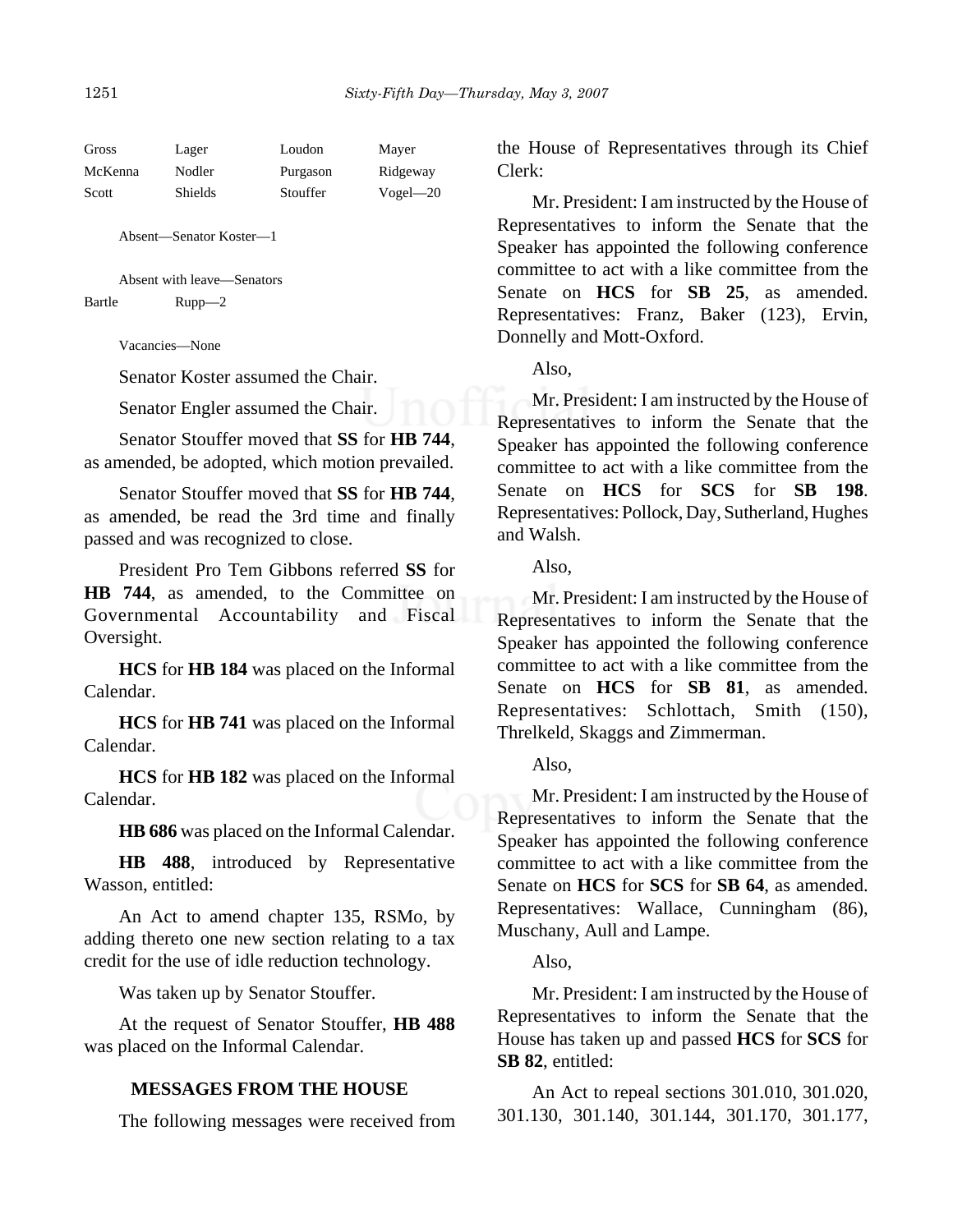301.196, 301.200, 301.218, 301.221, 301.225, 301.227, 301.229, 301.280, 301.550, 301.560, 301.567, 301.570, 301.640, 304.022, 304.170, 407.815, RSMo, section 301.190 as enacted by house committee substitute for senate substitute no. 2 for senate committee substitute for senate bill no. 583, ninety-third general assembly, second regular session, section 301.190 as enacted by senate substitute for senate committee substitute for house bill no. 487 merged with senate bill no. 488, ninety-third general assembly, first regular session, section 301.566 as enacted by conference committee substitute for senate substitute for senate committee substitute for house committee substitute for house bill no. 1288, ninety-second general assembly, second regular session, and section 301.566 as enacted by house substitute for senate substitute for senate committee substitute for senate bill nos. 1233, 840 & 1043, ninetysecond general assembly, second regular session, and to enact in lieu thereof twenty-three new sections relating to motor vehicles, with penalty provisions and an effective date for certain sections.

With House Amendment Nos. 1, 2, 3, 4, 5, 6, 9, 10, 11, House Amendment No. 1 to House Amendment No. 12, House Amendment No. 12, as amended, House Amendment Nos. 15, 16, 17, 19, 20, 21 and 22.

#### HOUSE AMENDMENT NO. 1

Amend House Committee Substitute for Senate Committee Substitute for Senate Bill No. 82, Page 35, Section 301.550, Line 1, by inserting immediately preceding all of said Line the following:

"301.444. 1. **[**Any person, as defined in subsection 3 of this section, may apply for special license plates for any motor vehicle such person owns, either solely or jointly, other than an apportioned motor vehicle or a commercial motor vehicle licensed in excess of eighteen thousand pounds gross weight. The firefighter memorial foundation of Missouri hereby authorizes the use

of its official emblem to be affixed on multiyear personalized license plates as provided in this section.

2. Upon application and payment of a one-time twenty-five dollar emblem-use contribution to the firefighter memorial foundation of Missouri, the foundation shall issue to the vehicle owner, without further charge, an emblem-use authorization statement, which shall be presented to the department of revenue at the time of registration of a motor vehicle.

3. As used in this section, the term "person" shall mean:

(1) A director of a fire protection district;

(2) Persons compensated, partially compensated, or volunteer members of any fire department, fire protection district, or voluntary fire protection association of this state;

(3) A person wounded in the line of duty as a firefighter; or

(4) A surviving spouse, parent, brother, sister, or adult child, including an adopted child or stepchild, of a person killed in the line of duty as a firefighter.

4. Upon presentation of the emblem-use authorization statement and payment of a fifteen dollar fee in addition to the regular registration fees and presentation of other documents which may be required by law, the department of revenue shall issue a personalized license plate to the vehicle owner, which shall bear the emblem of the firefighter memorial foundation of Missouri and the word "FIREFIGHTER" in place of the words "SHOW-ME STATE". Such license plates shall be made with fully reflective material with a common color scheme and design, shall be clearly visible at night, and shall be aesthetically attractive, as prescribed by section 301.130. Notwithstanding the provisions of section 301.144, no additional fee shall be charged for the personalization of license plates pursuant to this section.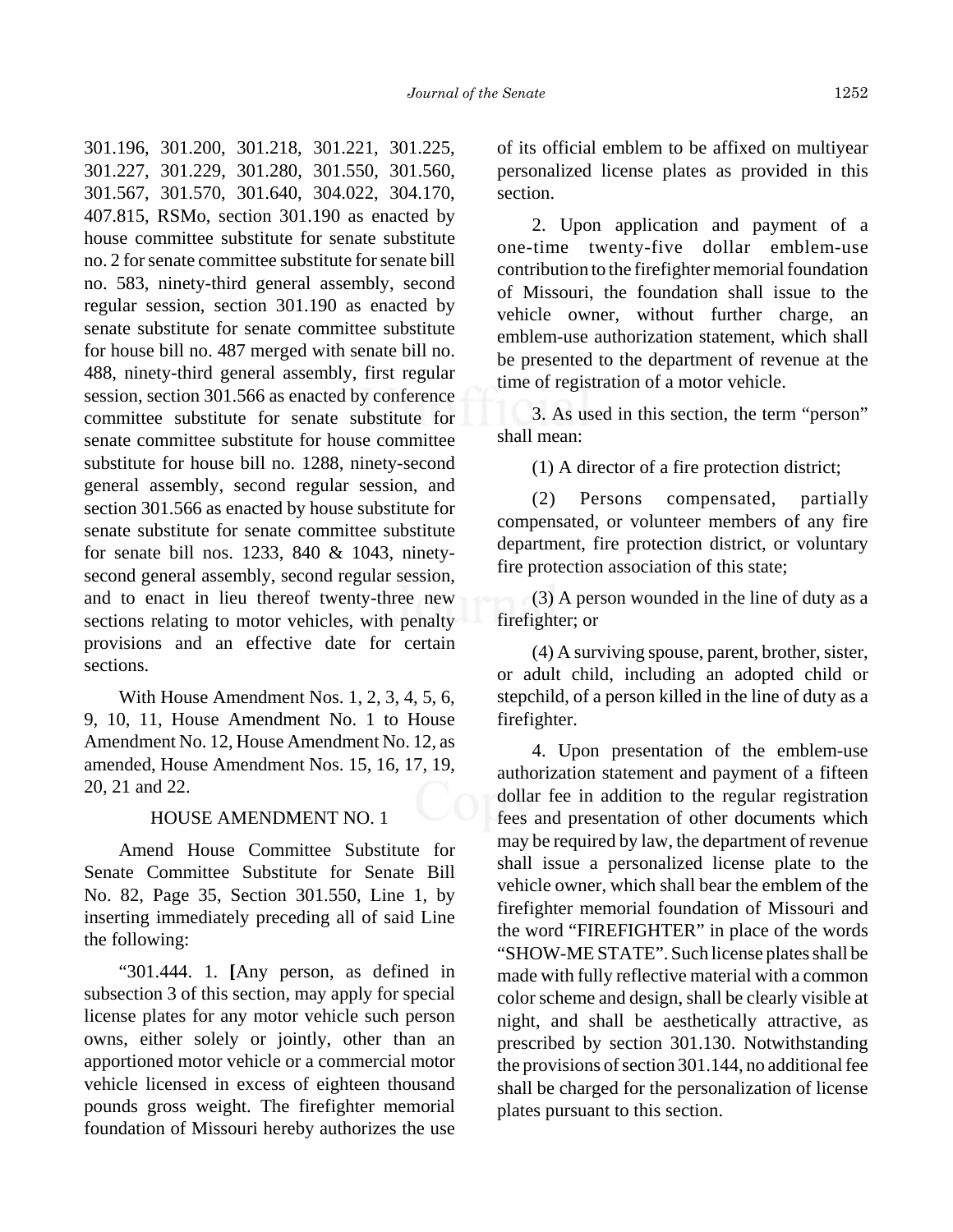5. The director of revenue may promulgate rules and regulations for the administration of this section. Any rule or portion of a rule, as that term is defined in section 536.010, RSMo, that is created under the authority delegated in this section shall become effective only if it complies with and is subject to all of the provisions of chapter 536, RSMo, and, if applicable, section 536.028, RSMo. This section and chapter 536, RSMo, are nonseverable and if any of the powers vested with the general assembly pursuant to chapter 536, RSMo, to review, to delay the effective date, or to disapprove and annul a rule are subsequently held unconstitutional, then the grant of rulemaking authority and any rule proposed or adopted after August 28, 2004, shall be invalid and void.**] Owners or a joint owner of motor vehicles who are residents of the state of Missouri, and who are directors of a fire protection district or who are compensated, partially compensated, or volunteer members of any fire department, fire protection district, or voluntary fire protection association in this state, upon application accompanied by affidavit as prescribed in this section, complying with the state motor vehicle laws relating to registration and licensing of motor vehicles, and upon payment of a fee as prescribed in this section, shall be issued a set of license plates for any motor vehicle such person owns, either solely or jointly, other than an apportioned motor vehicle or a commercial motor vehicle licensed in excess of eighteen thousand pounds gross weight. The license plates shall be inscribed with a variation of the Maltese cross that signifies the universally recognized symbol for firefighters. In addition, upon such set of license plates shall be inscribed, in lieu of the words "Show-me State", the word "FIREFIGHTER". Such license plates shall be made with fully reflective material, shall be clearly visible at night, and shall be aesthetically attractive, as prescribed by section 301.130.**

**2. Applications for license plates issued**

**under this section shall be made to the director of revenue and shall be accompanied by an affidavit stating that the applicant is a person described in subsection 1 of this section. Any person who is lawfully in possession of such plates who resigns, is removed, or otherwise terminates or is terminated from his association with such fire department, fire protection district, or voluntary fire protection association shall return such special plates to the director within fifteen days.**

**3. An additional annual fee equal to that charged for personalized license plates in section 301.144 shall be paid to the director of revenue for the issuance of the license plates provided for in this section.**"; and

Further amend said bill by amending the title, enacting clause, and intersectional references accordingly.

#### HOUSE AMENDMENT NO. 2

Amend House Committee Substitute for Senate Committee Substitute for Senate Bill No. 82, Page 43, Section 301.560, Lines 158 to 161, by deleting all of said lines and inserting in lieu thereof the following: "shall **[**also**]** issue one number plate bearing the distinctive dealer license number **and may issue two additional number plates** to the applicant upon payment by the manufacturer or dealer of a fifty dollar fee **for the number plate bearing the distinctive dealer license number and ten dollars and fifty cents for each additional number plate**. Such license plates shall be made with fully"; and

Further amend said title, enacting clause and intersectional references accordingly.

## HOUSE AMENDMENT NO. 3

Amend House Committee Substitute for Senate Committee Substitute for Senate Bill No. 82, Pages 29-30, Section 301.218, Lines 1-30, by deleting all of said Lines and inserting in lieu thereof the following: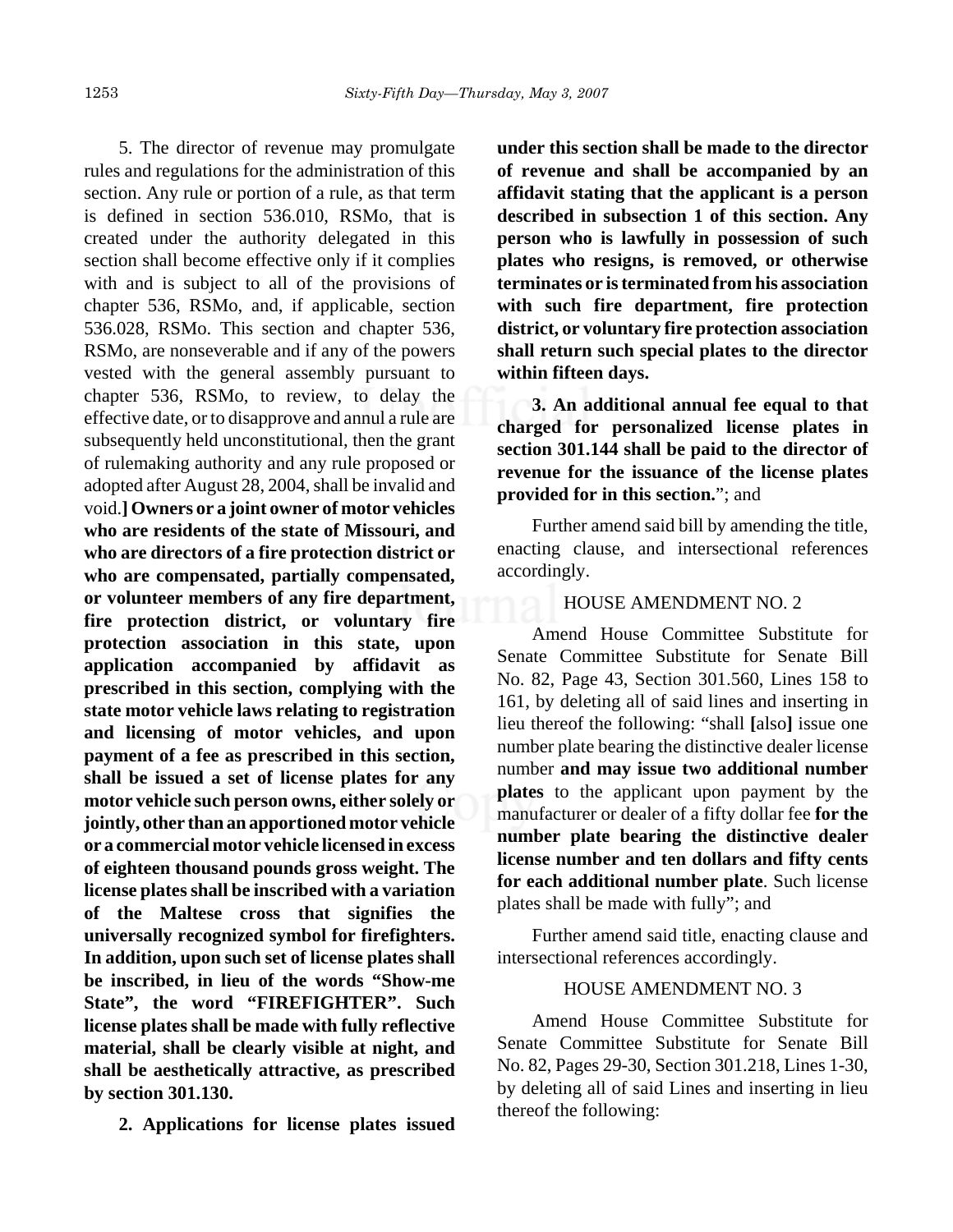"301.218. 1. No person shall, except as an incident to the sale, repair, rebuilding or servicing of vehicles by a licensed franchised motor vehicle dealer carry on or conduct the following business unless licensed to do so by the department of revenue under sections 301.217 to 301.229:

(1) Selling used parts of or used accessories for vehicles as a used parts dealer, as defined in section 301.010:

(2) Salvaging, wrecking or dismantling vehicles for resale of the parts thereof as a salvage dealer or dismantler, as defined in section 301.010;

(3) Rebuilding and repairing four or more wrecked or dismantled vehicles in a calendar year as a rebuilder or body shop, as defined in section 301.010;

(4) Processing scrapped vehicles or vehicle parts as a mobile scrap processor, as defined in section 301.010.

2. Sales at a salvage pool or a salvage disposal sale shall be open only to and made to persons **actually engaged in and** holding a current license under sections 301.217 to 301.221 **[**as a salvage dealer and dismantler and actually engaged in that business. Such persons must have and present a separate buyer's identification card issued by the department of revenue to buy at a salvage pool or salvage disposal sale. If the prospective purchasers are not engaged in such business in Missouri but are in some other state, then they shall submit a fee of twenty-five dollars and must furnish proof of licensure or nonrequirement therefor from their state to the director of revenue who shall issue a buyer's identification card after verifying that the prospective purchaser is entitled to have the same in order to buy salvage vehicles. The director of revenue shall adopt rules for criteria and requirements for out of state, prospective purchasers to meet in order to be issued a buyer's identification card.**] and 301.550 to 301.573 or any person from another state or jurisdiction who is legally allowed in his or her state of**

**domicile to purchase for resale, rebuild, dismantle, crush, or scrap either motor vehicles or salvage vehicles, and to persons who reside in a foreign country that are purchasing salvage vehicles for export outside of the United States.** Operators of salvage pools or salvage disposal sales shall keep a record, for three years, of sales of salvage vehicles with the purchasers' name and address, and the year, make, and vehicle identification number for each vehicle. These records shall be open for inspection as provided in section 301.225. **Such records shall be submitted to the department on a quarterly basis.**

3. **The seller of a nonrepairable motor vehicle or a salvage motor vehicle to a person who is not a resident of the United States at a salvage pool or a salvage disposal sale shall:**

**(1) Stamp on the face of the title so as not to obscure any name, date, or mileage statement on the title the words "FOR EXPORT ONLY" in capital letters that are black; and**

**(2) Stamp in each unused reassignment space on the back of the title the words "FOR EXPORT ONLY" and print the number of the dealer's salvage vehicle license, name of the salvage pool, or the name of the governmental entity, as applicable.**

**The words "FOR EXPORT ONLY" required under subdivisions (1) and (2) of this subsection shall be at least two inches wide and clearly legible. Copies of the stamped titles shall be forwarded to the department.**

**4.** The director of revenue shall issue a separate license for each kind of business described in **[**this**] subsection 1 of this** section, to be entitled and designated as either "used parts dealer"; "salvage dealer or dismantler"; "rebuilder or body shop"; or "mobile scrap processor" license."; and

Further amend said Bill, Page 34-35, Section 301.280, Lines 40-46, by deleting all of said Lines and inserting in lieu thereof the following: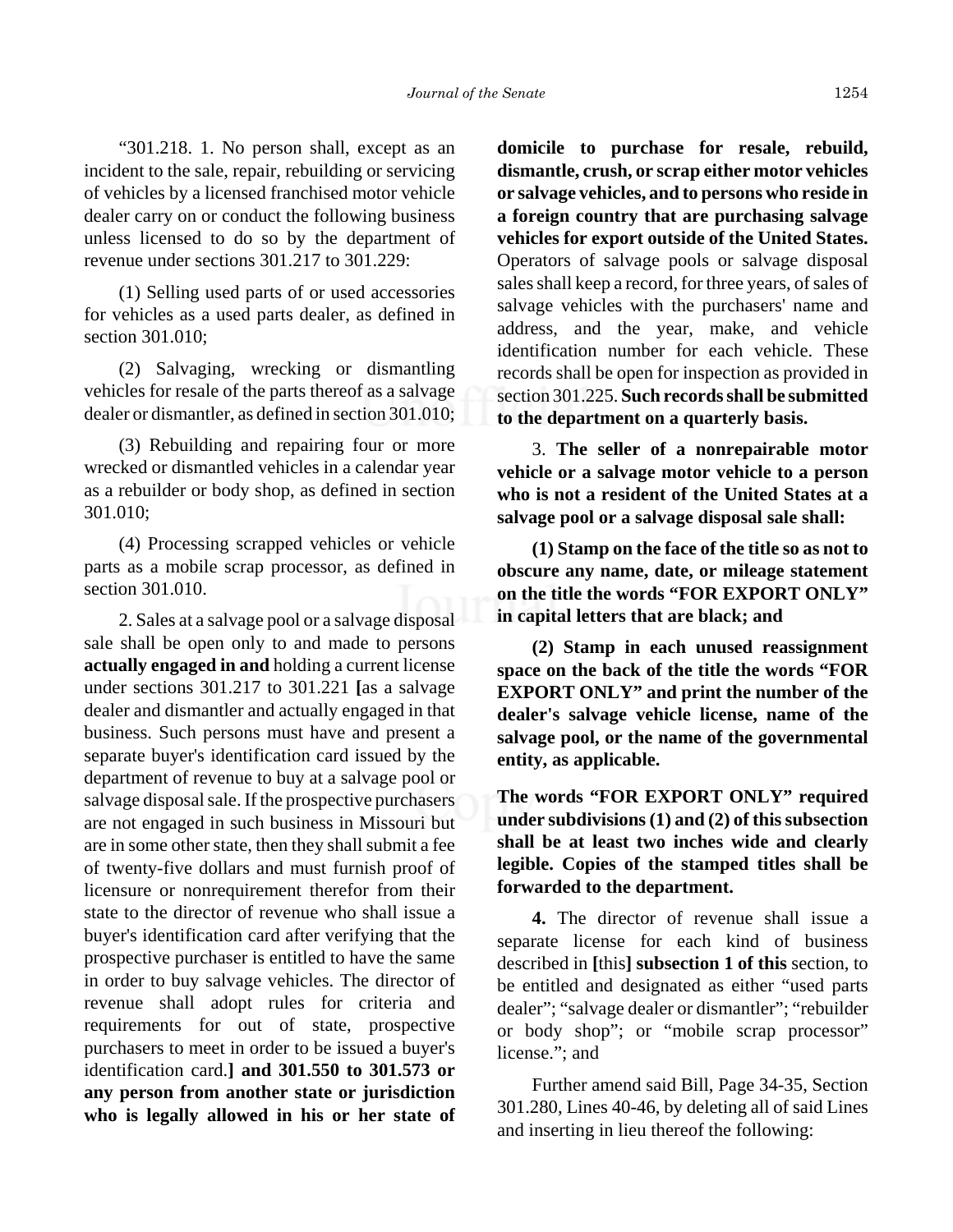"remains unclaimed for a period of fifteen days shall, within five days after the expiration of that period, report the motor vehicle as unclaimed to the director of revenue. Such report shall be on a form prescribed by the director of revenue. A motor vehicle left by its owner whose name and address are known to the dealer or his employee or person operating a public garage or his employee is not considered unclaimed. Any dealer or person operating a public garage who fails to report a motor vehicle as unclaimed as herein required forfeits all claims and liens for its garaging, parking or storing."; and

Further amend said Bill by amending the title, enacting clause, and intersectional references accordingly.

#### HOUSE AMENDMENT NO. 4

Amend House Committee Substitute for Senate Committee Substitute for Senate Bill No. 82, Page 55, Section 304.170, Line 2, by inserting an open bracket "**[**" and closed bracket "]" around the words "ninety-six" and inserting immediately preceding the word "inches" the following:

#### "**one hundred two**"; and

Further amend said Section, Page 55, Line 3 by inserting an open bracket before the phrase ";except that"; and

Further amend said Section, Page 55, Line 8 by inserting a closed bracket after the word "highway" on said line; and

Further amend said Section, Page 58, Lines 107 to 108 by enclosing in brackets the phrase:

"The purpose of this section is to permit a single trip per day by the implement of husbandry from the source of supply to a given farm. 15. "; and

Further amend said bill by amending the title, enacting clause, and intersectional references accordingly.

## HOUSE AMENDMENT NO. 5

Amend House Committee Substitute for Senate Committee Substitute for Senate Bill No. 82, Section 301.560, Page 41, Lines 83 to 86, by deleting all of said lines and inserting in lieu thereof the following, "**policy bearing the policy number and name of the insurer and the insured;**" and

Further amend said bill by amending the title, enacting clause, and intersectional references accordingly.

# HOUSE AMENDMENT NO. 6

Amend House Committee Substitute for Senate Committee Substitute for Senate Bill No. 82, Section 301.560, Page 40, Line 68, by deleting the opening bracket "**[**" and the closing bracket "**]**" around the word "twenty-five" and deleting the word "**thirty**"; and,

Further amend said bill by amending the title, enacting clause, and intersectional references accordingly.

# HOUSE AMENDMENT NO. 9

Amend House Committee Substitute for Senate Committee Substitute for Senate Bill No. 82, Section A., Page 2, Line 15 by inserting after all of said line the following:

"**135.552. 1. As used in this section, the following terms mean:**

**(1) "Qualifying motor vehicle", any new self-propelled vehicle not operated exclusively upon tracks, except farm tractors, that is assembled and sold in this state on or after January 1, 2008;**

**(2) "Tax credit", a credit against the tax otherwise due under chapter 143, RSMo, excluding withholding tax imposed by sections 143.191 to 143.265, RSMo, or otherwise due under chapter 147, 148, or 153, RSMo;**

**(3) "Taxpayer", any individual or entity subject to the tax imposed in chapter 143,**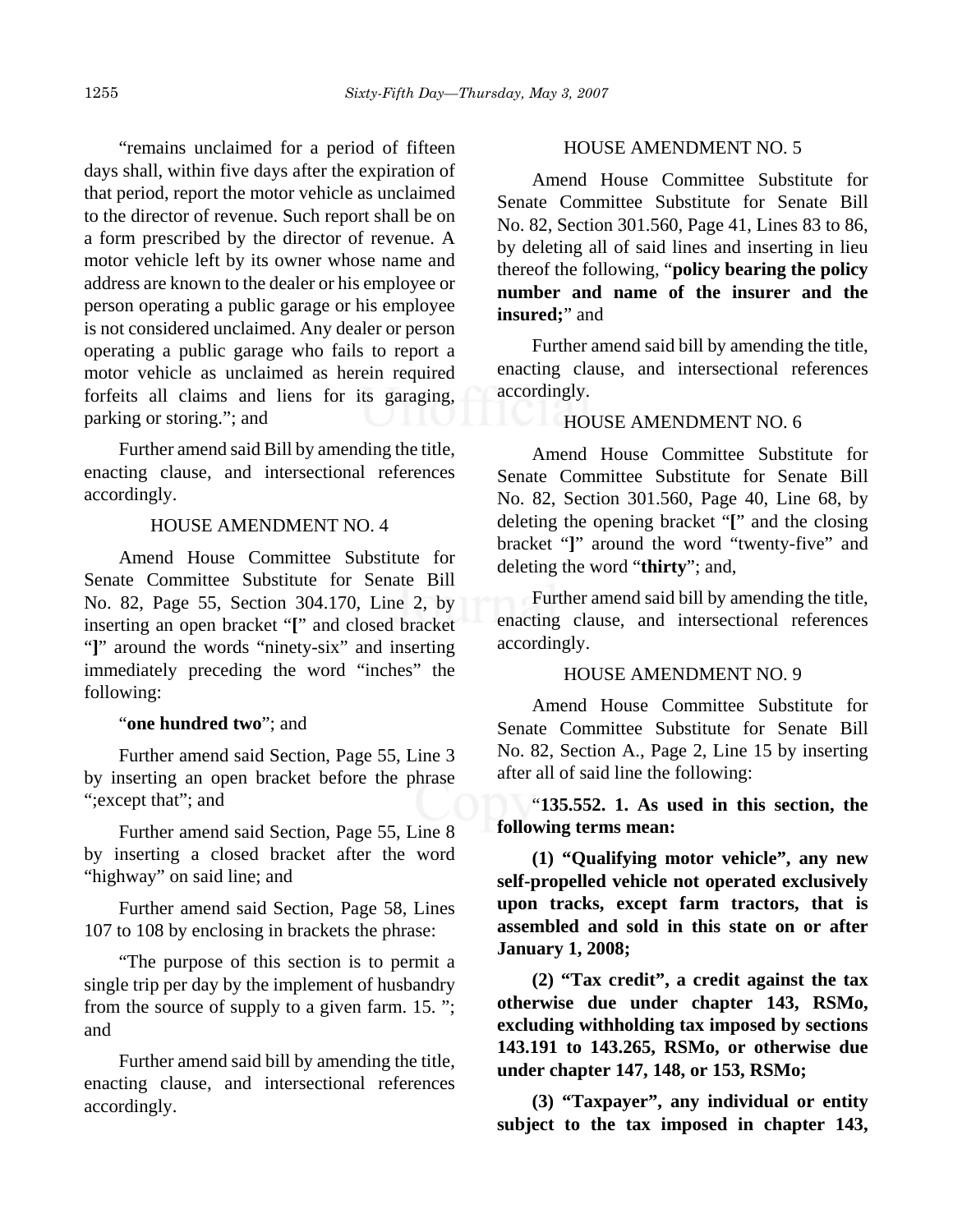**RSMo, excluding withholding tax imposed by sections 143.191 to 143.265, RSMo, or the tax imposed in chapter 147, 148, or 153, RSMo.**

**2. For all taxable years beginning on or after January 1, 2008, a taxpayer shall be allowed a tax credit for the purchase of a qualifying motor vehicle. The tax credit amount shall be equal to the amount of state sales tax paid on such qualifying motor vehicle. If the amount of the tax credit issued exceeds the amount of the taxpayer's state tax liability for the tax year for which the credit is claimed, the difference shall be refundable. No tax credit granted under this section shall be transferred, sold, or assigned.**

**3. This section shall not be construed to prohibit the levy of any local sales tax, as defined in section 32.085, RSMo, on any sales of new motor vehicles assembled and sold in the state on or after January 1, 2008. In the event that any political subdivision has enacted a local sales tax on such sales, the political subdivision may, by order or ordinance, exempt such sales from the local sales tax law.**

**4. The department of revenue may promulgate rules to implement the provisions of this section. Any rule or portion of a rule, as that term is defined in section 536.010, RSMo, that is created under the authority delegated in this section shall become effective only if it complies with and is subject to all of the provisions of chapter 536, RSMo, and, if applicable, section 536.028, RSMo. This section and chapter 536, RSMo, are nonseverable and if any of the powers vested with the general assembly pursuant to chapter 536, RSMo, to review, to delay the effective date, or to disapprove and annul a rule are subsequently held unconstitutional, then the grant of rulemaking authority and any rule proposed or adopted after August 28, 2007, shall be invalid and void.**

**5. Under section 23.253, RSMo, of the**

## **Missouri Sunset Act:**

**(1) The provisions of the new program authorized under this section shall automatically sunset on December thirty-first six years after the effective date of this section unless reauthorized by an act of the general assembly; and**

**(2) If such program is reauthorized, the program authorized under this section shall automatically sunset on December thirty-first twelve years after the effective date of the reauthorization of this section; and**

**(3) This section shall terminate on September first of the calendar year immediately following the calendar year in which the program authorized under this section is sunset.**

144.030. 1. There is hereby specifically exempted from the provisions of sections 144.010 to 144.525 and from the computation of the tax levied, assessed or payable pursuant to sections 144.010 to 144.525 such retail sales as may be made in commerce between this state and any other state of the United States, or between this state and any foreign country, and any retail sale which the state of Missouri is prohibited from taxing pursuant to the Constitution or laws of the United States of America, and such retail sales of tangible personal property which the general assembly of the state of Missouri is prohibited from taxing or further taxing by the constitution of this state.

2. There are also specifically exempted from the provisions of the local sales tax law as defined in section 32.085, RSMo, section 238.235, RSMo, and sections 144.010 to 144.525 and 144.600 to 144.761 and from the computation of the tax levied, assessed or payable pursuant to the local sales tax law as defined in section 32.085, RSMo, section 238.235, RSMo, and sections 144.010 to 144.525 and 144.600 to 144.745:

(1) Motor fuel or special fuel subject to an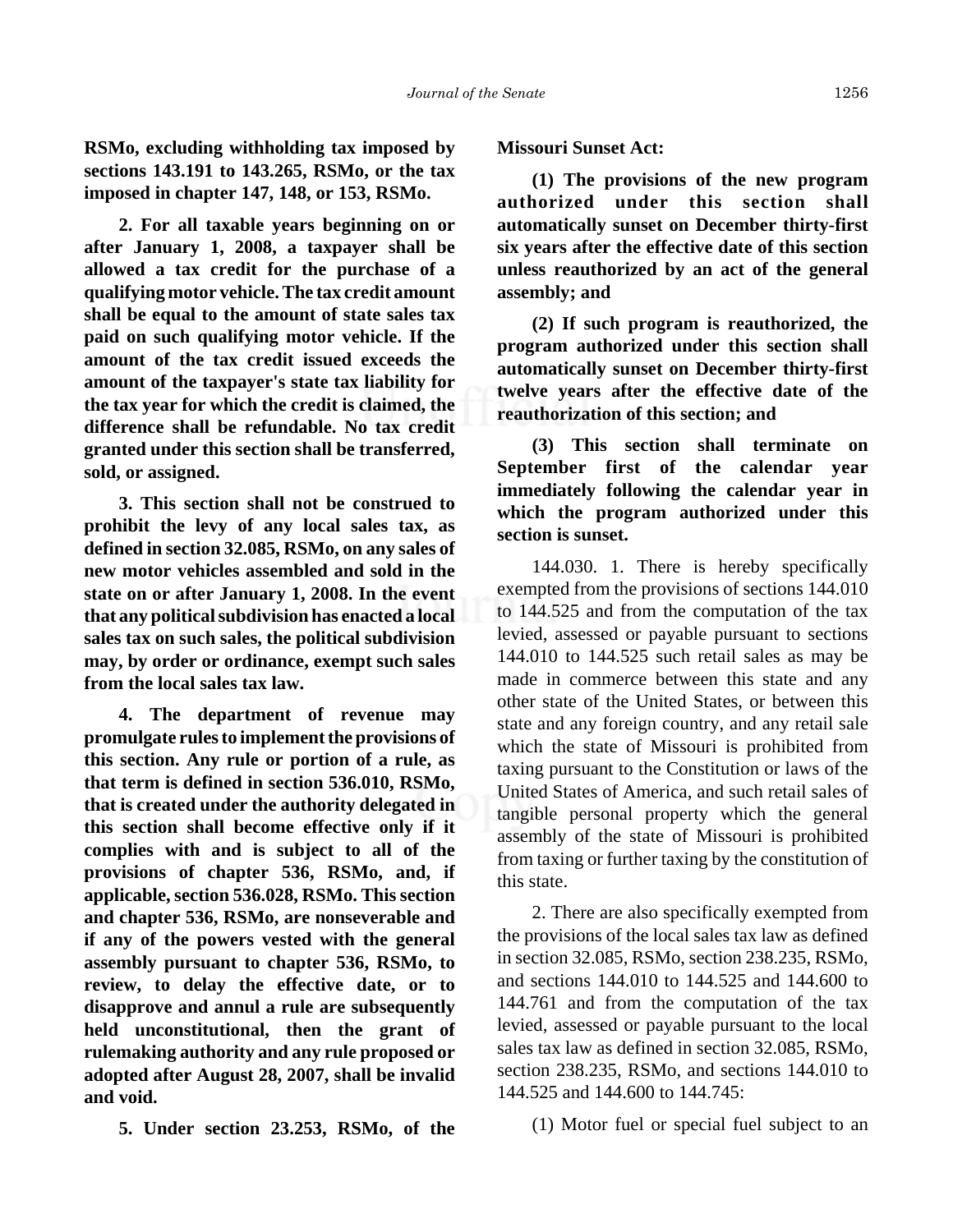excise tax of this state, unless all or part of such excise tax is refunded pursuant to section 142.824, RSMo; or upon the sale at retail of fuel to be consumed in manufacturing or creating gas, power, steam, electrical current or in furnishing water to be sold ultimately at retail; or feed for livestock or poultry; or grain to be converted into foodstuffs which are to be sold ultimately in processed form at retail; or seed, limestone or fertilizer which is to be used for seeding, liming or fertilizing crops which when harvested will be sold at retail or will be fed to livestock or poultry to be sold ultimately in processed form at retail; economic poisons registered pursuant to the provisions of the Missouri pesticide registration law (sections 281.220 to 281.310, RSMo) which are to be used in connection with the growth or production of crops, fruit trees or orchards applied before, during, or after planting, the crop of which when harvested will be sold at retail or will be converted into foodstuffs which are to be sold ultimately in processed form at retail;

(2) Materials, manufactured goods, machinery and parts which when used in manufacturing, processing, compounding, mining, producing or fabricating become a component part or ingredient of the new personal property resulting from such manufacturing, processing, compounding, mining, producing or fabricating and which new personal property is intended to be sold ultimately for final use or consumption; and materials, including without limitation, gases and manufactured goods, including without limitation, slagging materials and firebrick, which are ultimately consumed in the manufacturing process by blending, reacting or interacting with or by becoming, in whole or in part, component parts or ingredients of steel products intended to be sold ultimately for final use or consumption;

(3) Materials, replacement parts and equipment purchased for use directly upon, and for the repair and maintenance or manufacture of, motor vehicles, watercraft, railroad rolling stock or aircraft engaged as common carriers of persons or property;

(4) Replacement machinery, equipment, and parts and the materials and supplies solely required for the installation or construction of such replacement machinery, equipment, and parts, used directly in manufacturing, mining, fabricating or producing a product which is intended to be sold ultimately for final use or consumption; and machinery and equipment, and the materials and supplies required solely for the operation, installation or construction of such machinery and equipment, purchased and used to establish new, or to replace or expand existing, material recovery processing plants in this state. For the purposes of this subdivision, a "material recovery processing plant" means a facility that has as its primary purpose the recovery of materials into a useable product or a different form which is used in producing a new product and shall include a facility or equipment which are used exclusively for the collection of recovered materials for delivery to a material recovery processing plant but shall not include motor vehicles used on highways. For purposes of this section, the terms "motor vehicle" and "highway" shall have the same meaning pursuant to section 301.010, RSMo. Material recovery is not the reuse of materials within a manufacturing process or the use of a product previously recovered. The material recovery processing plant shall qualify under the provisions of this section regardless of ownership of the material being recovered;

(5) Machinery and equipment, and parts and the materials and supplies solely required for the installation or construction of such machinery and equipment, purchased and used to establish new or to expand existing manufacturing, mining or fabricating plants in the state if such machinery and equipment is used directly in manufacturing, mining or fabricating a product which is intended to be sold ultimately for final use or consumption;

(6) Tangible personal property which is used exclusively in the manufacturing, processing,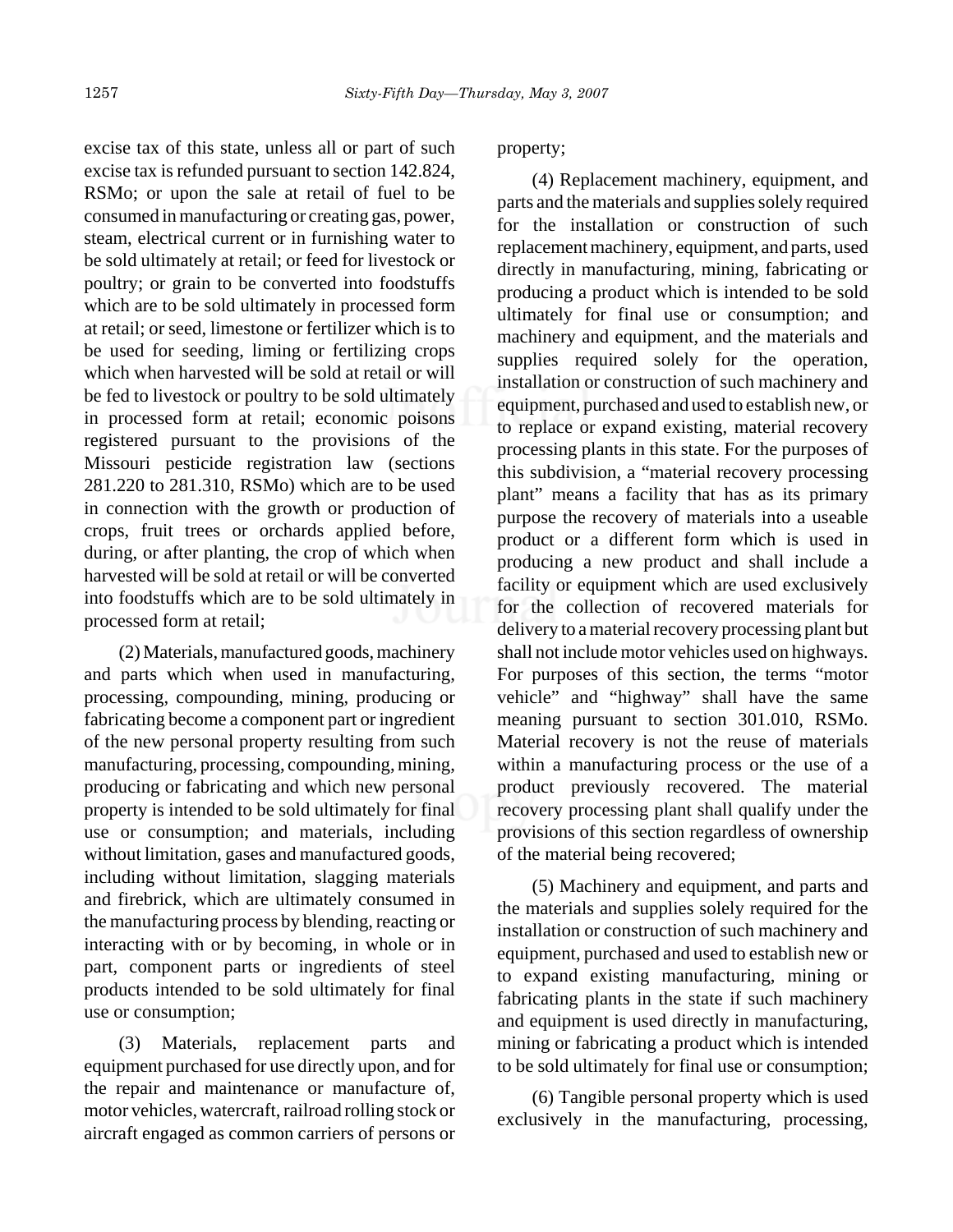modification or assembling of products sold to the United States government or to any agency of the United States government;

(7) Animals or poultry used for breeding or feeding purposes;

(8) Newsprint, ink, computers, photosensitive paper and film, toner, printing plates and other machinery, equipment, replacement parts and supplies used in producing newspapers published for dissemination of news to the general public;

(9) The rentals of films, records or any type of sound or picture transcriptions for public commercial display;

(10) Pumping machinery and equipment used to propel products delivered by pipelines engaged as common carriers;

(11) Railroad rolling stock for use in transporting persons or property in interstate commerce and motor vehicles licensed for a gross weight of twenty-four thousand pounds or more or trailers used by common carriers, as defined in section 390.020, RSMo, solely in the transportation of persons or property in interstate commerce;

(12) Electrical energy used in the actual primary manufacture, processing, compounding, mining or producing of a product, or electrical energy used in the actual secondary processing or fabricating of the product, or a material recovery processing plant as defined in subdivision (4) of this subsection, in facilities owned or leased by the taxpayer, if the total cost of electrical energy so used exceeds ten percent of the total cost of production, either primary or secondary, exclusive of the cost of electrical energy so used or if the raw materials used in such processing contain at least twenty-five percent recovered materials as defined in section 260.200, RSMo. **There shall be a rebuttable presumption that the raw materials used in the primary manufacture of automobiles contain at least twenty-five percent recovered materials.** For purposes of this

subdivision, "processing" means any mode of treatment, act or series of acts performed upon materials to transform and reduce them to a different state or thing, including treatment necessary to maintain or preserve such processing by the producer at the production facility;

(13) Anodes which are used or consumed in manufacturing, processing, compounding, mining, producing or fabricating and which have a useful life of less than one year;

(14) Machinery, equipment, appliances and devices purchased or leased and used solely for the purpose of preventing, abating or monitoring air pollution, and materials and supplies solely required for the installation, construction or reconstruction of such machinery, equipment, appliances and devices, and so certified as such by the director of the department of natural resources, except that any action by the director pursuant to this subdivision may be appealed to the air conservation commission which may uphold or reverse such action;

(15) Machinery, equipment, appliances and devices purchased or leased and used solely for the purpose of preventing, abating or monitoring water pollution, and materials and supplies solely required for the installation, construction or reconstruction of such machinery, equipment, appliances and devices, and so certified as such by the director of the department of natural resources, except that any action by the director pursuant to this subdivision may be appealed to the Missouri clean water commission which may uphold or reverse such action;

(16) Tangible personal property purchased by a rural water district;

(17) All amounts paid or charged for admission or participation or other fees paid by or other charges to individuals in or for any place of amusement, entertainment or recreation, games or athletic events, including museums, fairs, zoos and planetariums, owned or operated by a municipality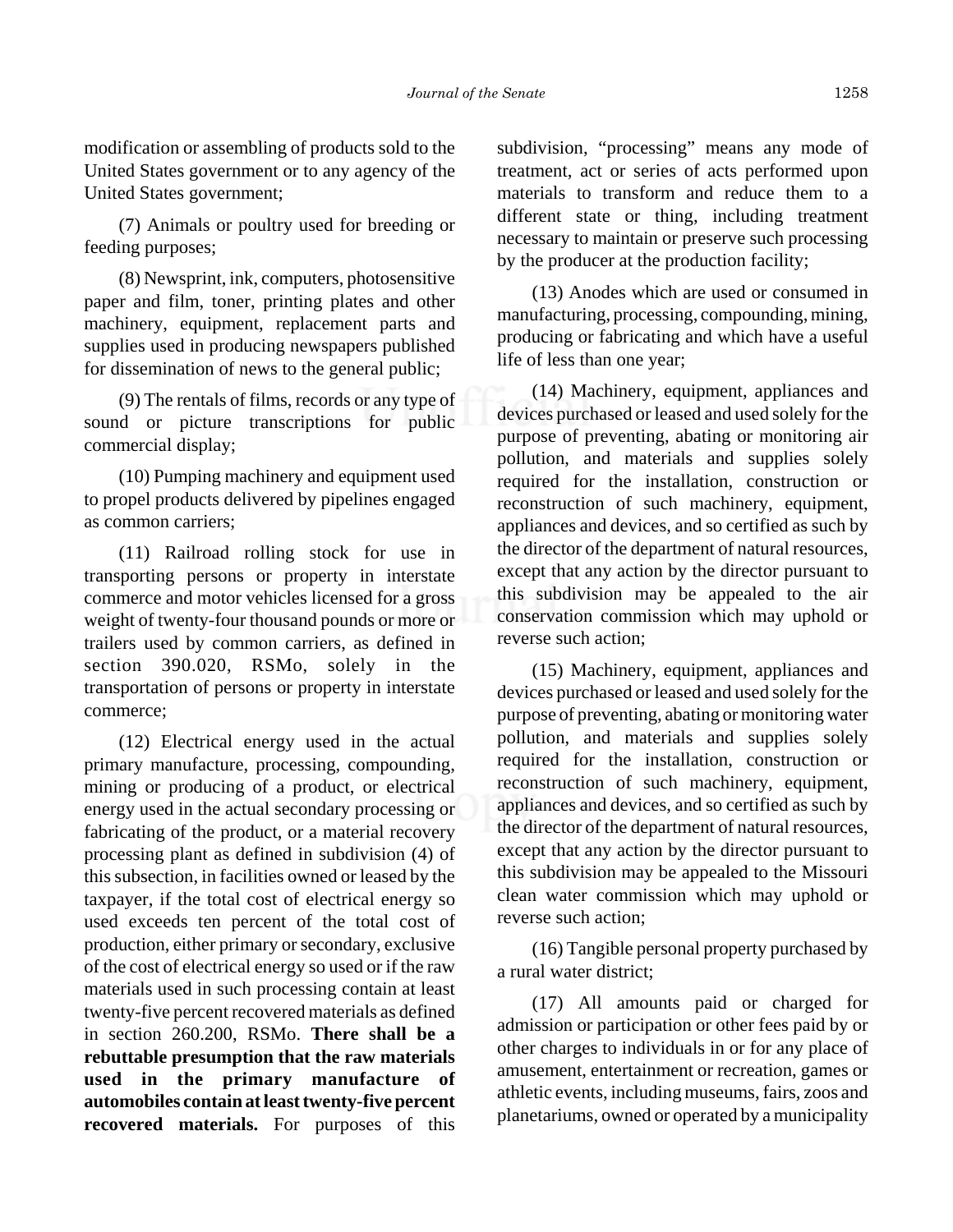or other political subdivision where all the proceeds derived therefrom benefit the municipality or other political subdivision and do not inure to any private person, firm, or corporation;

(18) All sales of insulin and prosthetic or orthopedic devices as defined on January 1, 1980, by the federal Medicare program pursuant to Title XVIII of the Social Security Act of 1965, including the items specified in Section  $1862(a)(12)$  of that act, and also specifically including hearing aids and hearing aid supplies and all sales of drugs which may be legally dispensed by a licensed pharmacist only upon a lawful prescription of a practitioner licensed to administer those items, including samples and materials used to manufacture samples which may be dispensed by a practitioner authorized to dispense such samples and all sales of medical oxygen, home respiratory equipment and accessories, hospital beds and accessories and ambulatory aids, all sales of manual and powered wheelchairs, stairway lifts, Braille writers, electronic Braille equipment and, if purchased by or on behalf of a person with one or more physical or mental disabilities to enable them to function more independently, all sales of scooters, reading machines, electronic print enlargers and magnifiers, electronic alternative and augmentative communication devices, and items used solely to modify motor vehicles to permit the use of such motor vehicles by individuals with disabilities or sales of over-the-counter or nonprescription drugs to individuals with disabilities;

(19) All sales made by or to religious and charitable organizations and institutions in their religious, charitable or educational functions and activities and all sales made by or to all elementary and secondary schools operated at public expense in their educational functions and activities;

(20) All sales of aircraft to common carriers for storage or for use in interstate commerce and all sales made by or to not-for-profit civic, social,

service or fraternal organizations, including fraternal organizations which have been declared tax-exempt organizations pursuant to Section 501(c)(8) or (10) of the 1986 Internal Revenue Code, as amended, in their civic or charitable functions and activities and all sales made to eleemosynary and penal institutions and industries of the state, and all sales made to any private not-for-profit institution of higher education not otherwise excluded pursuant to subdivision (19) of this subsection or any institution of higher education supported by public funds, and all sales made to a state relief agency in the exercise of relief functions and activities;

(21) All ticket sales made by benevolent, scientific and educational associations which are formed to foster, encourage, and promote progress and improvement in the science of agriculture and in the raising and breeding of animals, and by nonprofit summer theater organizations if such organizations are exempt from federal tax pursuant to the provisions of the Internal Revenue Code and all admission charges and entry fees to the Missouri state fair or any fair conducted by a county agricultural and mechanical society organized and operated pursuant to sections 262.290 to 262.530, RSMo;

(22) All sales made to any private not-for-profit elementary or secondary school, all sales of feed additives, medications or vaccines administered to livestock or poultry in the production of food or fiber, all sales of pesticides used in the production of crops, livestock or poultry for food or fiber, all sales of bedding used in the production of livestock or poultry for food or fiber, all sales of propane or natural gas, electricity or diesel fuel used exclusively for drying agricultural crops, natural gas used in the primary manufacture or processing of fuel ethanol as defined in section 142.028, RSMo, natural gas, propane, and electricity used by an eligible new generation cooperative or an eligible new generation processing entity as defined in section 348.432, RSMo, and all sales of farm machinery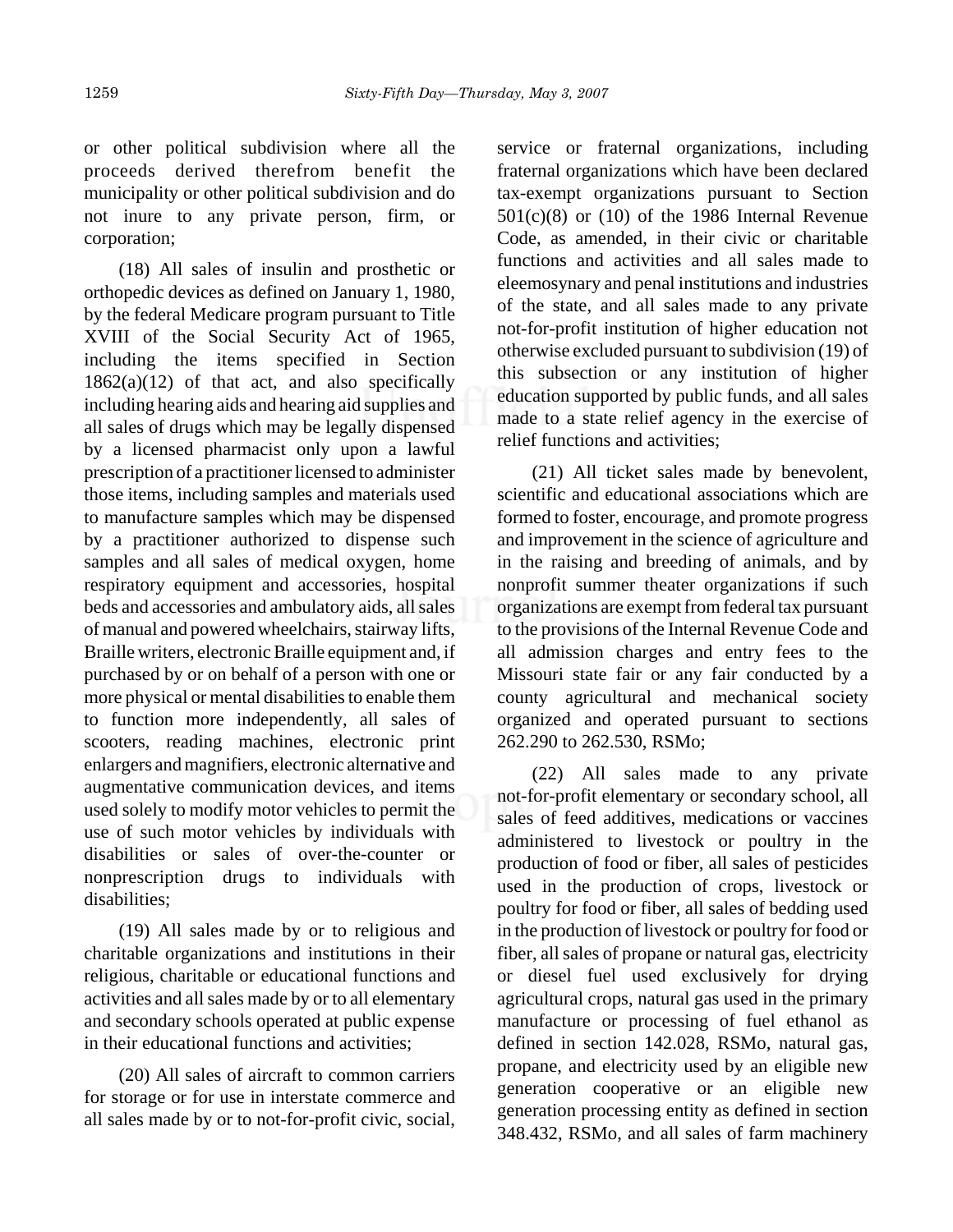and equipment, other than airplanes, motor vehicles and trailers. As used in this subdivision, the term "feed additives" means tangible personal property which, when mixed with feed for livestock or poultry, is to be used in the feeding of livestock or poultry. As used in this subdivision, the term "pesticides" includes adjuvants such as crop oils, surfactants, wetting agents and other assorted pesticide carriers used to improve or enhance the effect of a pesticide and the foam used to mark the application of pesticides and herbicides for the production of crops, livestock or poultry. As used in this subdivision, the term "farm machinery and equipment" means new or used farm tractors and such other new or used farm machinery and equipment and repair or replacement parts thereon, and supplies and lubricants used exclusively, solely, and directly for producing crops, raising and feeding livestock, fish, poultry, pheasants, chukar, quail, or for producing milk for ultimate sale at retail, including field drain tile, and one-half of each purchaser's purchase of diesel fuel therefor which is:

(a) Used exclusively for agricultural purposes;

(b) Used on land owned or leased for the purpose of producing farm products; and

(c) Used directly in producing farm products to be sold ultimately in processed form or otherwise at retail or in producing farm products to be fed to livestock or poultry to be sold ultimately in processed form at retail;

(23) Except as otherwise provided in section 144.032, all sales of metered water service, electricity, electrical current, natural, artificial or propane gas, wood, coal or home heating oil for domestic use and in any city not within a county, all sales of metered or unmetered water service for domestic use;

(a) "Domestic use" means that portion of metered water service, electricity, electrical current, natural, artificial or propane gas, wood, coal or home heating oil, and in any city not within

a county, metered or unmetered water service, which an individual occupant of a residential premises uses for nonbusiness, noncommercial or nonindustrial purposes. Utility service through a single or master meter for residential apartments or condominiums, including service for common areas and facilities and vacant units, shall be deemed to be for domestic use. Each seller shall establish and maintain a system whereby individual purchases are determined as exempt or nonexempt;

(b) Regulated utility sellers shall determine whether individual purchases are exempt or nonexempt based upon the seller's utility service rate classifications as contained in tariffs on file with and approved by the Missouri public service commission. Sales and purchases made pursuant to the rate classification "residential" and sales to and purchases made by or on behalf of the occupants of residential apartments or condominiums through a single or master meter, including service for common areas and facilities and vacant units, shall be considered as sales made for domestic use and such sales shall be exempt from sales tax. Sellers shall charge sales tax upon the entire amount of purchases classified as nondomestic use. The seller's utility service rate classification and the provision of service thereunder shall be conclusive as to whether or not the utility must charge sales tax;

(c) Each person making domestic use purchases of services or property and who uses any portion of the services or property so purchased for a nondomestic use shall, by the fifteenth day of the fourth month following the year of purchase, and without assessment, notice or demand, file a return and pay sales tax on that portion of nondomestic purchases. Each person making nondomestic purchases of services or property and who uses any portion of the services or property so purchased for domestic use, and each person making domestic purchases on behalf of occupants of residential apartments or condominiums through a single or master meter, including service for common areas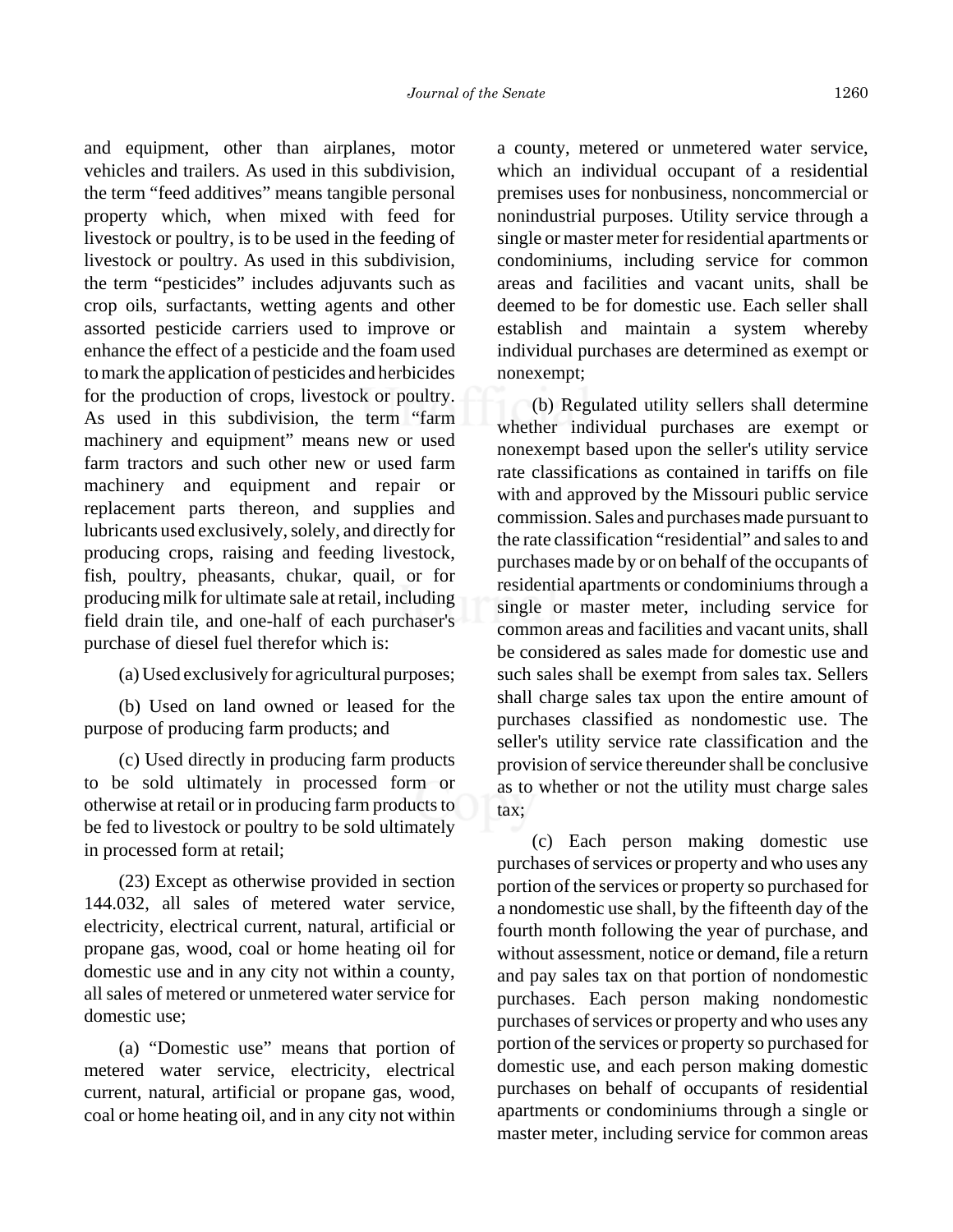and facilities and vacant units, under a nonresidential utility service rate classification may, between the first day of the first month and the fifteenth day of the fourth month following the year of purchase, apply for credit or refund to the director of revenue and the director shall give credit or make refund for taxes paid on the domestic use portion of the purchase. The person making such purchases on behalf of occupants of residential apartments or condominiums shall have standing to apply to the director of revenue for such credit or refund;

(24) All sales of handicraft items made by the seller or the seller's spouse if the seller or the seller's spouse is at least sixty-five years of age, and if the total gross proceeds from such sales do not constitute a majority of the annual gross income of the seller;

(25) Excise taxes, collected on sales at retail, imposed by Sections 4041, 4061, 4071, 4081, 4091, 4161, 4181, 4251, 4261 and 4271 of Title 26, United States Code. The director of revenue shall promulgate rules pursuant to chapter 536, RSMo, to eliminate all state and local sales taxes on such excise taxes;

(26) Sales of fuel consumed or used in the operation of ships, barges, or waterborne vessels which are used primarily in or for the transportation of property or cargo, or the conveyance of persons for hire, on navigable rivers bordering on or located in part in this state, if such fuel is delivered by the seller to the purchaser's barge, ship, or waterborne vessel while it is afloat upon such river;

(27) All sales made to an interstate compact agency created pursuant to sections 70.370 to 70.441, RSMo, or sections 238.010 to 238.100, RSMo, in the exercise of the functions and activities of such agency as provided pursuant to the compact;

(28) Computers, computer software and computer security systems purchased for use by

architectural or engineering firms headquartered in this state. For the purposes of this subdivision, "headquartered in this state" means the office for the administrative management of at least four integrated facilities operated by the taxpayer is located in the state of Missouri;

(29) All livestock sales when either the seller is engaged in the growing, producing or feeding of such livestock, or the seller is engaged in the business of buying and selling, bartering or leasing of such livestock;

(30) All sales of barges which are to be used primarily in the transportation of property or cargo on interstate waterways;

(31) Electrical energy or gas, whether natural, artificial or propane, water, or other utilities which are ultimately consumed in connection with the manufacturing of cellular glass products or in any material recovery processing plant as defined in subdivision (4) of subsection 2 of this section;

(32) Notwithstanding other provisions of law to the contrary, all sales of pesticides or herbicides used in the production of crops, aquaculture, livestock or poultry;

(33) Tangible personal property purchased for use or consumption directly or exclusively in the research and development of prescription pharmaceuticals consumed by humans or animals;

(34) All sales of grain bins for storage of grain for resale;

(35) All sales of feed which are developed for and used in the feeding of pets owned by a commercial breeder when such sales are made to a commercial breeder, as defined in section 273.325, RSMo, and licensed pursuant to sections 273.325 to 273.357, RSMo;

(36) All purchases by a contractor on behalf of an entity located in another state, provided that the entity is authorized to issue a certificate of exemption for purchases to a contractor under the provisions of that state's laws. For purposes of this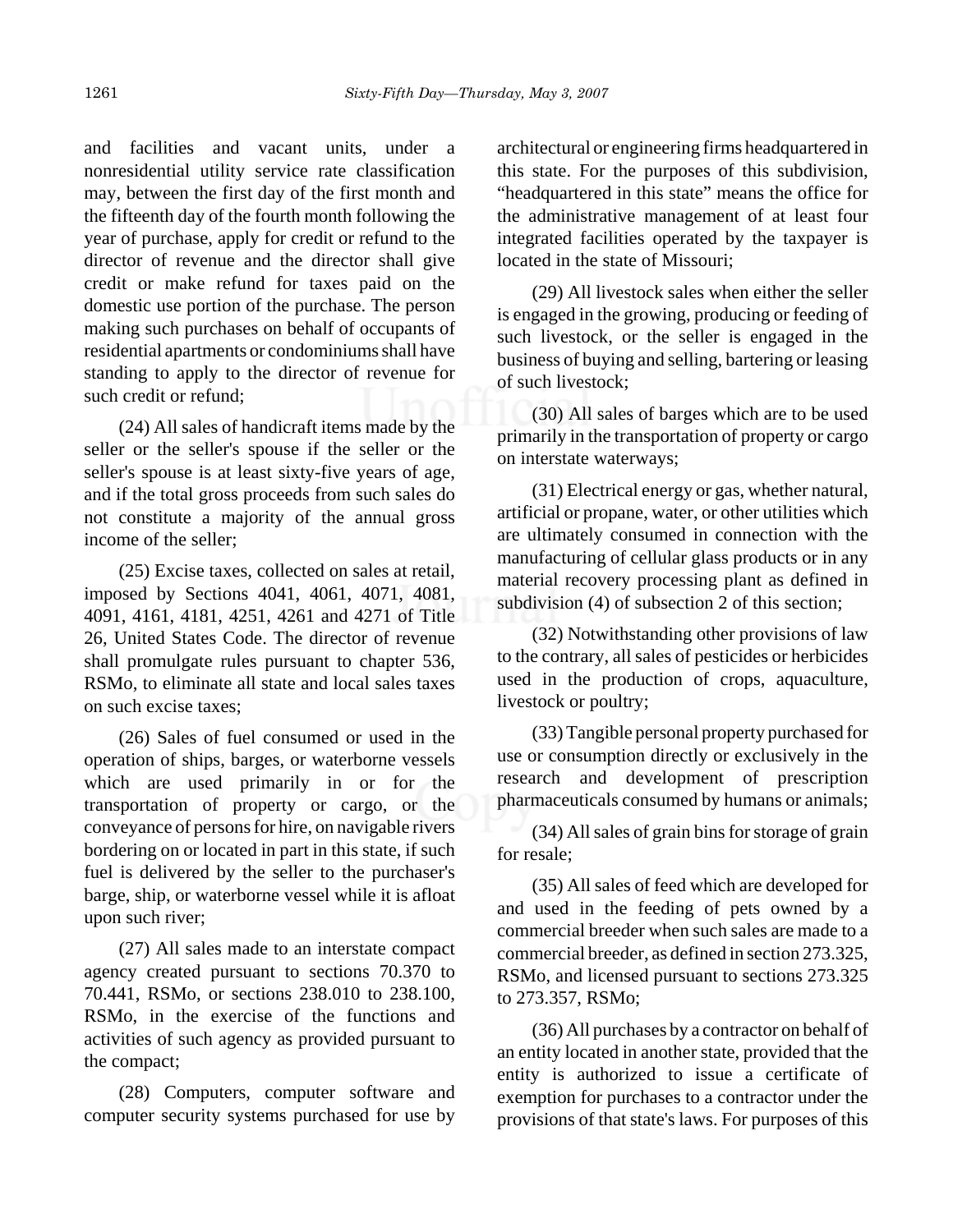subdivision, the term "certificate of exemption" shall mean any document evidencing that the entity is exempt from sales and use taxes on purchases pursuant to the laws of the state in which the entity is located. Any contractor making purchases on behalf of such entity shall maintain a copy of the entity's exemption certificate as evidence of the exemption. If the exemption certificate issued by the exempt entity to the contractor is later determined by the director of revenue to be invalid for any reason and the contractor has accepted the certificate in good faith, neither the contractor or the exempt entity shall be liable for the payment of any taxes, interest and penalty due as the result of use of the invalid exemption certificate. Materials shall be exempt from all state and local sales and use taxes when purchased by a contractor for the purpose of fabricating tangible personal property which is used in fulfilling a contract for the purpose of constructing, repairing or remodeling facilities for the following:

(a) An exempt entity located in this state, if the entity is one of those entities able to issue project exemption certificates in accordance with the provisions of section 144.062; or

(b) An exempt entity located outside the state if the exempt entity is authorized to issue an exemption certificate to contractors in accordance with the provisions of that state's law and the applicable provisions of this section;

(37) Tangible personal property purchased for use or consumption directly or exclusively in research or experimentation activities performed by life science companies and so certified as such by the director of the department of economic development or the director's designees; except that, the total amount of exemptions certified pursuant to this section shall not exceed one million three hundred thousand dollars in state and local taxes per fiscal year. For purposes of this subdivision, the term "life science companies" means companies whose primary research activities are in agriculture, pharmaceuticals,

biomedical or food ingredients, and whose North American Industry Classification System (NAICS) Codes fall under industry 541710 (biotech research or development laboratories), 621511 (medical laboratories) or 541940 (veterinary services). The exemption provided by this subdivision shall expire on June 30, 2003;

(38) All sales or other transfers of tangible personal property to a lessor who leases the property under a lease of one year or longer executed or in effect at the time of the sale or other transfer to an interstate compact agency created pursuant to sections 70.370 to 70.441, RSMo, or sections 238.010 to 238.100, RSMo; and

(39) Sales of tickets to any collegiate athletic championship event that is held in a facility owned or operated by a governmental authority or commission, a quasi-governmental agency, a state university or college or by the state or any political subdivision thereof, including a municipality, and that is played on a neutral site and may reasonably be played at a site located outside the state of Missouri. For purposes of this subdivision, "neutral site" means any site that is not located on the campus of a conference member institution participating in the event."; and

Further amend said bill by amending the title, enacting clause, and intersectional references accordingly.

#### HOUSE AMENDMENT NO. 10

Amend House Committee Substitute for Senate Committee Substitute for Senate Bill No. 82, Page 53, Section 301.640, Line 50, by inserting after all of said Line the following:

"302.720. 1. Except when operating under an instruction permit as described in this section, no person may drive a commercial motor vehicle unless the person has been issued a commercial driver's license with applicable endorsements valid for the type of vehicle being operated as specified in sections 302.700 to 302.780. A commercial driver's instruction permit shall allow the holder of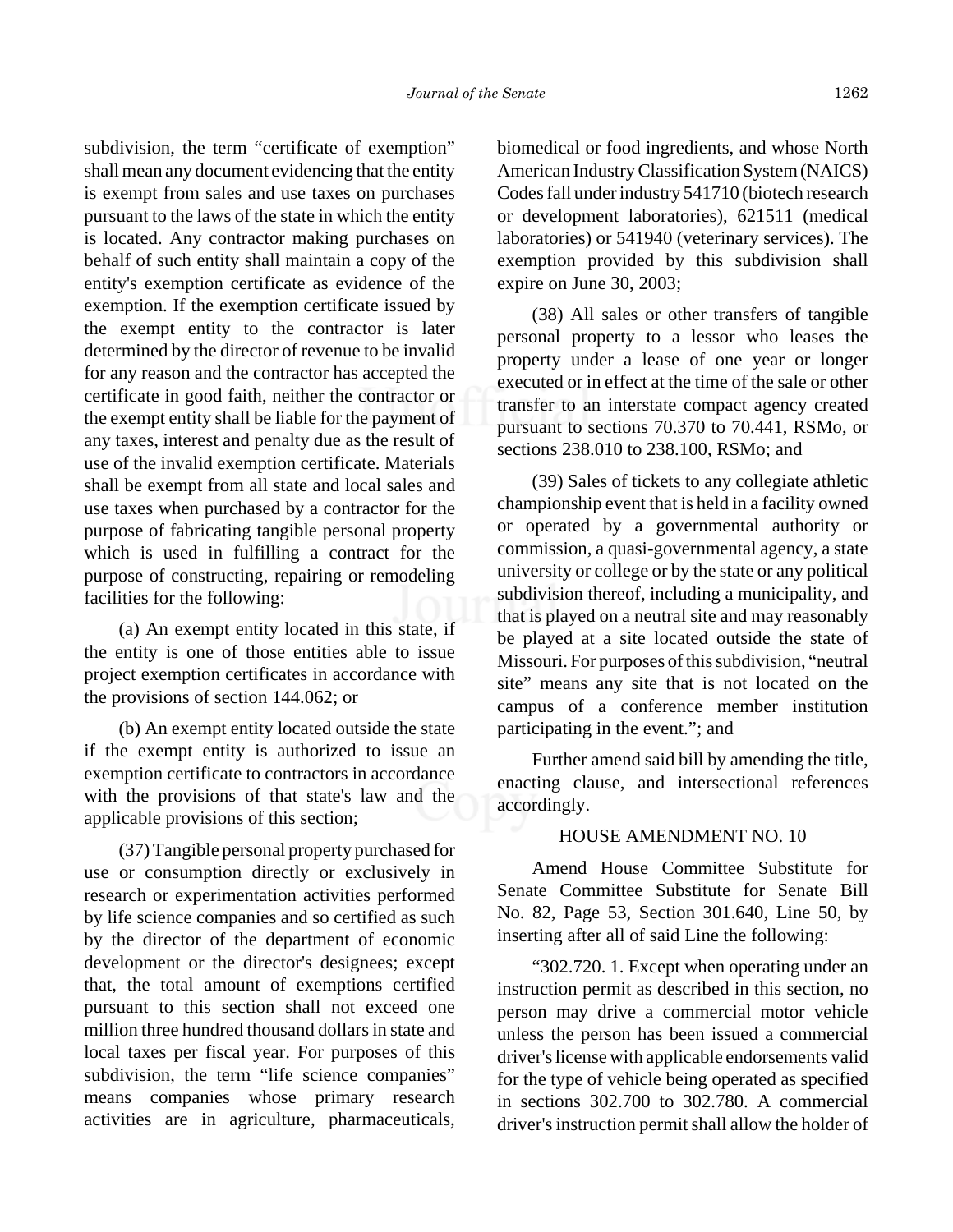a valid license to operate a commercial motor vehicle when accompanied by the holder of a commercial driver's license valid for the vehicle being operated and who occupies a seat beside the individual, or reasonably near the individual in the case of buses, for the purpose of giving instruction in driving the commercial motor vehicle. A commercial driver's instruction permit shall be valid for the vehicle being operated for a period of not more than six months, and shall not be issued until the permit holder has met all other requirements of sections 302.700 to 302.780, except for the driving test. A permit holder, unless otherwise disqualified, may be granted one six-month renewal within a one-year period. The fee for such permit or renewal shall be five dollars. In the alternative, a commercial driver's instruction permit shall be issued for a thirty-day period to allow the holder of a valid driver's license to operate a commercial motor vehicle if the applicant has completed all other requirements except the driving test. The permit may be renewed for one additional thirty-day period and the fee for the permit and for renewal shall be five dollars.

2. No person may be issued a commercial driver's license until he has passed written and driving tests for the operation of a commercial motor vehicle which complies with the minimum federal standards established by the Secretary and has satisfied all other requirements of the Commercial Motor Vehicle Safety Act of 1986 (Title XII of Pub. Law 99-570), as well as any other requirements imposed by state law. Applicants for a hazardous materials endorsement must also meet the requirements of the U.S. Patriot Act of 2001 (Title X of Public Law 107-56) as specified and required by regulations promulgated by the Secretary. Nothing contained in this subsection shall be construed as prohibiting the director from establishing alternate testing formats for those who are functionally illiterate; provided, however, that any such alternate test must comply with the minimum requirements of the Commercial Motor Vehicle Safety Act of 1986 (Title XII of Pub. Law 99-570) as established by the Secretary.

(1) The written and driving tests shall be held at such times and in such places as the superintendent may designate. A twenty-five dollar examination fee shall be paid by the applicant upon completion of any written or driving test. The director shall delegate the power to conduct the examinations required under sections 302.700 to 302.780 to any member of the highway patrol or any person employed by the highway patrol qualified to give driving examinations.

(2) The director shall adopt and promulgate rules and regulations governing the certification of third-party testers by the department of revenue. Such rules and regulations shall substantially comply with the requirements of 49 CFR Part 383, Section 383.75. A certification to conduct third-party testing shall be valid for one year, and the department shall charge a fee of one hundred dollars to issue or renew the certification of any third-party tester.

(3) Beginning August 28, 2006, the director shall only issue or renew third-party tester certification to junior colleges or community colleges established under chapter 178, RSMo, or to private companies who own, lease, or maintain their own fleet and administer in-house testing to their employees, or to school districts and their agents that administer in-house testing to the school district's or agent's employees. Any third-party tester who violates any of the rules and regulations adopted and promulgated pursuant to this section shall be subject to having his certification revoked by the department. The department shall provide written notice and an opportunity for the third-party tester to be heard in substantially the same manner as provided in chapter 536, RSMo. If any applicant submits evidence that he has successfully completed a test administered by a third-party tester, the actual driving test for a commercial driver's license may then be waived.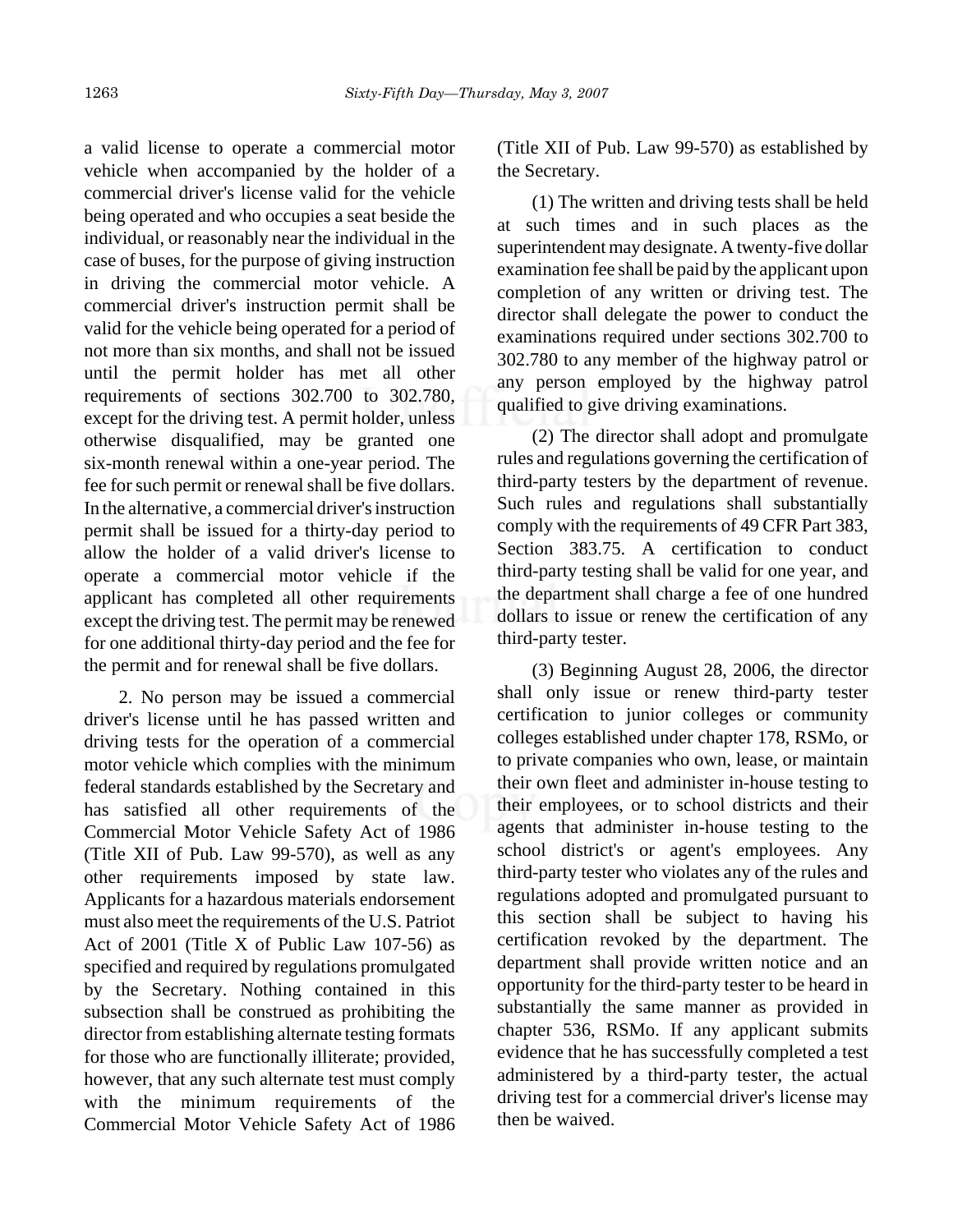(4) Every applicant for renewal of a commercial driver's license shall provide such certifications and information as required by the secretary and if such person transports a hazardous material must also meet the requirements of the U.S. Patriot Act of 2001 (Title X of Public Law 107-56) as specified and required by regulations promulgated by the secretary. Such person shall be required to take the written test for such endorsement. A twenty-five dollar examination fee shall be paid upon completion of such tests.

**(5) The director shall have the authority to waive the driving skills test for any qualified military applicant for a commercial driver license who is currently licensed at the time of application for a commercial driver license. The director shall impose conditions and limitations to restrict the applicants from whom the department may accept alternative requirements for the skills test described in federal regulation 49 C.F.R. 383.77. An applicant must certify that, during the two-year period immediately preceding application for a commercial driver license, all of the following apply:**

**(a) The applicant has not had more than one license;**

**(b) The applicant has not had any license suspended, revoked, or canceled;**

**(c) The applicant has not had any convictions for any type of motor vehicle for the disqualifying offenses contained in chapter 302, RSMo, or federal rule 49 C.F.R. 383.51(b);**

**(d) The applicant has not had more than one conviction for any type of motor vehicle for serious traffic violations;**

**(e) The applicant has not had any conviction for a violation of state or local law relating to motor vehicle traffic control, but not including any parking violation, arising in connection with any traffic accident, and has no record of an accident in which he or she was at** **fault;**

**(f) The applicant is regularly employed in a job requiring operation of a commercial motor vehicle and has operated the vehicle for at least sixty days during the two years immediately preceding application for a commercial driver license. The vehicle must be representative of the commercial motor vehicle the driver applicant operates or expects to operate;**

**(g) The applicant, if on active duty, must provide a notarized affidavit signed by a commanding officer as proof of driving experience as indicated in subdivision (f);**

**(h) The applicant, if honorably discharged from military service, must provide a form-DD214 or other proof of military occupational specialty;**

**(i) The applicant must meet all federal and state qualifications to operate a commercial vehicle; and**

**(j) The applicant will be required to complete all applicable knowledge tests.**

3. A commercial driver's license may not be issued to a person while the person is disqualified from driving a commercial motor vehicle, when a disqualification is pending in any state or while the person's driver's license is suspended, revoked, or canceled in any state; nor may a commercial driver's license be issued unless the person first surrenders in a manner prescribed by the director any commercial driver's license issued by another state, which license shall be returned to the issuing state for cancellation.

4. Beginning July 1, 2005, the director shall not issue an instruction permit under this section unless the director verifies that the applicant is lawfully present in the United States before accepting the application. The director may, by rule or regulation, establish procedures to verify the lawful presence of the applicant under this section. No rule or portion of a rule promulgated pursuant to the authority of this section shall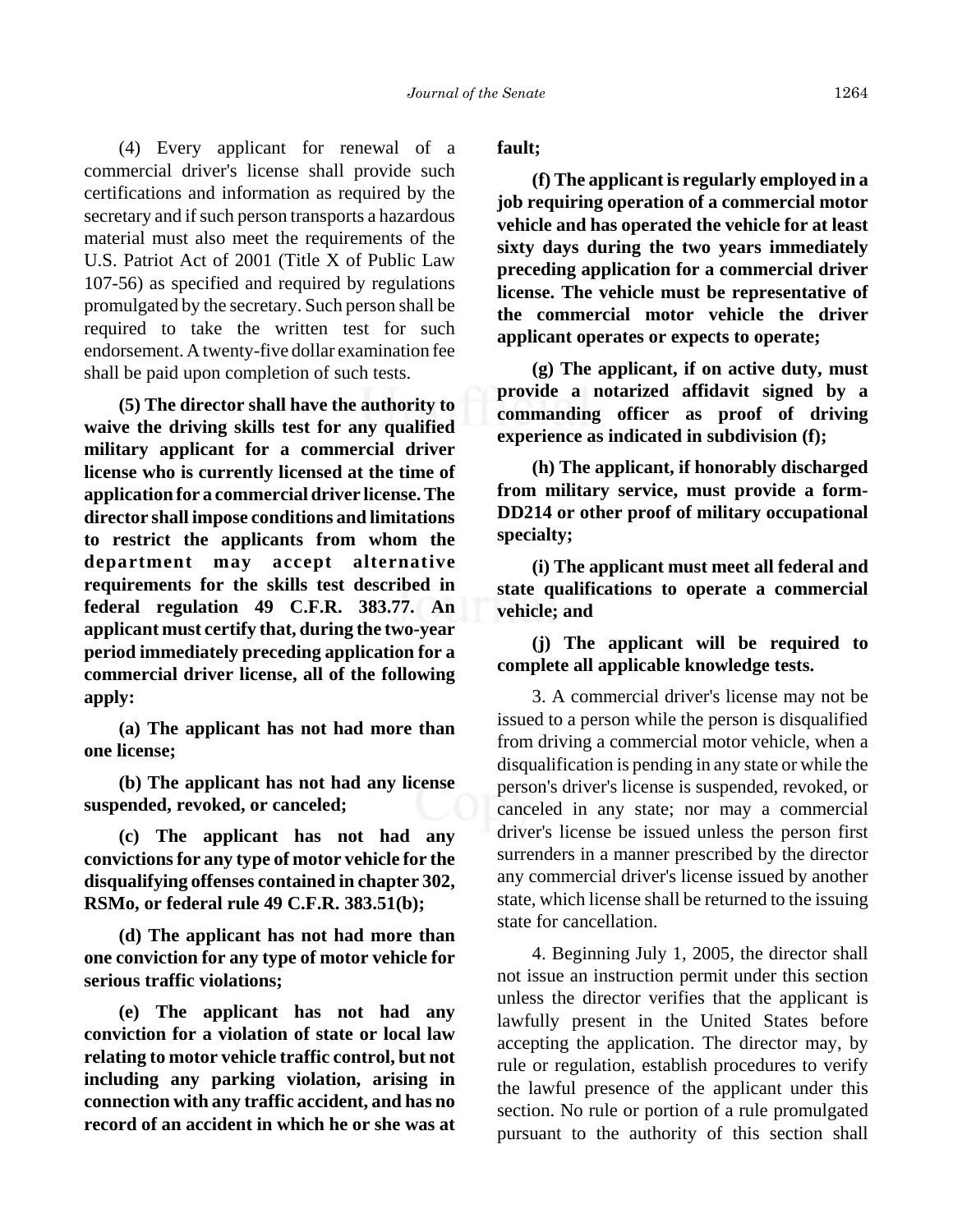become effective unless it has been promulgated pursuant to chapter 536, RSMo."; and

Further amend said bill by amending the title, enacting clause, and intersectional references accordingly.

HOUSE AMENDMENT NO. 11

Amend House Committee Substitute for Senate Committee Substitute for Senate Bill No. 82, Page 58, Section 304.170, Line 114, by inserting after all of said line the following:

"407.730. As used in sections 407.730 to 407.748, the following terms mean:

(1) "Advertisement", oral, written, graphic or pictorial statements made in the course of solicitation of business including, without limitation, any statement or representation made in a newspaper, magazine, the car rental company's proprietary web site, or other publication, or contained in any notice, sign, poster, display, circular, pamphlet, or letter which may collectively be called "print advertisements", or on radio or television, which may be referred to as "broadcast commercials";

(2) "Authorized driver":

(a) The renter;

(b) The renter's spouse if the spouse is a licensed driver and satisfies the car rental company's minimum age requirement;

(c) The renter's employee or co-worker if they are engaged in business activity with the person to whom the vehicle is rented, are licensed drivers, and satisfy the rental company's minimum age requirements;

(d) Any person who operates the vehicle during an emergency situation; and

(e) Any person expressly listed by the car rental company on the renter's contract as an authorized driver;

(3) "Blackout date", any date on which an advertised price is totally unavailable to the public;

(4) "Car rental company", any person or entity in the business of renting private passenger vehicles to the public;

(5) "Car rental insurance", products and services that are offered in connection with and incidental to the rental of a motor vehicle under subdivision (10) of subsection 1 of section 375.786, RSMo. This definition of optional car rental insurance or any other definition of insurance shall not include collision damage waiver;

(6) "Clear and conspicuous", that the statement, representation or term being disclosed is of such size, color contrast, and audibility and is so presented as to be readily noticed and understood by the person to whom it is being disclosed. All language and terms should be used in accordance with their common or ordinary usage and meaning;

(7) "Collision damage waiver", any product a consumer purchases from a car rental company in order to waive all or part of his responsibility for damages, or loss of, a rental vehicle;

(8) "Limited time availability", that the advertised rental price is only available for a specific period of time or that the price is not available during certain blackout periods;

(9) "Mandatory charge", any charge, fee, or surcharge consumers must generally pay in order to obtain or operate a rental vehicle;

(10) "Master rental agreement", those documents used by a car rental company for expedited service to members in a program sponsored by the car rental company in which renters establish a profile and select preferences for rental needs which establish the terms and conditions governing the use of a rental car rented by a car rental company by a participant in a master rental agreement;

(11) "Material restriction", a restriction, limitation or other requirement which significantly affects the price of, use of, or a consumer's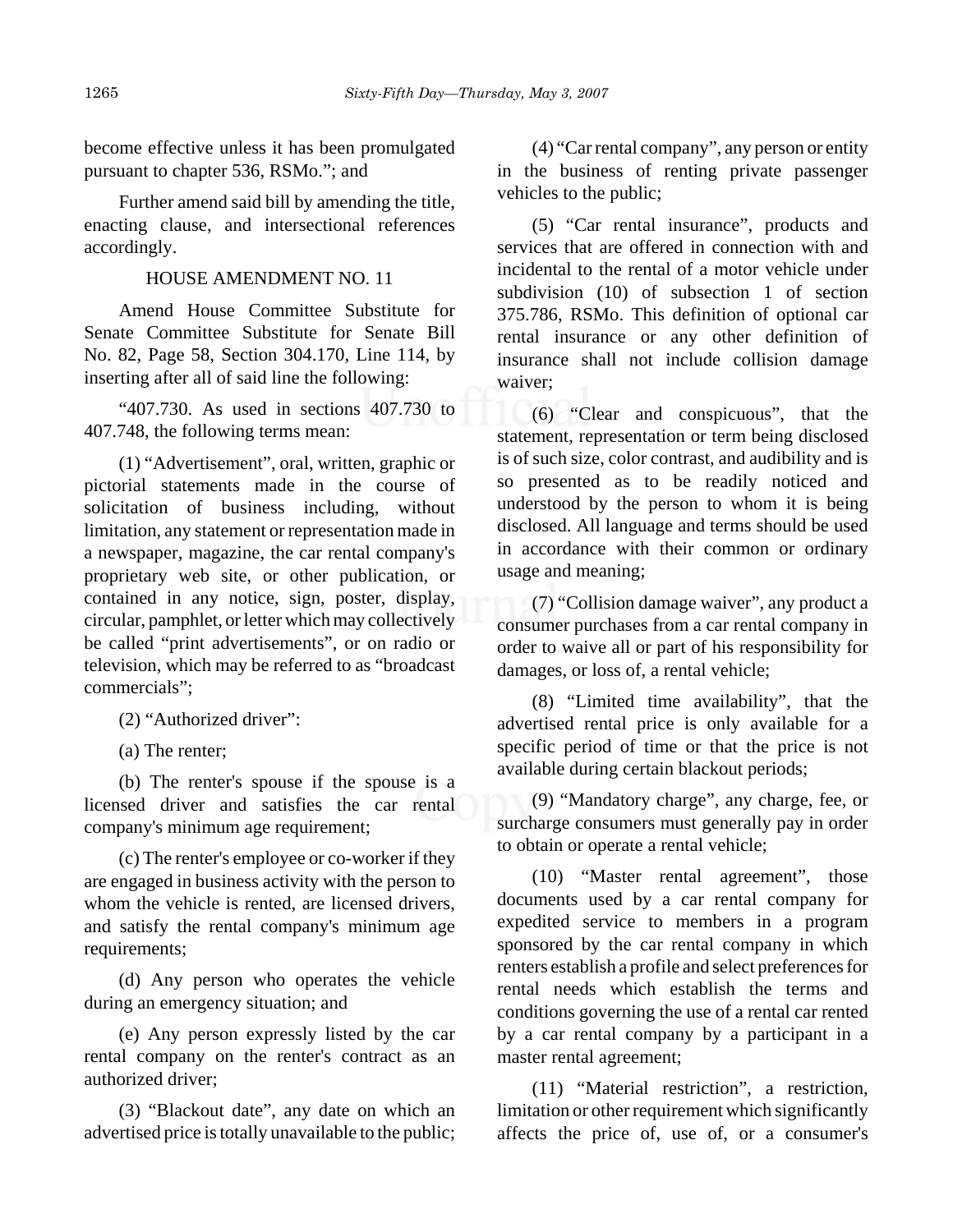financial responsibility for a rental car;

(12) "Rental agreement", any document or combination of documents, which, when read together and incorporated by reference to each other, relate to and establish the terms and conditions of the rental of a motor vehicle by an individual; or when such a combination of documents is entered into as part of any written master, corporate, group or individual agreement setting forth the terms and conditions governing the use of a rental car rented by a car rental company.

**(13) "Vehicle license fees", charges that may be imposed upon any transaction originating in the State of Missouri to recoup costs incurred by a car rental company to license, title, inspect, register, plate, and pay personal property taxes on rental vehicles.**

407.732. 1. Any advertisement shall be nondeceptive and in plain language. Deception may result not only from a direct statement in the advertisement and from reasonable inferences therefrom, but also from omitting or obscuring a material restriction or fact.

2. Print advertisements that include prices for car rentals shall make clear and conspicuous disclosure of the following applicable restrictions:

(1) The expiration date of the price offered if it is available for less than thirty days after the last date of publication of the advertisement;

(2) The existence of any geographical limitations on use;

(3) The extent of any advance reservation or advance payment requirements;

(4) Airport access fee disclosure;

(5) The existence of any penalties or higher rates that may apply for early or late returns for weekly or weekend rentals;

(6) Existence of additional driver fee;

(7) The existence of blackout dates or specific

blackout dates for location specific advertisements;

(8) Nonavailability of offer at all locations;

(9) Disclosure of mileage caps and charges;

(10) Disclosure of collision damage waiver costs.

Print advertisements that include prices for car rentals, where mileage fees apply to the advertised price, shall prominently disclose this extraordinary material restriction. Print advertisements that include prices for car rentals, where a company sells collision damage waiver to the public and does not include this cost in the advertised rate, shall prominently disclose the price for collision damage waiver.

3. Broadcast commercials that include prices shall indicate whether substantial restrictions apply and shall include:

(1) The expiration date of the price offered if the advertised price is available for less than thirty days;

(2) Nonavailability of the advertised price in certain locations if that is the case;

(3) Mileage limitations and charges, if any;

(4) Price or price range for collision damage waiver.

4. Any advertised price shall be available in sufficient quantity to meet reasonably expected public demand for the rental cars advertised for the entire advertised period, beginning on the day on which the advertisement appears and continuing at least thirty days thereafter, unless the advertisement clearly and conspicuously discloses a shorter or longer expiration date for the offer, and in that event, through the expiration date. Prices may be advertised although less cars are available than would be required to meet the expected demand, as long as this limitation is clearly and conspicuously set forth in the advertisement and a reasonable number of cars are made available at the advertised price.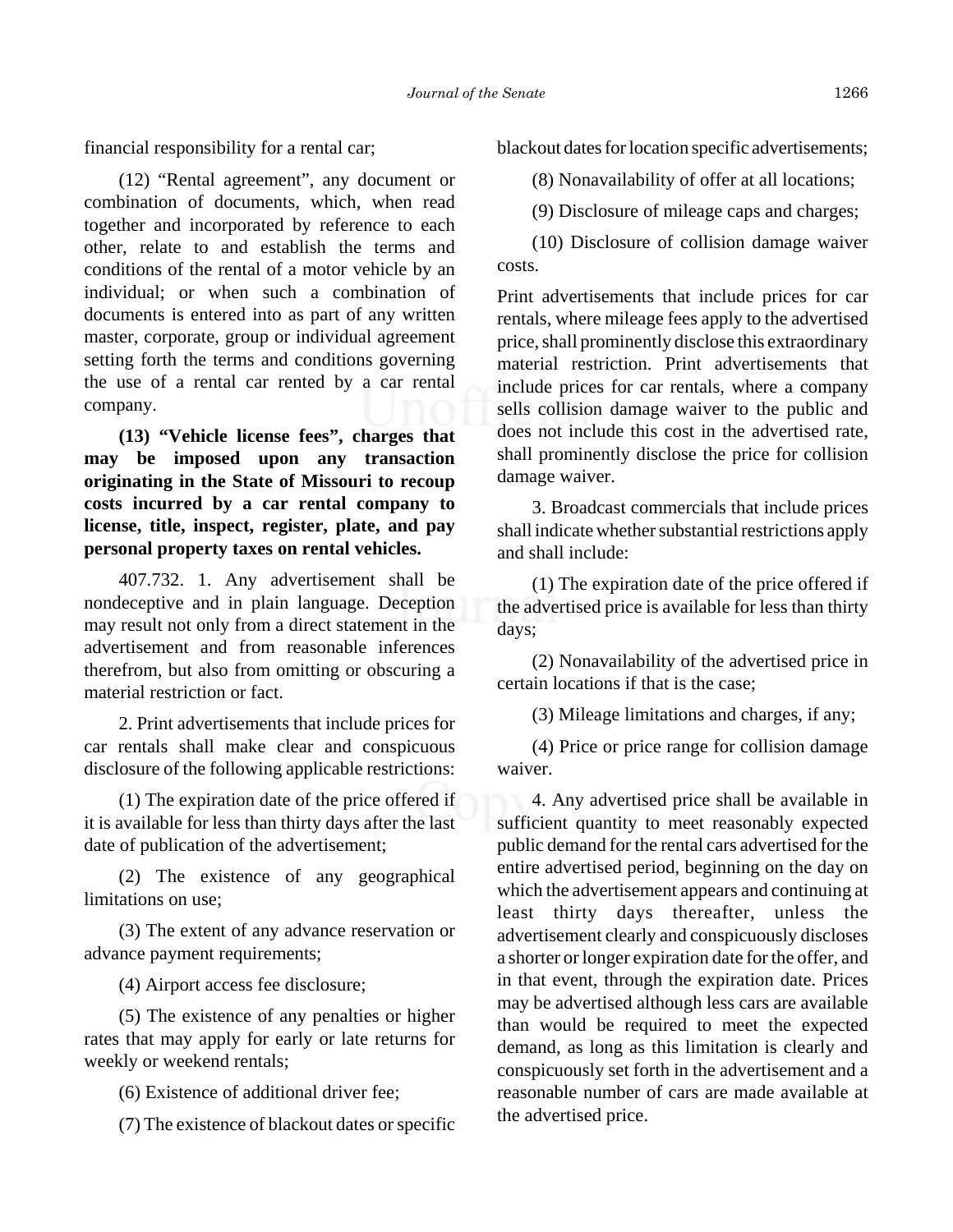5. **[**Any surcharge or fee, including, but not limited to, fuel surcharges, airport access fees, and surcharges in lieu of sales tax that consumers must generally pay at any location in order to obtain or operate a rental vehicle shall be clearly and conspicuously disclosed when a price is advertised**] The existence of each additional fee, charge, or surcharge that a consumer must pay and which may be imposed as a separately stated charge on a rental transaction including, but in no way to be construed as limited to, airport fees and vehicle license fees shall be disclosed any time a price is advertised and each fee, charge, or surcharge shall be clearly and conspicuously disclosed on the rental agreement**.

6. A photograph of a rental car shall not be used in a price advertisement unless the advertisement clearly and conspicuously discloses, in immediate proximity to the photograph, the cost to rent the car depicted. A photograph of a rental car shall not be used in an advertisement if the advertisement states directly or by implication that the automobile depicted may be rented under certain conditions and that is not the case.

7. Any price advertised as a "daily price" or "price per day" shall be available for rentals of a single day or more, and any price advertised as a "weekly" rate shall be available for the first week and for subsequent weeks of the same rental. A rental company shall not charge more than a weekly price which was advertised if a customer on a weekly rental returns the car earlier than seven days. A price advertised as a "weekend rate" shall be available on both Saturday and Sunday.

8. Any car rental advertising promotion which extends a free offer or promises a gift or other incentive shall clearly and conspicuously disclose all the terms and conditions for receiving the offer, gift or incentive. A gift, incentive, or other merchandise or service shall not be advertised as free, if the cost of the item, in whole or in part, is included in the advertised rental rate. If the gift or offer is provided by a third party, the car rental company shall be fully responsible for providing the gift or offer under the terms and conditions disclosed.

9. A rental car shall not be advertised using the words "unlimited mileage" or other terms that suggest there are absolutely no mileage restrictions on the use of the rental vehicle only unless there are no geographical restrictions on the use of the vehicle.

10. At the time of the car rental transaction, the car rental company shall disclose the following:

(1) The total cost, including any airport access fees;

(2) Geographical limitations;

(3) Advance reservation or payment requirements:

(4) Penalties or higher rates that may apply for early or late returns for weekly or weekend rentals;

(5) Cost of additional driver fee;

(6) Blackout dates."; and

Further amend said title, enacting clause and intersectional references accordingly.

> HOUSE AMENDMENT NO. 1 TO HOUSE AMENDMENT NO. 12

Amend House Amendment No. 12 to House Committee Substitute for Senate Committee Substitute for Senate Bill No. 82, Page 6, Line 19, by inserting after the word "who" an open bracket "**[**"; and

Further amend said Amendment, Page 7, Line 11, by inserting after the word "presence" a closed bracket "**]**"; and

Further amend said Amendment, Page 7, Line 11, by inserting after the word "presence" the following:

"**has previously held for a period of twelve years a Missouri noncommercial driver's**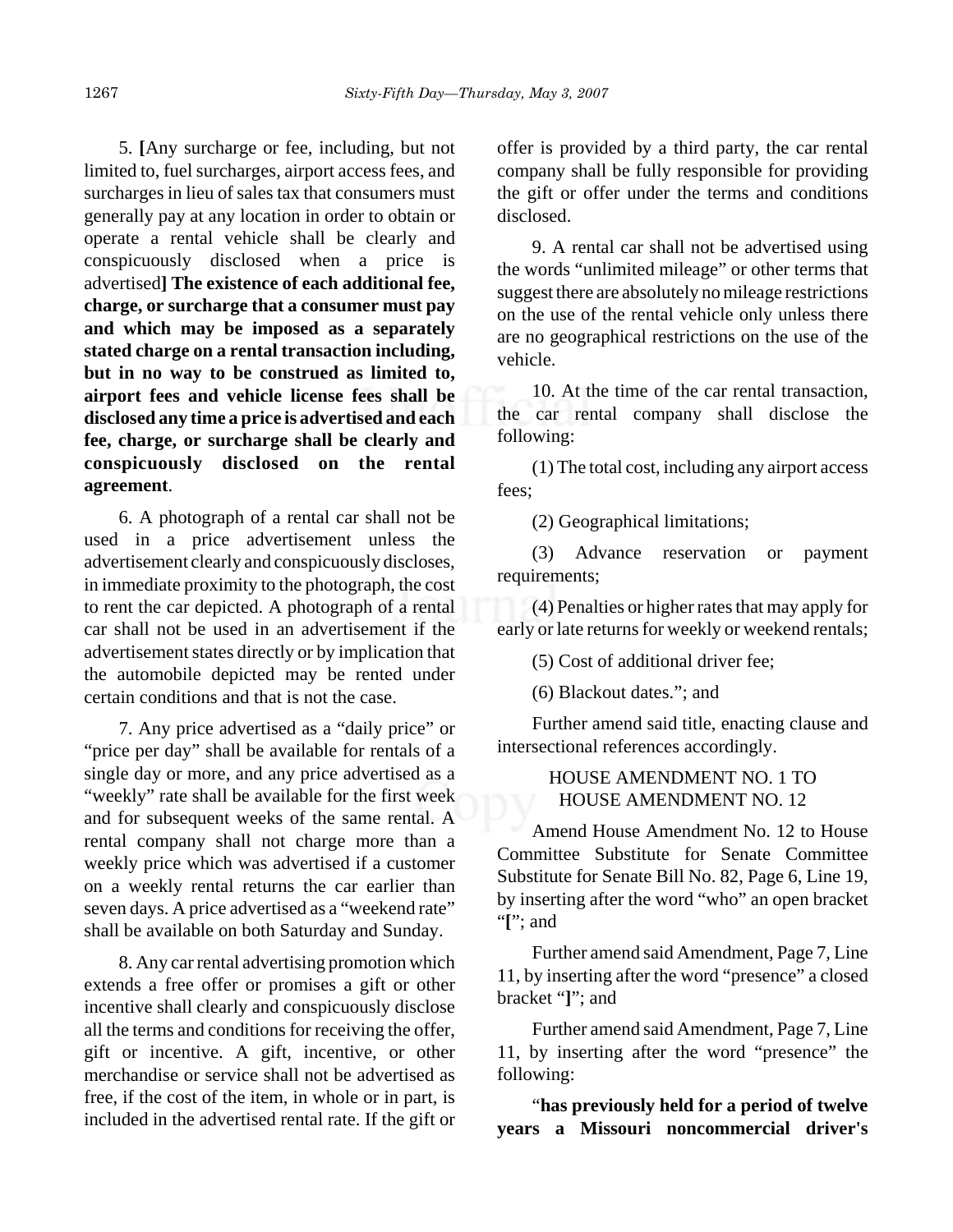**license, Missouri noncommercial instruction permit, or Missouri nondriver's license is exempt from showing proof of lawful presence.**

**10. Notwithstanding any other provision of this chapter that requires an applicant to provide proof of lawful presence for renewal of a noncommercial driver's license, noncommercial instruction permit, or nondriver's license, an applicant who submits a Certificate of Release or Discharge from Active Duty, DD Form 214, noting honorable discharge shall be exempt from showing proof of lawful presence. If any federal law or regulation prohibits or restricts such an exemption or would result in the loss of federal funding for this state, the director of revenue shall apply for any federal waiver necessary to allow veterans to utilize a Certificate of Release or Discharge from Active Duty in lieu of the requirements for submission of a birth certificate**"; and

Further amend said bill by amending the title, enacting clause, and intersectional references accordingly.

### HOUSE AMENDMENT NO. 12

Amend House Committee Substitute for Senate Committee Substitute for Senate Bill No. 82, Page 29, Section 301.196, Line 30, by inserting after all of said line the following:

 "302.171. 1. Beginning July 1, 2005, the director shall verify that an applicant for a driver's license is lawfully present in the United States before accepting the application. The director shall not issue a driver's license for a period that exceeds an applicant's lawful presence in the United States. The director may establish procedures to verify the lawful presence of the applicant and establish the duration of any driver's license issued under this section. An application for a license shall be made upon an approved form furnished by the director. Every application shall state the full name, Social Security number, age, height, weight, color of eyes, sex, residence, mailing address of the

applicant, and the classification for which the applicant has been licensed, and, if so, when and by what state, and whether or not such license has ever been suspended, revoked, or disqualified, and, if revoked, suspended or disqualified, the date and reason for such suspension, revocation or disqualification and whether the applicant is making a one dollar donation to promote an organ donation program as prescribed in subsection 2 of this section. A driver's license, nondriver's license, or instruction permit issued under this chapter shall contain the applicant's legal name as it appears on a birth certificate or as legally changed through marriage or court order. No name change by common usage based on common law shall be permitted. The application shall also contain such information as the director may require to enable the director to determine the applicant's qualification for driving a motor vehicle; and shall state whether or not the applicant has been convicted in this or any other state for violating the laws of this or any other state or any ordinance of any municipality, relating to driving without a license, careless driving, or driving while intoxicated, or failing to stop after an accident and disclosing the applicant's identity, or driving a motor vehicle without the owner's consent. The application shall contain a certification by the applicant as to the truth of the facts stated therein. Every person who applies for a license to operate a motor vehicle who is less than twenty-one years of age shall be provided with educational materials relating to the hazards of driving while intoxicated, including information on penalties imposed by law for violation of the intoxication-related offenses of the state. Beginning January 1, 2001, if the applicant is less than eighteen years of age, the applicant must comply with all requirements for the issuance of an intermediate driver's license pursuant to section 302.178. **For persons mobilized and deployed with the United States Armed Forces, an application under this subsection shall be considered satisfactory by the department of revenue if it is signed by a**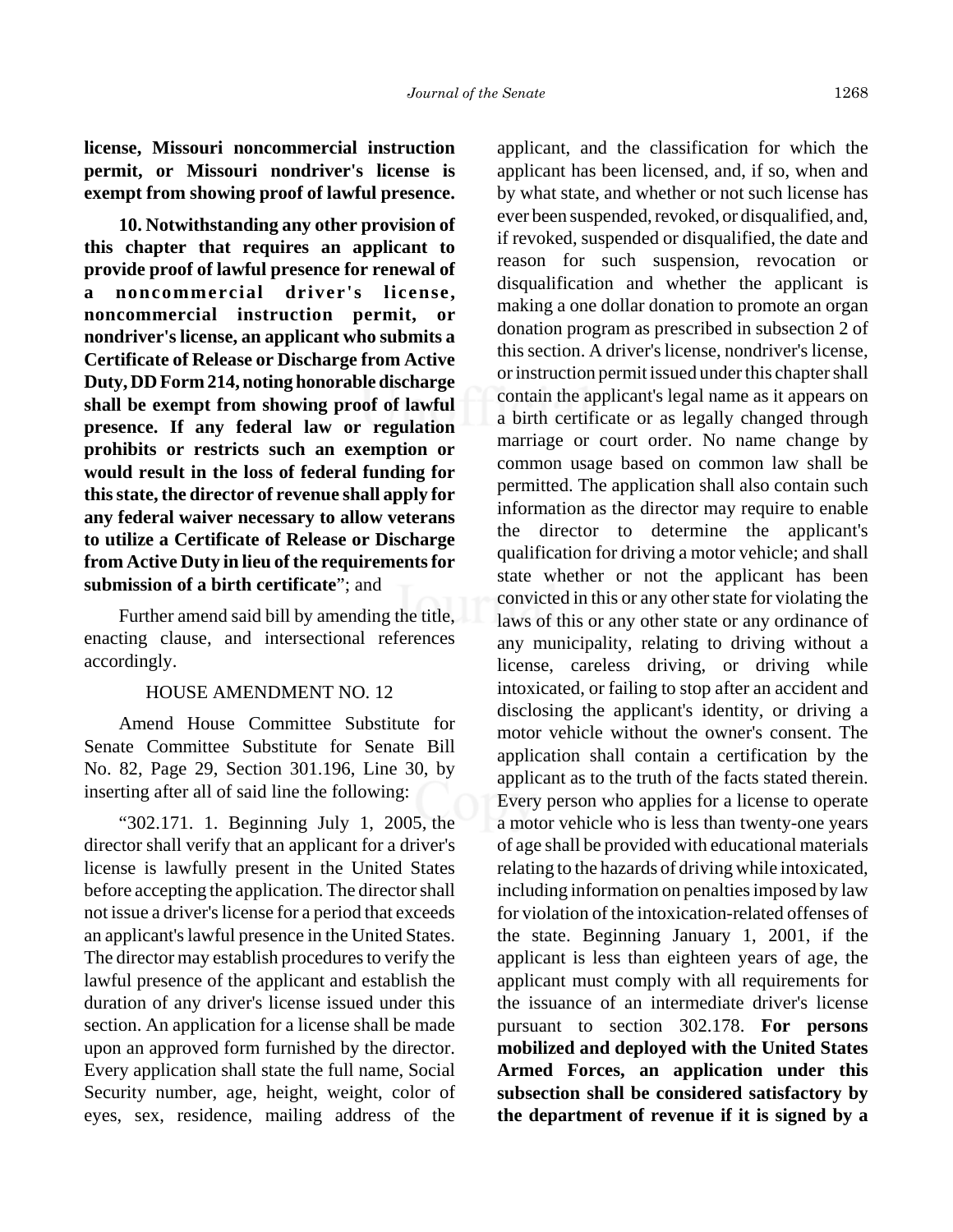# **person who holds general power of attorney executed by the person deployed, provided the applicant meets all other requirements set by the director.**

2. An applicant for a license may make a donation of one dollar to promote an organ donor program. The director of revenue shall collect the donations and deposit all such donations in the state treasury to the credit of the organ donor program fund established in sections 194.297 to 194.304, RSMo. Moneys in the organ donor program fund shall be used solely for the purposes established in sections 194.297 to 194.304, RSMo, except that the department of revenue shall retain no more than one percent for its administrative costs. The donation prescribed in this subsection is voluntary and may be refused by the applicant for the license at the time of issuance or renewal of the license. The director shall make available an informational booklet or other informational sources on the importance of organ donations to applicants for licensure as designed by the organ donation advisory committee established in sections 194.297 to 194.304, RSMo. The director shall inquire of each applicant at the time the licensee presents the completed application to the director whether the applicant is interested in making the one dollar donation prescribed in this subsection and whether the applicant is interested in inclusion in the organ donor registry and shall also specifically inform the licensee of the ability to consent to organ donation by completing the form on the reverse of the license that the applicant will receive in the manner prescribed by subsection 6 of section 194.240, RSMo. The director shall notify the department of health and senior services of information obtained from applicants who indicate to the director that they are interested in registry participation, and the department of health and senior services shall enter the complete name, address, date of birth, race, gender and a unique personal identifier in the registry established in subsection 1 of section 194.304, RSMo.

3. An applicant for a license may make a

donation of one dollar to promote a blindness education, screening and treatment program. The director of revenue shall collect the donations and deposit all such donations in the state treasury to the credit of the blindness education, screening and treatment program fund established in section 192.935, RSMo. Moneys in the blindness education, screening and treatment program fund shall be used solely for the purposes established in section 192.935, RSMo, except that the department of revenue shall retain no more than one percent for its administrative costs. The donation prescribed in this subsection is voluntary and may be refused by the applicant for the license at the time of issuance or renewal of the license. The director shall inquire of each applicant at the time the licensee presents the completed application to the director whether the applicant is interested in making the one dollar donation prescribed in this subsection.

4. Beginning July 1, 2005, the director shall deny the driving privilege of any person who commits fraud or deception during the examination process or who makes application for an instruction permit, driver's license, or nondriver's license which contains or is substantiated with false or fraudulent information or documentation, or who knowingly conceals a material fact or otherwise commits a fraud in any such application. The period of denial shall be one year from the effective date of the denial notice sent by the director. The denial shall become effective ten days after the date the denial notice is mailed to the person. The notice shall be mailed to the person at the last known address shown on the person's driving record. The notice shall be deemed received three days after mailing unless returned by the postal authorities. No such individual shall reapply for a driver's examination, instruction permit, driver's license, or nondriver's license until the period of denial is completed. No individual who is denied the driving privilege under this section shall be eligible for a limited driving privilege issued under section 302.309.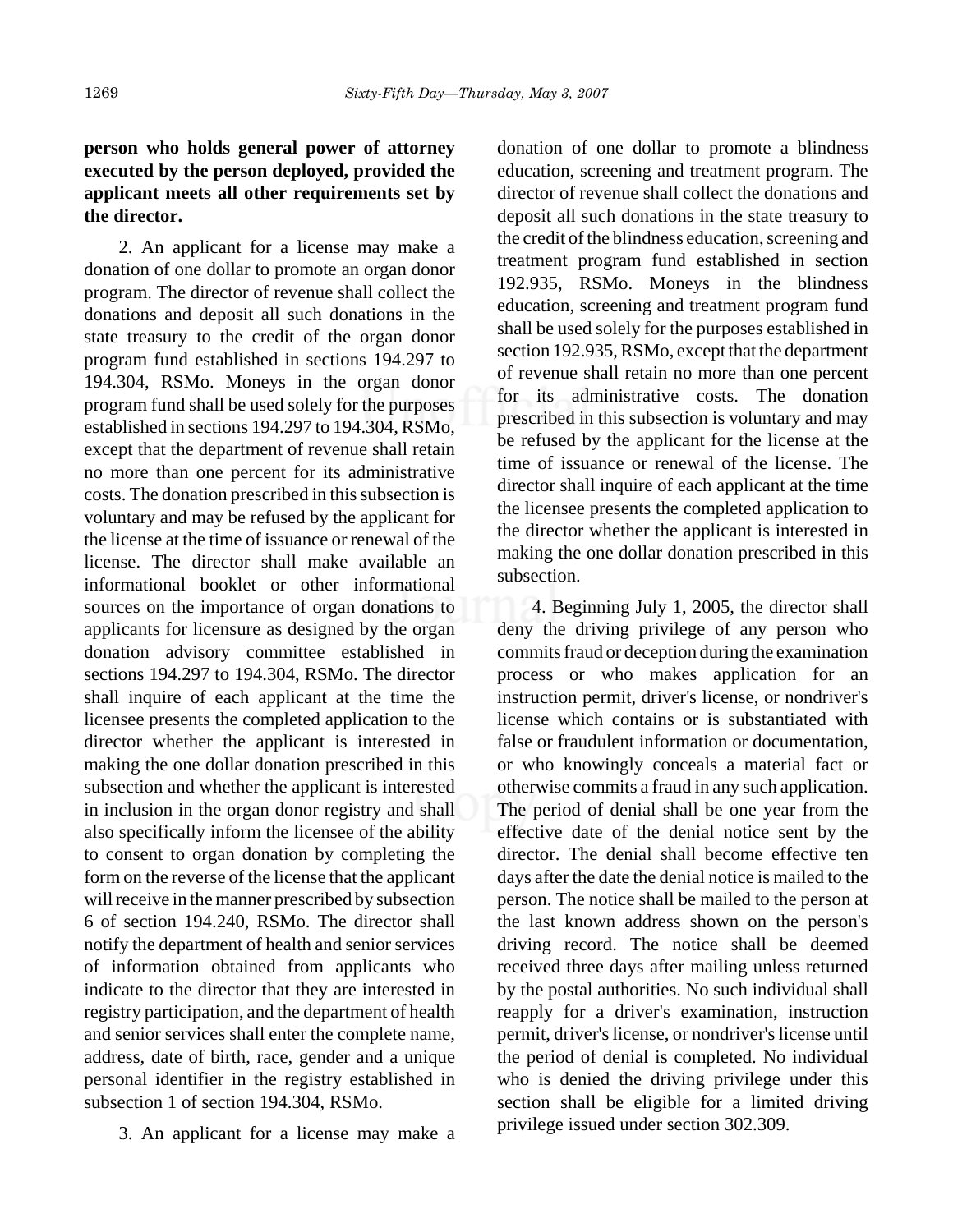5. All appeals of denials under this section shall be made as required by section 302.311.

6. The period of limitation for criminal prosecution under this section shall be extended under subdivision (1) of subsection 3 of section 556.036, RSMo.

7. The director may promulgate rules and regulations necessary to administer and enforce this section. No rule or portion of a rule promulgated pursuant to the authority of this section shall become effective unless it has been promulgated pursuant to chapter 536, RSMo.

8. Notwithstanding any provisions of this chapter that requires an applicant to provide proof of lawful presence for renewal of a noncommercial driver's license, noncommercial instruction permit, or nondriver's license, an applicant who is sixty-five years and older and who was previously issued a Missouri noncommercial driver's license, noncommercial instruction permit, or Missouri nondriver's license is exempt from showing proof of lawful presence.

9. Notwithstanding any other provision of this chapter, if an applicant does not meet the requirements of subsection 8 of this section and does not have the required documents to prove lawful presence, the department may issue a one-year driver's license renewal. This one-time renewal shall only be issued to an applicant who previously has held a Missouri noncommercial driver's license, noncommercial instruction permit, or nondriver's license for a period of fifteen years or more and who does not have the required documents to prove lawful presence. After the expiration of the one-year period, no further renewal shall be provided without the applicant producing proof of lawful presence."; and

Further amend said title, enacting clause and intersectional references accordingly.

# HOUSE AMENDMENT NO. 15

Amend House Committee Substitute for Senate Committee Substitute for Senate Bill No. 82, Page 51, Section 301.570, Line 1, by inserting before all of said Line the following:

"**301.569. 1. An out-of-state show promoter of recreation vehicles, as that term is defined in section 700.010, RSMo, may hold recreation vehicle shows or exhibits with recreation vehicles within this state if the following conditions exist:**

**(1) The show or exhibition has a minimum of ten recreation vehicle dealers licensed as motor vehicle dealers in this state; and**

**(2) More than fifty percent of the participating recreation vehicle dealers are licensed motor vehicle dealers in this state.**

# **2. A violation of subsection 1 of this section shall result in a five thousand dollar fine.**"; and

Further amend said bill by amending the title, enacting clause, and intersectional references accordingly.

#### HOUSE AMENDMENT NO. 16

Amend House Committee Substitute for Senate Committee Substitute for Senate Bill No. 82, Page 17, Section 301.140, Line 75, by inserting after all of said line the following:

"301.142. 1. As used in sections 301.141 to 301.143, the following terms mean:

(1) "Department", the department of revenue;

(2) "Director", the director of the department of revenue;

(3) "Other authorized health care practitioner" includes advanced practice registered nurses licensed pursuant to chapter 335, RSMo, chiropractors licensed pursuant to chapter 331, RSMo, podiatrists licensed pursuant to chapter 330, RSMo, and optometrists licensed pursuant to chapter 336, RSMo;

(4) "Physically disabled", a natural person who is blind, as defined in section 8.700, RSMo, or a natural person with medical disabilities which prohibits, limits, or severely impairs one's ability to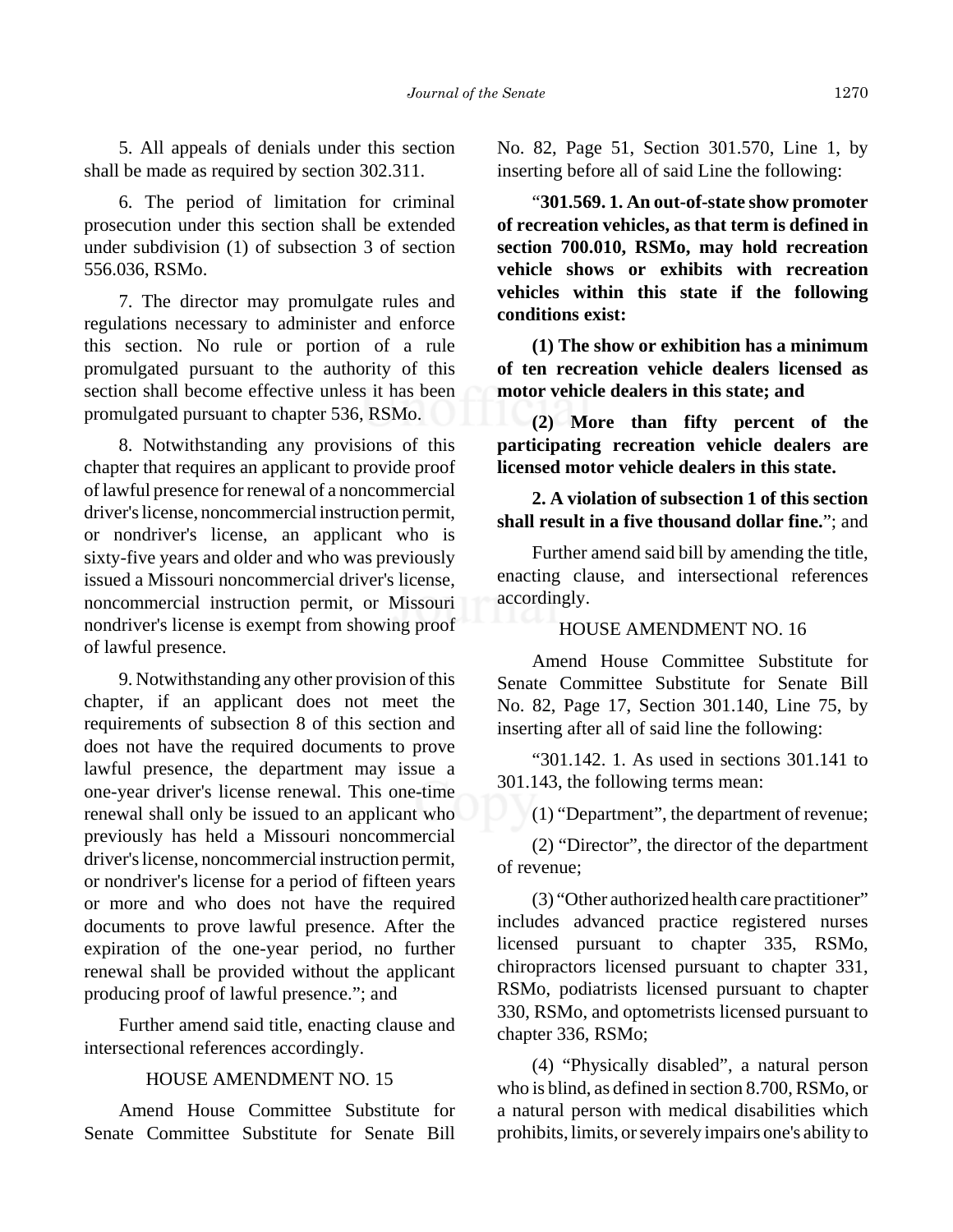ambulate or walk, as determined by a licensed physician or other authorized health care practitioner as follows:

(a) The person cannot ambulate or walk fifty or less feet without stopping to rest due to a severe and disabling arthritic, neurological, orthopedic condition, or other severe and disabling condition; or

(b) The person cannot ambulate or walk without the use of, or assistance from, a brace, cane, crutch, another person, prosthetic device, wheelchair, or other assistive device; or

(c) Is restricted by a respiratory or other disease to such an extent that the person's forced respiratory expiratory volume for one second, when measured by spirometry, is less than one liter, or the arterial oxygen tension is less than sixty mm/hg on room air at rest; or

(d) Uses portable oxygen; or

(e) Has a cardiac condition to the extent that the person's functional limitations are classified in severity as class III or class IV according to standards set by the American Heart Association; or

(f) A person's age, in and of itself, shall not be a factor in determining whether such person is physically disabled or is otherwise entitled to disabled license plates and/or disabled windshield hanging placards within the meaning of sections 301.141 to 301.143;

(5) "Physician", a person licensed to practice medicine pursuant to chapter 334, RSMo;

(6) "Physician's statement", a statement personally signed by a duly authorized person which certifies that a person is disabled as defined in this section;

(7) "Temporarily disabled person", a disabled person as defined in this section whose disability or incapacity is expected to last no more than one hundred eighty days**;**

**(8) "Temporary windshield placard", a placard to be issued to persons who are temporarily disabled persons as defined in this section, certification of which shall be indicated on the physician's statement;**

**(9) "Windshield placard", a placard to be issued to persons who are physically disabled as defined in this section, certification of which shall be indicated on the physician's statement**.

2. Other authorized health care practitioners may furnish to a disabled or temporarily disabled person a physician's statement for only those physical health care conditions for which such health care practitioner is legally authorized to diagnose and treat.

3. A physician's statement shall:

(1) Be on a form prescribed by the director of revenue;

(2) Set forth the specific diagnosis and medical condition which renders the person physically disabled or temporarily disabled as defined in this section;

(3) Include the physician's or other authorized health care practitioner's license number; and

(4) Be personally signed by the issuing physician or other authorized health care practitioner.

4. If it is the professional opinion of the physician or other authorized health care practitioner issuing the statement that the physical disability of the applicant, user, or member of the applicant's household is permanent, it shall be noted on the statement. Otherwise, the physician or other authorized health care practitioner shall note on the statement the anticipated length of the disability which period may not exceed one hundred eighty days. If the physician or health care practitioner fails to record an expiration date on the physician's statement, the director shall issue a temporary windshield placard for a period of thirty days.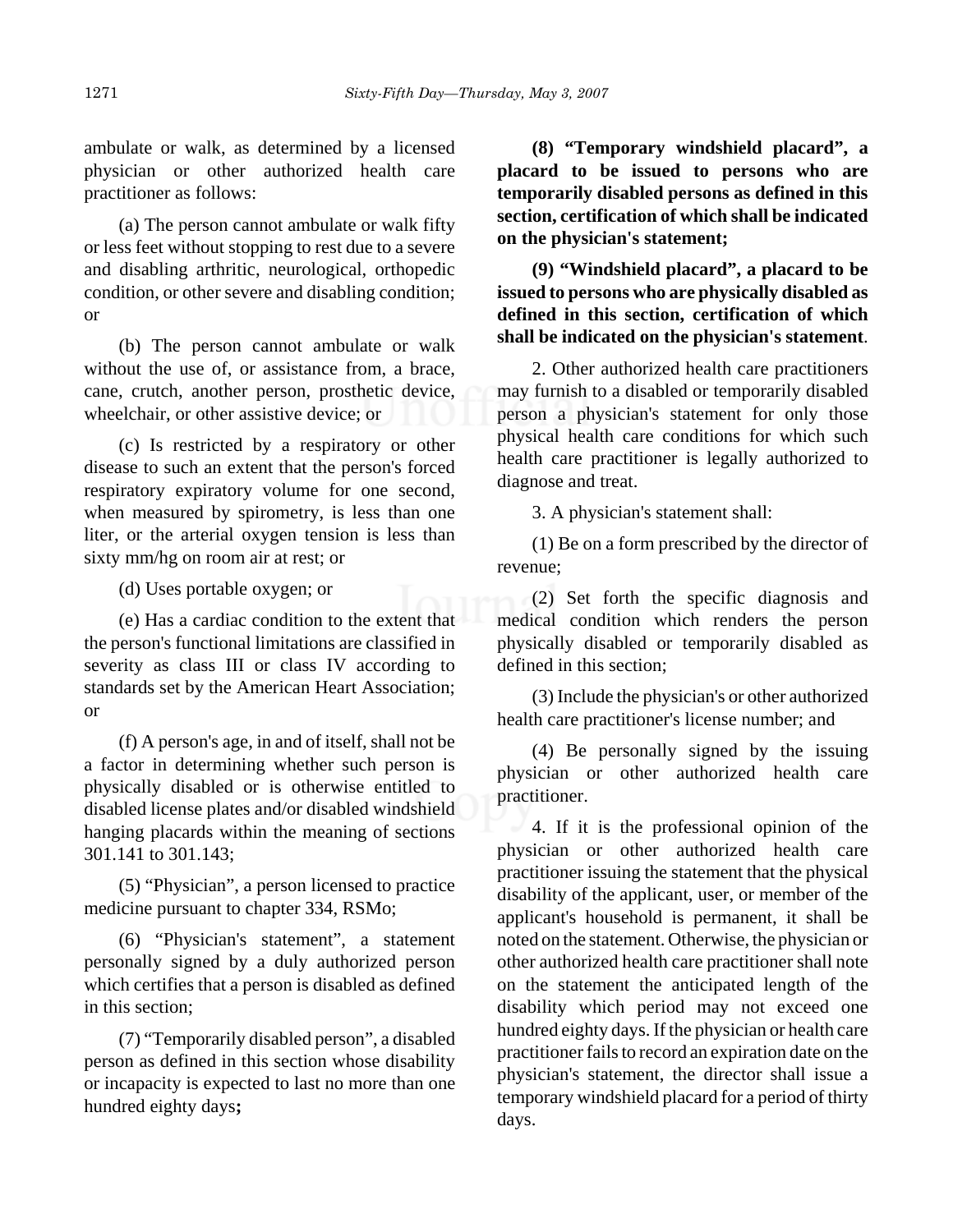5. A physician or other authorized health care practitioner who issues or signs a physician's statement so that disabled plates or a disabled windshield placard may be obtained shall maintain in such disabled person's medical chart documentation that such a certificate has been issued, the date the statement was signed, the diagnosis or condition which existed that qualified the person as disabled pursuant to this section and shall contain sufficient documentation so as to objectively confirm that such condition exists.

6. The medical or other records of the physician or other authorized health care practitioner who issued a physician's statement shall be open to inspection and review by such practitioner's licensing board, in order to verify compliance with this section. Information contained within such records shall be confidential unless required for prosecution, disciplinary purposes, or otherwise required to be disclosed by law.

7. Owners of motor vehicles who are residents of the state of Missouri, and who are physically disabled, owners of motor vehicles operated at least fifty percent of the time by a physically disabled person, or owners of motor vehicles used to primarily transport physically disabled members of the owner's household may obtain disabled person license plates. Such owners, upon application, accompanied by the documents and fees provided for in this section, a current physician's statement which has been issued within ninety days proceeding the date the application is made and proof of compliance with the state motor vehicle laws relating to registration and licensing of motor vehicles, shall be issued motor vehicle license plates for vehicles, other than commercial vehicles with a gross weight in excess of twenty-four thousand pounds, upon which shall be inscribed the international wheelchair accessibility symbol and the word "DISABLED" in addition to a combination of letters and numbers. Such license plates shall be made with fully reflective material with a common color scheme and design, shall be clearly visible at night, and shall be aesthetically attractive, as prescribed by section 301.130.

8. The director shall further issue, upon request, to such applicant one, and for good cause shown, as the director may define by rule and regulations, not more than two, removable disabled windshield hanging placards for use when the disabled person is occupying a vehicle or when a vehicle not bearing the permanent handicap plate is being used to pick up, deliver, or collect the physically disabled person issued the disabled motor vehicle license plate or disabled windshield hanging placard.

9. No additional fee shall be paid to the director for the issuance of the special license plates provided in this section, except for special personalized license plates and other license plates described in this subsection. Priority for any specific set of special license plates shall be given to the applicant who received the number in the immediately preceding license period subject to the applicant's compliance with the provisions of this section and any applicable rules or regulations issued by the director. If determined feasible by the advisory committee established in section 301.129, any special license plate issued pursuant to this section may be adapted to also include the international wheelchair accessibility symbol and the word "DISABLED" as prescribed in this section and such plate may be issued to any applicant who meets the requirements of this section and the other appropriate provision of this chapter, subject to the requirements and fees of the appropriate provision of this chapter.

10. Any physically disabled person, or the parent or guardian of any such person, or any not-for-profit group, organization, or other entity which transports more than one physically disabled person, may apply to the director of revenue for a removable windshield placard. The placard may be used in motor vehicles which do not bear the permanent handicap symbol on the license plate. Such placards must be hung from the front, middle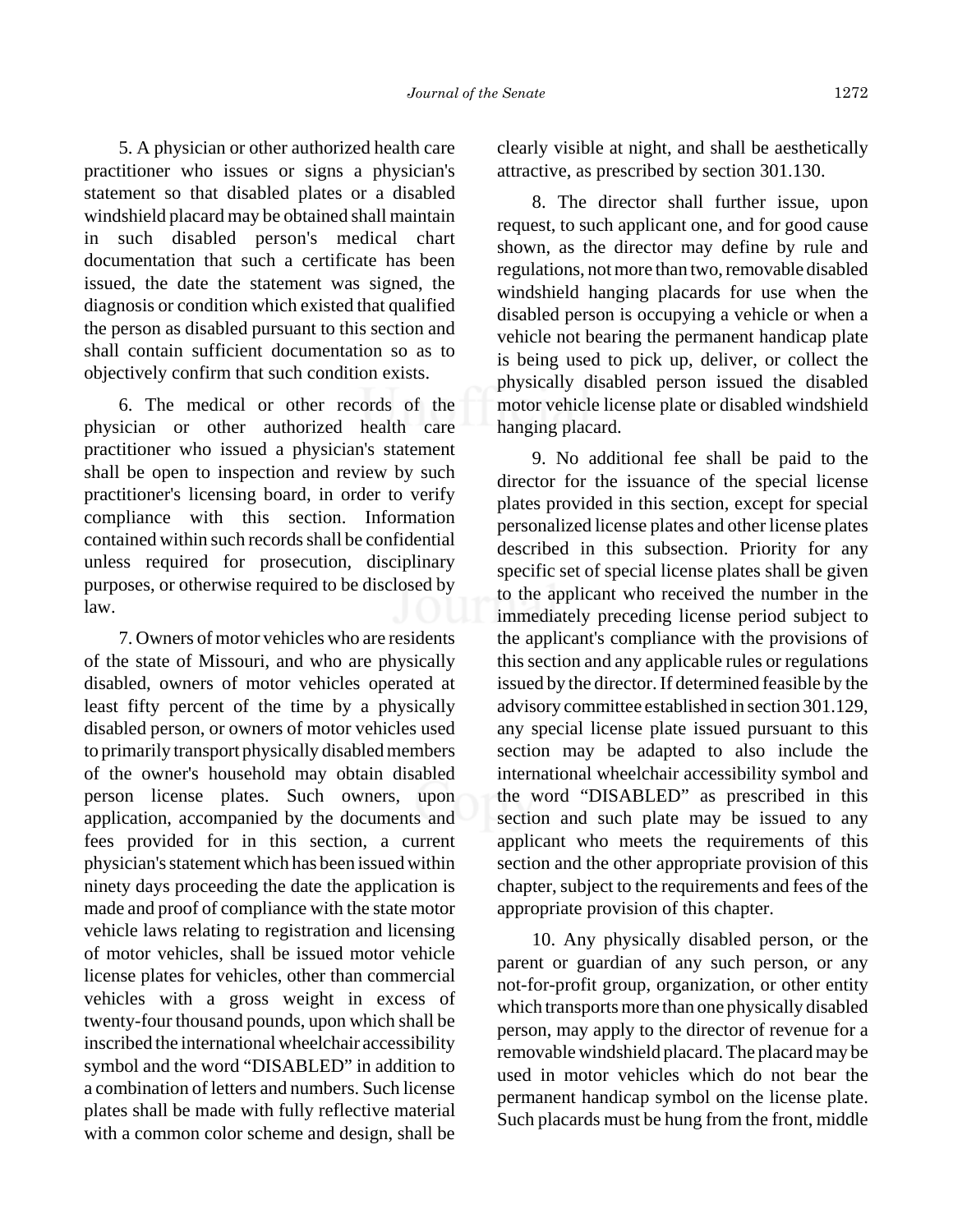rearview mirror of a parked motor vehicle and may not be hung from the mirror during operation. These placards may only be used during the period of time when the vehicle is being used by a disabled person, or when the vehicle is being used to pick up, deliver, or collect a disabled person. When there is no rearview mirror, the placard shall be displayed on the dashboard on the driver's side.

11. The removable windshield placard shall conform to the specifications, in respect to size, color, and content, as set forth in federal regulations published by the Department of Transportation. The **[**fee for each removable windshield placard shall be four dollars and the**]** removable windshield placard shall be renewed every **[**two**] four** years. The director may stagger the expiration dates to equalize workload. Only one removable placard may be issued to an applicant who has been issued disabled person license plates. Upon request, one additional windshield placard may be issued to an applicant who has not been issued disabled person license plates**[**, at the appropriate fee**]**.

12. A temporary windshield placard shall be issued to any physically disabled person, or the parent or guardian of any such person who otherwise qualifies except that the physical disability, in the opinion of the physician, is not expected to exceed a period of one hundred eighty days. The temporary windshield placard shall conform to the specifications, in respect to size, color, and content, as set forth in federal regulations published by the Department of Transportation. The fee for the temporary windshield placard shall be two dollars. Upon request, and for good cause shown, one additional temporary windshield placard may be issued to an applicant. Temporary windshield placards shall be issued upon presentation of the physician's statement provided by this section and shall be displayed in the same manner as removable windshield placards. A person or entity shall be qualified to possess and display a temporary removable windshield placard for six months and

the placard may be renewed once for an additional six months if a physician's statement pursuant to this section is supplied to the director of revenue at the time of renewal.

13. Application for license plates or windshield placards issued pursuant to this section shall be made to the director of revenue and shall be accompanied by a statement signed by a licensed physician or other authorized health care practitioner which certifies that the applicant, user, or member of the applicant's household is a physically disabled person as defined by this section.

14. The placard shall be renewable only by the person or entity to which the placard was originally issued. Any placard issued pursuant to this section shall only be used when the physically disabled occupant for whom the disabled plate or placard was issued is in the motor vehicle at the time of parking or when a physically disabled person is being delivered or collected. A disabled license plate and/or a removable windshield hanging placard are not transferable and may not be used by any other person whether disabled or not.

15. At the time the disabled plates or windshield hanging placards are issued, the director shall issue a registration certificate which shall include the applicant's name, address, and other identifying information as prescribed by the director, or if issued to an agency, such agency's name and address. This certificate shall further contain the disabled license plate number or, for windshield hanging placards, the registration or identifying number stamped on the placard. The validated registration receipt given to the applicant shall serve as the registration certificate.

16. The director shall, upon issuing any disabled registration certificate for license plates and/or windshield hanging placards, provide information which explains that such plates or windshield hanging placards are nontransferable, and the restrictions explaining who and when a person or vehicle which bears or has the disabled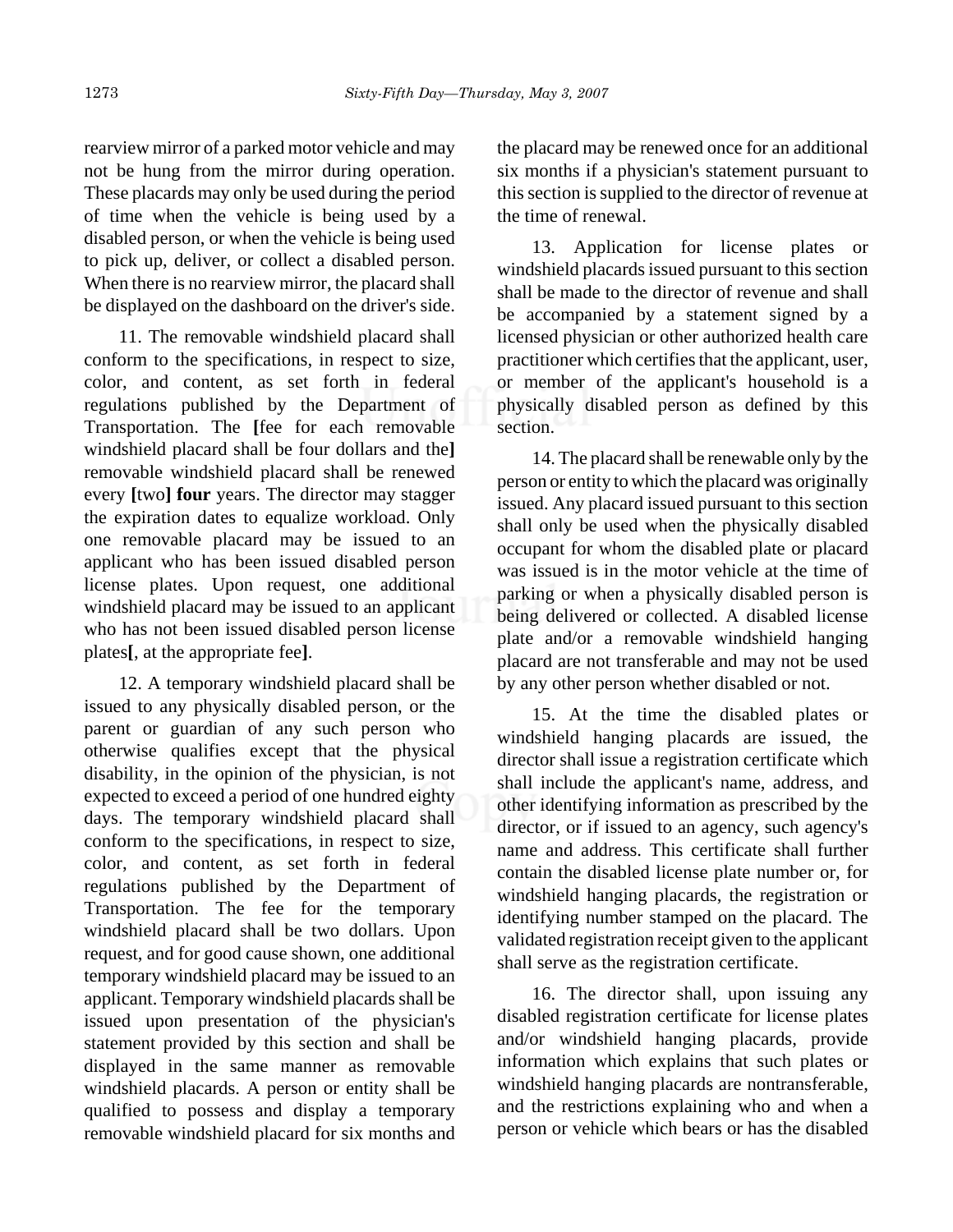plates or windshield hanging placards may be used or be parked in a disabled reserved parking space, and the penalties prescribed for violations of the provisions of this act.

17. Every new applicant for a disabled license plate or placard shall be required to present a new physician's statement dated no more than ninety days prior to such application. Renewal applicants will be required to submit a physician's statement dated no more than ninety days prior to such application upon their first renewal occurring on or after August 1, 2005. Upon completing subsequent renewal applications, a physician's statement dated no more than ninety days prior to such application shall be required every fourth year. Such physician's statement shall state the expiration date for the temporary windshield placard. If the physician fails to record an expiration date on the physician's statement, the director shall issue the temporary windshield placard for a period of thirty days. **The director may stagger the requirement of a physician's statement on all renewals for the initial implementation of a four-year period.**

18. The director of revenue upon receiving a physician's statement pursuant to this subsection shall check with the state board of registration for the healing arts created in section 334.120, RSMo, or the Missouri state board of nursing established in section 335.021, RSMo, with respect to physician's statements signed by advanced practice registered nurses, or the Missouri state board of chiropractic examiners established in section 331.090, RSMo, with respect to physician's statements signed by licensed chiropractors, or with the board of optometry established in section 336.130, RSMo, with respect to physician's statements signed by licensed optometrists, or the state board of podiatric medicine created in section 330.100, RSMo, with respect to physician's statements signed by physicians of the foot or podiatrists to determine whether the physician is duly licensed and registered pursuant to law. If such applicant obtaining a disabled license plate or placard presents proof of disability in the form of

a statement from the United States Veterans' Administration verifying that the person is permanently disabled, the applicant shall be exempt from the four-year certification requirement of this subsection for renewal of the plate or placard. Initial applications shall be accompanied by the physician's statement required by this section. **Notwithstanding the provisions of paragraph (f) of subdivision (4) of subsection 1 of this section, any person sixty-five years of age or older who provided the physician's statement with the original application shall not be required to provide a physician's statement for the purpose of renewal of disabled persons license plates or windshield placards.**

19. The boards shall cooperate with the director and shall supply information requested pursuant to this subsection. The director shall, in cooperation with the boards which shall assist the director, establish a list of all Missouri physicians and other authorized health care practitioners and of any other information necessary to administer this section.

20. Where the owner's application is based on the fact that the vehicle is used at least fifty percent of the time by a physically disabled person, the applicant shall submit a statement stating this fact, in addition to the physician's statement. The statement shall be signed by both the owner of the vehicle and the physically disabled person. The applicant shall be required to submit this statement with each application for license plates. No person shall willingly or knowingly submit a false statement and any such false statement shall be considered perjury and may be punishable pursuant to section 301.420.

21. The director of revenue shall retain all physicians' statements and all other documents received in connection with a person's application for disabled license plates and/or disabled windshield placards.

22. The director of revenue shall enter into reciprocity agreements with other states or the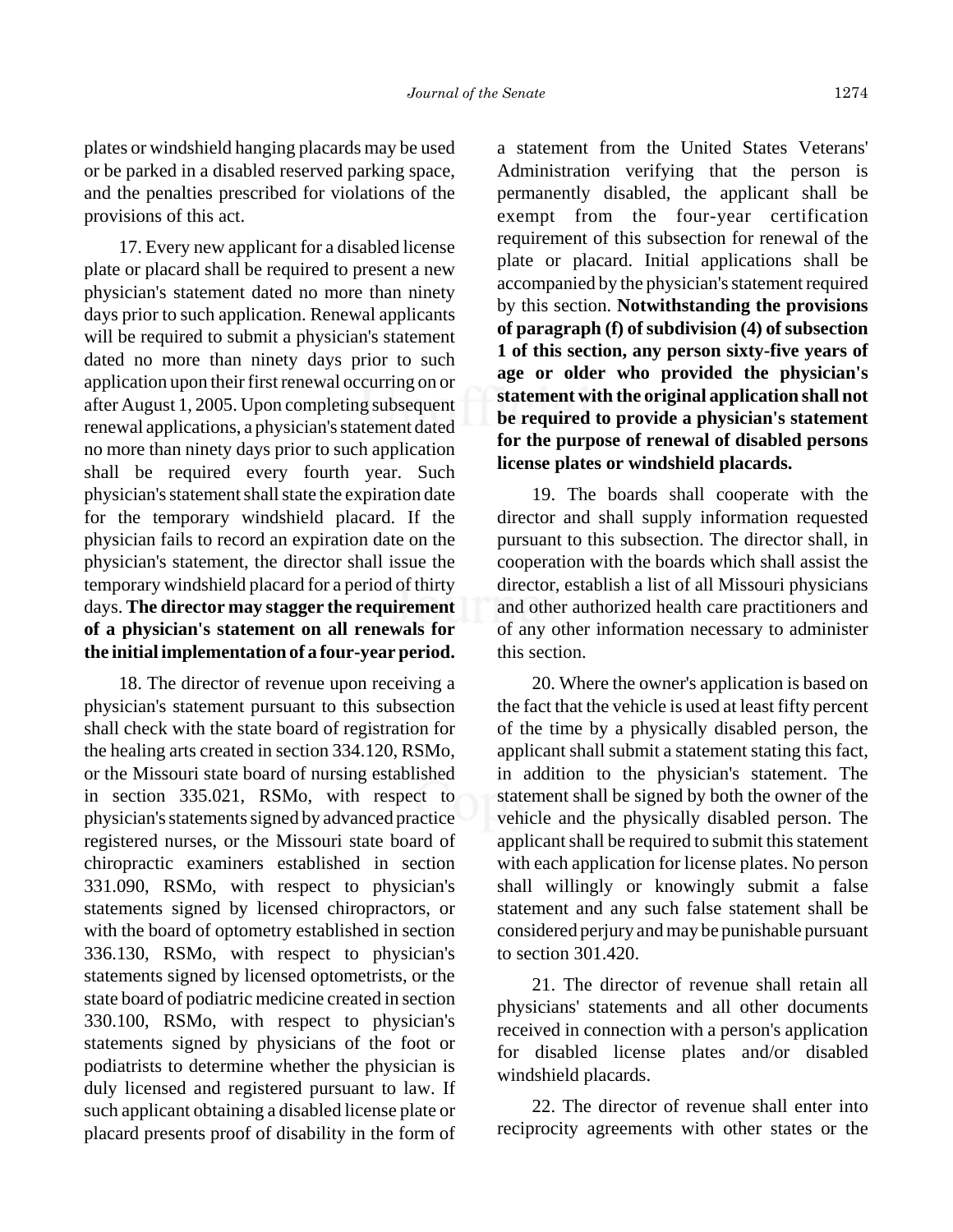federal government for the purpose of recognizing disabled person license plates or windshield placards issued to physically disabled persons.

23. When a person to whom disabled person license plates or a removable or temporary windshield placard or both have been issued dies, the personal representative of the decedent or such other person who may come into or otherwise take possession of the disabled license plates or disabled windshield placard shall return the same to the director of revenue under penalty of law. Failure to return such plates or placards shall constitute a class B misdemeanor.

24. The director of revenue may order any person issued disabled person license plates or windshield placards to submit to an examination by a chiropractor, osteopath, or physician, or to such other investigation as will determine whether such person qualifies for the special plates or placards.

25. If such person refuses to submit or is found to no longer qualify for special plates or placards provided for in this section, the director of revenue shall collect the special plates or placards, and shall furnish license plates to replace the ones collected as provided by this chapter.

26. In the event a removable or temporary windshield placard is lost, stolen, or mutilated, the lawful holder thereof shall, within five days, file with the director of revenue an application and an affidavit stating such fact, in order to purchase a new placard. The fee for the replacement windshield placard shall be four dollars.

27. Fraudulent application, renewal, issuance, procurement or use of disabled person license plates or windshield placards shall be a class A misdemeanor. It is a class B misdemeanor for a physician, chiropractor, podiatrist or optometrist to certify that an individual or family member is qualified for a license plate or windshield placard based on a disability, the diagnosis of which is outside their scope of practice or if there is no basis for the diagnosis."; and

Further amend said bill, Page 60, Section B, Line 2, by inserting after all of said line the following:

"Section C. The repeal and reenactment of section 301.142 of section A of shall become effective on January 1, 2008."; and

Further amend said title, enacting clause and intersectional references accordingly.

# HOUSE AMENDMENT NO. 17

Amend House Committee Substitute for Senate Committee Substitute for Senate Bill No. 82, Section 301.550, Page 36, Line 39, by inserting before the "." on said line the following: "**, however, a Missouri-based coach conversion company that converts bus shells into living quarters shall not be required to make the six or more motor vehicle sales in any calendar year to obtain licensure as a motor vehicle dealer under sections 301.550 to 301.573**"; and

Further amend said bill by amending the title, enacting clause, and intersectional references accordingly.

#### HOUSE AMENDMENT NO. 19

Amend House Committee Substitute for Senate Committee Substitute for Senate Bill No. 82, Section 301.640, Page 53, Line 50 by inserting immediately after said Line the following:

"302.302. 1. The director of revenue shall put into effect a point system for the suspension and revocation of licenses. Points shall be assessed only after a conviction or forfeiture of collateral. The initial point value is as follows:

(1) Any moving violation of a state law or county or municipal or federal traffic ordinance or regulation not listed in this section, other than a violation of vehicle equipment provisions or a court-ordered supervision as provided in section 302.303 . . . . . . . . . . . . . . . . . . . . . . . . 2 points (except any violation of municipal stop sign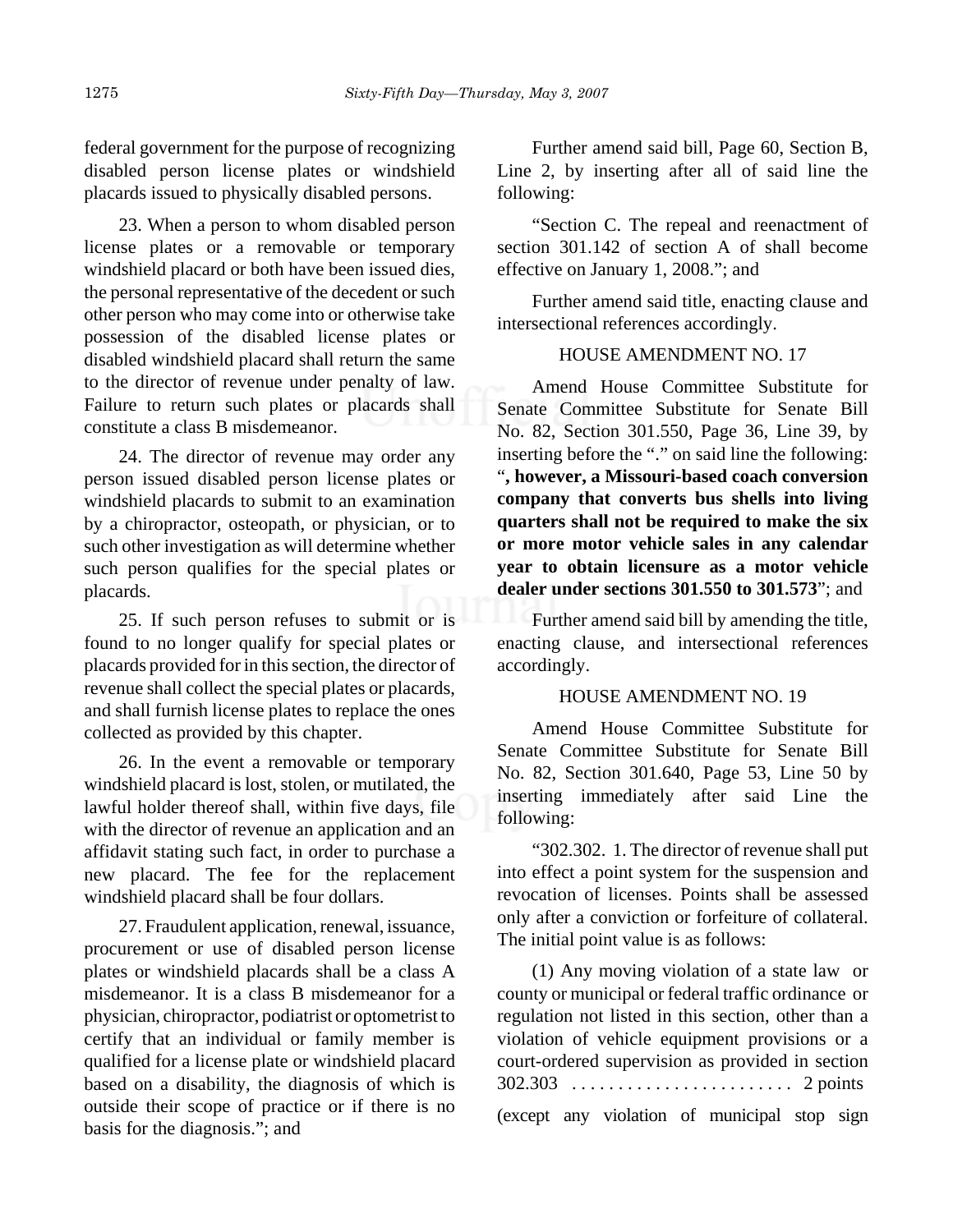| $(2)$ Speeding                                                                                                             |
|----------------------------------------------------------------------------------------------------------------------------|
| In violation of a state law $\dots \dots \dots$ 3 points                                                                   |
| In violation of a county or municipal<br>ordinance $\ldots \ldots \ldots \ldots \ldots \ldots$ 2 points                    |
| (3) Leaving the scene of an accident in                                                                                    |
| violation of section 577.060, RSMo. 12 points                                                                              |
| In violation of any county or municipal                                                                                    |
| (4) Careless and imprudent driving in<br>violation of subsection 4 of section 304.016,                                     |
| In violation of a county or municipal                                                                                      |
| (5) Operating without a valid license in<br>violation of subdivision $(1)$ or $(2)$ of subsection 1<br>of section 302.020: |
| (a) For the first conviction $\dots \dots$ 2 points                                                                        |
| (b) For the second conviction. $\ldots$ 4 points                                                                           |
| (c) For the third conviction $\dots$ 6 points                                                                              |
| (6) Operating with a suspended or revoked<br>license prior to restoration of operating                                     |

ordinance where no accident is involved . 1 point)

(7) Obtaining a license by

misrepresentation . . . . . . . . . . . . . . 12 points

(8) For the first conviction of driving while in an intoxicated condition or under the influence of controlled substances or drugs . . . . . . 8 points

(9) For the second or subsequent conviction of any of the following offenses however combined: driving while in an intoxicated condition, driving under the influence of controlled substances or drugs or driving with a blood alcohol content of eight-hundredths of one percent or more by weight . . . . . . . . . . . . . . . . . 12 points

(10) For the first conviction for driving with blood alcohol content eight-hundredths of one

percent or more by weight

| In violation of state law $\dots \dots \dots$ 8 points |  |
|--------------------------------------------------------|--|
| In violation of a county or municipal ordinance or     |  |
| federal law or regulation $\dots \dots \dots$ 8 points |  |

(11) Any felony involving the use of a motor vehicle  $\dots \dots \dots \dots \dots \dots \dots \dots$  12 points

(12) Knowingly permitting unlicensed operator to operate a motor vehicle . . 4 points

(13) For a conviction for failure to maintain financial responsibility pursuant to county or municipal ordinance or pursuant to section 303.025, RSMo . . . . . . . . . . . . . . . . . . 4 points

(14) Endangerment of a highway worker in violation of section 304.585, RSMo . . 4 points

(15) Aggravated endangerment of a highway worker in violation of section

304.585, RSMo . . . . . . . . . . . . . . . . . . 12 points

**(16) For a conviction of violating an ordinance in any home rule city with more than four hundred thousand inhabitants and located in more than one county that prohibits tow truck operators from stopping at or proceeding to the scene of an accident unless they have been requested to stop or proceed to such scene by a party involved in such accident or by an officer of a public safety agency . . . . . . . . . . 4 points**

2. The director shall, as provided in subdivision (5) of subsection 1 of this section, assess an operator points for a conviction pursuant to subdivision (1) or (2) of subsection 1 of section 302.020, when the director issues such operator a license or permit pursuant to the provisions of sections 302.010 to 302.340.

3. An additional two points shall be assessed when personal injury or property damage results from any violation listed in subdivisions (1) to (13) of subsection 1 of this section and if found to be warranted and certified by the reporting court.

4. When any of the acts listed in subdivision  $(2)$ ,  $(3)$ ,  $(4)$  or  $(8)$  of subsection 1 of this section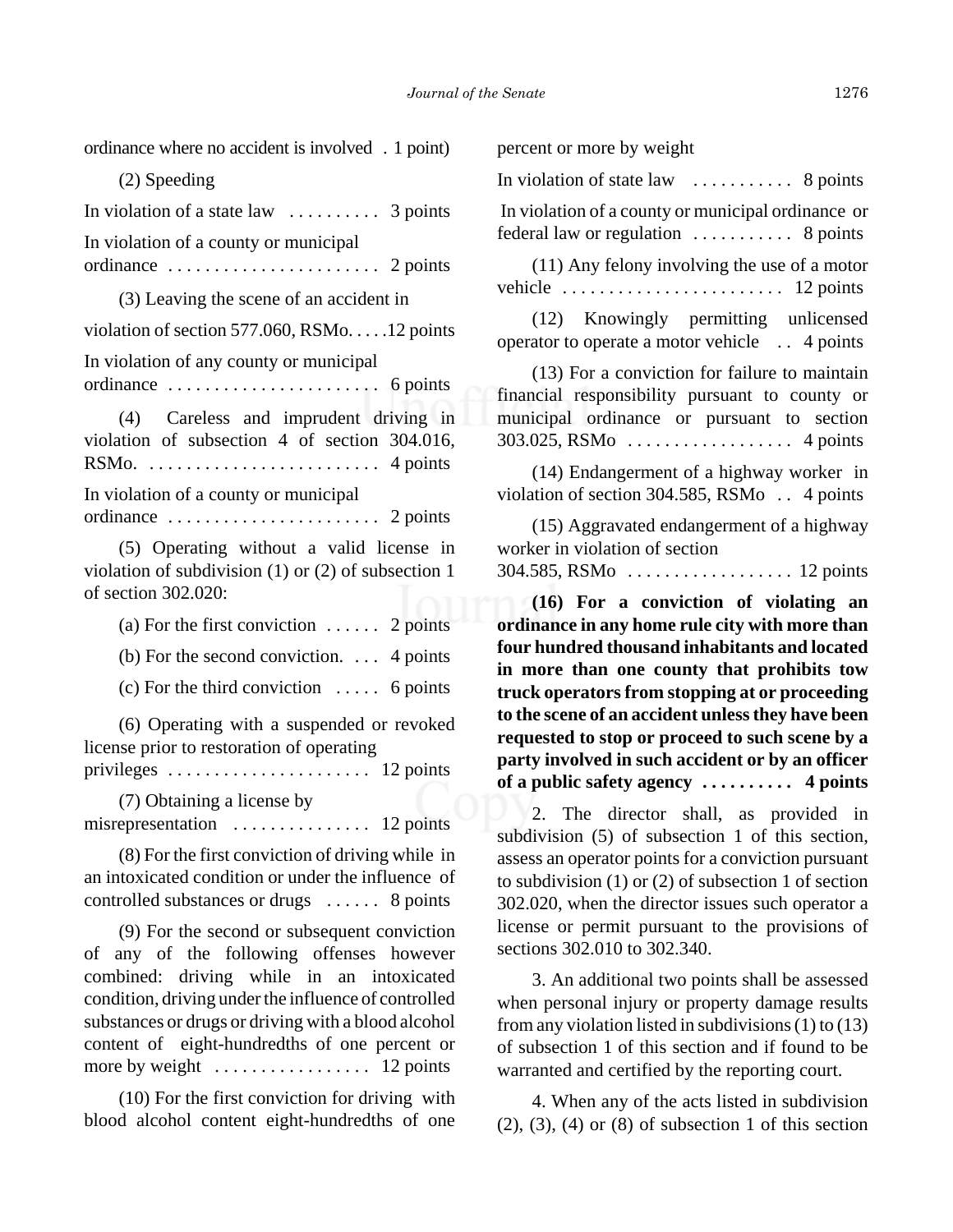constitutes both a violation of a state law and a violation of a county or municipal ordinance, points may be assessed for either violation but not for both. Notwithstanding that an offense arising out of the same occurrence could be construed to be a violation of subdivisions (8), (9) and (10) of subsection 1 of this section, no person shall be tried or convicted for more than one offense pursuant to subdivisions (8), (9) and (10) of subsection 1 of this section for offenses arising out of the same occurrence.

5. The director of revenue shall put into effect a system for staying the assessment of points against an operator. The system shall provide that the satisfactory completion of a driver-improvement program or, in the case of violations committed while operating a motorcycle, a motorcycle-rider training course approved by the state highways and transportation commission, by an operator, when so ordered and verified by any court having jurisdiction over any law of this state or county or municipal ordinance, regulating motor vehicles, other than a violation committed in a commercial motor vehicle as defined in section 302.700 or a violation committed by an individual who has been issued a commercial driver's license or is required to obtain a commercial driver's license in this state or any other state, shall be accepted by the director in lieu of the assessment of points for a violation pursuant to subdivision  $(1)$ ,  $(2)$  or  $(4)$  of subsection 1 of this section or pursuant to subsection 3 of this section. For the purposes of this subsection, the driver-improvement program shall meet or exceed the standards of the National Safety Council's eight-hour "Defensive Driving Course" or, in the case of a violation which occurred during the operation of a motorcycle, the program shall meet the standards established by the state highways and transportation commission pursuant to sections 302.133 to 302.137. The completion of a driver-improvement program or a motorcycle-rider training course shall not be accepted in lieu of points more than one time in any thirty-six-month

period and shall be completed within sixty days of the date of conviction in order to be accepted in lieu of the assessment of points. Every court having jurisdiction pursuant to the provisions of this subsection shall, within fifteen days after completion of the driver-improvement program or motorcycle-rider training course by an operator, forward a record of the completion to the director, all other provisions of the law to the contrary notwithstanding. The director shall establish procedures for record keeping and the administration of this subsection."; and

Further amend said bill by amending the title, enacting clause, and intersectional references accordingly.

#### HOUSE AMENDMENT NO. 20

Amend House Committee Substitute for Senate Committee Substitute for Senate Bill No. 82, Page 37, Section 301.550, Line 67, by inserting after all of said Line the following:

"**(13) "Recreational motor vehicle dealer", a dealer of new or used motor vehicles designed, constructed or substantially modified for use as temporary housing quarters, including sleeping and eating facilities which are either permanently attached to the motor vehicle or attached to a unit which is securely attached to the motor vehicle;**"; and

Further amend said Section by renumbering accordingly; and

Further amend said bill by amending the title, enacting clause, and intersectional references accordingly.

## HOUSE AMENDMENT NO. 21

Amend House Committee Substitute for Senate Committee Substitute for Senate Bill No. 82, Page 15, Section 301.130, Lines 93 to 104, by deleting all of said lines and inserting in lieu thereof the following:

"9. **[**Commencing**] No later than** January 1, 2009, the director of revenue shall **[**cause to be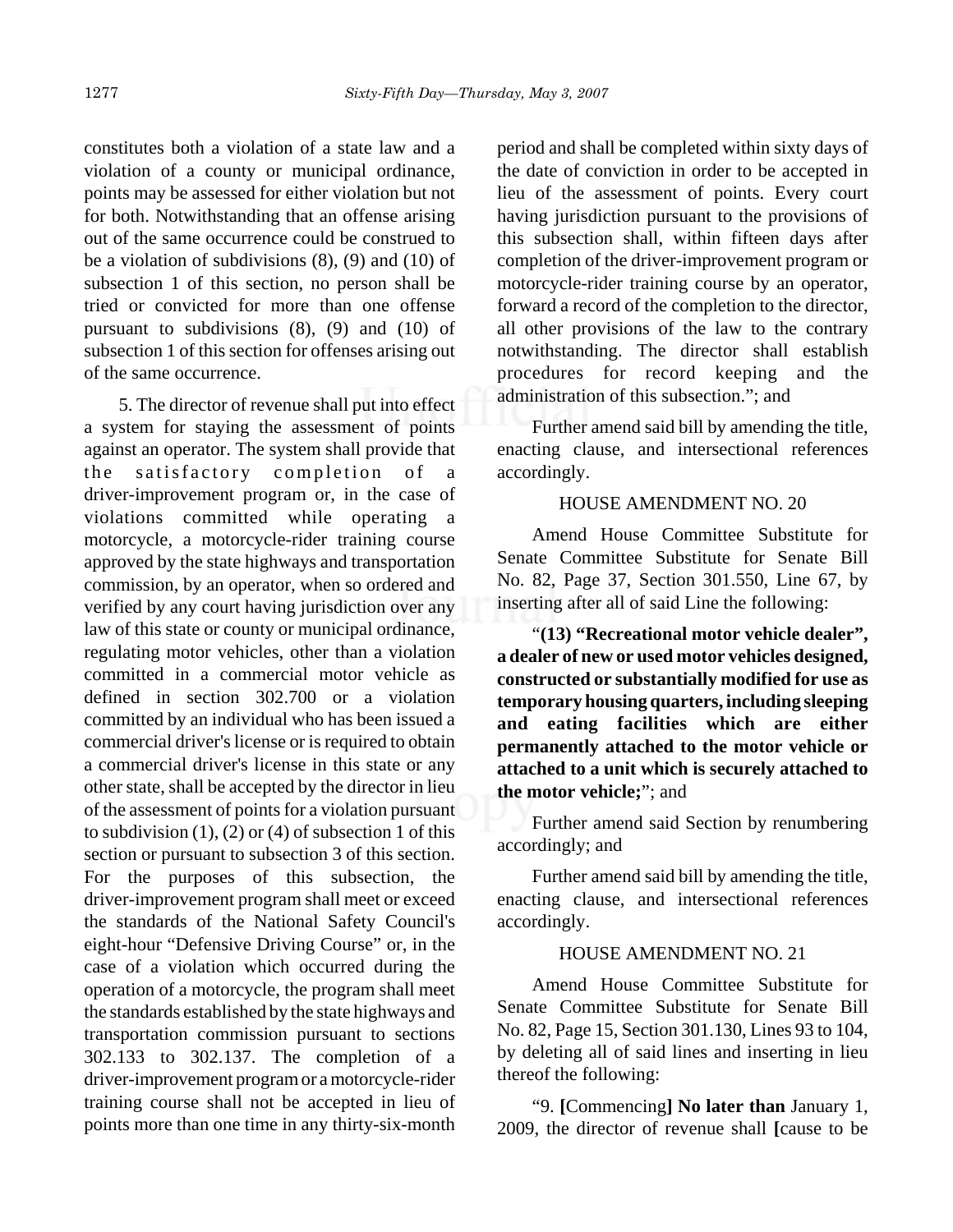reissued**] commence the reissuance of** new license plates of such design as directed by the director consistent with the terms, conditions, and provisions of this section and this chapter. Except as otherwise provided in this section, in addition to all other fees required by law, applicants for registration of vehicles with license plates that expire **[**between January 1, 2009, and December 31, 2011**] during the period of reissuance**, applicants for registration of trailers or semitrailers with license plates that expire **[**between January 1, 2009, and December 31, 2011**] during the period of reissuance**, and applicants for registration of vehicles that are to be issued new license plates **during the period of reissuance** shall pay an additional fee, based on the actual cost of the reissuance, to cover the cost of the newly reissued plates required by this subsection. The additional fee prescribed in this subsection shall not be charged to persons receiving special license plates issued under section 301.073 or 301.443. Historic motor vehicle license plates registered pursuant to section 301.131 and specialized license plates are exempt from the provisions of this subsection."; and

Further amend said title, enacting clause and intersectional references accordingly.

## HOUSE AMENDMENT NO. 22

Amend House Committee Substitute for Senate Committee Substitute for Senate Bill No. 82, Page 12, Section 301.020, Line 88, by inserting after all of said line the following:

"301.030. 1. The director shall provide for the retention of license plates by the owners of motor vehicles, other than commercial motor vehicles, and shall establish a system of registration on a monthly series basis to distribute the work of registering motor vehicles as uniformly as practicable throughout the twelve months of the calendar year. For the purpose of assigning license plate numbers, each type of motor vehicle shall be considered a separate class. Commencing July 1, 1949, motor vehicles, other than commercial motor

vehicles, shall be registered for a period of twelve consecutive calendar months. There are established twelve registration periods, each of which shall start on the first day of each calendar month of the year and shall end on the last date of the twelfth month from the date of beginning.

2. Motor vehicles, other than commercial motor vehicles, operated for the first time upon the public highways of this state, to and including the fifteenth day of any given month, shall be subject to registration and payment of a fee for the twelve-month period commencing the first day of the month of such operation; motor vehicles, other than commercial motor vehicles, operated for the first time on the public highways of this state after the fifteenth day of any given month shall be subject to registration and payment of a fee for the twelve-month period commencing the first day of the next following calendar month.

3. All commercial motor vehicles and trailers, except those licensed under section 301.035 and those operated under agreements as provided for in sections 301.271 to 301.279, shall be registered either on a calendar year basis or on a prorated basis as provided in this section. The fees for commercial motor vehicles, trailers, semitrailers, and driveaway vehicles, other than those to be operated under agreements as provided for in sections 301.271 to 301.279 shall be payable not later than the last day of February of each year, except when such vehicle is licensed between April first and July first the fee shall be three-fourths the annual fee, when licensed between July first and October first the fee shall be one-half the annual fee and when licensed on or after October first the fee shall be one-fourth the annual fee. Such license plates shall be made with fully reflective material with a common color scheme and design, shall be clearly visible at night, and shall be aesthetically attractive, as prescribed by section 301.130. Local commercial motor vehicle license plates **[**shall**] may** also be so stamped, marked or designed as to indicate they are to be used only on local commercial motor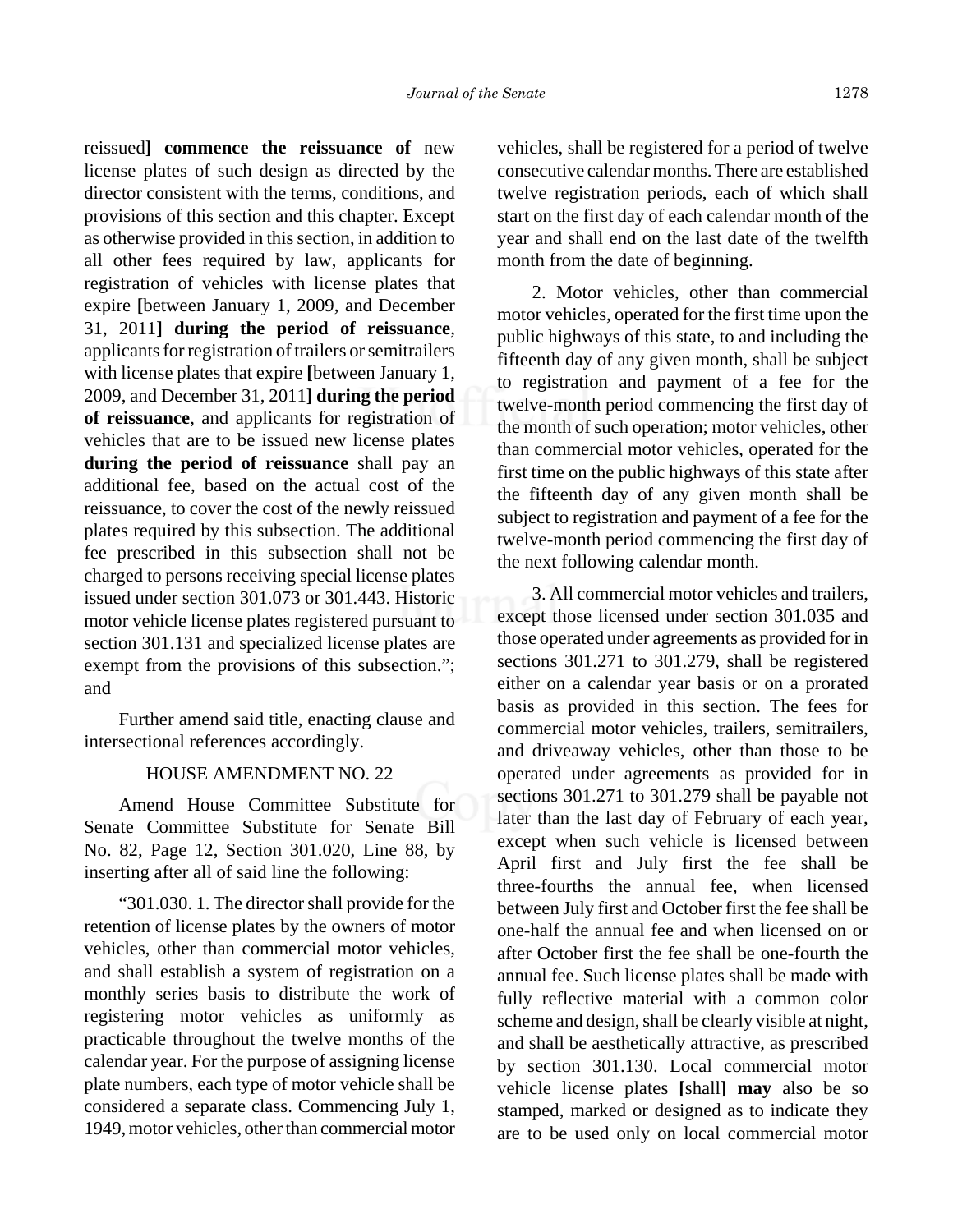vehicles and, in addition to such stamp, mark or design, the letter "F" shall also be displayed on local commercial motor vehicle license plates issued to motor vehicles used for farm or farming transportation operations as defined in section 301.010 in the manner prescribed by the advisory committee established in section 301.129. In addition, all commercial motor vehicle license plates **[**shall**] may** be so stamped or marked with a letter, figure or other emblem as to indicate the gross weight for which issued.

4. The director shall, upon application, issue registration and license plates for nine thousand pounds gross weight for property-carrying commercial motor vehicles referred to herein, upon payment of the fees prescribed for twelve thousand pounds gross weight as provided in section 301.057."; and

Further amend said bill, Page 53, Section 301.640, Line 50, by inserting after all of said line the following:

"**301.2998. Notwithstanding any other provisions of this chapter, which establishes the issuance of a specialty plate, if no applications for such plate have been received within five years from the effective date of the section authorizing the plate, then the department of revenue no longer will be required to accept applications and issue such plate.**"; and

Further amend said title, enacting clause and intersectional references accordingly.

In which the concurrence of the Senate is respectfully requested.

Also,

Mr. President: I am instructed by the House of Representatives to inform the Senate that the House has taken up and adopted **SCS** to **HB 791** and has taken up and passed **SCS** for **HB 791**.

Also,

Mr. President: I am instructed by the House of Representatives to inform the Senate that the House has taken up and passed **HCS** for **SRB 613**, entitled:

An Act to repeal sections 7.240, 8.835, 21.435, 21.770, 32.069, 32.379, 32.380, 32.382, 32.384, 33.831, 42.160, 44.237, 52.276, 58.755, 72.424, 82.1050, 94.580, 103.081, 105.268, 128.350, 128.352, 128.354, 128.356, 128.358, 128.360, 128.362, 128.364, 128.366, 128.345, 128.346, 135.095, 137.423, 138.236, 140.015, 143.122, 143.172, 143.1010, 143.1011, 143.1012, 144.014, 144.030, 144.036, 144.041, 144.048, 144.514, 144.749, 160.300, 160.302, 160.304, 160.306, 160.308, 160.310, 160.312, 160.314, 160.316, 160.318, 160.320, 160.322, 160.324, 160.326, 160.328, 160.510, 161.205, 161.655, 169.710, 191.938, 197.121, 198.014, 198.540, 205.380, 205.390, 205.400, 205.410, 205.420, 205.430, 205.440, 205.450, 205.900, 208.177, 208.307, 208.574, 210.879, 210.930, 253.561, 260.037, 260.038, 260.826, 263.263, 277.200, 277.201, 277.202, 277.206, 277.209, 277.212, 277.215, 292.040, 292.150, 292.170, 292.260, 292.270, 292.550, 302.295, 302.782, 313.301, 311.178, 313.055, 313.300, 319.022, 319.023, 321.121, 339.860, 351.025, 354.065, 375.065, 375.700, 376.530, 376.550, 376.1399, 382.410, 388.650, 391.030, 391.040, 391.050, 391.080, 391.090, 391.100, 391.110, 391.120, 391.140, 391.150, 391.160, 391.170, 391.180, 391.190, 391.250, 391.260, 400.9-629, 415.430, 417.066, 442.050, 447.721, 454.808, 454.997, 476.016, 493.050, 516.060, 516.065, 537.040, 600.094, 620.528, 620.1310, 632.484, 643.360, 644.102, and 650.216, RSMo, and to enact in lieu thereof twenty new sections for the sole purpose of repealing expired, sunset, terminated, and ineffective provisions of law.

In which the concurrence of the Senate is respectfully requested.

Also,

Mr. President: I am instructed by the House of Representatives to inform the Senate that the House refuses to recede from its position on **HCS**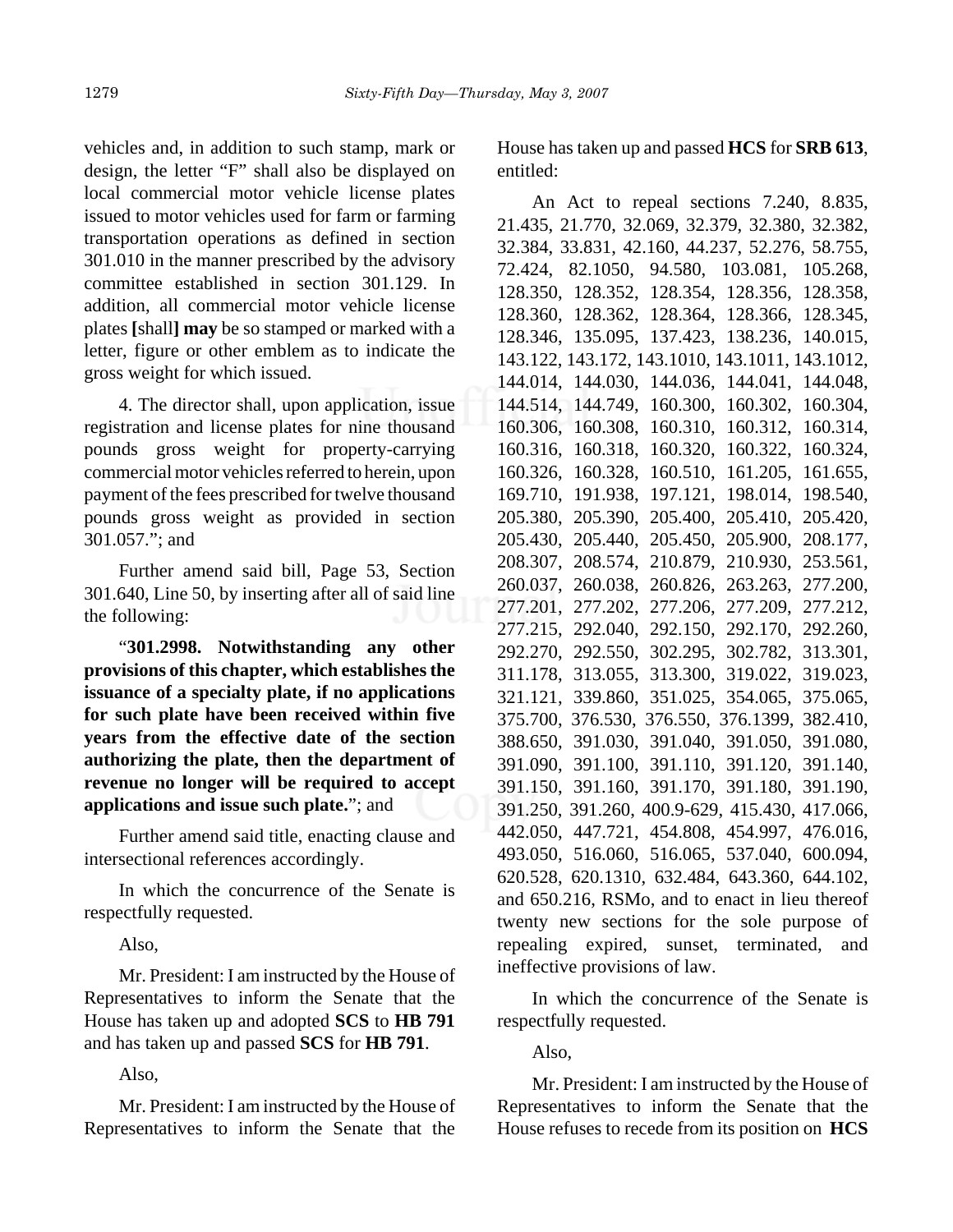**No. 2** for **SB 406**, as amended and grants the Senate a conference thereon.

#### **PRIVILEGED MOTIONS**

Senator Griesheimer moved that the Senate refuse to concur in **HCS** for **SCS** for **SB 82**, as amended, and request the House to recede from its position or, failing to do so, grant the Senate a conference thereon, which motion prevailed.

Senator Mayer moved that **SB 127**, with **HCS**, be taken up for 3rd reading and final passage, which motion prevailed.

**HCS** for **SB 127**, entitled:

#### HOUSE COMMITTEE SUBSTITUTE FOR SENATE BILL NO. 127

An Act repeal sections 104.040 and 104.160, RSMo, and to enact in lieu thereof two new sections relating to the highway patrol retirement system.

Was taken up.

Senator Mayer moved that **HCS** for **SB 127** be adopted, which motion prevailed by the following vote:

YEAS—Senators

| <b>Barnitz</b> | Bray        | Callahan       | Champion  |
|----------------|-------------|----------------|-----------|
| <b>Clemens</b> | Coleman     | Crowell        | Days      |
| Engler         | Gibbons     | Goodman        | Graham    |
| Green          | Griesheimer | Gross          | Justus    |
| Kennedy        | Koster      | Lager          | Loudon    |
| Mayer          | McKenna     | Nodler         | Purgason  |
| Ridgeway       | Scott       | <b>Shields</b> | Shoemyer  |
| Smith          | Stouffer    | Vogel          | Wilson-32 |

NAYS—Senators—None

Absent—Senators—None

Absent with leave—Senators

Bartle Rupp—2

Vacancies—None

On motion of Senator Mayer, **HCS** for **SB 127** was read the 3rd time and passed by the following vote:

YEAS—Senators Barnitz Bray Callahan Champion

| <b>Clemens</b> | Coleman     | Crowell        | Days      |
|----------------|-------------|----------------|-----------|
| Engler         | Gibbons     | Goodman        | Graham    |
| Green          | Griesheimer | Gross          | Justus    |
| Kennedy        | Koster      | Lager          | Loudon    |
| Mayer          | McKenna     | Nodler         | Purgason  |
| Ridgeway       | Scott       | <b>Shields</b> | Shoemyer  |
| Smith          | Stouffer    | Vogel          | Wilson—32 |
|                |             |                |           |

NAYS—Senators—None

Absent—Senators—None

Absent with leave—Senators

Bartle Rupp—2

Vacancies—None

The President declared the bill passed.

On motion of Senator Mayer, title to the bill was agreed to.

Senator Mayer moved that the vote by which the bill passed be reconsidered.

Senator Shields moved that motion lay on the table, which motion prevailed.

Senator Champion moved that the Senate refuse to concur in **HCS** for **SB 84**, as amended, and request the House to recede from its position or, failing to do so, grant the Senate a conference thereon, which motion prevailed.

# **HOUSE BILLS ON THIRD READING**

Senator Stouffer moved that **HB 488** be called from the Informal Calendar and again taken up for 3rd reading and final passage, which motion prevailed.

Senator Lager offered **SA 1**, which was read:

SENATE AMENDMENT NO. 1

Amend House Bill No. 488, Page 2, Section 135.670, Line 20, by striking "fifty" and inserting in lieu thereof the following "**five**"; and

Further amend said bill, section and page, line 29, by striking "fifteen million" and inserting in lieu thereof the following: "**two hundred fifty thousand**"; and

Further amend said bill, section and page, line 30, by striking "thirty million" and inserting in lieu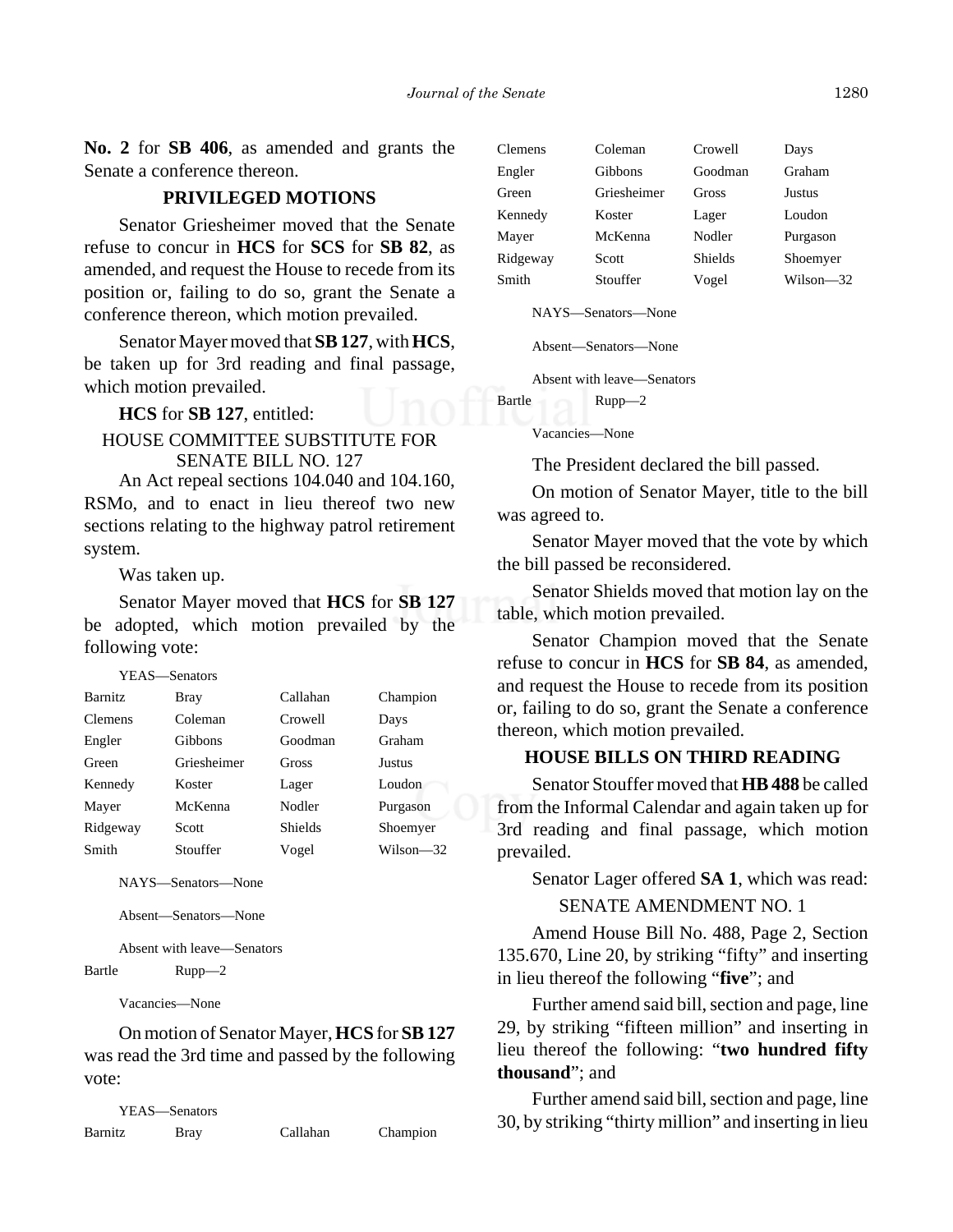thereof the following: "**five hundred thousand**"; and

Further amend said bill, section and page, line 31, by striking "fifteen million" and inserting in lieu thereof the following: "**two hundred fifty thousand**".

Senator Lager moved that the above amendment be adopted, which motion prevailed.

On motion of Senator Stouffer, **HB 488**, as amended, was read the 3rd time and passed by the following vote:

| YEAS—Senators  |                |           |               |
|----------------|----------------|-----------|---------------|
| <b>Barnitz</b> | Bray           | Callahan  | Champion      |
| <b>Clemens</b> | Coleman        | Crowell   | Days          |
| Engler         | <b>Gibbons</b> | Goodman   | Graham        |
| Green          | Griesheimer    | Gross     | <b>Justus</b> |
| Kennedy        | Koster         | Lager     | Loudon        |
| Mayer          | McKenna        | Nodler    | Ridgeway      |
| Scott          | <b>Shields</b> | Shoemyer  | Smith         |
| Stouffer       | Vogel          | Wilson—31 |               |

NAYS—Senator Purgason—1

Absent—Senators—None

Absent with leave—Senators

Bartle Rupp—2

Vacancies—None

The President declared the bill passed.

On motion of Senator Stouffer, title to the bill was agreed to.

Senator Stouffer moved that the vote by which the bill passed be reconsidered.

Senator Shields moved that motion lay on the table, which motion prevailed.

## **THIRD READING OF SENATE BILLS**

**SS** for **SB 570** was placed on the Informal Calendar.

**SS No. 4** for **SCS** for **SB 430** was placed on the Informal Calendar.

**SS** for **SCS** for **SB 225**, introduced by Senator Stouffer, entitled:

# SENATE SUBSTITUTE FOR SENATE COMMITTEE SUBSTITUTE FOR SENATE BILL NO. 225

An Act to repeal section 21.750, RSMo, and to enact in lieu thereof two new sections relating to hunting heritage protection.

Was taken up.

On motion of Senator Stouffer, **SS** for **SCS** for **SB 225** was read the 3rd time and passed by the following vote:

| YEAS—Senators |             |          |           |
|---------------|-------------|----------|-----------|
| Barnitz       | Bray        | Callahan | Champion  |
| Clemens       | Coleman     | Crowell  | Days      |
| Engler        | Gibbons     | Goodman  | Graham    |
| Green         | Griesheimer | Gross    | Justus    |
| Kennedy       | Koster      | Lager    | Loudon    |
| Mayer         | McKenna     | Nodler   | Purgason  |
| Ridgeway      | Scott       | Shields  | Shoemyer  |
| Smith         | Stouffer    | Vogel    | Wilson-32 |

```
NAYS—Senators—None
```
Absent—Senators—None

Absent with leave—Senators Bartle Rupp—2

Vacancies—None

The President declared the bill passed.

On motion of Senator Stouffer, title to the bill was agreed to.

Senator Stouffer moved that the vote by which the bill passed be reconsidered.

Senator Shields moved that motion lay on the table, which motion prevailed.

# **CONFERENCE COMMITTEE APPOINTMENTS**

President Pro Tem Gibbons appointed the following conference committee to act with a like committee from the House on **HCS No. 2** for **SB 406**, as amended: Senators Crowell, Rupp, Scott, Kennedy and Smith.

President Pro Tem Gibbons assumed the Chair.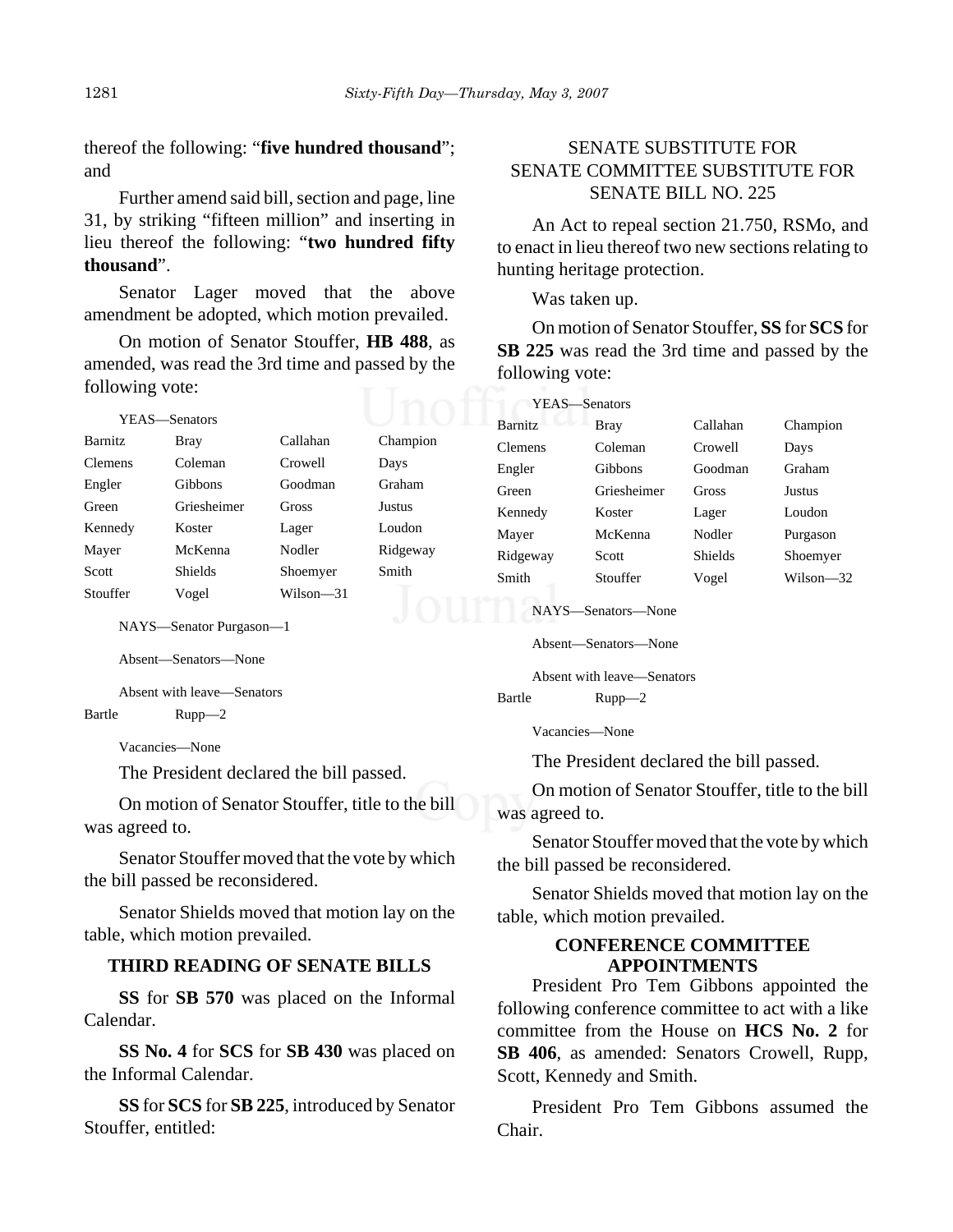#### **REPORTS OF STANDING COMMITTEES**

Senator Griesheimer, Chairman of the Committee on Economic Development, Tourism and Local Government, submitted the following report:

Mr. President: Your Committee on Economic Development, Tourism and Local Government, to which was referred **HB 42**, begs leave to report that it has considered the same and recommends that the Senate Committee Substitute, hereto attached, do pass.

Senator Engler, Chairman of the Committee on Commerce, Energy and the Environment, submitted the following reports:

Mr. President: Your Committee on Commerce, Energy and the Environment, to which was referred **HCS** for **HB 159**, begs leave to report that it has considered the same and recommends that the Senate Committee Substitute, hereto attached, do pass.

Also,

Mr. President: Your Committee on Commerce, Energy and the Environment, to which was referred **HB 801**, begs leave to report that it has considered the same and recommends that the Senate Committee Substitute, hereto attached, do pass.

#### **MESSAGES FROM THE GOVERNOR**

The following message was received from the Governor, reading of which was waived:

OFFICE OF THE GOVERNOR State of Missouri Jefferson City 65101 May 3, 2007 TO THE SECRETARY OF THE SENATE 94th GENERAL ASSEMBLY FIRST REGULAR SESSION STATE OF MISSOURI: Herewith I return to you Conference Committee Substitute for House Committee Substitute for Senate Bill No. 376 entitled: AN ACT

To repeal section 620.467, RSMo, and to enact in lieu thereof two

new sections relating to financial impact on tourism, with an emergency clause.

On May 3, 2007, I approved said Conference Committee Substitute for House Committee Substitute for Senate Bill No. 376.

> Respectfully submitted, MATT BLUNT Governor

#### **RESOLUTIONS**

Senator Kennedy offered Senate Resolution No. 1202, regarding Jack O'Neill, which was adopted.

Senator Kennedy offered Senate Resolution No. 1203, regarding Benjamin Joseph Griffard, which was adopted.

Senators Wilson and Justus offered Senate Resolution No. 1204, regarding the death of Patrick D. "Pat" Kelly, Kansas City, which was adopted.

Senator Graham offered Senate Resolution No. 1205, regarding the Tenth Anniversary of the Boone Hospital Center Intensive Care Nursery, Columbia, which was adopted.

## **INTRODUCTIONS OF GUESTS**

Senator Engler introduced to the Senate, Mary Beth Miller, Laura Wadlow, Barbara Guiley, Sheryl Robinson and Jerome Watson, students from Jefferson Elementary School, Farmington.

Senator Shoemyer introduced to the Senate, fifty-seven Missouri Scholars Program students from Mexico Junior High School.

Senator Shields introduced to the Senate, the Physician of the Day, Dr. Marc K. Taormina, M.D., F.A.C.P., F.A.C.G., Parkville.

On behalf of Senators Gross and Bray, the President introduced to the Senate, eighth grade students from St. Peters School, St. Charles; and St. Richards School, St. Louis; and Shelby Rhoades, Jordan Eilers and Heather Lanwermeyer were made honorary pages.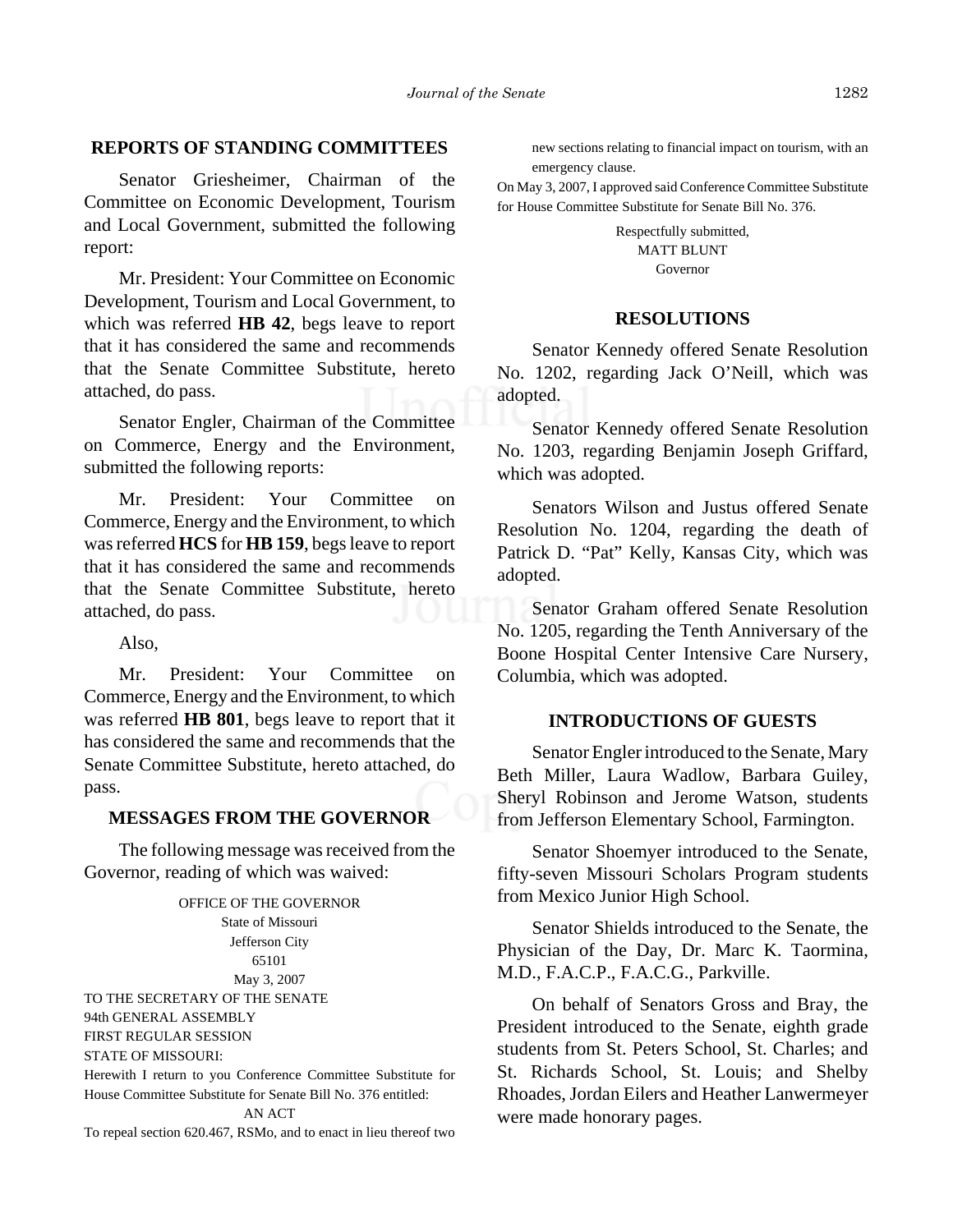Senator Champion introduced to the Senate, Wesley Timm, Laura Lockwood, Steve Manlove and ninety-five fourth grade students from Mark Twain School, Springfield.

Senator Crowell introduced to the Senate, fourth grade students from Blanchard Elementary School, Cape Girardeau.

Senator Goodman introduced to the Senate, his wife, Laura; and their sons, Jack Elliott and William True, Mt. Vernon; and Jack Elliott and William True were made honorary pages.

Senator Smith introduced to the Senate, Marius Adams, Uniqua Parker, Rodney Davis, Angie Bowing, Donisha Reed, Angle Teamer, Prince Devine, Kenneth Woods, Christopher Dent, Timothy Hughes, Candece Johnson, Dominque Eason, Bria Bennette, Leslie and Vergile Williams, Antrince Kincade and Tanisha Bodie, students from Northwest Academy, St. Louis.

Senator Gross introduced to the Senate, Doug Wagner, Tom King and seventh grade students from Emmanuel Lutheran School, St. Charles.

Senator Graham introduced to the Senate, Ashley Burnam, Amy Jerke, Debra Cunningham and their children, Columbia.

Senator Gibbons introduced to the Senate, Dmitry Vishnyakov and members of the Russia Federation Delegation, Larisa Shkondina, Marina Chashchina, Oleg Kruglov, Mikhail Malahovskiy and Sergey Fadeyev.

On behalf of Senator Nodler, Senator Goodman introduced to the Senate, Mrs. Rowe, Mrs. Brewster, Mrs. Marion and fourth grade students from Granby Elementary School; and Lucas Stapp and Deion Clark were made honorary pages.

On motion of Senator Shields, the Senate adjourned until 2:00 p.m., Monday, May 7, 2007.

# SENATE CALENDAR \_\_\_\_\_\_

# SIXTY-SIXTH DAY–MONDAY, MAY 7, 2007  $\overline{\phantom{a}}$

# FORMAL CALENDAR

## SENATE BILLS FOR PERFECTION

1. SB 571-Mayer, with SCS

## 2. SB 652-Coleman and Gibbons, with SCS

3. SB 699-Lager, with SCS

4. SB 11-Coleman, with SCS

- 5. SB 536-Lager, with SCS
- 6. SB 552-Bartle
- 7. SB 484-Stouffer, with SCS
- 8. SBs 348, 626 & 461-Koster, et al, with SCS
- 9. SJR 15-Green
- 10. SB 629-Smith, with SCS
- 11. SB 122-Bray and Days, with SCS
- 12. SB 491-Ridgeway

# HOUSE BILLS ON THIRD READING

1. HCS for HB 74 (Scott) (In Fiscal Oversight) 2. HCS for HB 165, with SCS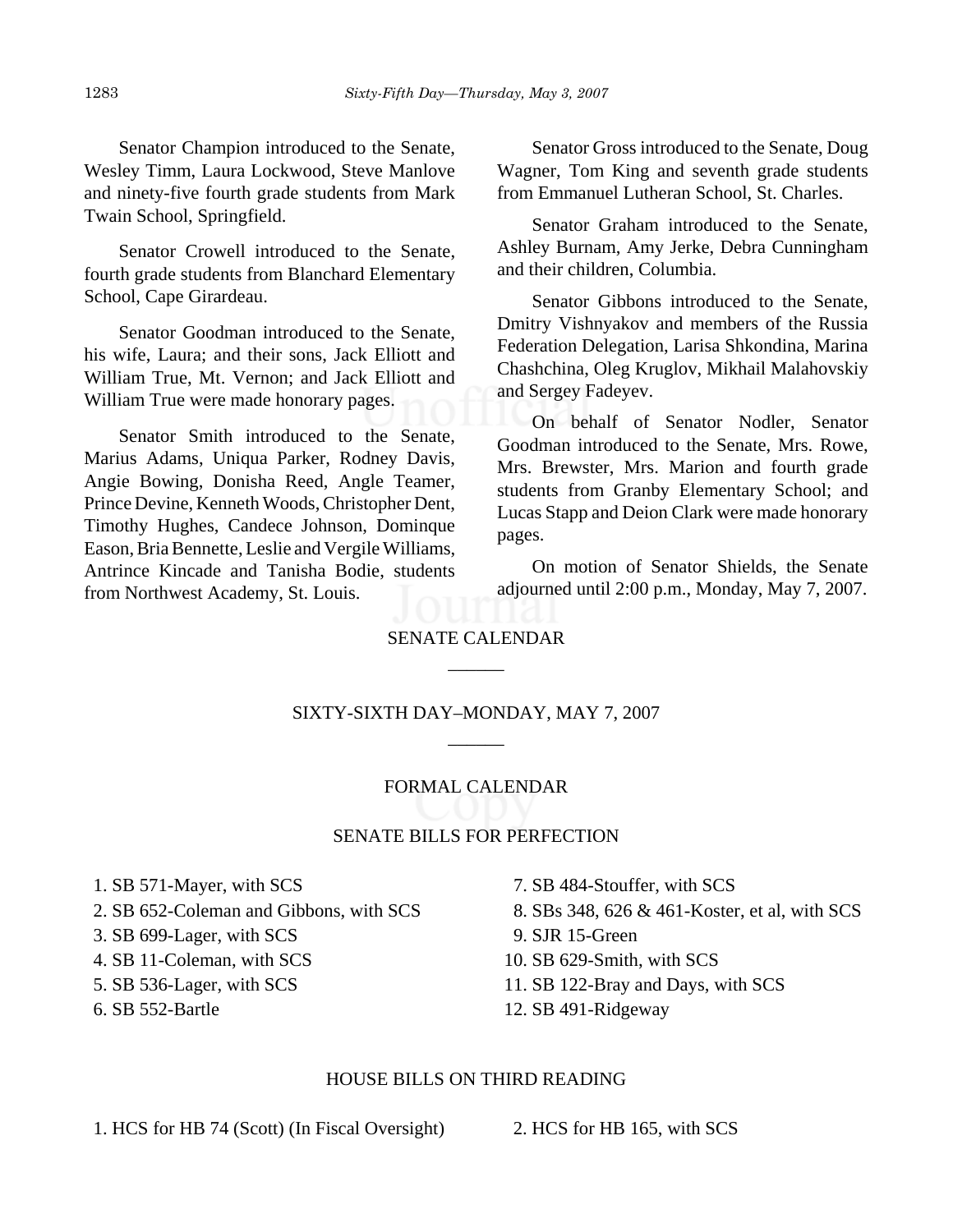- 3. HB 579-Dempsey, et al (Shields) 4. HB 462-Munzlinger, et al (Purgason) 5. HB 134-Guest, et al (Nodler) 6. HCS for HB 894, with SCS (Days) 7. HB 1014-Wright, et al, with SCS (Mayer) 8. HCS for HBs 654 & 938 (Crowell) 9. HJR 19-Bearden, et al (Ridgeway) 10. HCS for HB 181 (Rupp) 11. HCS#2 for HB 28 (Mayer) 12. HCS for HB 1055, with SCA 1 (Scott) 13. HCS for HB 461 (Shields) (In Fiscal Oversight) 14. HCS for HB 845 (Crowell) 15. HCS for HB 818, with SCS (In Fiscal Oversight)
- 16. HCS for HB 245 (Stouffer)
- 17. HCS for HB 820 (Engler) (In Fiscal Oversight)
- 18. HB 527-Cooper (120) (Scott)
- 19. HCS for HB 329, with SCS (Scott)
- 20. HCS for HB 827, with SCS (Justus)
- 21. HCS for HB 948 (Shields)
- 22. HCS for HB 98 (Scott)
- 23. HB 482-Walton, et al (Goodman)
- 24. HCS for HB 583, with SCS
- 25. HCS for HB 431, with SCS (Goodman)
- 26. HB 42-Portwood, with SCS (Koster)
- 27. HCS for HB 159, with SCS
- 28. HB 801-Kraus, et al, with SCS

## INFORMAL CALENDAR

## THIRD READING OF SENATE BILLS

SS for SB 303-Loudon SS#4 for SCS for SB 430-Shields SS for SB 570-Clemens

## SENATE BILLS FOR PERFECTION

SB 2-Gibbons, with SCS SB 17-Shields, with SCS SB 20-Griesheimer, with SCS SB 27-Bartle and Koster SB 53-Koster and Engler, with SCS SB 101-Mayer SB 131-Rupp SB 153-Engler, et al, with SCS SB 155-Engler, with SCS & SS for SCS (pending) SB 160-Rupp, with SCS SB 168-Mayer and Crowell, with SCS, SS for SCS & SA 1 (pending)

SB 169-Rupp, with SCS, SS for SCS & SA 3 (pending) SB 205-Stouffer and Gibbons, with SCS SB 212-Goodman SB 213-McKenna SB 242-Nodler, with SCS SB 250-Ridgeway and Vogel SB 252-Ridgeway and McKenna SB 254-Nodler, et al, with SCS SBs 260 & 71-Koster, et al, with SCS SB 274-Shields SB 282-Griesheimer, with SCS & SS for SCS (pending)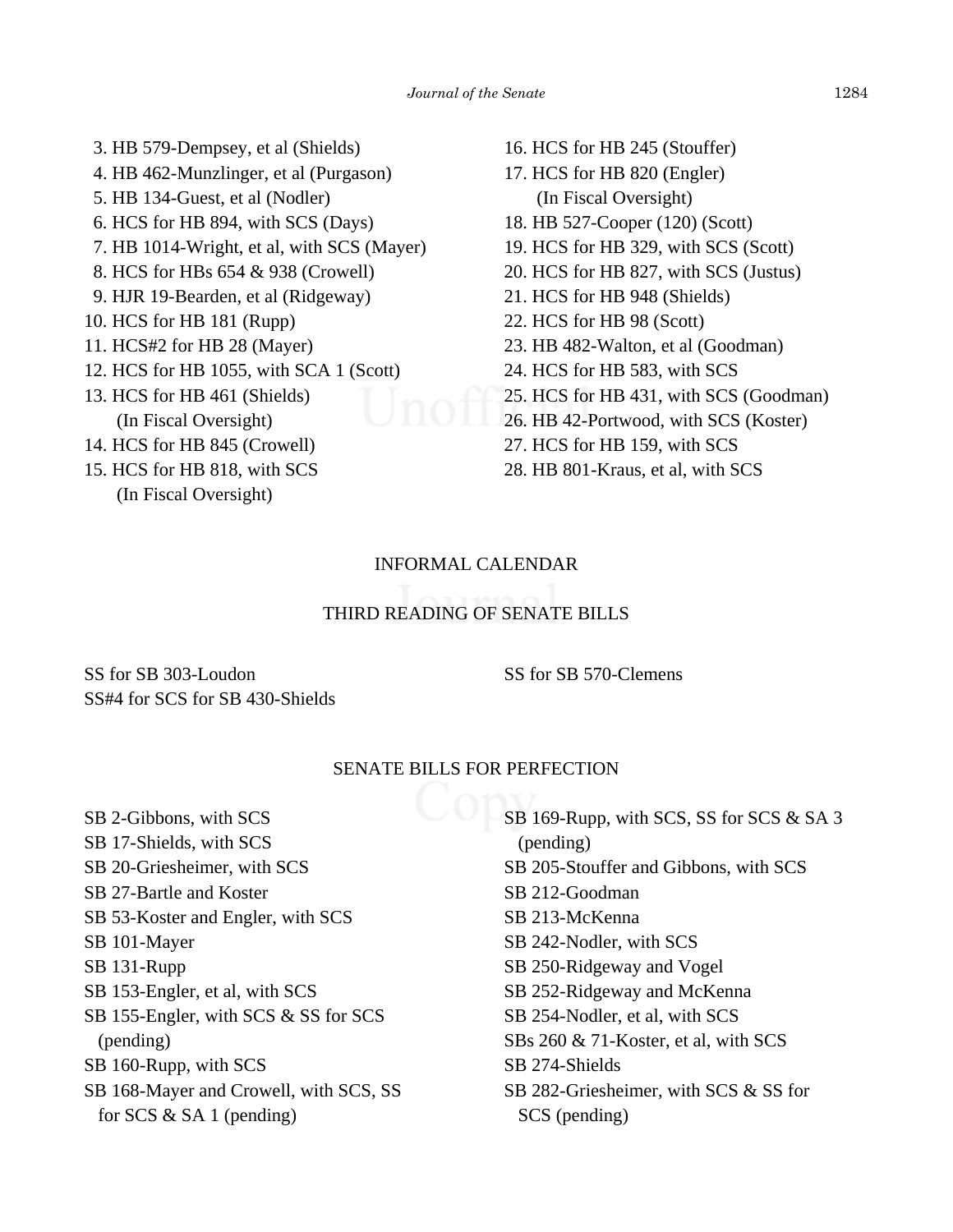SB 287-Crowell and Vogel, with SS (pending) SB 292-Mayer SB 297-Loudon, with SCS SB 300-Bartle SB 341-Goodman, with SCS SB 363-Bartle SB 364-Koster, with SCS, SS for SCS, SA 1 & SSA 1 for SA 1 (pending) SBs 370, 375 & 432-Scott and Koster, with SCS  $&$  SA 5 (pending) SBs 372 & 366-Justus and Koster, with SCS SB 385-Gibbons, with SCS SB 388-Mayer, with SCS SB 400-Crowell, et al SB 444-Goodman SB 453-Scott, with SCS SB 458-Gibbons SB 476-Crowell SB 480-Ridgeway, et al, with SCS SB 492-Crowell

SB 499-Engler and Clemens, with SCS SB 511-Scott, with SCS SB 521-Lager, et al, with SCS SB 523-Scott, with SCS SB 531-Gibbons, with SCS SB 534-Nodler SB 537-Lager SB 542-Scott, with SCS SBs 555 & 38-Gibbons, with SCS SB 563-Lager, with SCS & SS for SCS (pending) SB 572-Vogel SB 586-Crowell, with SCS SB 592-Scott, with SCS SB 599-Engler, with SCS SB 627-Ridgeway SB 635-Loudon, with SCS SB 644-Griesheimer SBs 660, 553, 557, 167, 258, 114 & 378-Mayer, with SCS SB 698-Ridgeway, et al, with SCS

## HOUSE BILLS ON THIRD READING

HCS for HB 39, with SCS (Koster) SCS for HB 41-Portwood (Loudon) (In Fiscal Oversight) HB 46-Viebrock and Stevenson (Stouffer) HB 69-Day, with SCS (Barnitz) HB 125-Franz, with SCS (Shoemyer) HCS for HB 135, with SCS (Koster) HB 155-Dusenberg, et al (Ridgeway) HCS for HB 182 (Stouffer) HCS for HB 184 (Rupp) HB 220-Stevenson (Nodler) HCS for HB 221 (Loudon) SS for SCS for HB 255-Bruns (Vogel) (In Fiscal Oversight) HB 265-Cunningham (86), with SA 5 (pending) (Rupp)

HB 267-Jones (117) and Cunningham (86), with SA 5 (pending) (Rupp) HB 269-Nolte, et al (Ridgeway) HCS for HB 272 (Goodman) HCS for HB 298, with SCS (Engler) HCS for HB 346 (Clemens) SS#2 for SCS for HCS for HBs 444, 217, 225, 239, 243, 297, 402 & 172 (Crowell) (In Fiscal Oversight) HB 454-Jetton, et al (Mayer) HCS for HB 469, with SCS (Crowell) HB 489-Baker (123), et al, with SCS (Shields) HB 526-Pratt (Loudon) HCS for HB 551, with SCS (Koster) HB 596-St. Onge, with SCS (Stouffer) HCS for HB 620, with SCS (Ridgeway)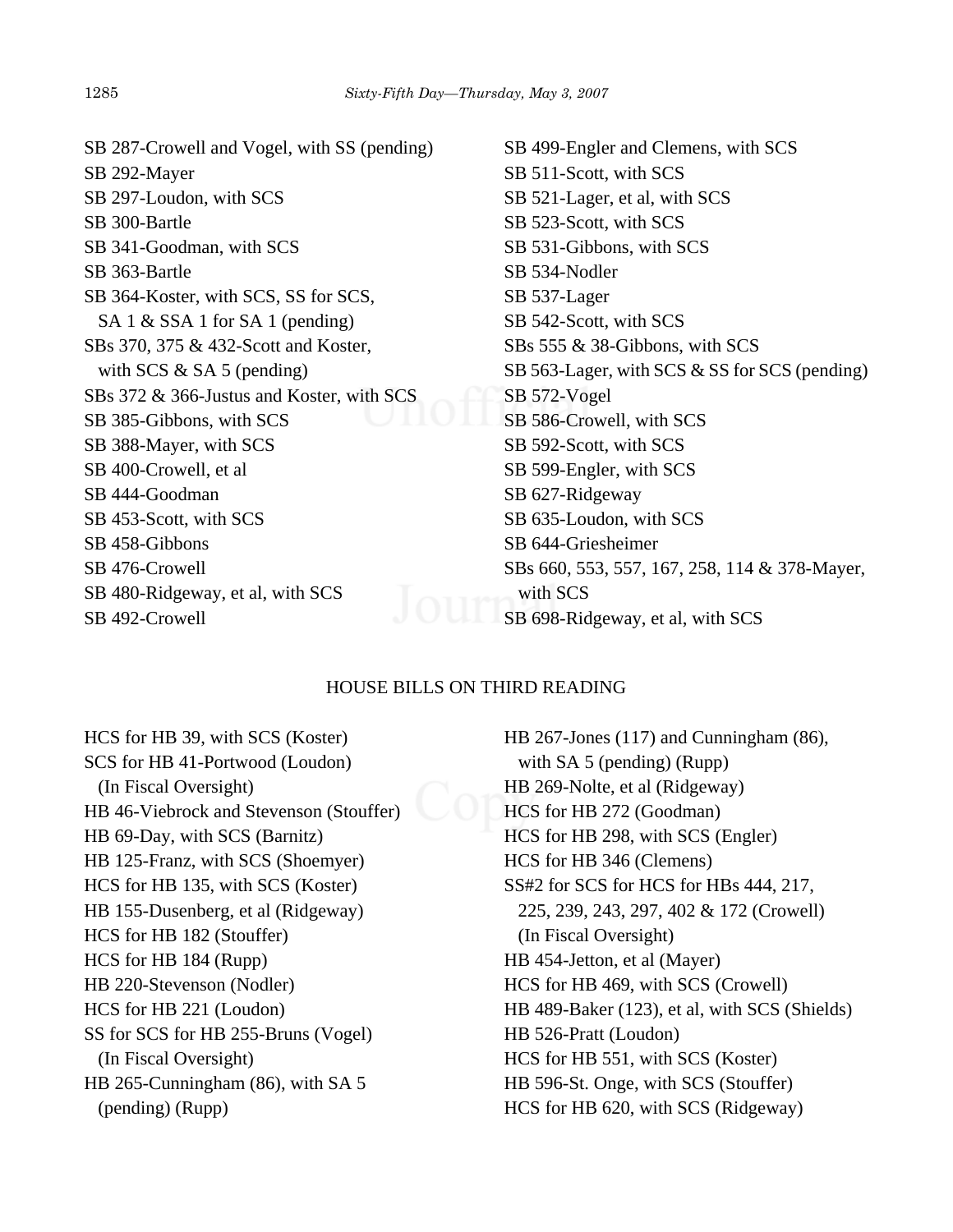HB 686-Smith (150) and Tilley (Stouffer) HCS for HB 741 (Koster) SS for HB 744-St. Onge (Stouffer) (In Fiscal Oversight) HCS for HB 774 (Crowell)

HCS for HB 780, with SCS (Scott) HB 875-Franz, with SCS (Purgason) HCS for HJR 1, with SCS (Rupp) HJR 7-Nieves, et al, with SCS (pending) (Engler)

# CONSENT CALENDAR

Senate Bills

Reported 2/8

SB 211-Goodman

Reported 2/15

SB 8-Kennedy

Reported 3/8

SB 185-Green

# SENATE BILLS WITH HOUSE AMENDMENTS

SCS for SBs 62 & 41-Goodman and Koster, with HCS, as amended

SB 416-Goodman, with HCS SRB 613-Goodman, with HCS

# BILLS IN CONFERENCE AND BILLS CARRYING REQUEST MESSAGES

In Conference

SB 25-Champion, with HCS, as amended SB 30-Nodler and Ridgeway, with HCS, as amended SCS for SB 64-Goodman and Koster, with HCS, as amended SB 81-Griesheimer, with HCS, as amended

SCS for SB 198-Mayer, with HCS SB 233-Crowell, with HAs 1, 2, 3, 4 & 5 SCS for SB 308-Crowell, et al, with HCS, as amended SB 406-Crowell, with HCS#2, as amended HB 1 (Icet), with SCS (Gross)